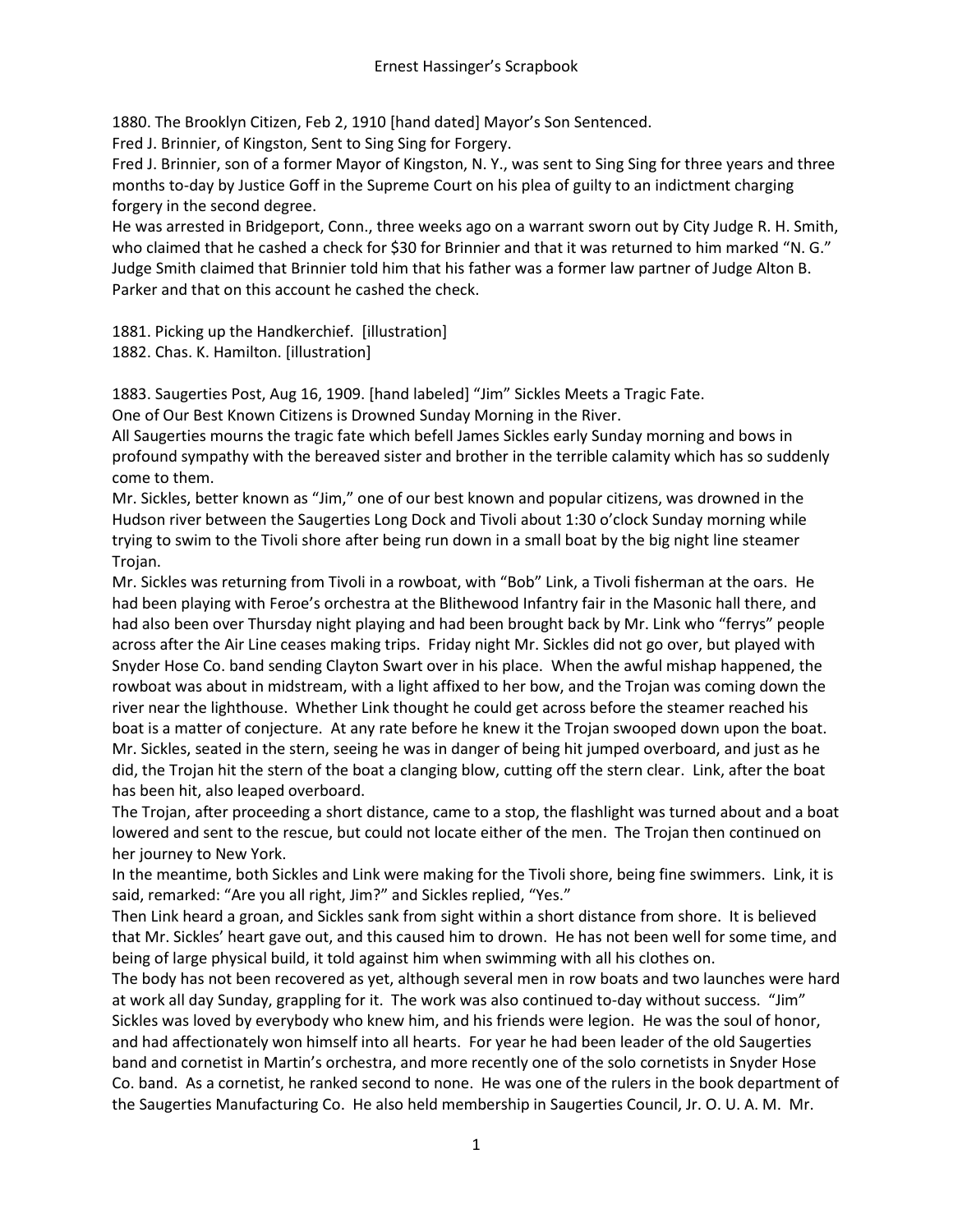Sickles was also a member of the American Federation of Musicians. He was in his 43rd year. His whole nature was jovial, and he was not only big, physically, but he was big in heart, too. His disposition was generous, and his devotion to his widowed sister and home was a strong feature of his character. That he should suffer such an untimely end is lamented and deplored by all our people. {illustration]

Page 251 1884. Proceedings of the 19th Annual Convention, page 31. Amendment carried. President Bieber: We will now vote on the original motion. Motion carried. Presidant Bieber: It goes right back to the Committee. (Applause.)

Secretary Buxbury:

Mr. President, the Executive Committee also recommend the following:

"Resolved, that the Executive Committee name the bank or trust company wherein the funds of this Association shall be deposited and that when such money is places, it be in the name of the Hudson Valley Volunteer Firemens' Association."

Mr. O'Shea:

Mr. President, I move the adoption of this section of the report of the Executive Committee. Motion seconded.

President Bieber:

Gentlemen, it is regularly moved and seconded that this section of the report as read be adopted. Carried.

Secretary Buxbury:

The Executive Committee also recommend the following:

Hereafter the Secretary of this Association must notify all members and companies of their

1885. Proceedings of the 19th Annual Convention, page 32.

indebtedness to this Association on or before the first day of March in each year."

Regularly moved, seconded and carried that the above recommendation of the Executive Committee be adopted.

Secretary Buxbury:

Also the following;

"Resolved that this Committee recommend the adoption of a suitable death testimonial, which is to be issued to the family of the deceased member, and that the procuring of the same be left in the hands of the Secretary."

Mr. O'Shea:

I will tell you why. Some years we have one death, and some years we have many more. One year we will pay ten dollars for a set of resolutions, and another year probably fifteen or twenty dollars. Now, my idea is, that we, as an organization, adopt a certificate suitable to the circumstances, have it stamped and leave the name and date blank, and when a member of the Association dies, the family will receive the same as a testimonial.

Delegate:

I second the above recommendation.

Mr. Hurley, of Kingston:

Mr. O' Shea, may I ask the cost of that?

Mr. O'Shea,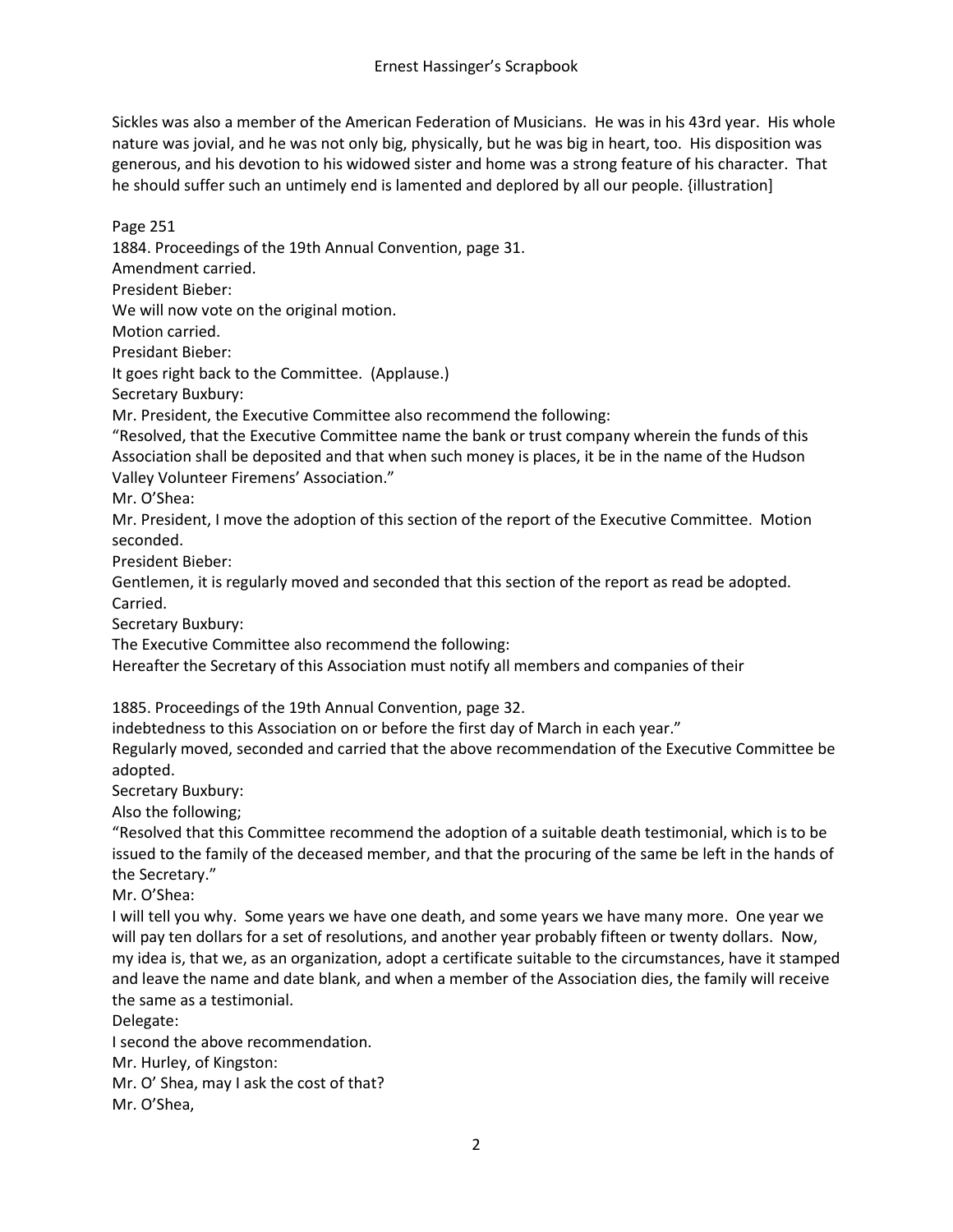We will get it as cheap as we can. Get a regular blank certification and leave it in the hand of

1886. Proceedings of the 19th Annual Convention, page 33.

the Secretary, to forward at the proper time. It will probably cost seventy-five cents or a dollar. President Bieber:

Gentlemen, what do you say regarding this recommendation?

Motion to adopt carried, and recommendation adopted.

President Bieber:

Gentlemen, we will now have the report of the Secretary.

Secretary Buxbury:

Mr. President and Members; Ninetee [*sic*] times the delegates and members representing the various fire companies who have been, and are now, members of the Hudson Valley Volunteer Firemens' Association have been called together in annual convention, and during the past eighteen years many important matters have been considered and acted upon. Many of the conventions in the past have been interesting and all of them have been of more or less importance. It is safe to say, however, that no convention has been more successful or more important than the one held last year in Poughkeepsie. The session was characterized by an intelligent discussion of the various matters that came before it for action. Nothing was passed over lightly, and nothing was left undone; it was a business meeting in every sense, and the firemen of the Hudson Valley can feel assured that whatever was done was done after a

1887. Proceedings of the 19th Annual Convention, page 34.

thorough understanding, and because the majority considered it for the best.

The citizens of Poughkeepsie had made many promises, and had undertaken a gigantic task, and, to the credit of the city, it must be said that they did even more than they promised. The streets and houses were profusely and handsomely decorated, and the citizens were cordial and attentive. Nothing more could have been desired.

We meet to-day in the pretty Village of Ossining, having the same object in view that inspired us to organize – the improvement of methods of fire protection, and to help obtain better fire legislation for the volunteer firemen.

Every fireman who has attended any of the previous meeting, I will venture to say, has been benefitted to some degree. Nearly every subject pertaining to fires and firemen have been discussed. While in some instances a difference of opinion has existed, the one great feature conducive to the welfare of any organization has always predominated – harmony.

I speak with regret of one thing. It is the lack of interest shown by a delegate who has been sent to represent his company, and then neglects to continue his membership in the organization. That is not as it should be. We want the old members – we want them to take the same interest they had when they were sent as delegates. We want their help, and we are entitled to it: the older members should come to the conventions and set a good

1888. Francisco Pizarro, conquerer of Peru.

1889. Edward Payson Weston. [illustration]

1890. Sea Bass. [illustration]

1891. Saugerties Post, Jan 17, 1910. Col. G. W. Thompson Dies on Sunday At His Home in Brooklyn From An Attack of Acute Indigestion ---Ill Only Four Days.

News that was heard with sincere regret was received in Saugerties, Sunday morning, announcing the death of Col. George W. Thompson, president of the Diamond Paper Mills Co. Col. Thompson's death occurred Sunday morning at his residence, 54 Greene ave., Brooklyn, N. Y., from an attack of acute indigestion, he having been ill but four days.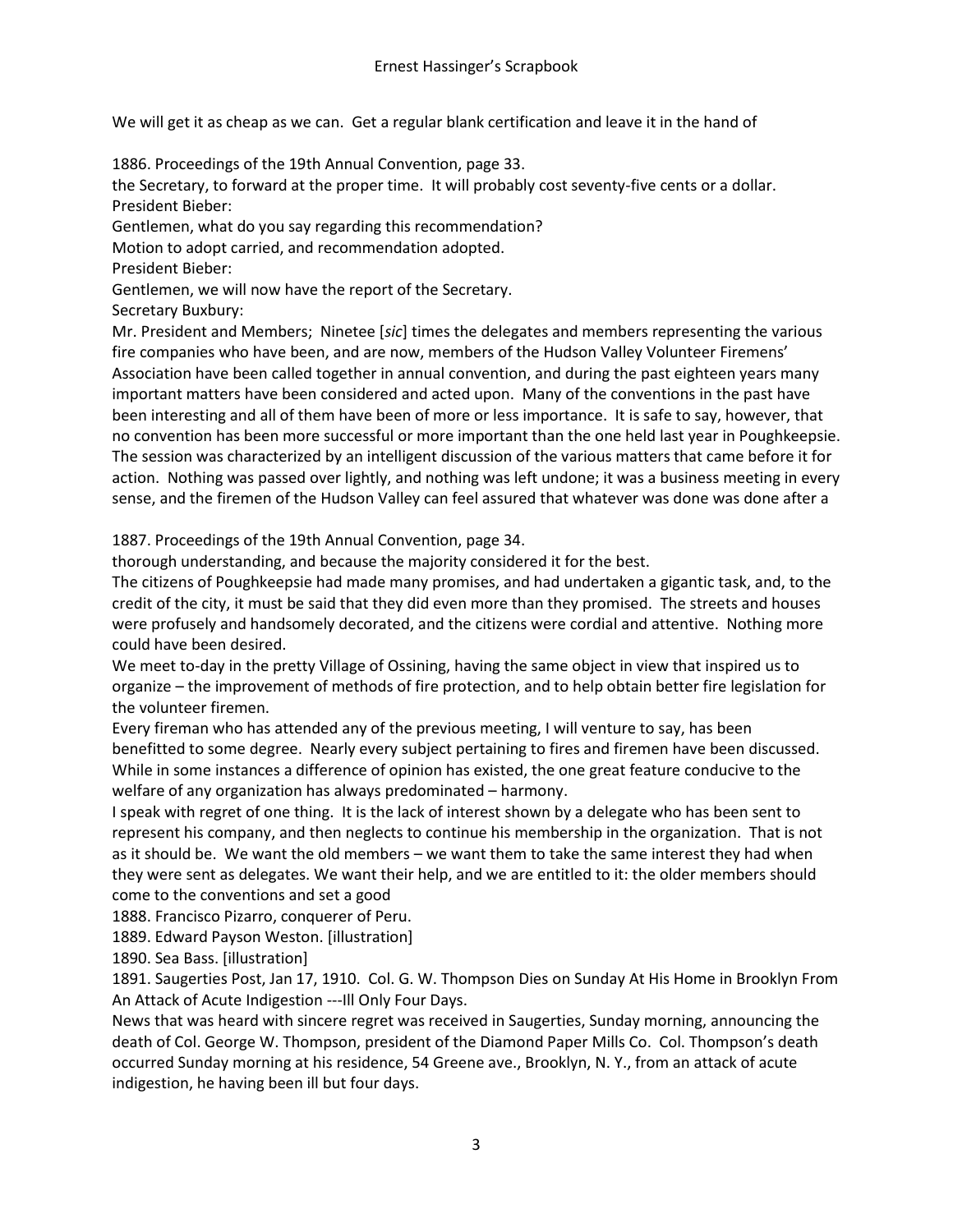He was born in Dalton, Mass, in 1830, received his schooling there and at an early age entered the business of manufacturing paper. About forty-five years ago he moved to Brooklyn. At the time of his death he was president of the Diamond Mills Paper Company, with offices at 44 Murray street. When the civil war came Mr. Thompson was living in Herkimer county, New York. He organized a company of which he became First Lieutenant. This company was drafted into the Thirty-fourth Regiment of the New York Volunteers, of which he early became Adjutant. In 1863 he resigned this office to become Lieutenant Colonel of the 152d New York Volunteers. Before the war had ended he became a Colonel. He was severely wounded in the battle of Spottsylvania Court House. He saw no more active service after that, but became a member of the Board of General Court Martial at Washington.

Col. Thompson is survived by his wife a son, and a brother, Frederick, living at Westfield, Mass. Col. Thompson came to Saugerties in March, 1900, and purchased the Sheffield paper mills adding them to the chain of other mills owned by the Diamond Paper Mills Co.

Col. Thompson was one of God's noblemen, of large heart and generous disposition. He was interested in every form of good work and dispensed of his means with liberal hand. No caused [*sic*] ever received a refusal from him, and his charities were multitudinous. He gave to all who appealed to him and he was ever mindful of the welfare of those who were in his employ. The death of Col. Thompson is greatly mourned here for he was beloved and honored by all who knew him. He was one of the kindest of men and was of sterling worth to the community.

His funeral will be held at his late residence Tuesday afternoon at 2 o'clock, and his remains will be placed in a receiving vault until the return of his widow who is now in Europe, when the interment will be made. [illustration]

1892. Unlabeled. Found Dead on the Floor. Mrs. Lena Wekerle Discovered in Her Home Saturday Afternoon.

Mrs. Lena Wekerle, relict of the late Gabriel Wekerle and a daughter of the late Henry Nawe was found dead in her bed room at her home on the road to Malden Saturday afternoon. Mrs. Wekerle was discovered by her brother-in-law Andrew Wolven and his son, who noting that she failed to respond to a knock at the door forced an entrance into the house and made an investigation. The dead woman was lying on the floor partially dressed and a lamp was burning in the room. Dr. Montgomery was summoned and after examination, declared that Mrs. Wekerle had been dead about five hours. Death was due to heart disease.

That Mrs. Wekerle had occupied her bed during the night was evident from the appearance of the bedding, and it is presumed she had arisen in the morning and was in the act of dressing when stricken and expired almost instantly.

The lateness of the discovery of her body was due to the fact that Mr. Wolven who lives adjoining Mrs. Wekerle's place, did not arise very early on Saturday and after shoveling away the snow from his house, shoveled a path to Mrs. Wekerle's and not seen her about, rapped on the door, and eliciting no response made an investigation with the result as mentioned above.

Mrs. Wekerle is survived by two sisters, Mrs. Hassel of Poughkeepsie, and Mrs. Wolven, and two brothers, Henry [bottom of page crumbled away] [illustration]

## Page 252

1893. Proceedings of the 19th Annual Convention, page 35.

example. It won't do to say, "I am one of the older members, I will soon be gone, let others do the work; I have done my duty by representing my company as a delegate." You cannot afford to do this: you want this organization to come down to your children, and your children's children, just as sound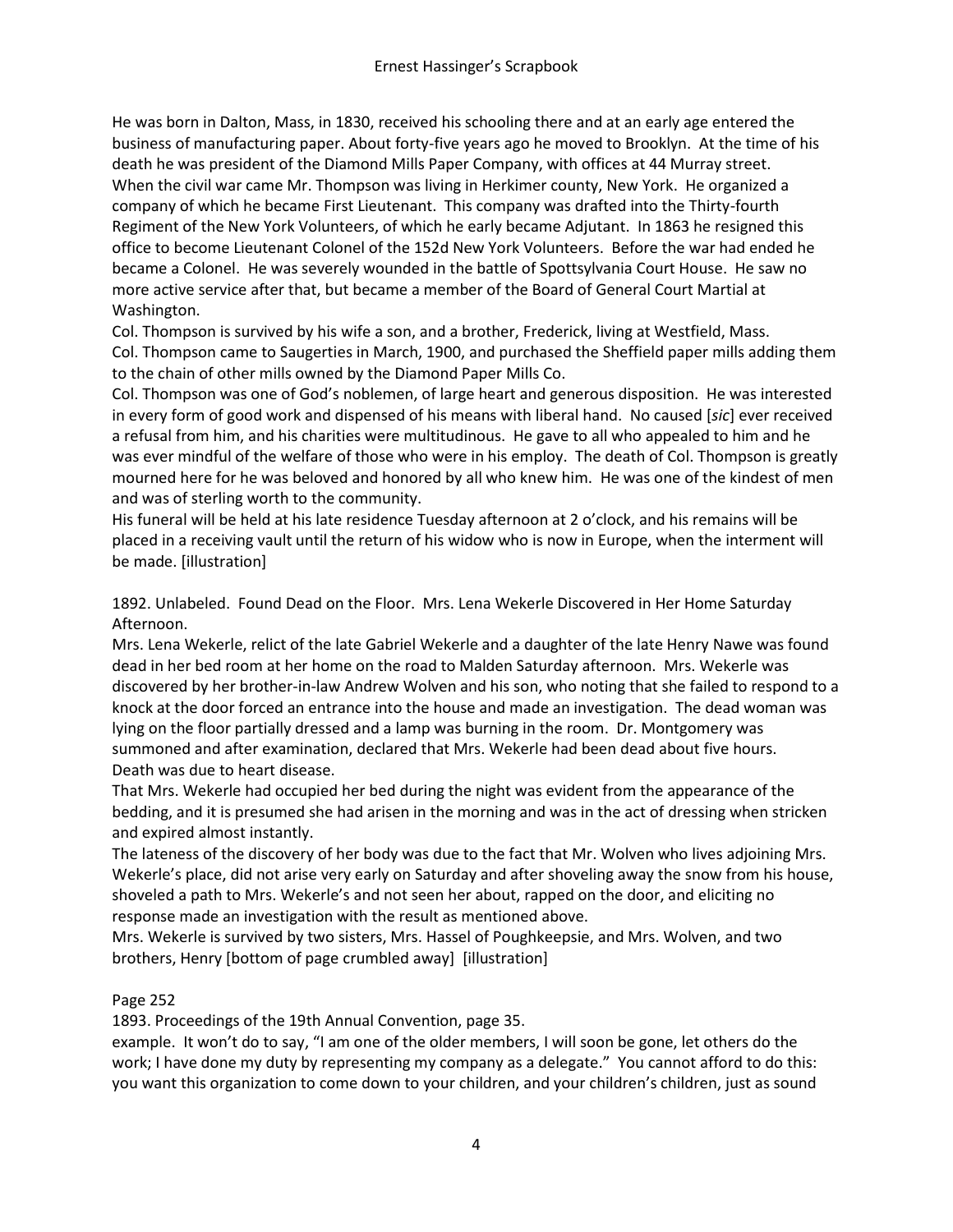and as enduring as it was when you entered its portals, and as it has existed during all the past year. Let us in the future have a better attendance of the member who has already done his duty as a delegate. At your last Convention you saw fit to instruct your Executive Committee to have the Secretary's printing done at an office employing union labor. Your Secretary did so this year, and it increases his labor double fold, and causes an extra expense as well. Most cities or villages along the river I am informed, have no labor union printing offices. The city I come from has none. I was forced to take this printing to Albany, wait till they got ready to send it to me, and then found some of it incorrect, and the same had to be returned, all this causing delay as well as extra expense, and I would suggest that the resolution adopted last year relative to union printing be in some manner modified, giving the Secretary more power and liberty in this matter.

Memorial Day has been universally observed in most places during this month, not all places observing the same day on account of other organizations or societies taking the preference, there -

1894. Proceedings of the 19th Annual Convention, page 36.

fore causing a confliction. At your last session, your Secretary was instructed to communicate with the associations requesting them to change the date, but no action was taken by them in the matter. Death has again invaded the Association, this time claiming our late friend and associate, Louise Rufner of Nanuet.

But, Mr. President and members, my report is getting lengthy. My work as your Secretary is done. There are many delightful associations which gather and center themselves in the several years of service which I have given as Secretary of this organization, and the appreciation of the character from one and all has been a source of great comfort to me, and the kindly welcome of warm hearts which will always beat for one a glad welcome, will be, to my last day, a fond remembrance.

To President Bieber, as well as to all other officers, I particularly wish to express my thanks; also to the several members of the various committees upon which they have served for their uniform kindness to me on all occasions.

I submit the foregoing as my report for the year. Henry Buxbury.

1895. Proceedings of the 19th Annual Convention, page 37.

President Bieber:

Gentlemen, you have heard the report of the Secretary. What will you do with it? Mr. O'Shea:

Mr. President, I move the report be adopted and spread upon the minutes as read. Delegate:

Are you going to leave it to the Secretary in regard to the union matter, just because they were a little lacking in one instance? Maybe he didn't send the order in time enough. I think all this business should be done by union printing.

We fought that matter out at Haverstraw, and we took the census of the Convention on that matter, and they tried to stifle a resolution I sent in on that very question. We took the census of the Convention, and they were unanimous that all printing be done by union work, and have the union label on it. This is a matter for the whole Convention, and it has been decided and settled once and for all. Mr. Buxbury:

Mr. President, I think the question before the house is the adoption of the Secretary's report. The resolution regarding union printing can be discussed later on. Delegate:

Doesn't that report give the right to the Secretary to contract for the printing wherever he sees fit? I don't think it should be up to the Secre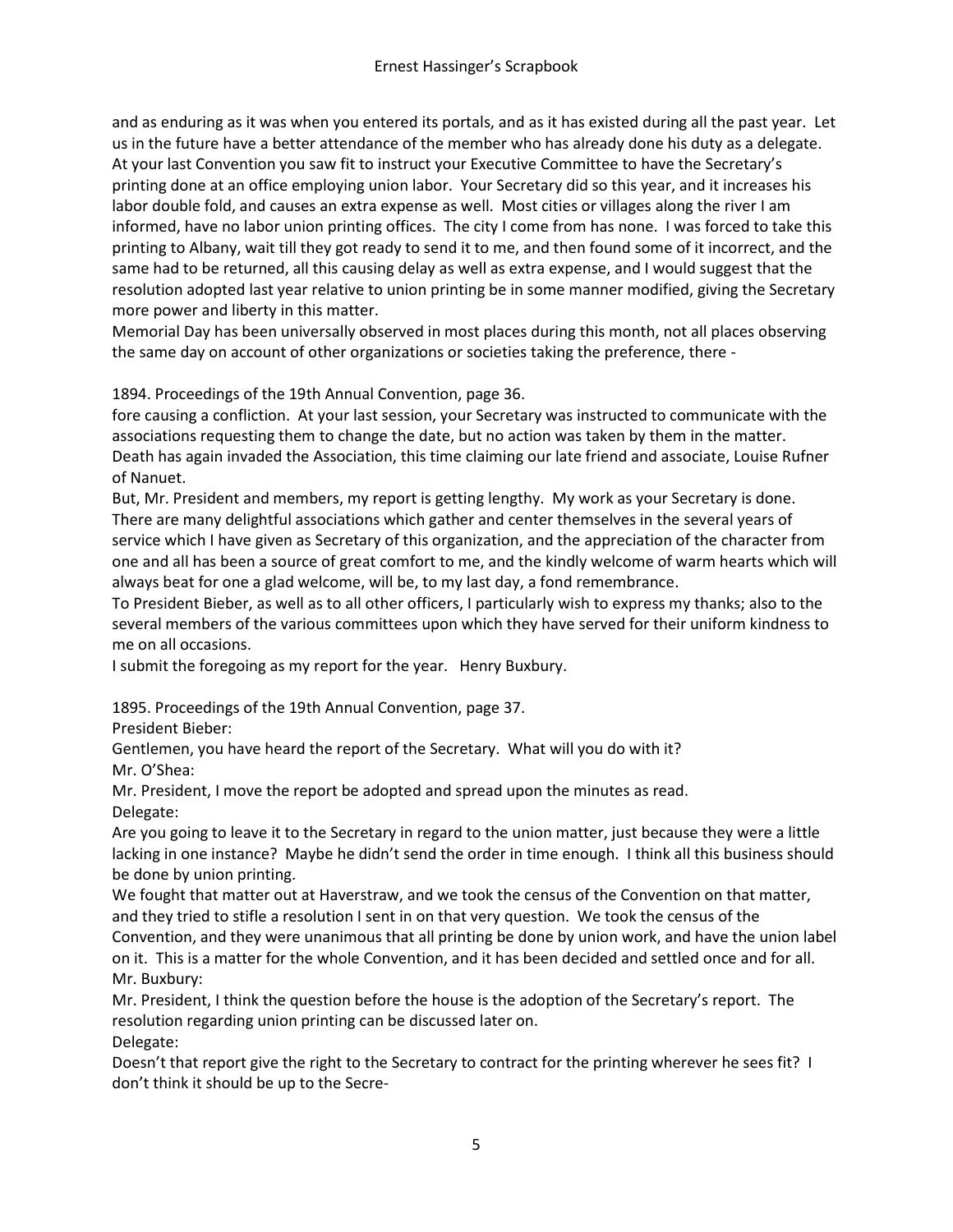1896. Proceedings of the 19th Annual Convention, page 38.

tary, it should be up to the Convention, and in his report it is up to the Secretary. Delegate:

I second Mr. O'Shea's motion for the adoption of the report.

Delegate:

Mr. President, before we pass on this, I think it would be a good idea to have the section of the Secretary's report regarding the union printing read again, so that we all can understand it. Secretary Buxbury:

Gentlemen, the report regarding union printing is as follows:

"At your last Convention you saw fit to instruct your Executive Committee to have the Secretary's printing done at an office employing union labor. Your Secretary did so this year, and it increases his labors double fold, and causes an extra expense as well. Most cities or villages along the Hudson, I am informed, have no labor union printing offices. The city I come from has none. I was forced to take this printing to Albany, wait till they got ready to send it to me, and then found some of it incorrect, and the same had to be returned, all this causing delay as well as extra expense, and I would suggest that the resolution adopted last year relative to union printing be in some manner modified, giving the Secretary more power and liberty in this matter."

I would also like to say, Mr. President, that

1897. Calvin Demarest. [illustration]

1898. The Ferryboat Air-Line. [illustration]

1899. New York World, Feb 13, 1910. [hand dated] Mayor is in Fight to Abolish Evils in Condemnation. He Investigates Extravagant Practices in the Ashokan Reservoir Awards – Will Demand New Laws. Deeply Interested in the Advertising Feature. Confers with Justice Betts and Will Question Other Men Familiar with Subject.

Mayor Gaynor will have several conferences this week with men more of less familiar with condemnation proceedings and the abuses of the present system which The World has pointed out continuously for three years. Before the Legislature adjourns there will be introduced several bills aimed to remedy present conditions. These bills will be drafted at the Mayor's request and will have his sanction.

It was learned yesterday that the Mayor has gone pretty thoroughly into several of the extravagant practices that have sprung up in connection with the taking of land for the Ashokan Reservoir, and which have, from time to time, been exposed by The World.

One of the features in which he has been particularly interested is the expenditure of great sums of money on useless advertising. This abuse will be stopped within a very short time, if the Mayor has his way.

## Told to Fight Awards.

In addition to beginning a systematic study of the whole condemnation question with the view to changing the law, Mayor Gaynor has told Corporation Counsel Watson that he wants the assistant corporation counsels assigned to condemnation cases to fight every step of the way to cut down the awards made by condemnation commissioners.

One result of this was made apparent in the action of Justice Arthur S. Tompkins of Nyack who at White Plains on Thursday rejected a report of some commissioners because the award had been made on a basis of city lots instead of acreage. It was made apparent in connection with the case that Assistant Corporation Counsel Henry T. Dyckman had been busy for a week or more fighting excessive awards and had secured orders directing rehearings in several cases that were open to criticism.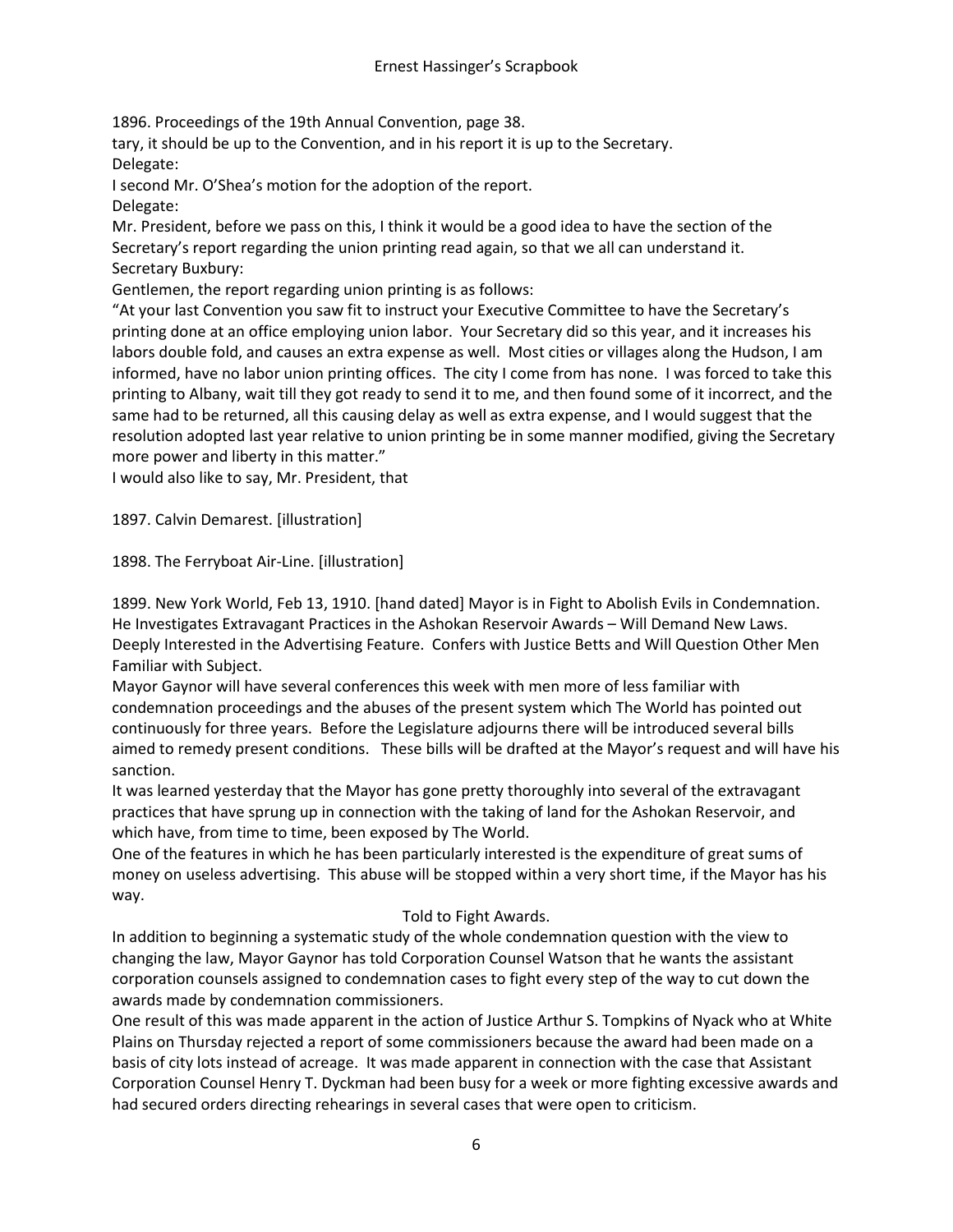Justice Betts of Kingston before whom a great many of the condemnation cases in connection with the Catskill watershed project have come, was summoned to a conference with the Mayor at which the whole condemnation system and its evils were discussed at length. Justice Betts has had the appointing of many of the condemnation commissioners, and in passing on their expense has shown a tendency to cut them down to a minimum; a fact which has given the Mayor great satisfaction.

The Justice was with the Mayor for nearly an hour and told the latter some of his experiences. He went thoroughly into the drawbacks that exist at present to prevent the more equitable adjustment of awards and expense bills.

# Opposes Consequential Damages.

Mayor Gaynor talked to Justice Betts at considerable length on the statute passed last year which allows the collection by the claimant in such cases of what is known as consequential damages. This is the feature which opens the door wide and allows the awarding of tremendous sums for land the immediate value of which is comparatively low. The Mayor expressed himself as most strongly opposed to this provision of the law. He told the Justice that such damages had never been allowed from the earliest times of land condemnation proceedings, and the law would not recognize awards for consequential damages, because of the obvious uncertainty of the fairness of the figures. The stature passed a year ago, the Mayor said, to allow the awarding of consequential damages in connection with the taking of land for the Catskill aqueduct is contrary to the settled policy and rule of the law.

The Mayor further expressed himself as fearful that there would be no limit to the amount of damages which will be claimed and allowed under the statute. He asked Justice Betts to keep him informed and to co-operate with him in looking more thoroughly into the situation and in bringing about a reform, both in the method of appointing condemnation commissioners, in the making of awards and in the allowing of expenses to the commissioners. The Justice promised to comply with the request. No settled programme has been laid out by Mayor Gaynor, but it is understood to be his intention to ascertain from all available sources just what the present situation is and what abuses have gone unnoticed in the past. He will make no positive move for reform until he has obtained the information he seeks and is as thoroughly conversant with …….. one [paper torn at bottom of column]

## Page 253

1900. Proceedings of the 19th Annual Convention, page 39.

last year this matter was discussed in the Executive Committee and there was a resolution that all printing be done by union printing concerns. They can suggest where the printing be done Delegate:

If we adopt this report, we don't give the Secretary full power regarding union printing. Delegate:

I move the report be adopted exclusive of the clause which gives him the power to have this printing outside of a union shop. I think the report ought to be adopted exclusive of the privilege of placing the printing wherever he pleases.

Mr. O'Shea, of Kingston:

Gentlemen, by adopting the Secretary's report, we do not give him the power to place the printing wherever he pleases. He recommends that he be given more power regarding the printing on account of the trouble he had last year. It doesn't give him the power, or anybody else the power, to do as he pleases. This recommendation regarding union printing should come up under new business. It is our duty to accept the report of our Secretary, as he has made a good clear report. (Applause.) Mr. Powers, of Ossining:

Mr. President, I think we ought to accept this report. This is only a suggestion regarding union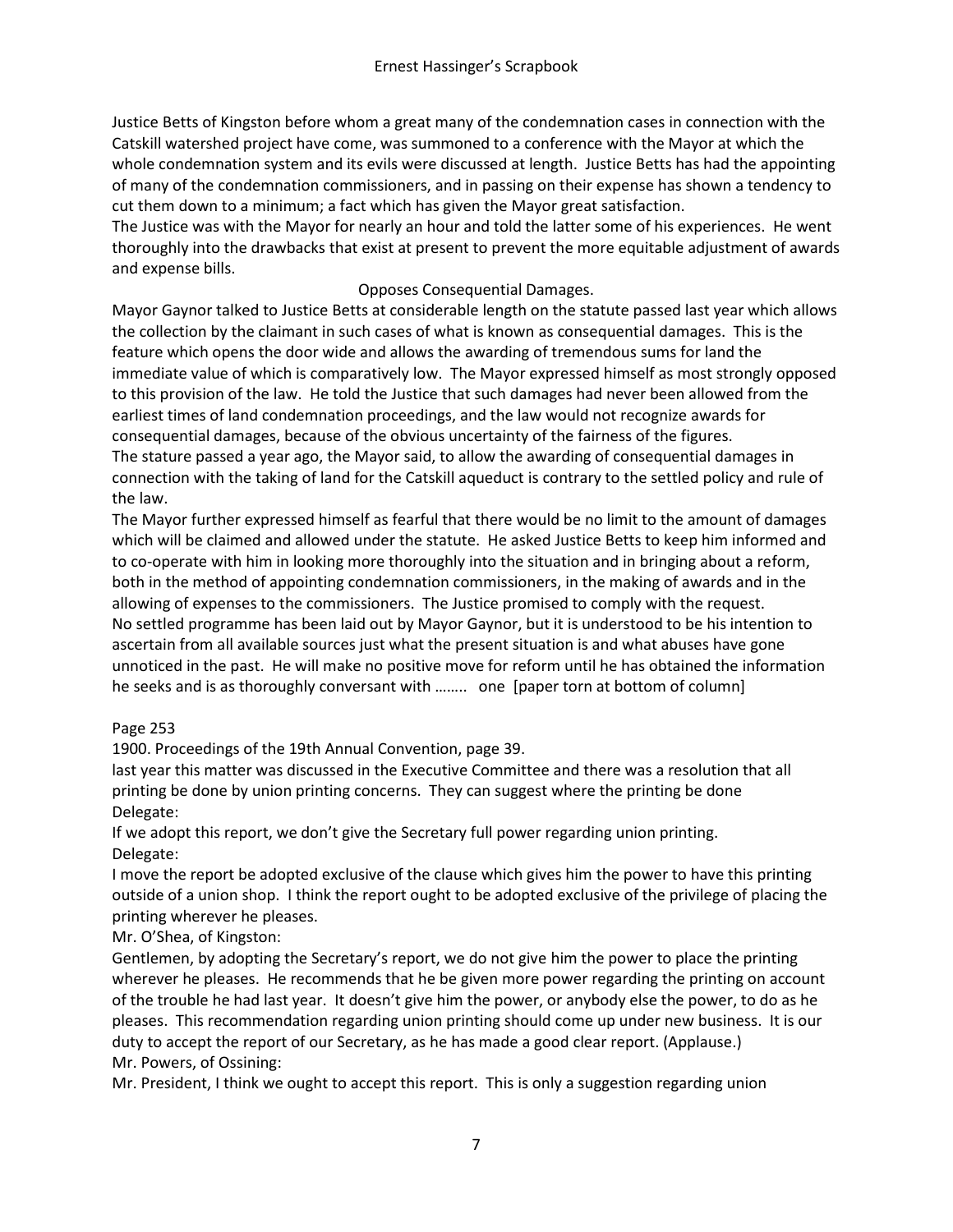1901. Proceedings of the 19th Annual Convention, page 40.

printing, and I think we ought to receive the report. I will put that in the form of a motion.

Regularly seconded and carried.

Mr. O'Shea, of Kingston:

Mr. President, I move we adjourn until two o'clock.

President Bieber:

Gentlemen, the tickets for the banquet read 1:40. This is a misprint, it should be 3:30, and the General Committee extends an invitation to visit the prison on Wednesday morning. The motion to adjourn is now in order.

Delegate:

I move we proceed and finish our business.

President Bieber:

Move to adjourn is now in order, gentlemen.

Motion lost, and Convention proceeds.

President Bieber:

The Treasurer is not quite ready to report. We will have the reading of communications. Delegate:

Mr. President, in justice to the Secretary, I wish to call the attention of the members of the Convention to the fact that the union label is on the printing of the last proceedings. (Applause.)

President Bieber:

Gentlemen, the election of officers for the coming year will be next in order. Nominations for President will be considered.

1902. Proceedings of the 19th Annual Convention, page 41.

Mr. Ostrom, of Haverstraw:

Under the heading of election of officers, I have the honor to place in nomination for President Mr.

Charles A. Weiant, of Haverstraw.

Mr. Mulcahy, of Troy:

I nominate Mr. Powers, of Ossining.

Mr. Goldsmith, of Haverstraw:

I second the nomination of Mr. Weiant. As a member of this organization for fifteen years, for two years its President, I do not attempt to dictate to the Convention whom they should choose for its President, but I do claim the right to give advice in a matter of this kind as to what you should do.

In the first place, to be a successful President of this organization, you know a man has to have an extended knowledge of human nature, a man who is strictly honest and a man who has the interest and welfare of this organization as the main object of his life to long as he is President. You will find such a man in Mr. Weiant. I do not wish to detract or say one syllable against Mr. Powers; without doubt he comes up to all I have mentioned but I wish to say to you, gentlemen of this Convention, that if you do not know Mr. Weiant, you can take it from me that all I have said is contained in Mr. Weiant, and that he is a man who is adapted and who will carry on the business of this Association, in my judgement and belief, successfully. They say acts speak louder than words.

1903. Proceedings of the 19th Annual Convention, page 42.

and I wish to call to the attention of this Convention as a corroborating circumstance, that while he was Secretary of this organization, it was the most successful year in its history, there being added to the organization twenty-two companies. I do not mean to say that this was all due to the Secretary, but of personal knowledge I know that a great deal of that successful work wa.s due to Mr. Weiant, and if you elect him your President you will make no mistake. (Applause).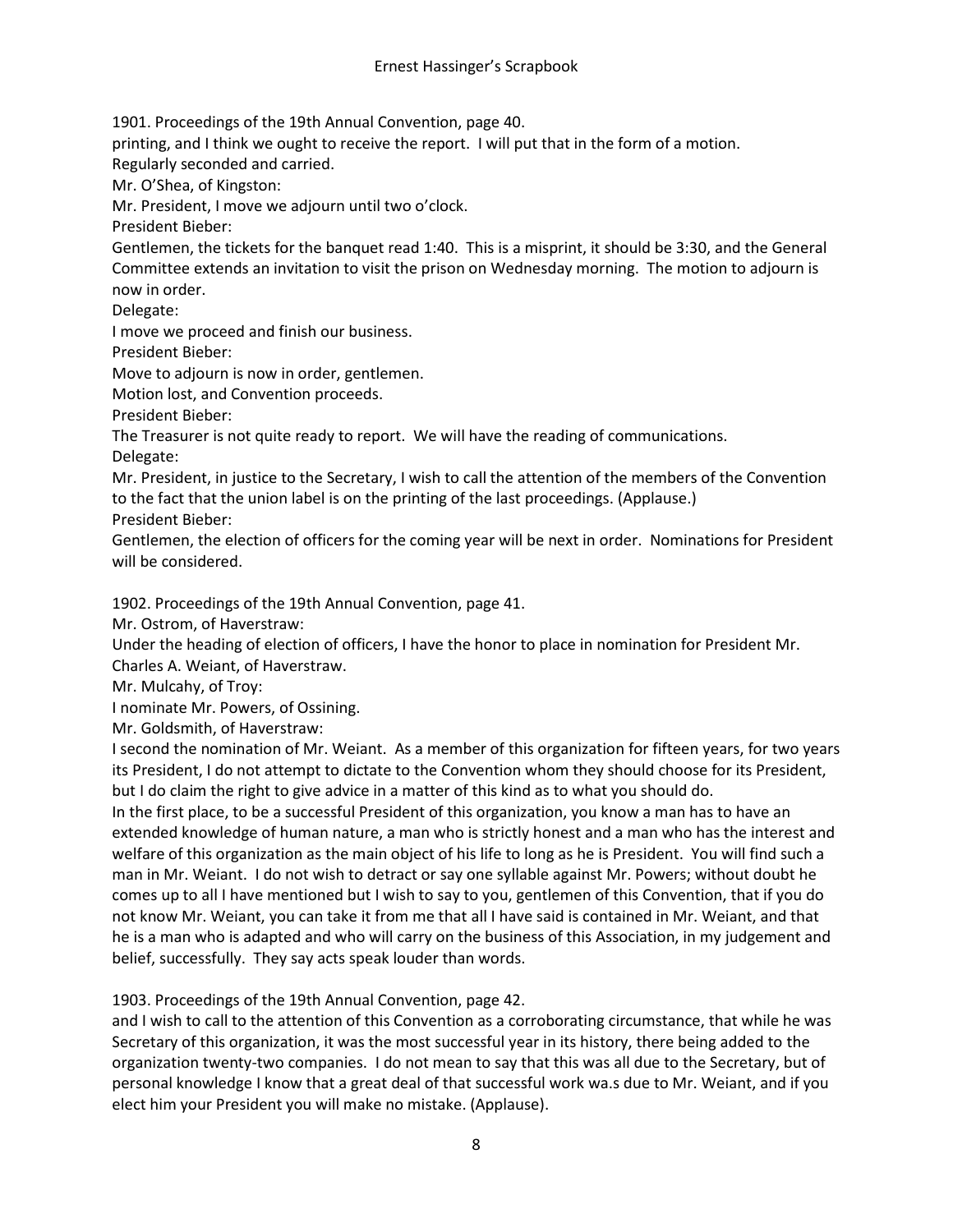## Mr. Cox, of Garrison:

Mr. President, I rise to second the nomination of a man who has been named for President, and I don't mean to say if you don't know him, take it from me, I don't need to. I second the nomination of John P. Powers (Applause), of Westchester county. I do not have to tell you what he has done – you all know. You all know what he has done in regard to the position of Treasurer on the State Firemen's Association. He has taken care of that work well and faithfully for that association, and is doing so this year. He said to me the other day that "He would like to see the Hudson Valley Volunteer Firemen's Association one of the best in the State," and if you make him President you will have one of the best Presidents you ever had.

## Delegate:

I second the nomination of Mr. Charles A. Weiant. I have known him for a number of years

## 1904. Picture of a Dog. [illustration]

1905. "Old Home Week." Saugerties-on-Hudson, July 1 2, 3, and 4, '11. COME! Return in Five Days to Ernest Hassinger, Secretary, Saugerties, N. Y. [illustration]

1906. Saugerties Post, Feb. 24, 1911. The Grim Destroyer's Work. Recent Deaths and Funerals of Well Known People.

The Rev. Dr. Aaron K. Sanford, a prominent member of the New York Conference of the Methodist Episcopal church, died at his home in Yonkers Monday night from a complication of diseases after an illness of several months. Dr. Sanford was 83 years old. He was the son of the late Rev. Hawley Sanford of Redding, Conn., and the grandson of Arron [*sic*] Sanford, the first male Methodist in New England. He united with the New York Conference in 1852. He was twice in charge of important work at the Five Points Mission. For three years he was superintendent of the New York City Church Extension and Missionary Society. He was the oldest ministerial member of the Board of Foreign Mission of the Methodist Episcopal Church.

News has reached Saugerties that Ernest W. Janzer, a former resident of this place, died at Milwaukee, Wisconsin, on Lincoln's birthday, at the advanced age of 89 years.

Mr. Janzer, who was a bootmaker by trade, came to Saugerties in 1854, and lived here until 1865, when, his wife having died, he moved to New York City. After a residence in the metropolis of about two years, during which time he was employed by some of the leading bootmakers there, he went to Milwaukee, Wis., where he resided up to the time of his death.

Mr. Janzer was born May 18, 1821, in Hessloch, Grand Duchy of Rhenish, Hessia, Germany. At the age of 15 he went to Mayence, Germany, where he learned the shoemaker's trade. He came to America in April, 1848, settling in New York City, where he lived until he moved to Saugerties. While here he was employed as a bootmaker by the late John W. Davis, the father of John C. and Charles Davis. He visited Saugerties for the last time in 1892.

Mr. Janzer was twice married. His first wife died here in January, 1865. In November of the same year he married Mrs. Louise Koepnick of Milwaukee, the widow of John Koepnick, a Wisconsin soldier who fell at Kenesaw Mountain during the Civil War. His second wife died in Milwaukee in 1903.

Mr. Janzer was the last member of a family of nine children, six sons and three daughters, who came to this country with their mother over sixty years ago. He is survived by two sons and one daughter: Henry E. Janzer who went to school in Saugerties under the late John Winans; George A. Janzer of Eau Clarie, Wis., and Mrs. John Schneiderwirth of Milwaukee. [illustration]

1907. Jan 21, 1911 [hand dated] Church Officers Elected.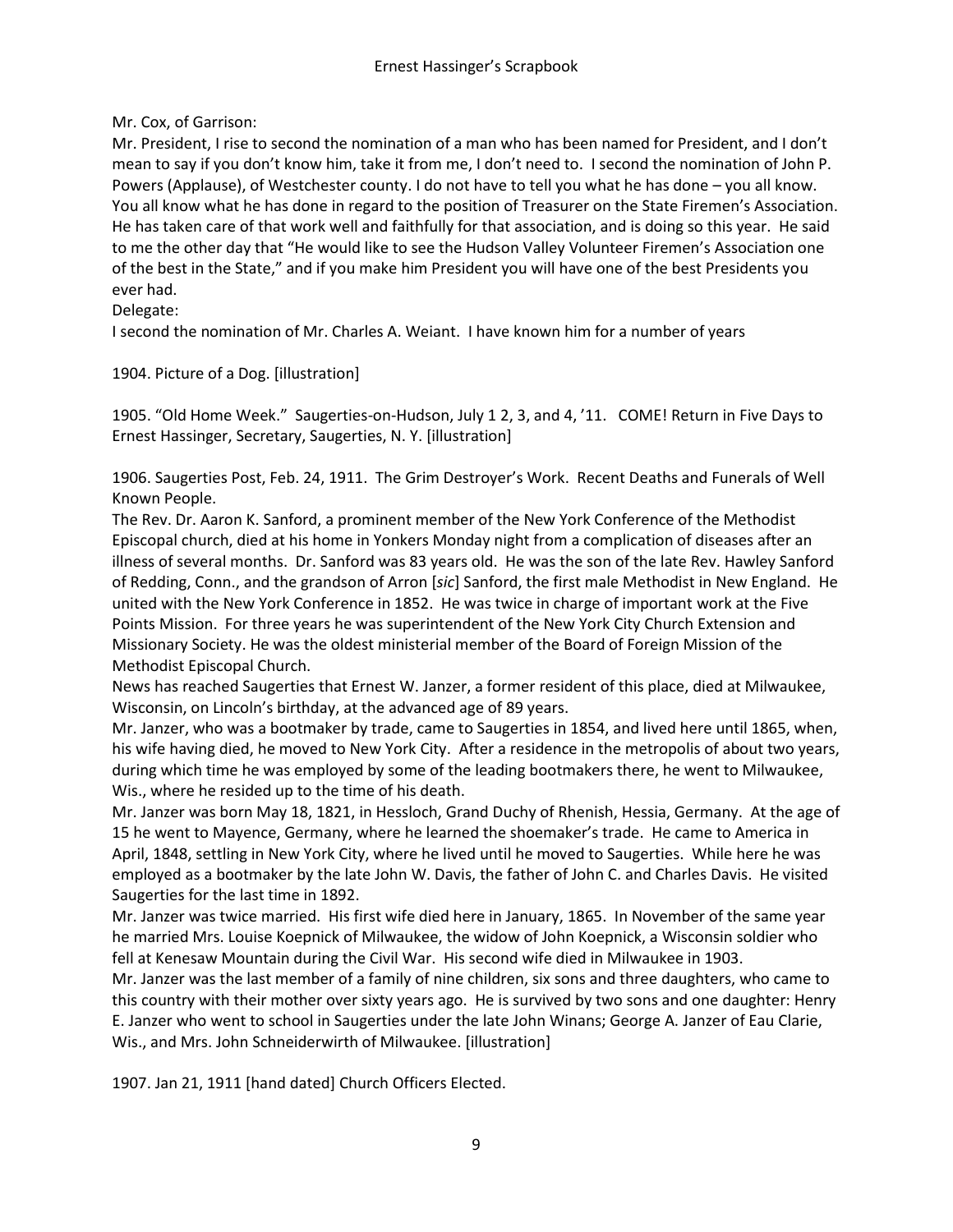The following officers have been elected by the council of the Ev. Lutheran church: Adam Knaust, secretary: Henry Hinsch, treasurer; John Dietrich, Sr., financial secretary; Philip C. Smith, assistant financial secretary.

Page 254

1908. Proceedings of the 19th Annual Convention, page 43.

and he has always been the same honorable, straightforward man, and if he is elected you can be sure the Association will have a President who will fill the position in a manner that will satisfy every member.

Delegate:

Mr. President, I would like to call the attention of the Convention to one thing. We have practically created a precedent in the election of the President of the Hudson Valley Volunteer Firemens' Association. We had the Convention in Poughkeepsie, and gave it to a resident of Poughkeepsie, and we had it at Haverstraw and we gave it to a resident of Haverstraw, and the same with Mount Vernon. John Powers is a citizen of Ossining, and I therefore take great pleasure in seconding the nomination of John P. Powers, of Ossining.

Delegate:

I move the nominations be closed.

Delegate:

In all due respect to the gentleman who has spoken, I do not think we want to tie up to a precedent in a matter of this kind. I have the utmost respect for John P. Powers, have been associated with him for a number of years, but I do not think the Treasurer of the State Association should be President of our Association.

1909. Proceedings of the 19th Annual Convention, page 44.

President Bieber:

Gentlemen, you now have Mr. Powers and Mr. Weiant.

Mr. Hurley, of Kingston:

I move we have a recess of five minutes, in order to get the ballots ready and appoint tellers.

Regularly seconded and carried.

Delegate:

Mr. President, I move the nominations be closed.

Regularly seconded and carried.

President Bieber:

The several counties will please attend to the election of their Vice Presidents.

President Bieber:

The tellers will be Mr. Charles Meyers, of Croton, and Mr. Irving Nestell, of Kingston.

Recess of five minutes.

First Vice President F. B. Quigley, of Kingston, in Chair.

Vice President Quigley:

The Convention will come to order. Gentlemen, we are about to vote for president, and I would like to have you come around to the right and pass to the left. Each one's name will be called, and in order not to delay matters you will please come down one way, as you are called, deposit your vote and pass up the other way.

Mr. O'Shea, of Kingston:

Mr. Chairman, I would like to understand about

1910. Proceedings of the 19th Annual Convention, page 45.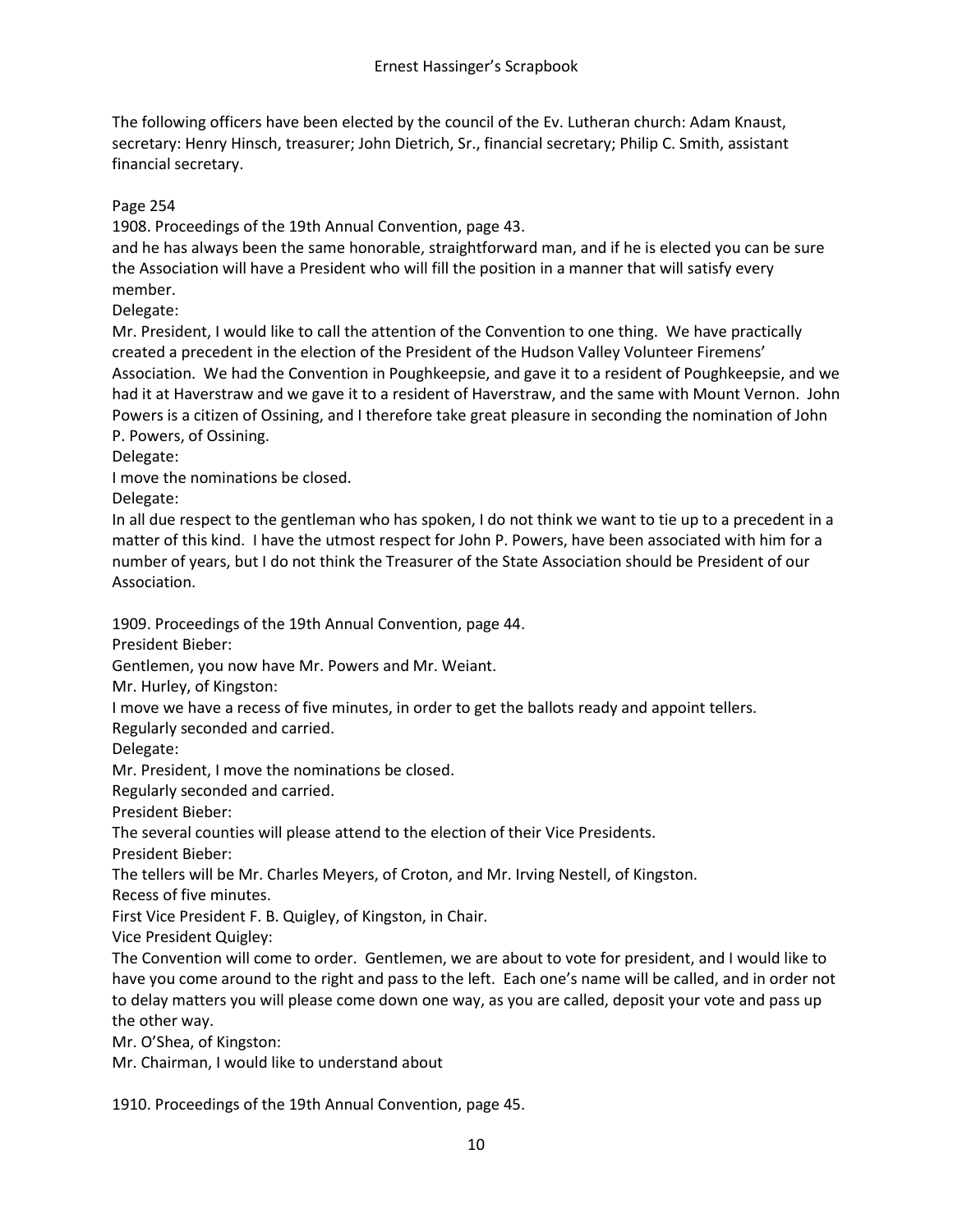one thing. There are a number of delegates present who have credentials for their friends who are not here. Will they be allowed to vote for their friends?

Convention responds in a body in the negative.

Mr. O'Shea:

That's what I want understood. Nobody can answer for anybody else.

Mr. Quigley:

I think that is the best way. When you vote, please pass on and give the other gentlemen a chance to vote. I would also suggest that every one remain seated until his name is called, and then come up as previously suggested and pass on.

Members voted in this manner, after which the polls were declared closed by Vice President Quigley Mr. Hurley, of Kingston:

While the tellers are counting the votes, I move we proceed to the further election of officers. Seconded and carried.

Mr. Quigley:

Motion has been made, seconded and carried that we proceed to the regular routine of business while they are counting the votes for President. The First Vice President comes next. Delegate:

I move that Frank B. Quigley be declared the First Vice President. Seconded and carried.

1911. Proceedings of the 19th Annual Convention, page 46.

Mr. Quigley:

Gentlemen, I thank you. So far, there are only two counties who have presented the names of their Vice Presidents. I would like to get them all in.

Delegate:

Isn't it parliamentary that the Secretary be instructed to cast one ballot when there is only one candidate? If so, I move the Secretary cast one ballot for First Vice President.

Seconded and carried, and Secretary casts one vote for First Vice President.

Mr. Fowler, of Rensselaer:

I object to that vote. I am a candidate for First Vice President, and I want my rights.

Mr. Quigley:

The First Vice President has been elected.

Mr. Fowler:

Do I understand I am ruled out of order?

Mr. Quigley:

Yes.

Mr. Fowler:

I appeal from the decision of the Chair.

Delegate:

Is an appeal from the chair according to parliamentary rules?

Mr. Quigley:

All in favor of Mr. Fowler's position of appeal from the ruling of the chair will signify in the usual manner.

1912. 508 Grand Drawing for the benefit of St. Mary's Church. Saugerties, N. Y. to be held during Home Week, 1911. Rev. Arthur J. Kenny, Rector. Oil Painting, Ten Cents the Chance. [illustration]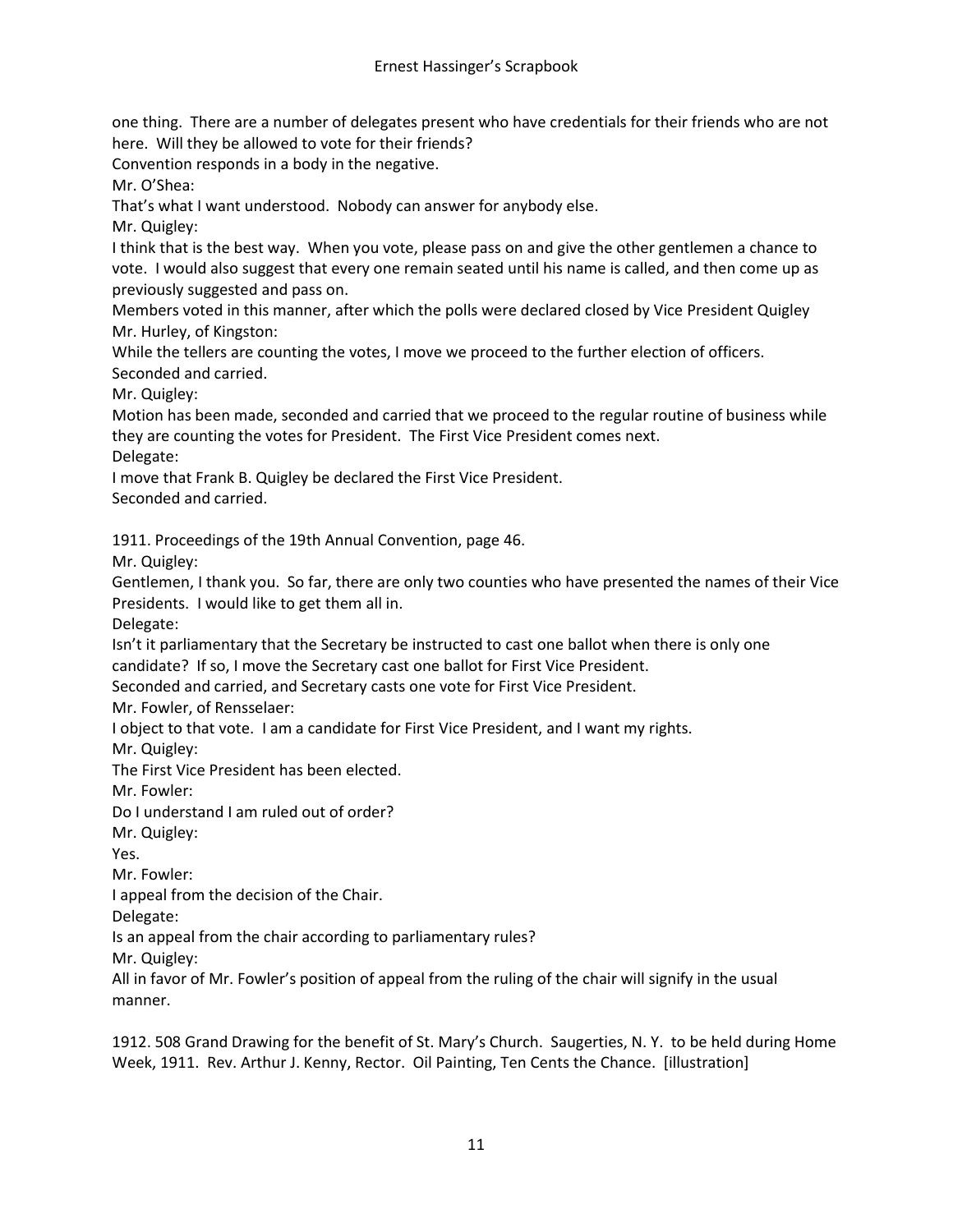1913. No. -- First Annual Masquerade Ball. J. T. Washburn Military Band Fireman's Hall, Glasco, N. Y. Friday Evening, November 18, '10. Tickets including Supper \$1.00 Supper Coupon. [illustration]

1914. Saugerties Post, Jan 3, 1910. Death's Angel Calls Jas. Teller Suddenly.

Well Known Business Man Passes Away From Pneumonia After Three Day's Illness.

The grim destroying angel , Death invaded our community, this morning and laid its icy hand upon one of our best known and universally esteemed business men, James Teller, cutting him down, after an illness of three days, pneumonia being the cause. The news of Mr. Teller's death came as a great shock and his sudden demise is sincerely mourned.

Last Friday Mr. Teller had his first symptom of illness, suffering slight chills while attending to business. In the evening he went to his home and on Saturday, Dr. Emerick was called, and Mr. Teller's illness was pronounced as pneumonia. His condition grew worse and on Sunday a trained nurse was sent for. She arrived from Albany on the 7:01 W. S. R. R. train. Mr. Teller, however grew weaker and about eleven o'clock this morning the end came. A jolly, whole souled fellow, always wearing a smile, and offering a cheering word, he will be greatly missed and his unexpected death occasions much grief and sorrow. Coming as it did, the whole community shares in the bereavement and mourning.

Mr. Teller was engaged in the harness making business, having succeeded his father and conducted the business in the Porter block, Main street. He was a member of Confidence lodge, No. 51 I. O. O. F., Saugerties Council. No. 1365 Royal Arcanum, the Esopus Bathing Club and R. A. Snyder Hose Co. He had also served as chief engineer of the village fire department.

A wife, one son, a widowed mother, two sisters, Mrs. Carrie Carnright and Mrs. Wm. G. Sickles, and five brothers, Charles, Harry, George, Albert and Clifford survive him and in this very dark hour and affliction they have the sympathy of everyone in the village. [illustration]

# 1915. Saugerties Post, Jan 4, 1910. A Private Funeral.

The funeral services over the remains of the late James Teller were held this afternoon at the residence on Partition street, and were private. Rev. Isaac N. Steelman of the Congregational church, officiated. There were several beautiful floral pieces including a large trumpet from Snyder Hose Co. The bearers were John D. Fratsher, Byron Hallenbeck, Ernest Hassinger, Charles H. Bennett, William Ziegler and Theodore B. Cornwell. The remains were placed in the mortuary chapel vault in Main Street cemetery.

1916. 3 Joyous Days at Saugerties July 2, 3, 4 Parades Fireworks etc. [illustration]

## Page 255

1916. Proceedings of the 19th Annual Convention, page 47.

Mr. Fowler's appeal from the decision of the Chair was dismissed by vote of the members. Mr. Fowler:

Gentlemen, I wish to thank you for this. I came here from Rensselaer, came down expecting to have my rights. I am an honest man in my community, and I believe that this using of gag law before the Hudson Valley Volunteer Firemens's Association will disrupt it if allowed to continue. I have always been brought up in organizations where you couldn't do two things at one time, and that man knows it is entirely out of order to have two ballots going on at the same time, and I rose to a point of order and was declared out of order. This is the worst parliamentary ruling I have ever heard of in my lifetime, and I know that point of order was not out of order, and I had no chance to state my point of order, and I will have what is due me as an honest man. A delegate should be used with justice. I do not wish to cast any reflections on anybody, but I tell you right here that I came down here this year, and I will be there next year, and I will get justice if this Convention stays for a week. Mr. Quigley: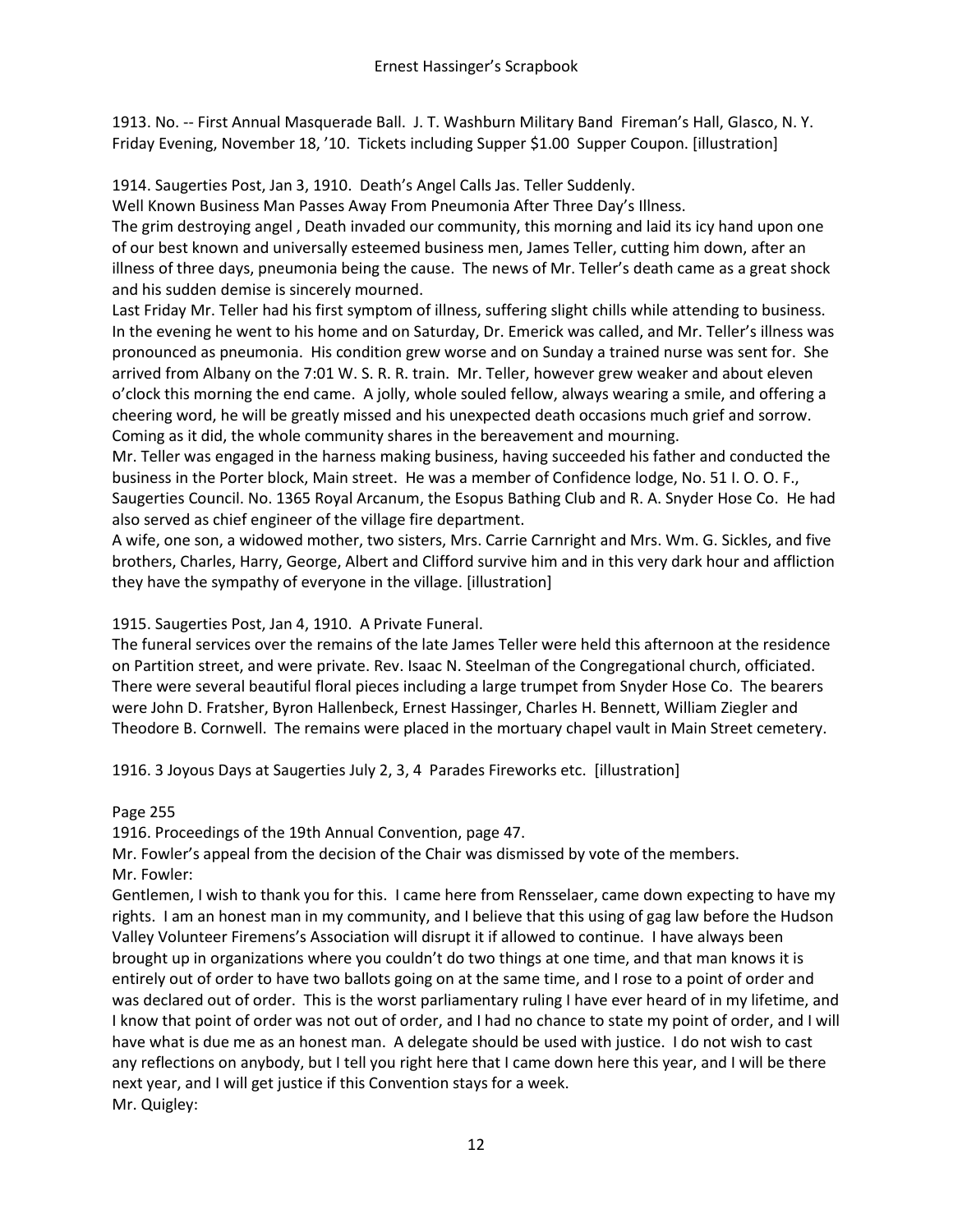Mr. Fowler, for a point of information, the motion to proceed with the regular routine of business while the tellers were counting the votes was put before the house and carried.

1917. Proceedings of the 19th Annual Convention, page 48.

Mr. Fowler:

It is your business to count the votes, and nothing else can go on.

Delegate:

Mr. President, in all fairness and justice to Mr. Fowler, one-half or three-quarters of an hour before the Convention, down stairs Mr. Fowler's ticket was presented to me, showing he was in the field Mr. Quigley;

His name was not mentioned.

Delegate:

I tried to speak a dozen times, and you would not listen to me at all. I didn't hear the nominations brought up or anything else.

Mr. Quigley:

Gentlemen, this matter has all been placed before the Convention and decided by them, and there is nothing more to do about it.

Mr. Fowler:

What business is before the house?

Mr. Quigley:

We are counting the ballots. I said there was a motion made, seconded and carried that we go on with the regular business. The nominations are now in order for Second Vice President.

1918. Proceedings of the 19th Annual Convention, page 49.

Delegate:

I present the name of Mr. David Denfield, of Peekskill.

Delegate:

I nominate Mr. Charles Buckley, of Mount Vernon.

Mr. Quigley:

The tellers are ready to announce the result of the vote for President:

Result –

| Total votes case                     | 208 |
|--------------------------------------|-----|
| Charles A. Weiant, of Haverstraw 132 |     |

John P. Powers, of Ossining………………… 76

(Applause.)

Mr. Powers:

I move the election of Mr. Charles A. Weiant be made unanimous.

Seconded and carried.

Delegate:

I move the appointment of a committee to escort Mr. Weiant.

Mr. Quigley:

I appoint as a committee to escort Mr. Weiant Mr. Hurley and Mr. Powers.

Mr. Powers:

Gentlemen, I have the pleasure to present to you Mr. Weiant, your President for the ensuing year. Mr. Weiant and myself have been friends for years, and anything I can do to forward the

1919. Proceedings of the 19th Annual Convention, page 50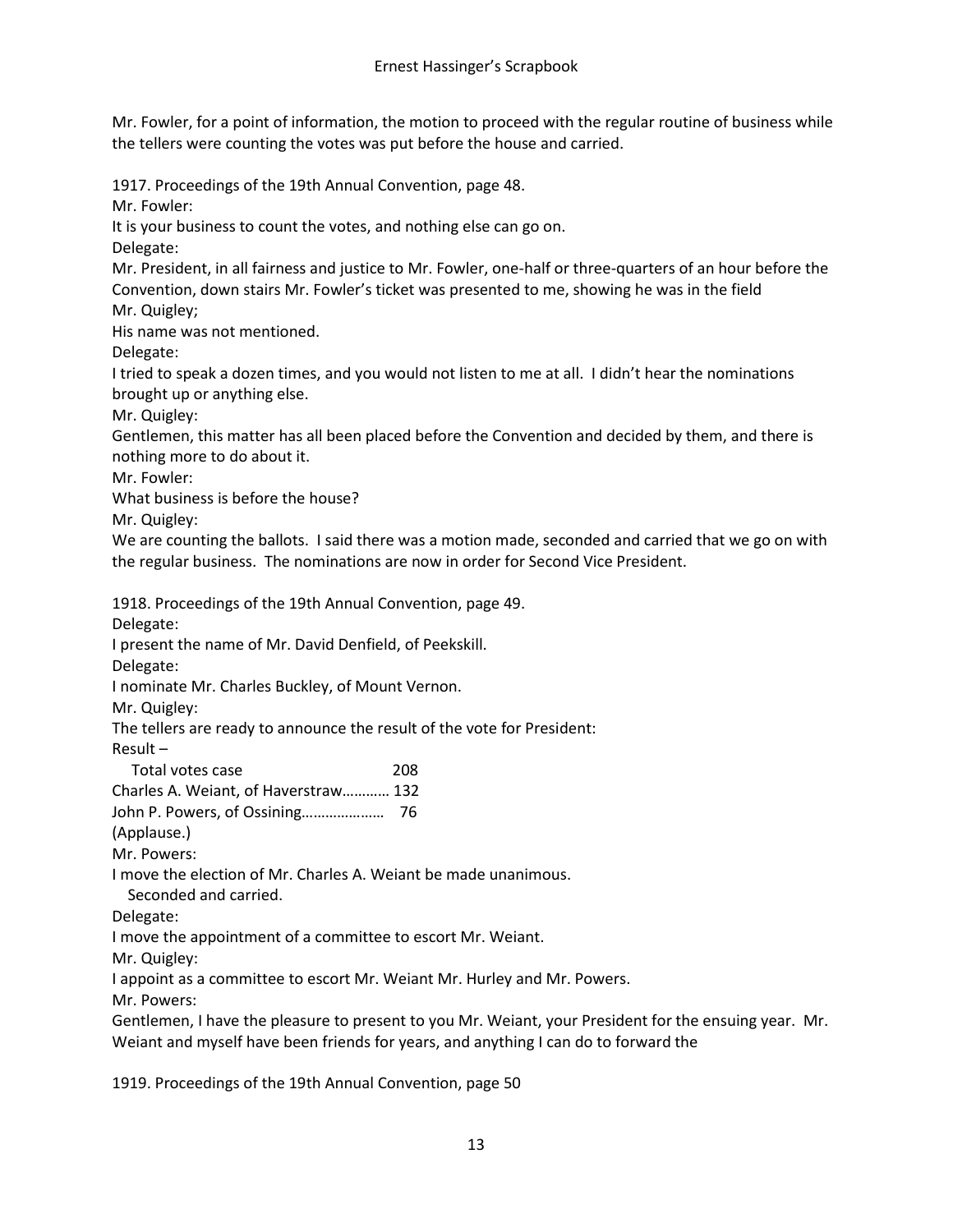interests of the Hudson Valley Volunteer Firemens' Association while he is in the Chair, I will be glad to do. (Applause.)

Mr. Weiant:

Mr. President and Gentlemen of the Convention: This is the second time you have done me the honor to confer upon me the honor or election to a position of responsibility in the Association. I told you at Saugerties I was interested in the affairs of the Association. I said my best efforts would be given to the Hudson Valley Firemens' Association in the furtherance of those affairs. I trust that the record for that year will bear out that I tried to make good. You want a live organization, you want to increase your membership, increase the interest, and gentlemen, as I live if these things are not accomplished, it will not have been my fault. I thank you for the honor you have given me. I shall do my duty straight from the shoulder, fairly and without fail. Thank you.

Mr. Quigley:

We will now proceed to the election of Second Vice President.

Delegate:

Move we have a rising vote for Second Vice President.

Mr. Quigley:

There is a motion that we have rising vote for

1920. Zachary Taylor 1849-1850, Mogul Cigarettes, Factory No 2 388 District State N. Y. [illustration] 1921. A. J. Simpson's. [illustration]

1922. Saugerties Post, Mar 31, 1910, Delay for Conger Senate Committee Agrees to give Him Hearing. He Will Not Resign Just Yet. Governor Hughes Calls Special Election for April 28 For a Successor to the Disgraced Jotham P. Allds

Albany, N. Y., March 31. – Governor Hughes has lost no time in calling a special election to fill the vacancy caused by the resignment of Senator Jotham P. Allds, who quit the senate before forty senators upheld the Conger charges against him. Governor Hughes has designated April 28 as the date for the election in Allds's district, the Thirty-seventh, which comprises Chenango, Otsego and Madison counties. Ralph W. Thomas, professor of oratory at Colgate university, is to succeed Allds as senator. Madison county is for Professor Thomas, and Judge Arnold and Assemblyman Stephen C. Clark of Otsego county say that that county also is for Professor Thomas' nomination, as they consider him an ideal candidate. Professor Thomas was connected with the state board of regents for a number of years and is a member of the state board of charities.

Senator Benn Conger announced that he did not intend to resign at least until after he had a chance to discuss the resolution offered by Senator Cobb and referred to the senate judiciary committee proposing an investigation of his acts. He succeeded in having the committee stave off action on this resolution for the time being, and when the question came up before the committee it was decided to give Conger a chance on Tuesday next at 10 a. m. to explain his position.

Senator Conger is of the opinion that he has performed a public service in exposing Allds. When Louis E. Carr of Allds' counsel heard that Senator Conger was around explaining to senators that it would be unfair to scalp him after he had started the great purification wave in the legislature Mr. Carr said ironically, "Yes, they ought to give him a loving cup."

The Hughes senators, who first heard Conger charge Allds with bribery, insisted that Senator Conger not be expelled from the senate. They held Conger up as a public benefactor and demanded to know where Conger benefited by his attitude toward Allds.

They declared that Conger was a brave man, who let his tongue slip at the Hughes senators' conference and then when his confidence was violated and the charges he made peddled around he stood his ground and proved them. He had done a public service, the Hughes senators argued, and he ought to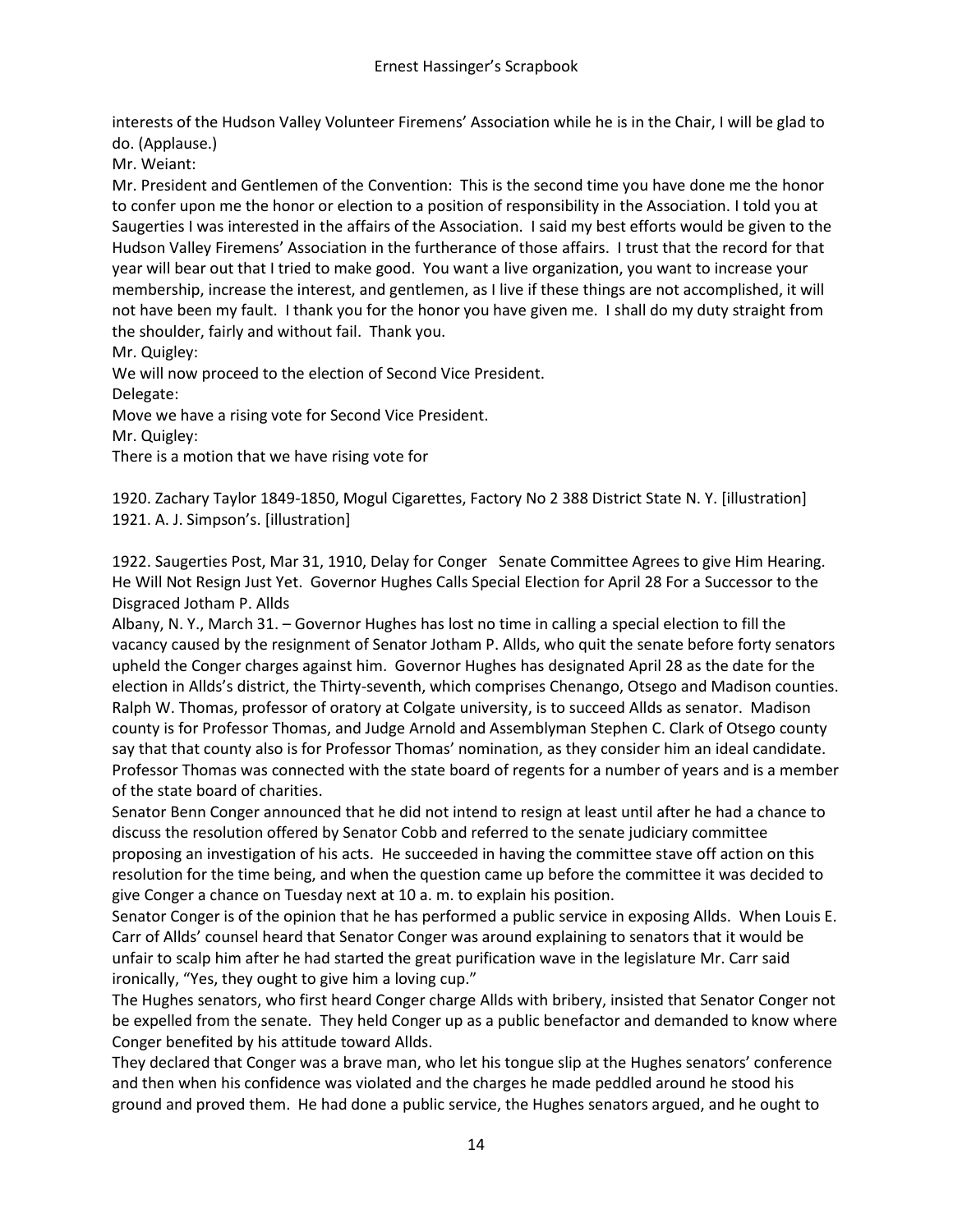be praised instead of being expelled by the senate. This is the particular point Senator Conger will argue before the judiciary committee on Tuesday next.

Senator Newcomb was perhaps the most determined senator to extol and defend Conger.

"To punish Conger," said Senator Newcomb, "In view of his disclosures which have resulted in inestimable benefit to the state, would be unwise from the point of view of public policy. This principle is fully recognized in provisions of the state constitution and the penal law relating to persons disclosing bribery.

"Further investigation of legislative corruption must be had. To serve notice by expelling Conger that any one making disclosures would instantly be delivered into hostile hands to be destroyed would close the mouths of necessary witnesses and defeat the ends of justice."

Page 256

1923. Proceedings of the 19th Annual Convention, page 51

Second Vice President: there are two candidates in the field.

Mr. Hurley, of Kingston:

I move the polls be closed.

Seconded and carried.

Rising vote taken, and Mr. Buckley, of Mount Vernon, declared elected Second Vice President.

Mr. Buckley:

Gentlemen, I thank you very much for the honor.

Delegate:

I move the Secretary cast one ballot for Mr. Buckley.

Seconded and carried, and Mr. Buckley declared elected unanimously.

Mr. Quigley:

Nominations for Secretary are in order.

Delegate:

I have the nomination of a man who has the best interests of the Association constantly before him, and who has always stood to do his work. I place in nomination Mr. Henry Buxbury, of Hudson. Nomination seconded.

Delegate:

I have a candidate for this Association, an active young man, and earnest worker, who is thoroughly acquainted with the duties of the office, and who would perform them honestly, intelligently and accurately – Mr. Seth P. Cole, of Catskill.

Nomination seconded.

1924. Proceedings of the 19th Annual Convention, page 52

Mr. Preston, of Mount Vernon:

I have great pleasure in seconding the nomination of a man who I know to have worked hard for the Convention, and during my term as President he did his work exceedingly well. He as hampered by some trouble, but he brought his work through all right, and I take great pleasure in seconding the nomination of Mr. Henry Buxbury, of Hudson, for Secretary. Delegate:

I was notified by some of the companies of Hudson to come down to Ossining and invite this Convention to the city of Hudson in 1909, and you have very generously done so. Now, I feel that a certain responsibility rests upon every member of the Hudson Fire Department – responsibility rests upon every member of the committee, and whole lot of responsibility upon the citizens and firemen of Hudson to entertain this Convention, and I therefore second the nomination of Mr. Buxbury. Another year,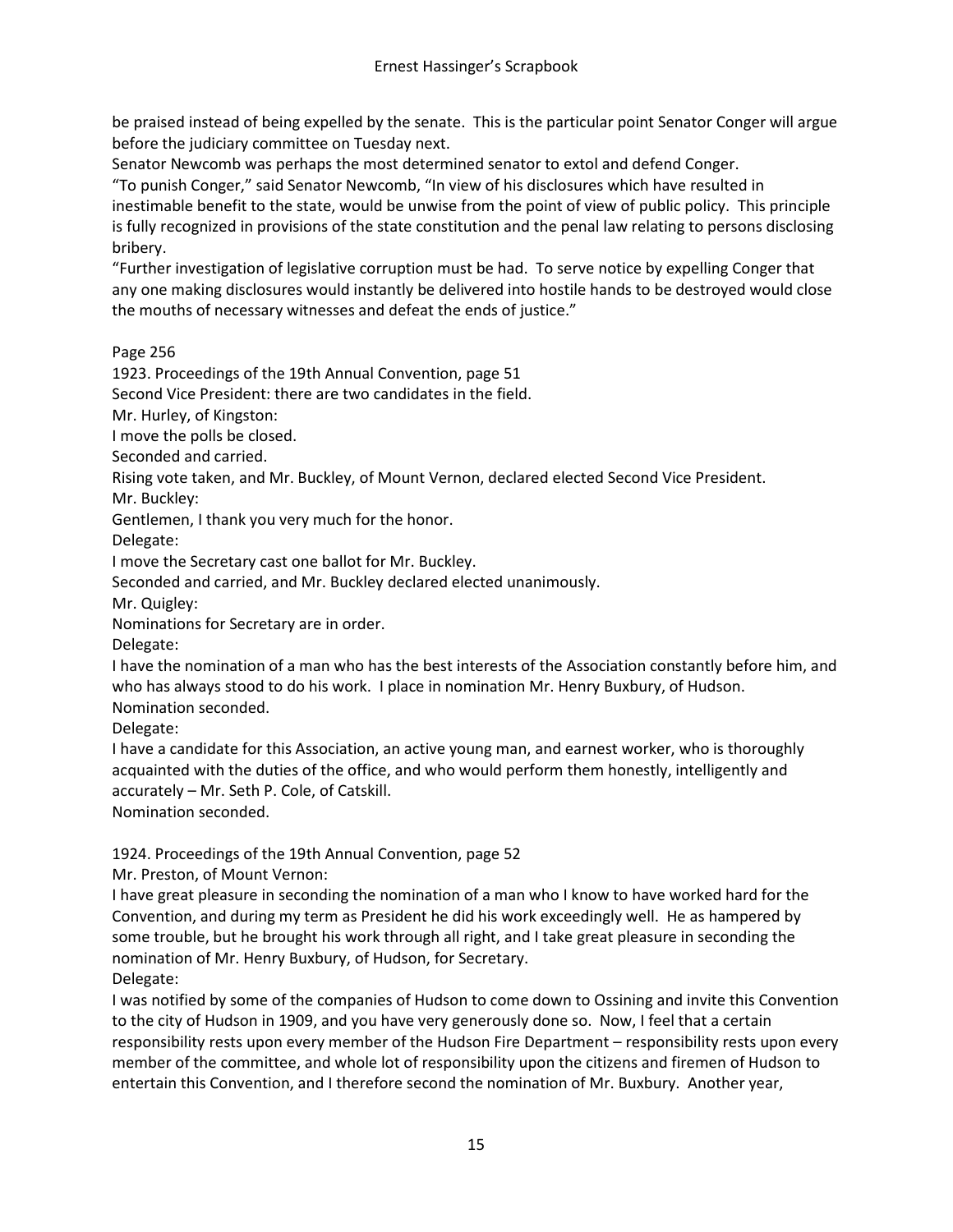perhaps, it would be well to consider Mr. Cole, but just at this time I feel it is our duty to have Mr. Buxbury retained as Secretary.

Delegate:

I move the nominations for Secretary be closed.

Regularly seconded and carried.

Delegate:

Move a standing vote be taken for Secretary

Regularly seconded and carried, and as a result

1925. Proceedings of the 19th Annual Convention, page 53

of the standing vote Mr. Buxbury was declared elected Secretary. (Applause.)

Mr. Preston, of Mount Vernon:

I move the chairman of the Executive Committee cast one ballot for Mr. Buxbury for Secretary. Mr. Cole, of Catskill:

It seems to be the desire of the Convention to retain Mr. Buxbury, and I will say you could not get a better man, and I move his election be made unanimous. (Applause.)

Mr. Quigley:

Gentlemen, it is regularly moved that the chair man of the Executive Committee cast one ballot for Mr. Buxbury.

Regularly seconded and carried and vote cast.

Mr. Buxbury:

Gentlemen, the hour is getting late, and the local committee are ready to entertain us, so all I will say is, "I thank you." (Applause.)

Mr. Quigley:

The next in order are nominations for Treasurer.

Mr. Hurley, of Kingston:

I wish to place in nomination, gentlemen, a member of the Kingston Fire Department, Mr. William H. Koltz.

Delegate:

Move the nominations be closed.

Seconded and carried, and regularly moved, seconded and carried that the Secretary cast one

1926. Proceedings of the 19th Annual Convention, page 54

ballot for Treasurer. Mr. William H. Koltz, of Kingston, declared elected unanimously.

Second Vice President Charles Buckley, of Mount Vernon, in the Chair.

Mr. Buckley:

Gentlemen, the next in order will be the election of a delegate to the State Convention in Oswego. Delegate:

Nominate Mr. Al. Woodard, of Mount Vernon.

Delegate:

I nominate Mr. Walter Flandreau, of Mount Vernon.

Delegate:

Nominate Fred B. Smith, of Newburgh.

Regularly moved, seconded and carried that the nominations be closed. Regularly moved, seconded and carried that a rising vote be taken. Rising vote taken, after which Mr. Walter Flandreau was declared elected the delegate to the State Convention at Oswego. Regularly moved, seconded and carried that the election be made unanimous, and the Secretary was instructed to cast one ballot for Mr. Flandreau.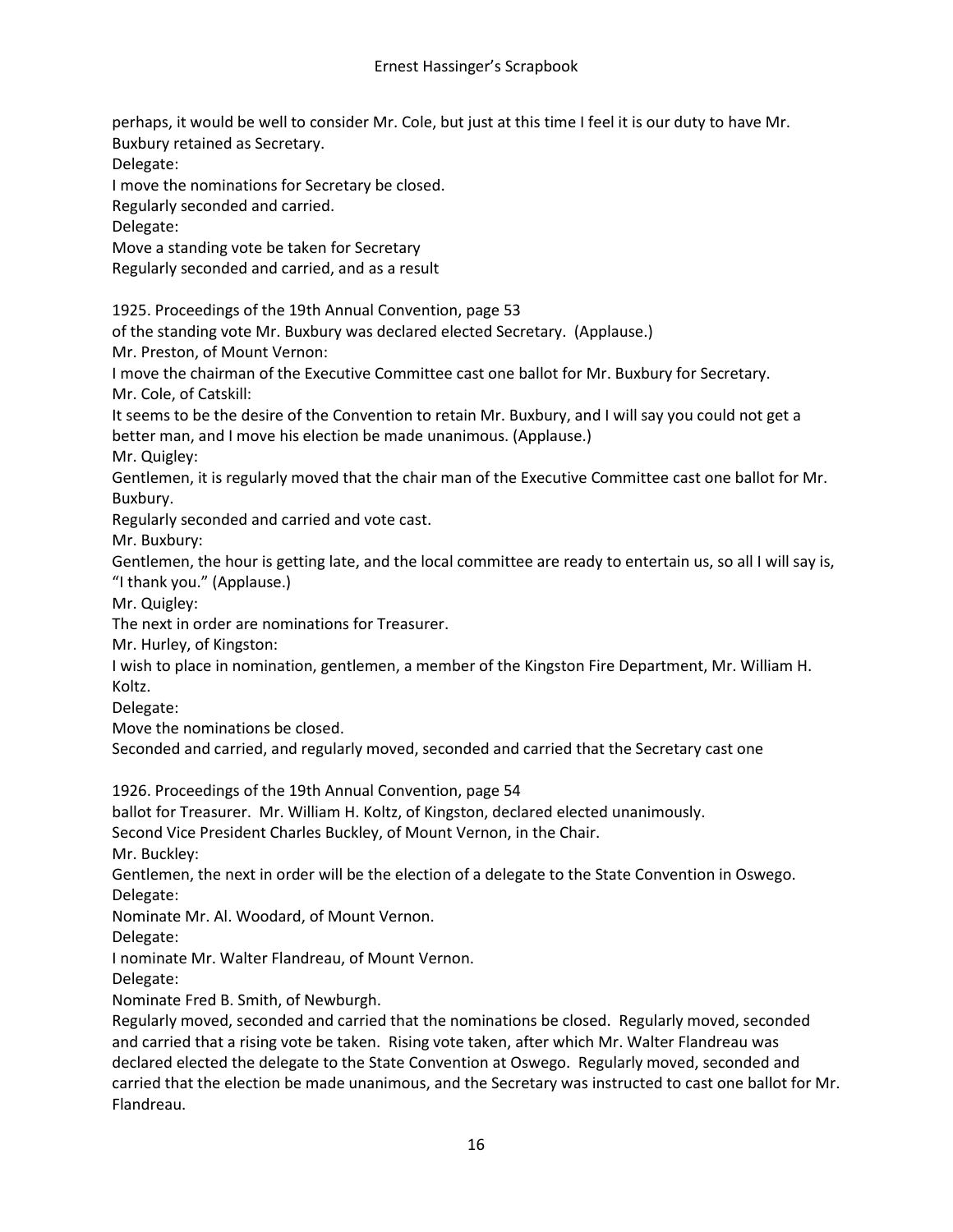Regularly moved, seconded and carried, that the Secretary cast one ballot for the Vice Presidents of the respective counties. Ballot cast for the Vice Presidents of the respective counties, and Vice Presidents declared elected as follows:

1927. Benefit Dance Royal Arcanum. [illustration] 1928. Getting the Horse Thief. [illustration] 1929. Golden Pheasant. [illustration]

1930. N. Y. Thursday May 19, 1910 [hand dated] Comet Arrives. Millions of Watchers Gaze at Halley's Comet. Contact with Earth is Timed. Celestial Tramp Made His Contact With Earth at 9:30 Last Night. Eyes Still Turned Skyward – As Astronomers See Sun Spots.

New York, May 19. – Even in the busy whirl of city life there are still many eyes turned skyward and many minds busy with speculation concerning Halley's comet.

But last night, when the earth entered the comet's tail, millions of eyes – some anxious, some curiouswere raised heavenward.

The streets of New York were jammed last night by comet watchers. It was a gay, carnival crowd. There was much merriment and little alarm.

Chicago, May 19. – Yerkes observatory at Williams Bay, reports that the comet hit the earth at about 9:30 o'clock last night with a brilliant display of aurora lights in the northern sky.

The scientists assembled at the observatory got excellent photographs of the lights.

Professor Mitchell of Columbia university declared the lights were the direct result of the comet. Finds Spots on the Sun.

St. Louis, May 19. – Large sun spots were discovered by the Rev. Irl R. Hicks, a St. Louis weather prophet, and the discovery was confirmed shortly after by the Rev. Father Martin S. Brennan and other astronomers.

"Three awful groups" is the way Father Brennan describes them. "They are very unusual." he said, "as the customary period of recurrence of sun spots is eleven and one-third years since the occurrence of the last spots.

"In one of the groups," said Father Brennan, "I counted twenty-six spots. In another there is a large isolated one near the bottom of the sun.

"In the principal group one of the spots is the largest that I have ever seen. It is probably 150,000 miles across.

"There is no possible connection between the comet and the sun spots. The comet is 80,000,000 miles away from the sun and could not possibly have any effect upon it.

"It would require a body as large as the earth to fall into the sun to make such a spot as the large one in the principal group. There are always spots on the sun."

Professor J. S. Ricard at Santa Clara (Cal.) college meteorological observatory saw two very large spots, both intensely black.

Three sun spots considerably accentuated were observed at the Yerkes observatory in Chicago.

## Page 257

1931. Proceedings of the 19th Annual Convention, page 55

COUNTY VICE PRESIDENTS.

Albany – Arthur N. Montross, of Albany Co.

Columbia – Augustus L. Hardwick, of Hudson.

Dutchess – Robert Boehmer, of Wappingers Falls.

Greene – Elmore Mackey, of Athens.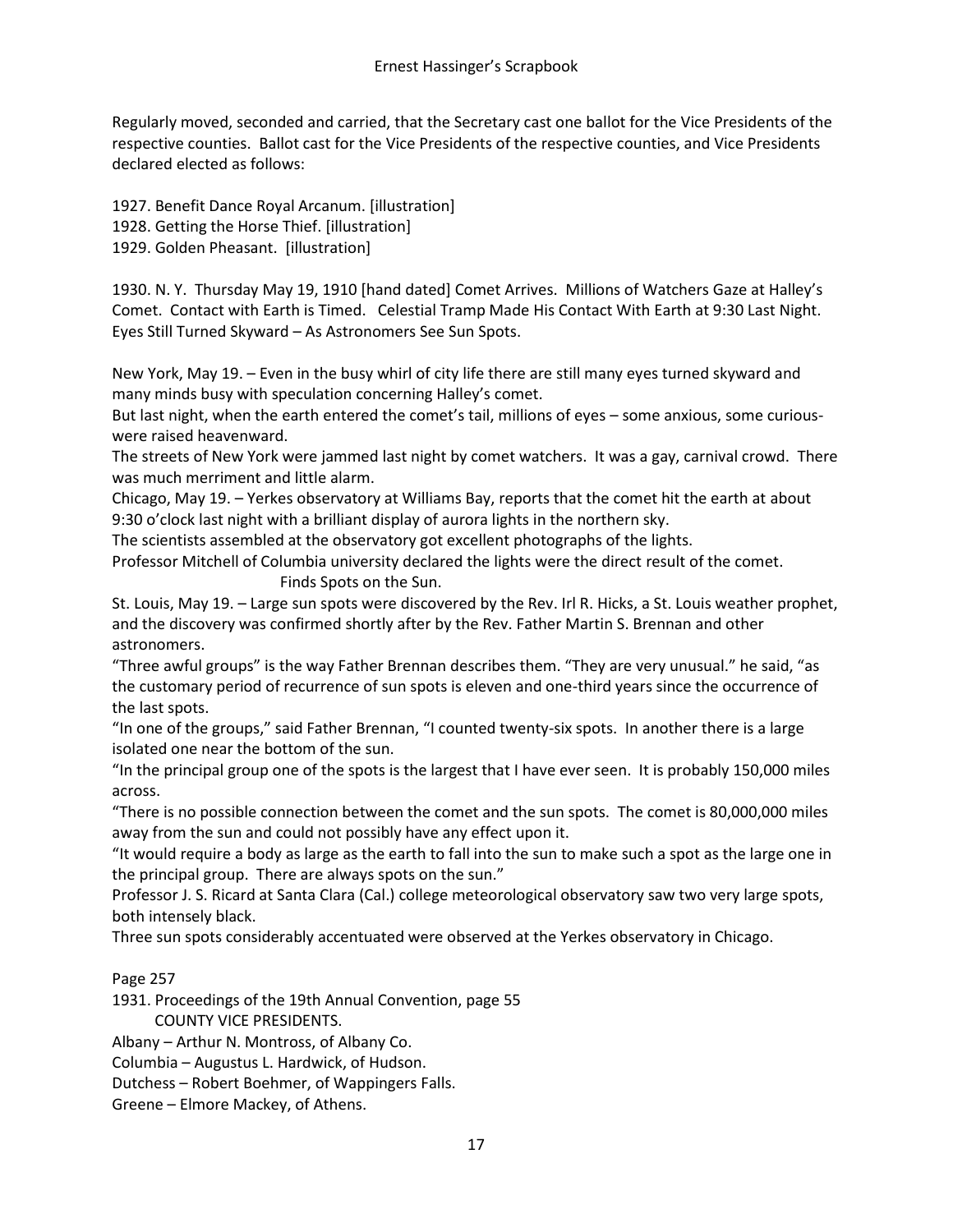Orange – Frederick B. Smith, of Newburgh.

Rensselaer – James Hart, of Rensselaer.

Rockland – Gustav Arwe, of Nanuet.

Saratoga – Henry E. Barton, of Mechanicville.

Sullivan – William A. Wells, of Liberty.

Ulster – George Newkirk, of Kingston.

Westchester – Clarence E. Powell, of Croton-on-Hudson.

Delegate:

I move the tellers be discharged with thanks.

Regularly seconded and carried, and tellers discharged with thanks.

Mr. Buckley :

Gentlemen, it gives me great pleasure to introduce to you your newly elected President, Mr. Charles Weiant, and to give him the Chair.

PRESIDENT CHARLES A. WEIANT, OF HAVERSTRAW, IN THE CHAIR.

President Weiant:

Gentlemen, the next in order is topics and essays.

Auditing Committee reports all bills in and correct. Regularly moved, seconded and carried that their report be accepted as made.

1932. Proceedings of the 19th Annual Convention, page 56

President Weiant:

The next will be new business.

Delegate:

The union label gives us so much discussion and trouble, I would like to have the sense of this Convention taken on the matter. Let it be decided now, and then rest once and forever. We are informed it is not possible for the union label to be obtained in the town where the Secretary resides. Let him give it to the nearest one at Catskill. We had that trouble, and I know the present Secretary has had trouble to get the union label, but in this town of Ossining there are union shops and union men to do all the work for this Convention, and I would suggest – not necessarily that a resolution be passed; we passed and voted on that at Saugerties and Rensselaer and Haverstraw – but that we take the sense of this Convention that the union label be on all the literature and all the printing matter of this Convention.

Mr. Persise, of Yonkers:

I brought this matter up to-day. All the literature I have got from the Secretary of this Convention, there was nothing on it – there was no union stamp on it, and in the future I don't want to have any printing done by any scab shop, so I want to see any literature I get in the future have the union label on it. President Weiant:

I will say for the benefit of the gentleman who

1933. Proceedings of the 19th Annual Convention, page 57

has just spoken, that if this Convention demands union printing, the printing shall be done by a union office. I will call upon you for the sense of the meeting relative to this union matter. Those in favor of having the printing done by union shops and labor will please stand.

Convention declares in favor of union printing.

Mr. Persise –

I also wish to move that the number be on the stamp.

Mr. Wiley of Suffern: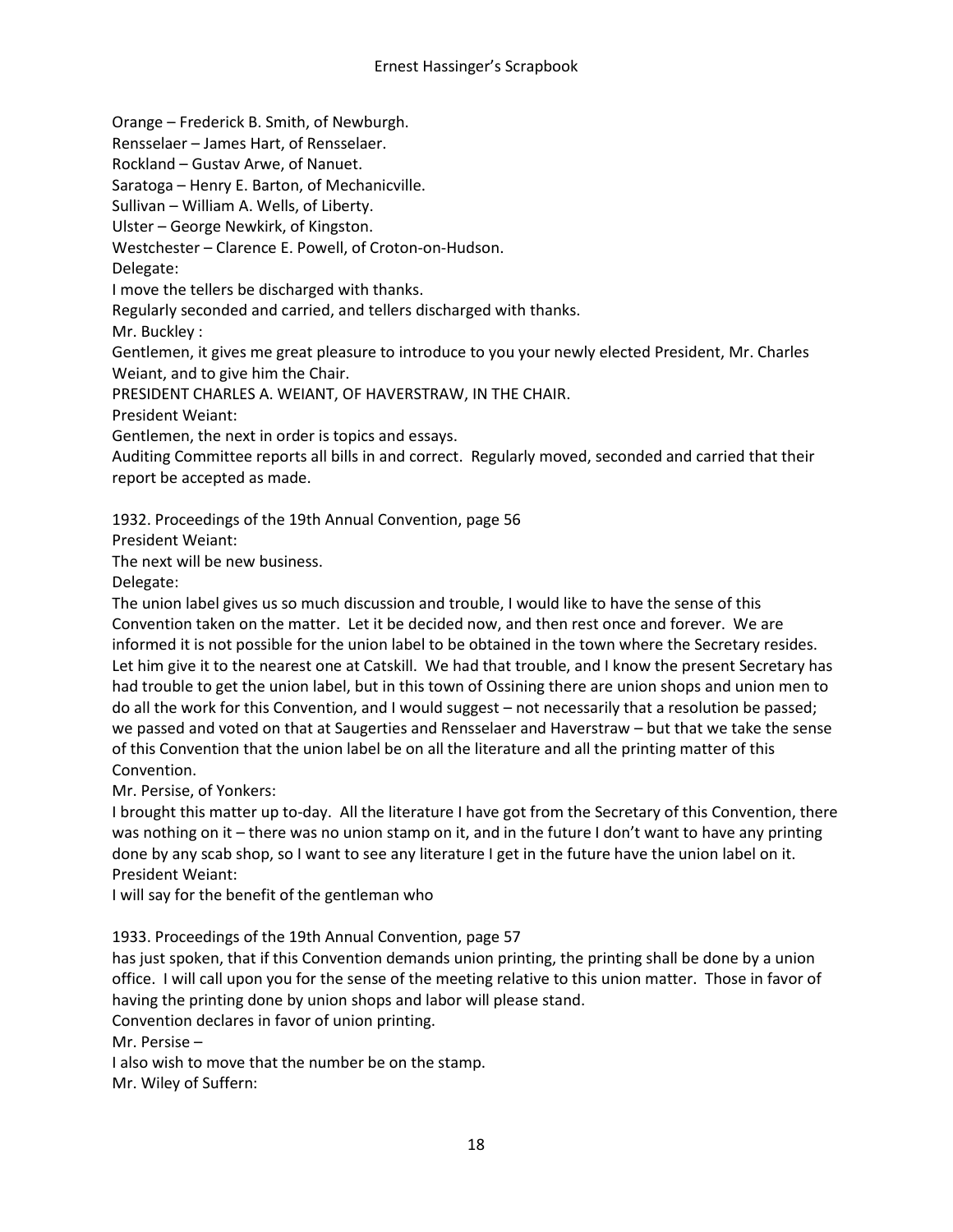I believe that one year this association, at the close of business, had some money left over, and they donated one hundred dollars to the State Firemen's Home, which was the first money ever donated to the State Firemen's Home. I would like to ask if we are in a position this year to do likewise. That has been spoken of several times, but there has been nothing material come from it and I would like to know if I would be out of order in proposing that if we have that amount of money left over this year, we donate one hundred dollars to the State Firemens' Home. There are many of us who belong to different societies throughout our local towns, where we may be amply provided for, but there may be now and then some who don't to any society and the time may come when charity may be acceptable to some of us before we know it. I am in favor of, and if in order, would like to make a

1934. Proceedings of the 19th Annual Convention, page 58

motion that, if we are in a position to do so, we donate one hundred dollars (\$100) to the State Firemens' Home. We, as a company, donate ten dollars every year, and if we, as a company, can do that, the Hudson Valley Volunteer Firemens Association can afford to provide one hundred dollars. I thank you.

Motion seconded.

Mr. Wiley:

As I read in the reports, I believe we do not need money to carry us over from year to year. All we need is enough to pay our expenses from time to time, and if I am correct, as everything is going along all right, I would like to see that motion adopted.

Delegate:

There was a resolution adopted at Poughkeepsie – an endowment fund was established for the Hudson Valley Volunteer Firemens' Association, an endowment fund of one hundred dollars, and I believe we made a donation to that endowment fund last year, and I think after the Treasurer makes his report you will find we will come short of having one hundred dollars to give the State Firemens' Home. Mr. Hillary, of Poughkeepsie:

I move we vote one hundred dollars (\$100), if we have it, to the Firemen's Home, if we have it after paying our bills.

1935. Chief Joseph. Factory No. 849 First Dist., N. Y. Tokio Cigarettes. [illustration]

1936. Watch Guessing Contest. Prize Watch for Boy or Girl. 1st the watch will be wound up and placed in a box which will then be locked. On the evening when the box will be opened, whoever guesses the hour, minute and second that the watch stops, or the one who guesses nearest the exact time will gain the prize.

2d If more than one should guess the same time, then there will be a drawing.

3d The date of presentation will be announced.

E. Hassinger 2-20-0 Five Cents Each Guess. [illustration]

1937. Saugerties Post, April 4, 1910. Body of an Infant Found

Excitement Occasioned by Its Discovery Sunday Afternoon

The finding of the dead body of an infant on the dam in the Sawkill, Sunday afternoon about four o'clock occasioned unusual excitement in town and soon large crowds has began to flock to the scene. The discovery was made by John Rogers and Teddy Katt, two boys who were out for an afternoon stroll. The boys saw what they believed to be a doll, resting on a part of the dam and began throwing stones at it to dislodge it. This they succeeded in doing and when the object rolled near them and they saw that it was a baby, they were considerably frightened and returned to the village and notified Dr. John H. DeWitt, the Health Officer and he immediately in company with Officer Abeel, drove up to the Sawkill. The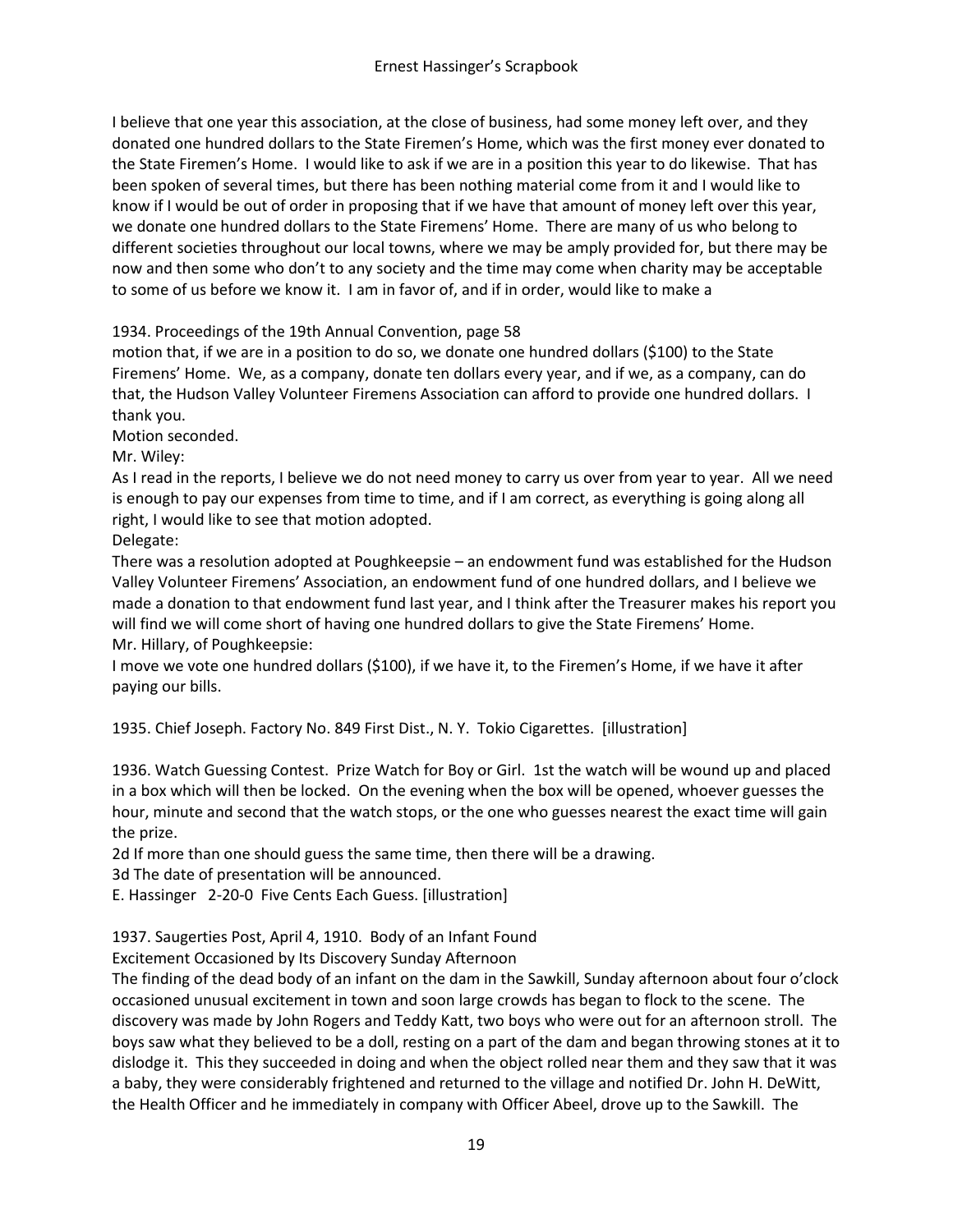infant was in a nude condition and a "wee mite." On examination Dr. DeWitt said the baby was about four months old and as its identification was impossible, secured a couple of boys who were in the crowd, Fritz Becker and Vincent McCabe, to bury it. A bag was procured from a neighboring house and the body of the infant place in it and buried on the other side of the hill. It is believed the body of the child was thrown into the creek with the expectation that it would go over the dam and so find its way down the stream below to the river and be lost.

## 1938. Saugerties Post, April 5, 1910. To Investigate the Case.

Proceedings leading to an investigation of the finding and interment of the body of the infant, found on the Sawkill dam, Sunday, have been commenced by Lawyer Dewitt Van Buren and District Attorney Cunningham has been asked to take up the matter. The matter has caused considerable comment about town and the investigation will be awaited with much interest.

## 1939. Saugerties Post, April 6, 1910. A Letter from Dr. De Witt.

Mr. Editor. – Erroneous ideas having been formed and exaggerated reports made in regard to the "baby" or "infant" found at Terwilliger's mill, I find it necessary to state that upon examination I found it to be what is called a stillbirth. It had probably existed in Utero for about four months. It had not had life. It was in a corrupt and decaying condition, a menace to public health, and I deemed it my duty to have it buried at once. John H. De Witt, M. D., Health Officer.

## 1940. Saugerties Post, April 7, 1910. Coroner in Town.

Coroner Benton of Port Ewen was in town Wednesday making an investigation of the case of finding the body of the infant on the Sawkill dam. After querying several persons who were at the scene he left for home. it is believed this will be the end of the matter.

#### Page 258

1941. Proceedings of the 19th Annual Convention, page 59

Mr. O'Shea, of Kingston:

Mr. President, while I am not opposed to giving all we can to the Firemens' Home, if we donated one hundred dollars last year we would be in debt to-day. We gave them twenty-five dollars last year, and there is a balance of fifty-five dollars, outside of the receipts to-day, to carry us through, and I don't approve of doing anything until we know what we have got, because every year you are under a certain expense for printing and postage, and if we have one hundred dollars to donate to the Firemens' Home, what is your Secretary going to do to send out his notices? Is he going to pay for them out of his own pocket? I don't believe in running the Association short to donate to this home, but I think we had better wait and see just what we have got and leave enough on hand to run the Association until the next Convention.

Mr. Haight, of Poughkeepsie;

I think the gentleman made a mistake; he meant to say one hundred dollars, or such as could be. President Wieant:

Gentlemen, the motion is that we donate one hundred dolars [*sic*], or as much as we can give, to the State Firemens' Home at Hudson, for the support of that institution.

Mr. Preston, of Mount Vernon:

Mr. President, I would like to know who is to decide the amount we do give. I would like to 1942. Proceedings of the 19th Annual Convention, page 60

have this thing made more definite. Nobody is in more sympathy than I am with the State Firemens' Home, but I do not believe we ought to go beyond our depths in contributing to any purpose however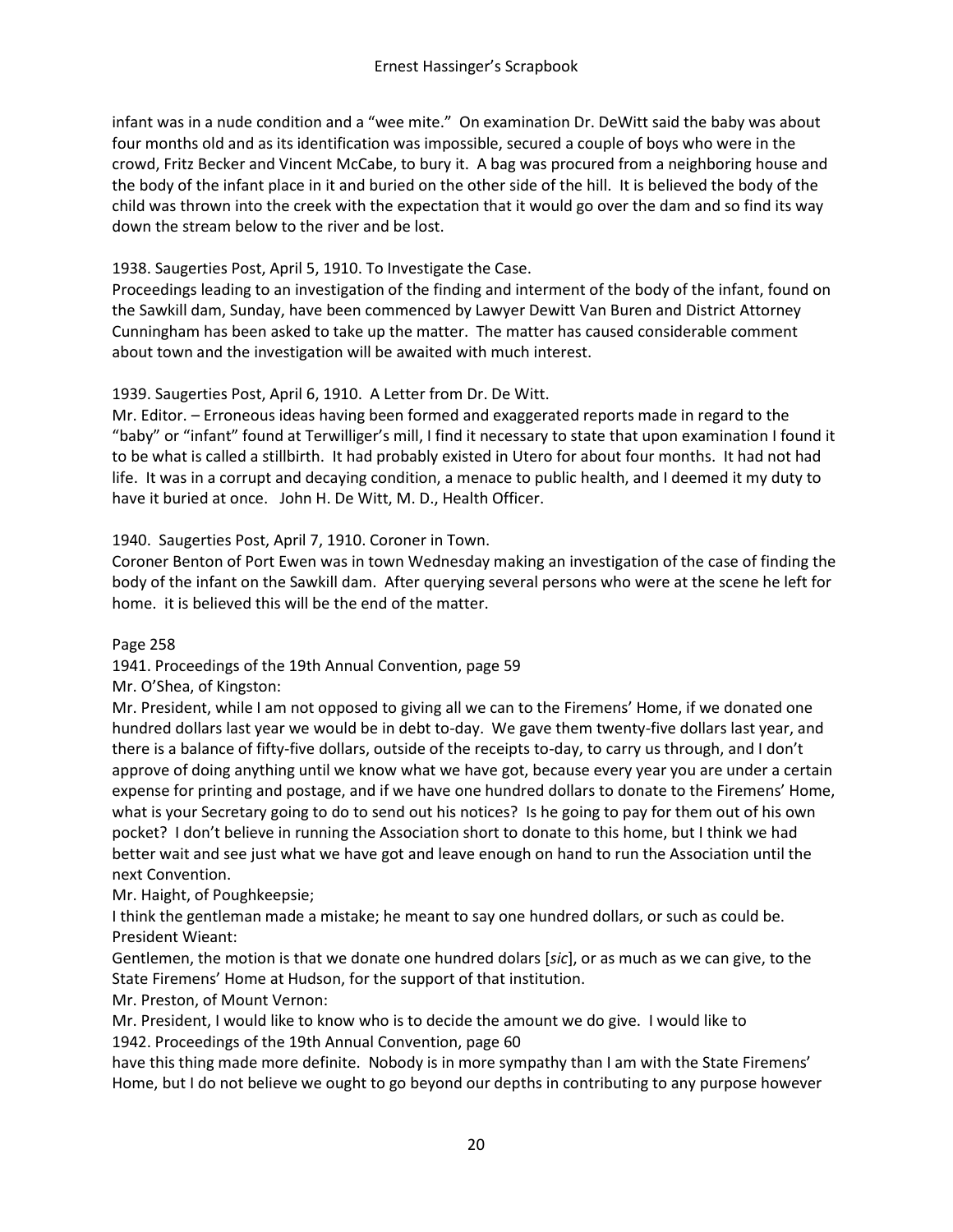worthy it may be, and I think that we ought to state some definite sum at this time. I would make an amendment that the donation for this year be twenty-five dollars instead of one hundred. President Wieant:

The motion is made that we donate twenty-five dollars to the Firemens' Home at Hudson.

Regularly seconded, and carried by means of a rising vote.

President Wieant:

Anything further under new business? Any thing under the head of unfinished business? I might suggest that under this head, it is customary to extend a vote of thanks to the city in which the Convention is held.

Regularly moved and seconded that a vote of thanks be extended to the committee who have had charge of the Convention and the entertainment, and to the City of Ossining, and to the fire men of Ossining, and to the citizens and people of Ossining, for the care and consideration of the welfare of the visiting firemen while in the city.

Carried, and vote of thanks extended as above.

President Wieant:

Gentlemen, we have finished the business, with the exception of the report of the Treasurer.

1943. Proceedings of the 19th Annual Convention, page 61

Mr. Denfield, of Peekskill:

I move we adjourn for two hours, to give the Treasurer a chance to make out his report.

Mr. Mardoff, of Haverstraw:

I move we adjourn, and the report of the Treasurer be received and rendered to the Executive Committee and spread upon the minutes if satisfactory to them.

Seconded and carried and so ordered.

President Wieant:

It is regularly moved and seconded that we adjourn.

Carried.

Convention adjourned at 2:30 P. M.

1944. Proceedings of the 19th Annual Convention, page 62

Treasurer's Report

Ossining, June 16, 1908

*To the Officers and Members of the Hudson Valley Volunteer Firemen's Association:*

GENTLEMEN: I present herewith a full and complete report of all moneys received and expended by me since our last Convention, held in the City of Poughkeepsie, June 18-20, 1907:

|                 |                                           | RECEIPTS.      |
|-----------------|-------------------------------------------|----------------|
|                 | June 29, '07. Balance on hand             | \$15825        |
| $\iota$         | 15, '08. From H. Buxbury, Sec'y           | 352 00         |
| $\iota$         | 16, '07. From H. Buxbury, Sec'y           | 155 00         |
| Total receipts  |                                           | \$665 25       |
| Disbursements   |                                           | 62205          |
| Balance on hand |                                           | \$43 20        |
|                 |                                           | DISBURSEMENTS. |
|                 | June 27, '07. To John P. Powers, donation |                |
|                 | to the Firemen's Home at                  |                |
|                 | Hudson                                    | $S$ 25 00      |
|                 | May 15, '08 To H. Buxbury, Secretary,     |                |
|                 | postage                                   | 12 OC          |
|                 |                                           |                |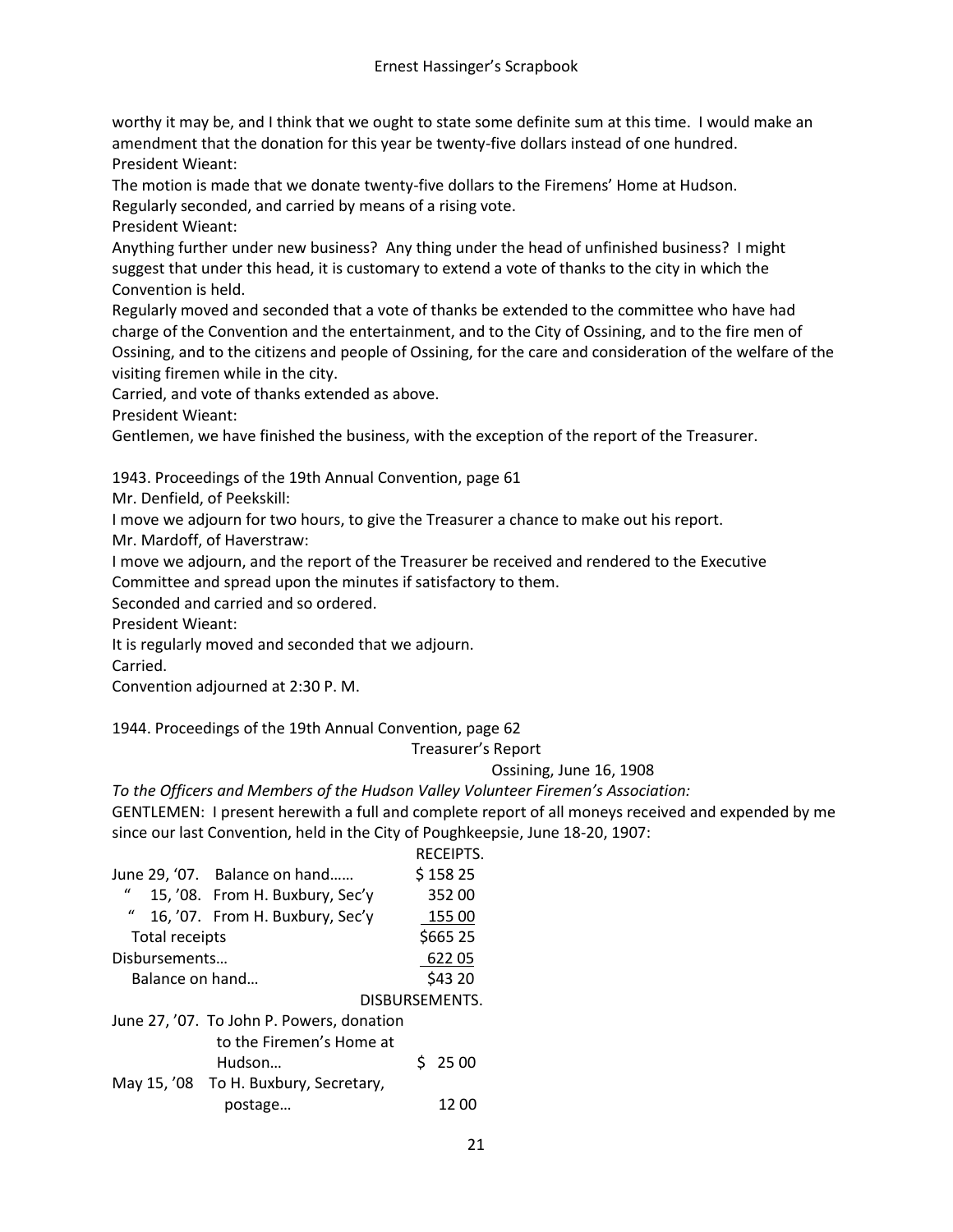#### Ernest Hassinger's Scrapbook

| May 24, '08 | To H. Buxbury, Secretary,  |       |
|-------------|----------------------------|-------|
|             | postage                    | 15 00 |
| June 1. '08 | To E. L. Moore, steno'pher | 26 13 |
| June 9 '08  | To H. Buxbury, Secretary,  |       |

1945. Catholic Church, Haines Falls, N. Y. [illustration]

#### 1946. Saugerties Post. Nov. 19, 1912. Actor Ober Dead

George Ober, an actor and producer of outdoor plays, died at his home in Hastings-on-Hudson, Sunday, after a week's illness of pneumonia. He was born in Baltimore sixty-two years ago and began his theatrical career playing boy's parts in the old Ford theater. He was known particularly for al fresco performances of "Rip Van Winkle," "The Rivals," "She Stoops to Conquer" and "As You Like It." He presented Rip Van Winkle in the open air at Palenville and also in the Schoonmaker lot this village under the auspices of the Saugerties band. He also appeared at the opera house here. [illustration]

1947. Saugerties Post. May 18, 1910. "Seventy-Four Years Young." The Hon. Robert A. Snyder Celebrates Quietly the Anniversary of His Birthday.

Among the citizens of Saugerties, there is none more widely known, none more highly esteemed and none more greatly beloved than the Hon. Robert A. Snyder, who reached the 74<sup>th</sup> milestone in his pilgrimage through life to-day, and though the three score and ten mark has been passed by him, our distinguished friend and neighbor is holding his own, and with remarkable vigor and vitality. Mr. Snyder, modest and unassuming as he is, quietly celebrated the anniversary, and though the years have silvered his locks, his vision has not become dimmed or his natural force abated. Mr. Snyder's life has been an exceedingly busy one, and is even how. Holding positions of trust and honor as president of the First National Bank, (a position he has held twenty-five years,) as president and superintendent of the Saugerties & New York Steamboat Co., and also as president of the Saugerties Manufacturing Co., he is constantly engaged in the duties incumbent upon him, and he works early and late. Being a self-made man, and coming up from the ranks, he is able to keep in touch with the various phases that enter into his active life, and he really is "seventy-four years young."

Mr. Snyder has a legion of friends, to whom he has endeared himself by his genial manner, frank and open-hearted disposition. Especially he is highly regarded by his steamboat employes, who always observe his birthday in a fitting manner. This was evident on Tuesday afternoon when he was tendered a surprise and banquet aboard the steamer Ida. Besides the employes the members of Mr. Snyder's family were present and he was surprised as never before. A very fine spread was served, and at the close of the feasting a beautiful leather upholstered chair was presented to Mr. Snyder by the men, the presentation address being made by Genio Goechius, to which Mr. Snyder graciously responded. The occasion was a very happy one, and fully enjoyed by all present. [illustration of Hon. Robert A. Snyder]

1948. Great Aeroplane Exhibitions Saugerties N.Y. July  $3^{rd}$  and  $4^{th}$ . by Prof. F.C. Held of Hempstead, L.I. Lots of Music Parades and Sporting Events. [illustration]

#### Page 259

| 1949. Proceedings of the 19th Annual Convention, page 63 |         |                                    |      |
|----------------------------------------------------------|---------|------------------------------------|------|
|                                                          |         | postage                            | 1000 |
|                                                          |         | June 16, '08 Andrew Funk, Ex. Com. | 596  |
| $\mathcal{U}$                                            | 16.708  | Charles Higham, Ex. Com.           | 1008 |
| $\boldsymbol{u}$                                         | 16.708  | Fred S. Bieber, Ex. Com.           | 765  |
| $\bf{u}$                                                 | 16, '08 | Charles Meyers, Ex. Com.           | 2.50 |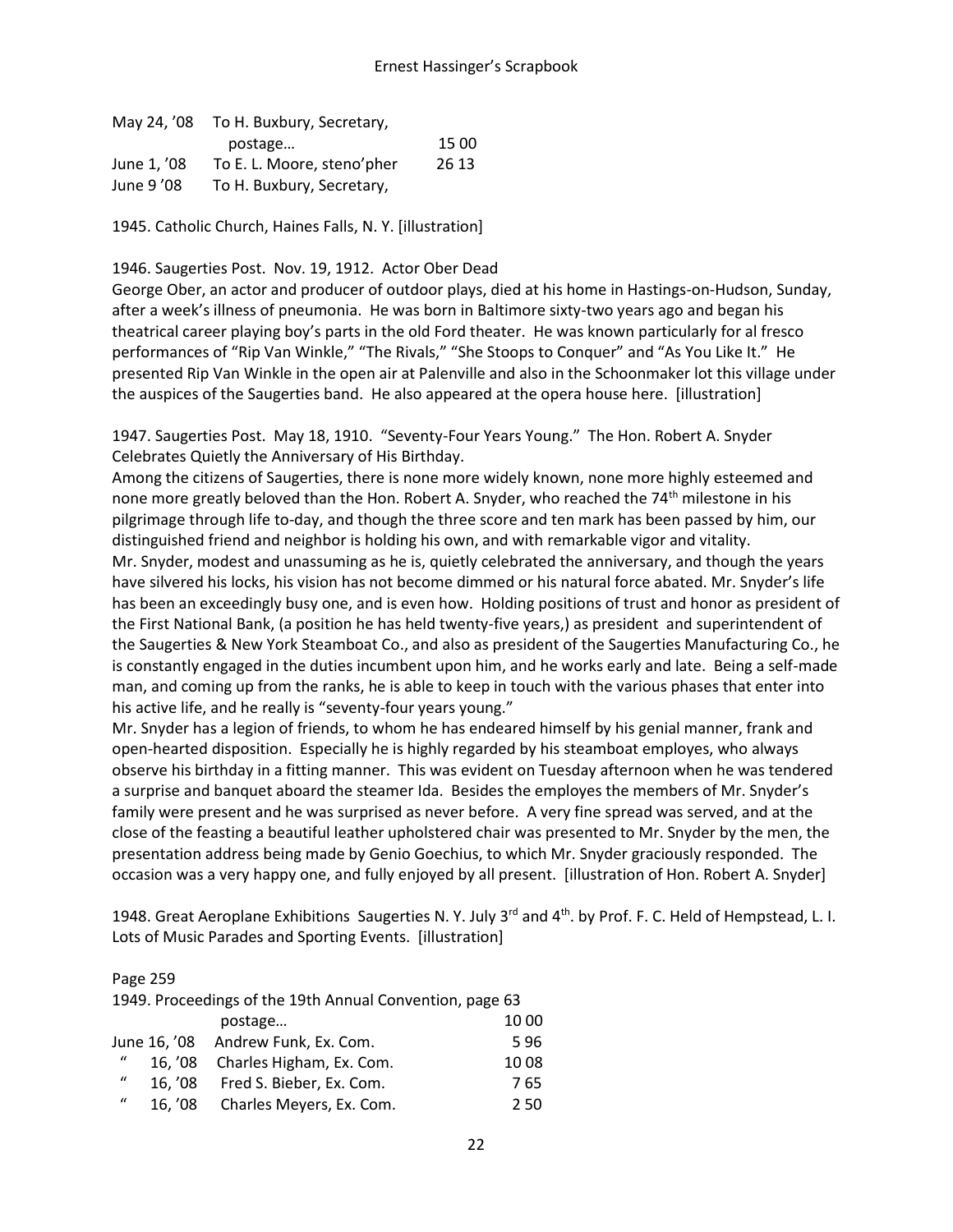| $\boldsymbol{u}$ | 16, '08                                                 | W. H. Frank, Ex. Com.                                    | 172     |  |
|------------------|---------------------------------------------------------|----------------------------------------------------------|---------|--|
| $\boldsymbol{u}$ | 16, '08                                                 | Henry Buxbury, Ex. Com.                                  | 6 2 1   |  |
| "                | 16, '08                                                 | W. H. Flandreau, Ex. Com.                                | 190     |  |
| "                | 16, '08                                                 | H. E. Barton, Ex. Com.                                   | 10 30   |  |
| $\iota$          | 16, '08                                                 | John L. O'Shea, Ex. Com.                                 | 602     |  |
| $\boldsymbol{u}$ | 16, '08                                                 | William H. Kolts, Ex. Com.                               | 602     |  |
| "                | 16, '08                                                 | Frank P. Quigley, Ex. Com.                               | 602     |  |
| $\mathcal{U}$    | 16, '08                                                 | W. H. Flandreau, Ex. Com.                                |         |  |
|                  |                                                         | <b>Ossining Convention</b>                               | 640     |  |
| $\boldsymbol{u}$ | 16, '08                                                 | Charles Meyer, Ex. Com.                                  |         |  |
|                  |                                                         | <b>Ossining Convention</b>                               | 550     |  |
| "                | 16, '08                                                 | M. V. V. Wetmore, Ex. Com.                               |         |  |
|                  |                                                         | <b>Ossining Convention</b>                               | 672     |  |
| $\boldsymbol{u}$ | 16, '08                                                 | W. H. Frank, Ex. Com.                                    |         |  |
|                  |                                                         | <b>Ossining Convention</b>                               | 668     |  |
| "                |                                                         |                                                          |         |  |
|                  | 16, '08                                                 | F. S. Bieber, Ex. Com.                                   |         |  |
| $\boldsymbol{u}$ |                                                         | <b>Ossining Convention</b>                               | 668     |  |
|                  | 16, '08                                                 | Andrew Funk, Ex. Com.                                    |         |  |
| $\boldsymbol{u}$ |                                                         | <b>Ossining Convention</b>                               | 840     |  |
|                  | 16, '08                                                 | Charles Higham, Ex. Com.                                 |         |  |
|                  |                                                         | <b>Ossining Convention</b>                               | 895     |  |
| $\boldsymbol{u}$ | 16, '08                                                 | H. E. Barton, Ex. Com.                                   |         |  |
|                  |                                                         | <b>Ossining Convention</b>                               | 1100    |  |
| $\boldsymbol{u}$ | 16, '08                                                 | Henry Buxbury, Ex. Com.                                  |         |  |
|                  |                                                         | <b>Ossining Convention</b>                               | 840     |  |
| $\boldsymbol{u}$ | 16, '08                                                 | William H. Kolts, Ex. Com.                               |         |  |
|                  |                                                         | <b>Ossining Convention</b>                               | 782     |  |
|                  |                                                         | 1950. Proceedings of the 19th Annual Convention, page 64 |         |  |
|                  | June 16, '08                                            | F. P. Quigley, Ex. Com.,                                 |         |  |
|                  |                                                         | <b>Ossining Convention</b>                               | 782     |  |
|                  | June 16, '08                                            | J. V. Simpson, Ex. Com.,                                 |         |  |
|                  |                                                         | <b>Ossining Convention</b>                               | 782     |  |
|                  | June 16, '08                                            | John L. O'Shea, Ex. Com.,                                |         |  |
|                  |                                                         | <b>Ossining Convention</b>                               | 782     |  |
|                  | June 16, '08                                            | H. Buxbury, salary as Sec.                               | 100 00  |  |
|                  | June 16, '08                                            | H. Buxbury, postage and                                  |         |  |
|                  |                                                         | expressage                                               | 950     |  |
|                  | June 16, '08                                            | H. Buxbury, two trips to                                 |         |  |
|                  |                                                         | Albany about printing                                    | 560     |  |
|                  | June 16, '08                                            | W. S. Crook, eng. reso                                   | 15 00   |  |
|                  | June 16, '08                                            | Argus Printing Co., Proceedings,                         |         |  |
|                  |                                                         | cards, letterheads and envelopes                         | 182 43  |  |
|                  |                                                         |                                                          | \$56505 |  |
|                  |                                                         | BILLS ORDERED PAID BY THE CONVENTION.                    |         |  |
|                  | Donation to Firemen's Home at Hudson to John P. Powers, |                                                          |         |  |
|                  | <b>Treasurer State Association</b><br>\$<br>25 00       |                                                          |         |  |
|                  |                                                         | Expenses of W. H. Flandreau as delegate                  |         |  |
|                  |                                                         |                                                          |         |  |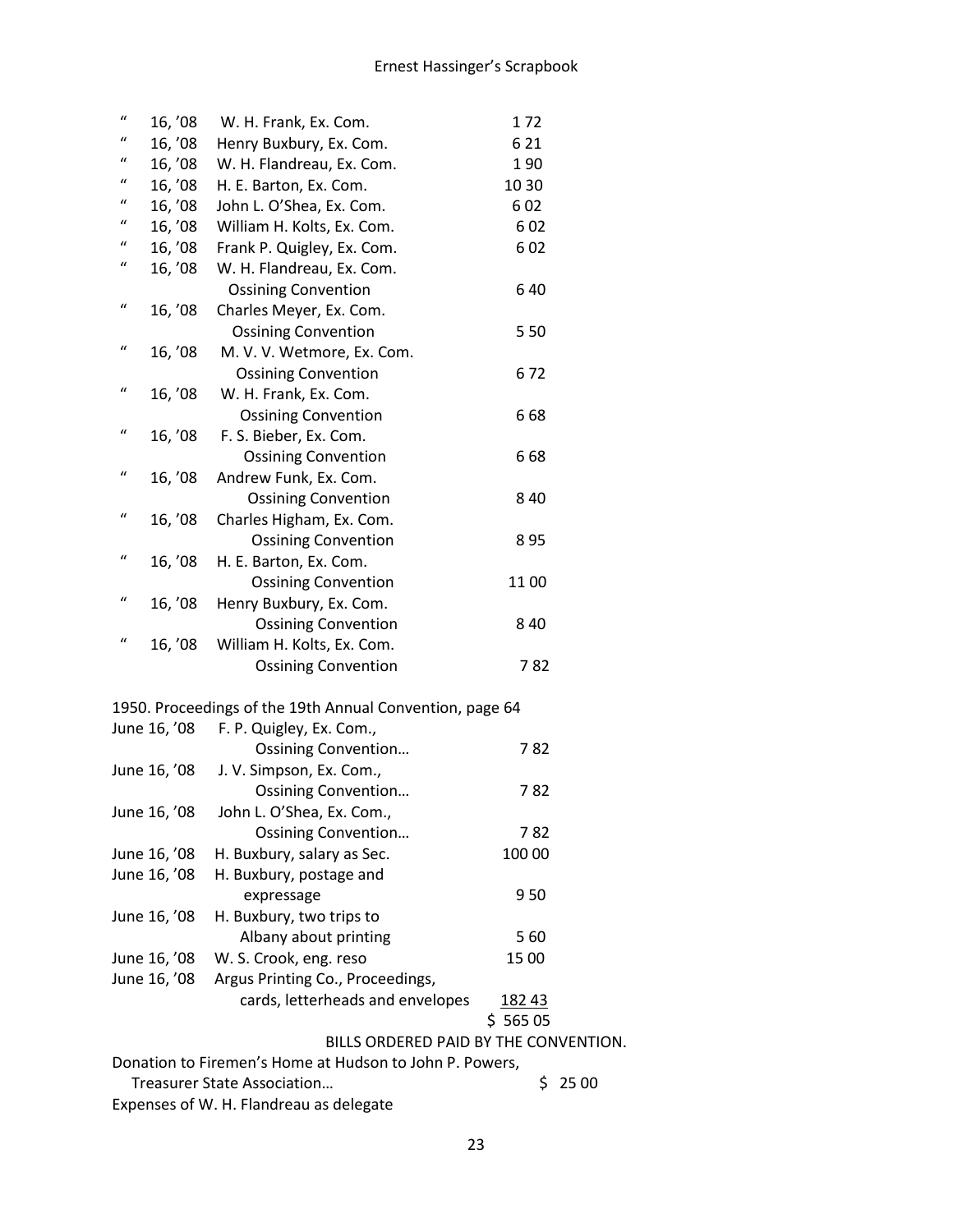| to State Firemen's Association, 1908      | 30 00          |
|-------------------------------------------|----------------|
| Dues to State Firemen's Association, 1908 | 200            |
|                                           | \$5700         |
|                                           | 565 05         |
| Total disbursements                       | \$622 05       |
|                                           | John L. O'Shea |
|                                           | Treasurer.     |

1951. Proceedings of the 19th Annual Convention, page 65

Resolutions on the death of Thomas E. Carroll.

WHEREAS, The late Thomas E. Carroll, a member of this Association, has been removed from our midst by death, on December 10, 1906, it is

*Resolved*, That by his death we have lost a valuable member, whose wise counsel, courteous manner, generous disposition and sympathetic nature had won our esteem and admiration.

*Resolved*, That the sympathy of this Association be conveyed to the widow and family of our deceased fellow member, committing them in this hour of their bereavement to the kindly consolations of Him who doeth all things well.

*Resolved*, That a copy of these resolutions, suitable engrossed and signed by the President and Secretary of this Association, be transmitted to the widow of the late Thomas E. Carroll.

*Resolved*, That these resolutions be spread on the journal of this Association.

1952. Proceedings of the 19th Annual Convention, page 66

Hudson V. V. Firemen's Association ROLL CALL, 1908 ORGANIZATIONS

| Altamont, Altamont Hose Co.                     |                        |
|-------------------------------------------------|------------------------|
| Athens, Greene County Firemen's Association.    | E. P. Graham           |
| Athens, Rescue Hook and Ladder Co.              | Edward F. Coffin       |
| Athens, Wm. H. Morton Steamer Co.               | <b>Andrew Peloubet</b> |
| Briarcliffe, Briarcliffe Fire Co.               | Fred Messenger         |
| Castleton, Seth Wheeler Hose Co.                | Geo. B. Schermerho     |
| Catskill, A. M. Osborn Hose Co. No. 2.          | James Peyton           |
| Catskill, Citizens' Hose Co. No. 5.             | J. Chester Beare       |
| Catskill, Hose Co. No. 1.                       | <b>Fred Hallenbeck</b> |
| Central Valley, Central Valley Fire Department. | L. M. Pendleton        |
| Cornwall-on-Hudson, Storm King Engine Co.       | Charles Hahn           |
| Coxsackie, D. H. Hamilton Steamer Co. No. 2     | <b>Fred Hotaling</b>   |
| Coxsackie, Geo. H. Scott H. and L. Co. No. 1    | James D. Mackey        |
| Coxsackie, Morgan Hose Co.                      | James Coleman          |
| Croton-on-Hudson, Chemical Engine Co. No. 1     | Wm. Francis            |
| Croton-on-Hudson, Columbia H. and L. Co.        | John T. Bellen         |
| Croton-on-Hudson, Washington Engine Co No. 2.   | Charles H. Osborne     |
| Dobbs Ferry, Livingston Hose Co.                | James T. Francis       |
| Ellenville, Pioneer Engine Co. No. 1.           |                        |
| Ellenville, Kimble Hose Co.                     | Henry Miller           |
| Eastchester, North End Hose Co.                 | Thomas J. Sutcliff     |
| Glasco, Mulford Engine Co.                      | John Auwater           |
| Harrison, Chemical Engine Co. No. 1.            | Harry Holden           |

ermerhorn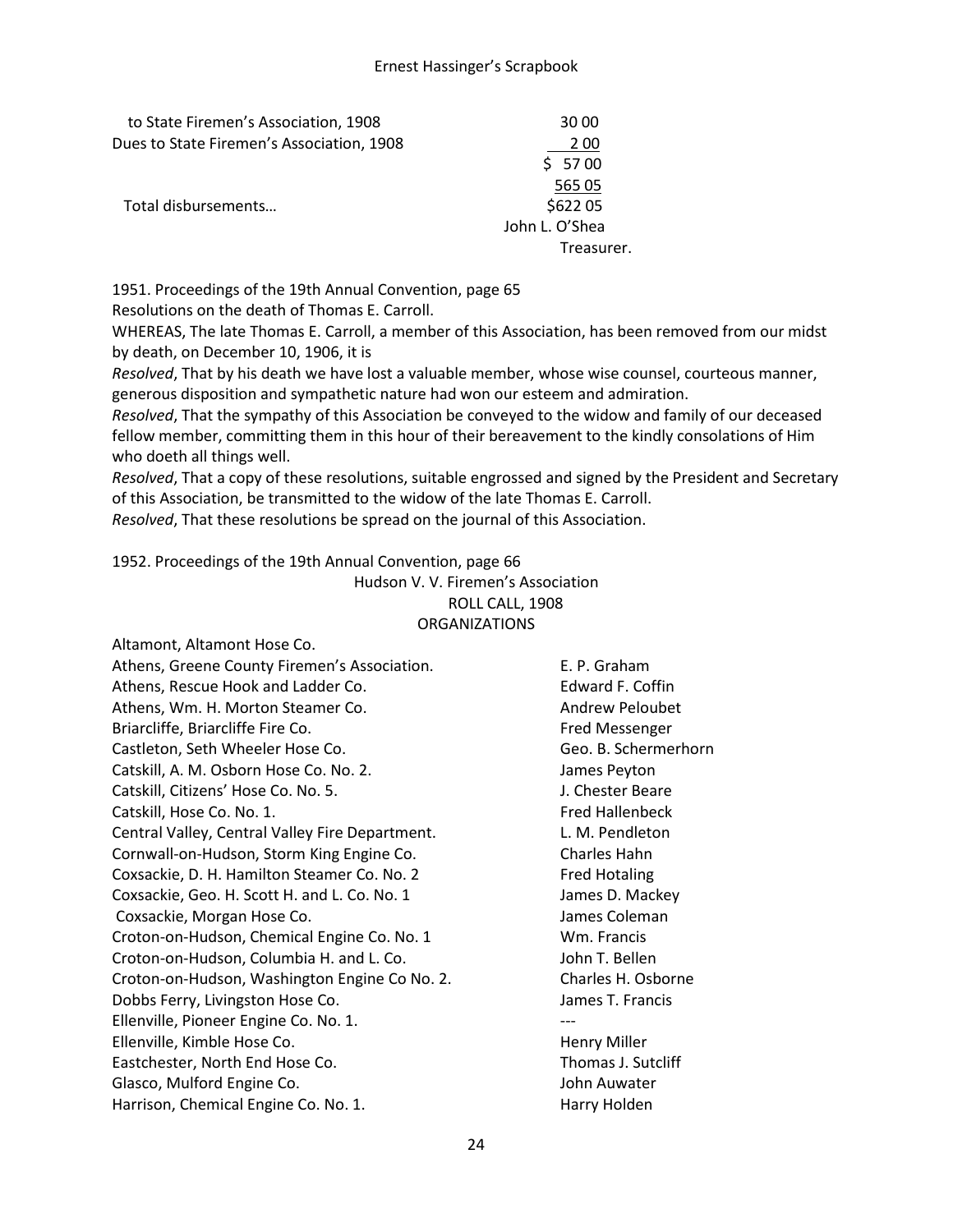| Harrison, Harrison Fire Co.                       | John J. Fraad      |
|---------------------------------------------------|--------------------|
| Haverstraw, Cosgriff Hose Co.                     | James A. Towers    |
| Haverstraw, General Warren Hose Co. No. 2.        |                    |
| Haverstraw, Relief Hose Co. No. 3.                | John B. Towers     |
| Haverstraw, Rescue H. and L. Co. No. 1.           | Leo Hirschfeld     |
| Highland, Highland Hose Co. No. 1.                | John J. Clearwater |
| Hudson, C. H. Evans H. and L. Co. No. 3.          | Fred H. Flick      |
| Hudson, H. W. Rogers Hose Co. No. 2.              | Harry S. La Brie   |
| Hudson, J. W. Edmonds Hose Co. No. 1.             | A. L. Hardwick     |
| Hudson, J. W. Hoysradt Chemical Engine Co. No. 8. | John N. Harp       |
| Hudson, Phoenix Co. No. 5.                        | J. J. Manning      |
| Hudson, Washington Hose Co. No. 3.                | C. Mahon           |
| Hunter, Hunter Hose Co.                           | Wm. Hahn           |
| Hyde Park, Eagle Engine Co. No. 1.                |                    |
| Hyde Park, Rescue H. and L. Co. No. 1.            | Thos. F. Leonard   |
| Katonah, Katonah Fire Department.                 | J. Franklin Ryan   |

1953. A dash to save scalp of fallen comrade. [illustration]

1954. Robert Emmett, The Irish Patriot Home Rule for Ireland. [illustration] 1955. Olga, Queen of Greece, Factory No. 1 5<sup>th</sup> Dist. N. J. Zira Cigarettes. [illustration]

1956. Saugerties Post, April 20, 1910. The Band Boys Minstrels. A Big Crowd Sees a Fine Performance at the Opera House.

"A little fun now and then is relished by the best of men." This was the shibboleth of the Snyder Hose Co Band, whose third minstrel carnival opened auspiciously in Maxwell opera house Thursday evening and for nearly three hours the audience were entertained, amused and "roasted." The burnt cork artists who occupied seats in the center and on the ends were in the merriest frame of mind and the "pot pourri" they served up left no unpalatable taste. The opening, as of yore was accentuated with brilliant electrical effects, the company being seated in rows in the form of a balcony with a central stairway ornate with clusters of colored lights. The first row was occupied by the "middle man," John A. Snyder, who by the way was ideal, the double quartette and the "ebony polished gents," the second row by Prof. Higham's orchestra and the "top floor" by the chorus.

The program was a hummer, something doing every minute, and the quips of the end men kept the audience in beams of smiles and laughter. Nearly everybody got a crack and this evoked much applause. The chorus work was splendid, forsooth, never better. The music was catchy and "caught on" with the audience and the grand finale of the first part in which a large American flag was lowered and the chorus sang "While Old Glory waves," was a decided novelty and a very pretty closing. The solos of Messrs. Fellows, Scott and Overbagh were delightfully rendered and enthusiastically encored. Mr. Fellows, in his encore sang Prof. Al. Higham's latest tuneful waltz song "I Want You For My Beau," and made a successful introduction of the composition.

The olio had as its strongest feature Tierney and Hutton, wire walking, barrel jumping and acrobatic work. Tierney in his wire act, walking the slack wife in baskets and with a hoop received well deserved applause. Hutton did some clever barrel jumping, his blindfolded jumping trick being excellent. Tierney and Hutton closed their act with some fine tumbling feats, two high, and others and they were loudly applauded. These two performers are as good as many traveling and they do their work in a most satisfactory manner. The monologue of Scott and Fellows "Inhaling a Language" was also a good number and provoked plenty of amusement. The cartoons by Billy Christian were also a feature.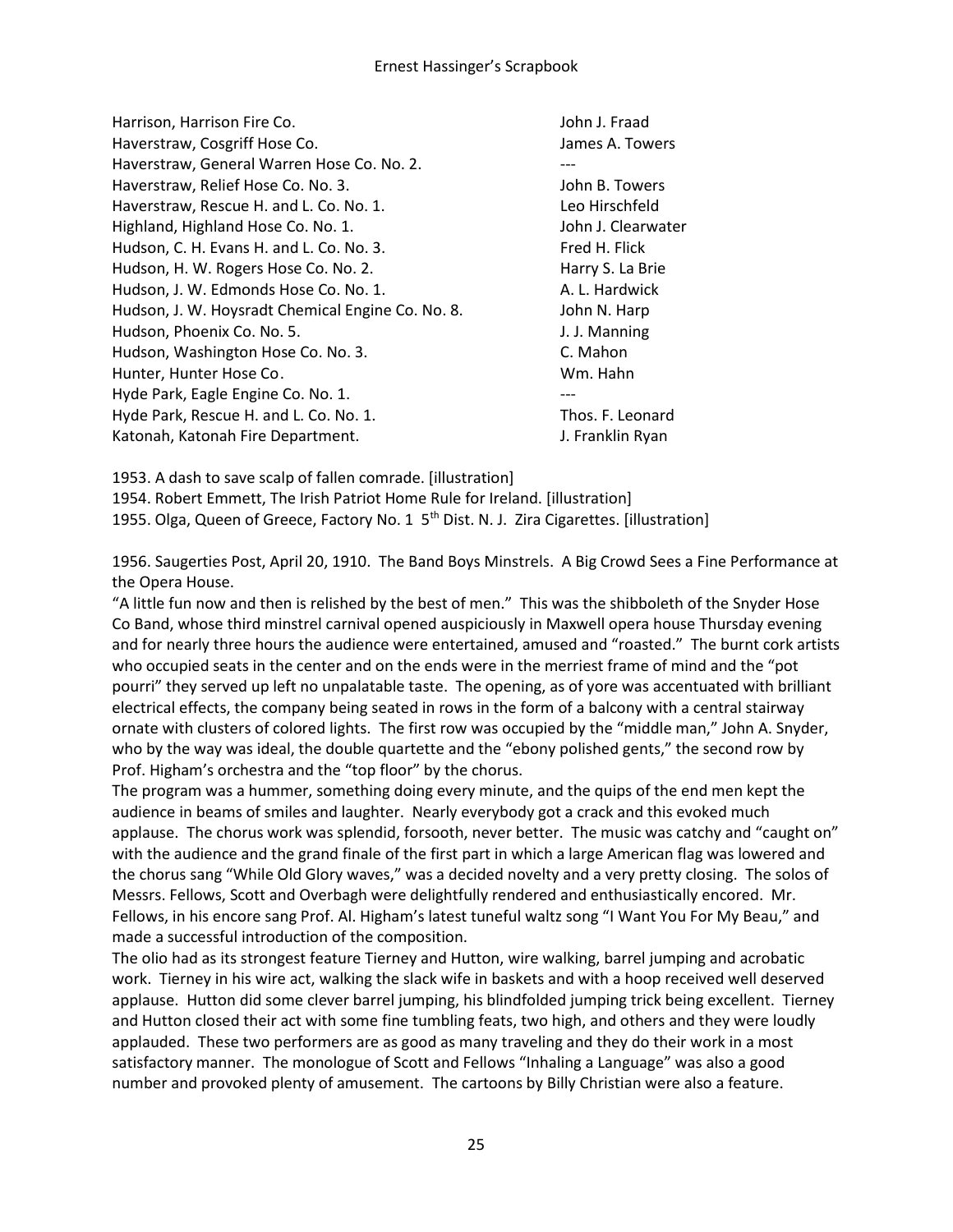The performance closed with the side splitting farce "Automobile Crazy" in which a real "buzz wagon" figured. All in all the show was the best ever put on by the band boys and the audience enjoyed it every minute. Special praise is due Prof. Higham's orchestra and manager Kenney for his untiring work to make it a success.

Tonight the show will be repeated and there is a big sale of seats.

#### 1957. Saugerties Post, April 9, 1912. Edmund Abdy Hurry Dead.

Edmund Abdy Hurry, who had a summer residence on Barclay Heights, this village, and who was for fifty years a member of the New York bar, died Monday at his New York residence, No. 122 East thirty-ninth street. He was seventy-two years old. Graduated from Columbia College in the class of 1860, he was admitted to the bar two years later. During the civil war he served two years as a volunteer officer in the navy. He was a member of the Union League and the University club, the St. Nicholas Society and the St. George Society. He is survived by his widow, a daughter of the late William Rhinelander Renwick, two sons and four daughters. Mt. Hurry was a vestryman of Trinity P. E. church of this village. [illustration]

#### Page 260

| 1958. Proceedings of the 19th Annual Convention, page 67  |                         |
|-----------------------------------------------------------|-------------------------|
| Kinderhook, Palmer Engine and Hose Co.                    | Frank S. Hoag           |
| Kingston, Exempt Firemen's Association.                   | James R. Wood           |
| Kingston, Excelsior Hose Co.                              | <b>Frank Miller</b>     |
| Kingston, Clinton Hose Co. No. 7.                         |                         |
| Kingston, Cordts Hose Co.                                 | <b>Fred Lemmersleet</b> |
| Kingston, Kingston City Fire Dept. Fund Assn.             | W. P. Metcalfe          |
| Kingston, Twaalfskill Hose Co. No. 5.                     | Dan F. Zoller           |
| Kingston, Veteran Volunteer Firemen's Assn.               | Peter J. Hoey           |
| Kingston, Weiner Hose Co. No. 6.                          | <b>Charles Parsells</b> |
| Kingston, Wiltwyck Hose Co.                               | J. C. Hurley            |
| Kingston, Rescue H. & L. Co. No. 1.                       | Edward J. Connelly      |
| Kensico, Hook and Ladder Co. No. 1.                       | <b>Chauncey Bater</b>   |
| Liberty, Hallock Hose Co. No. 1.                          | Maurice A. Borden       |
| Liberty, Liberty Hose and Truck Co. No. 2.                | W. M. Roosa             |
| Montgomery, Wallkill Hose and Engine Co.                  |                         |
| Mount Vernon, Chemical Engine Co. No. 2.                  | Alex C. Archer          |
| Mount Vernon, Chemical Engine Co. No. 4.                  | C. H. Doepel            |
| Mount Vernon, Chiefs and Foremans Association. Theo Huser |                         |
| Mount Vernon, Clinton H. and L. Co. No. 1.                | Stephen Preston, Jr     |
| Mount Vernon, Engine Co. No. 3.                           | Harry Lidemann          |
| Mount Vernon, Protection Engine Co. No. 2.                | <b>Edward Oakley</b>    |
| Mount Vernon, Niagara Hose Co. No. 1.                     | George Denham           |
| Mount Vernon, Columbia Truck Co.                          | Wm. Wayne               |
| Mount Vernon, Chemical Co. No. 1.                         | Wm. N. Newmarsk         |
| Mount Vernon, Chemical Engine Co. No. 3.                  |                         |
| Nanuet, Nanuet Fire Engine Co. No. 1.                     | J. F. Smith, Jr.        |
| Nepera Park, Nepera Hose Co. No. 11.                      | <b>Daniel Perico</b>    |
| Newbrugh [sic] Lawson Hose Co. No. 5.                     | George H. Miller        |
| New City, New City Fire Engine Co. No. 1.                 | Wm. De Bevoise          |
| New Paltz, Ulster H. and L. Co. No. 1.                    | Hiram Hasbrouck         |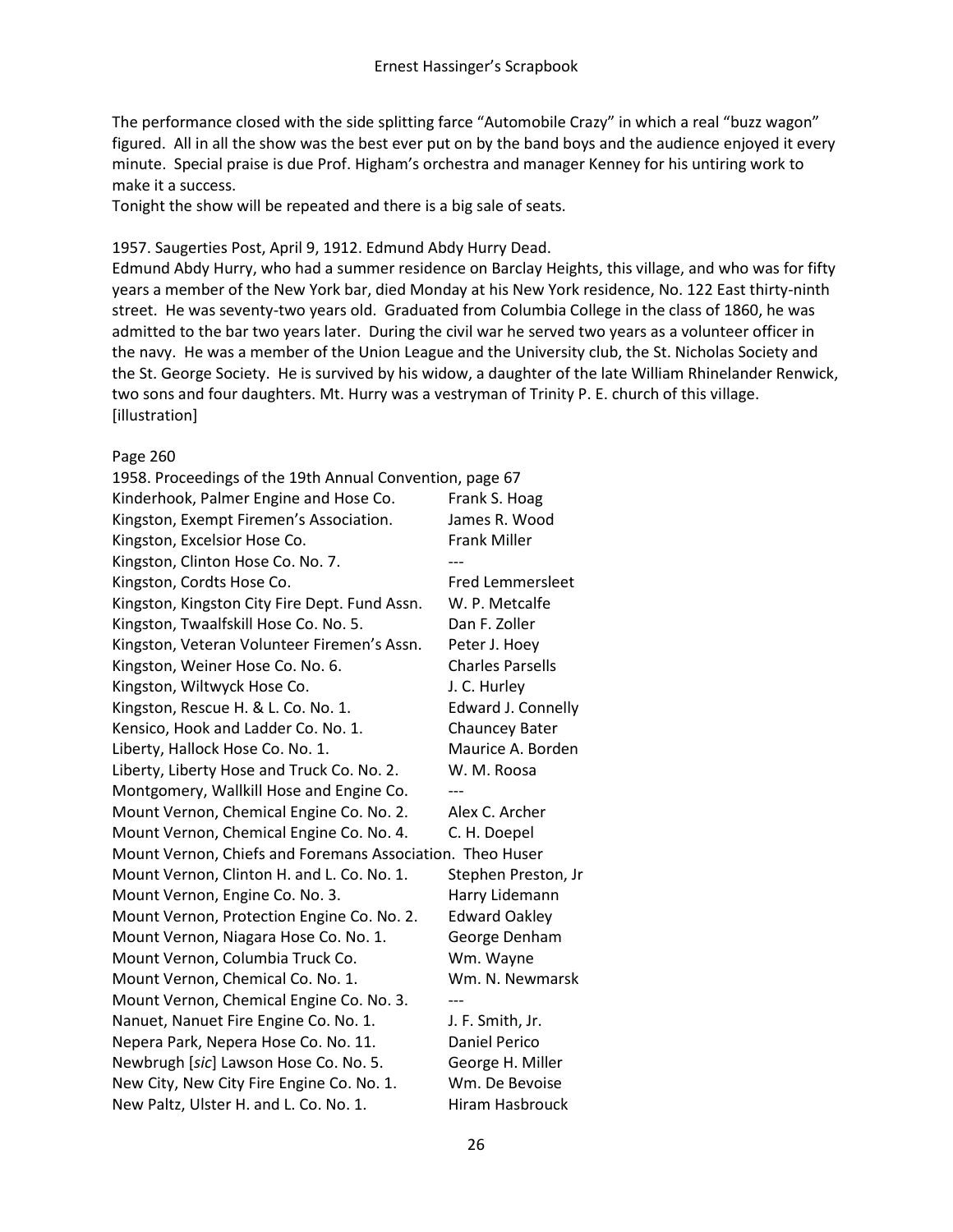| New Rochelle, Huguenot Engine Co.                        | Herman Benz           |
|----------------------------------------------------------|-----------------------|
| North Tarrytown, Rescue Hose Co.                         |                       |
| New Baltimore, Cornell H. & L. Co.                       | Wm. Allen             |
| Ossining, Monitor Hose Co.                               |                       |
| Ossining, Cataract Hose Co. No. 2.                       | Jesse A. Collyer      |
| Ossining, Senate Hook and Ladder Co. No. 1.              | F. J. Axner           |
| Ossining, Westchester Co. Volunteer Firemen's Assn.      |                       |
|                                                          | <b>Edward Irwin</b>   |
| Ossining, Ossining Hose Co. No. 1.                       |                       |
| Philmont, Philmont Volunteer Fire Co. No. 1.             | <b>Charles Kenney</b> |
| Poughkeepsie, Davy Crockett H. & L. Co.                  | Charles S. Rahn       |
| Poughkeepsie, Lady Washington Hose Co.                   | James Gilmartin       |
| Poughkeepsie, Niagara Steam Fire E. Co.                  | <b>James Billings</b> |
| Poughkeepsie, O. H. Booth Hose Co.                       | Peter J. Meyer        |
| Poughkeepsie, Phoenix Hose Co. No. 1.                    | Robt. W. Polhemus     |
| Poughkeepsie, Veteran Firemens Assn.                     | Ernest Ackerman       |
| Poughkeepsie, Young America Hose Co.                     | <b>Henry Pascoe</b>   |
| Ravena, Ravena Hose Co. No. 1.                           | A. N. Montross        |
| Rensselaer, C. A. Bailey H. and L. Co. No. 2.            | E. L. Smith           |
| Rensselaer Citizens' Hose Co. No. 6.                     | Wm. Miller            |
| Rhinebeck, Henry S. Kip Hose Co.                         | <b>George Nichols</b> |
| Rensselaer, James Hill Hook and Ladder Co.               | Joseph A. Zepf        |
| Rensselaer, J. S. Bellinger Str. and H. Co. No. 4.       | <b>Edward Quillen</b> |
|                                                          |                       |
| 1959. Proceedings of the 19th Annual Convention, page 68 |                       |
| Rensselaer, W. O. Howard Co. No. 5.                      | H. Youngland          |
| Rhinebeck, Pocahontas Truck and Engine Co.               | O. E. Cookingham      |
| Saugerties, H. D. Laflin Hose Co. No. 2.                 | <b>Charles Brown</b>  |
| Saugerties Exempt Firemen's Association.                 |                       |
| Saugerties, R. A. Snyder Hose Co.                        | C. L. Reinhardt       |
| Saugerties, Washington Hook and Ladder Co.               | Wm. Tracey            |
| South Rondout, Hasbrouck Engine Co.                      | George D. Munson      |
| Stony Point, Wayne Hose Co. No. 1.                       | E. D. Keesler         |
| Suffern, Volunteer Hose Co. No. 1.                       | Lewis B. James        |
| Tivoli, F. S. Ormsbee Engine Co.                         | Daniel Minkler, Jr.   |
| Tivoli, J. L. DePeyster Hose Co.                         | Charles Keegan        |
| Tivoli, J. Watts De Peyster H. and L. Co.                | Wm. R. Black          |
| Troy, Hope Steamer Co. No. 7.                            | John B. Elgie         |
| Troy, James C. Osgood Steamer Co.                        | John J. Mulcahy       |
| Valatie, Lafayette Engine Co.                            |                       |
| Voorheesville, Voorheesville Hose Co. No. 1.             |                       |
| Valhalla, Vahalla [sic] Hose Co.                         | Percy Demarest        |
| Walden, Orange Hose Co.                                  | ---                   |
| Wappingers Falls, S. W. Johnson Engine Co. No. 2.        |                       |
|                                                          | Robert Beohmer        |
| Waterford, J. W. Ford Hose Co. No. 2.                    | Isaiah Marble         |
| West Coxsackie, Coxsackie Hose Co. No. 3.                | Morgan Cole           |
| White Plains, Hope Engine Co.                            | A. Walters            |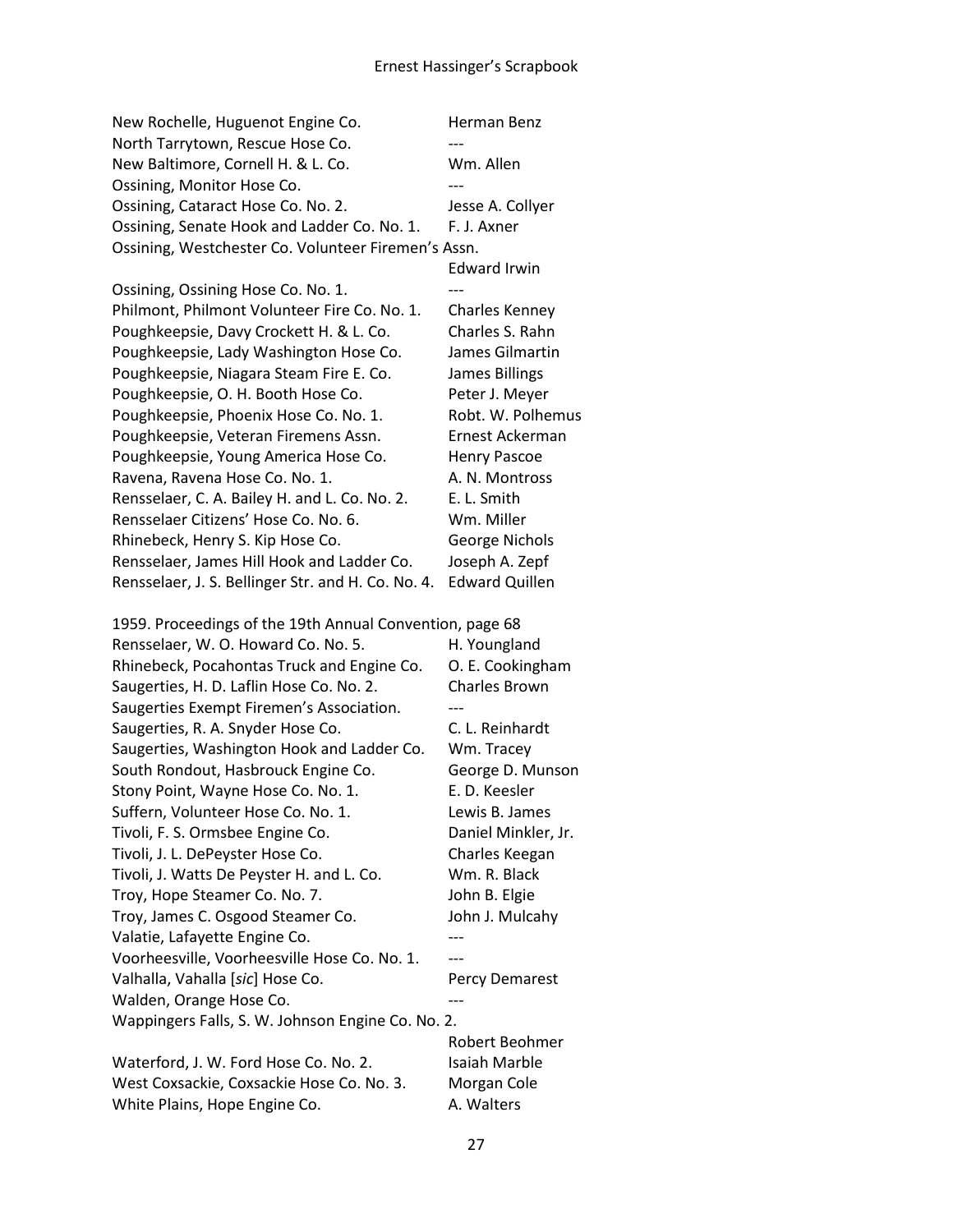White Plains, Independent Engine Co. No. 1. Frank Hoose White Plains, Fire Patrol Co. No. 1. Fred D. Hopkins White Plains, Union H. and L. Co. No. 1. Charles P. Paulding Yonkers, Hope Hook and Ladder Co. No. 1. Frederick A. Hare Yonkers, Hudson Hose Co. No. 1. Frank Bartley

#### MEMBERSHIP – 1908

Denton C. Anderson **Poughkeepsie** John Arnold Glasco William D. Ashley **Ravena** S. J. Adams Saugerties Gustave Awre **Manuet** [*sic*] E. L. Brundage North Tarrytown James Brennan Kingston Henry Boardman Kingston Harry E. Barton Mechanicsville Fenton H. Brandow **Athens** Milton Blinker Croton-on-Hudson William A. Buckley **Liberty Liberty** Patrick Byron Troy Fred S. Bieber Poughkeepsie W. J. Bronsveld **Cornwall-on-Hudson** George D. Bussey **Rensselaer** Rensselaer George A. Beers Suffern Jerome Bailey **Ravena** Ravena James L. Brown Ningston

1960. Proceedings of the 19th Annual Convention, page 69 Edward C. Buchanan New City Charles H. Buckley Mount Vernon C. H. Blase Mount Vernon

John Bright **Poughkeepsie** Frederick Bowne **Poughkeepsie** William C. Brady **Athens** Athens Henry Buxbury **Human** Hudson William Board **Poughkeepsie** Charles Booth North Tarrytown Homer N. Bedell West Coxsackie J. L. Balen New City George A. Becker New York 1999 Hudson George F. Bailey **Troy** Charles Booth **Poughkeepsie** Edwin A Carter **Philmont** E. O. Caldwell **E. O. Caldwell** Martin Cantine **Saugerties** John N. Cordts **Kingston** George F. Cummings **Rensselaer** Rensselaer James T. Casey Troy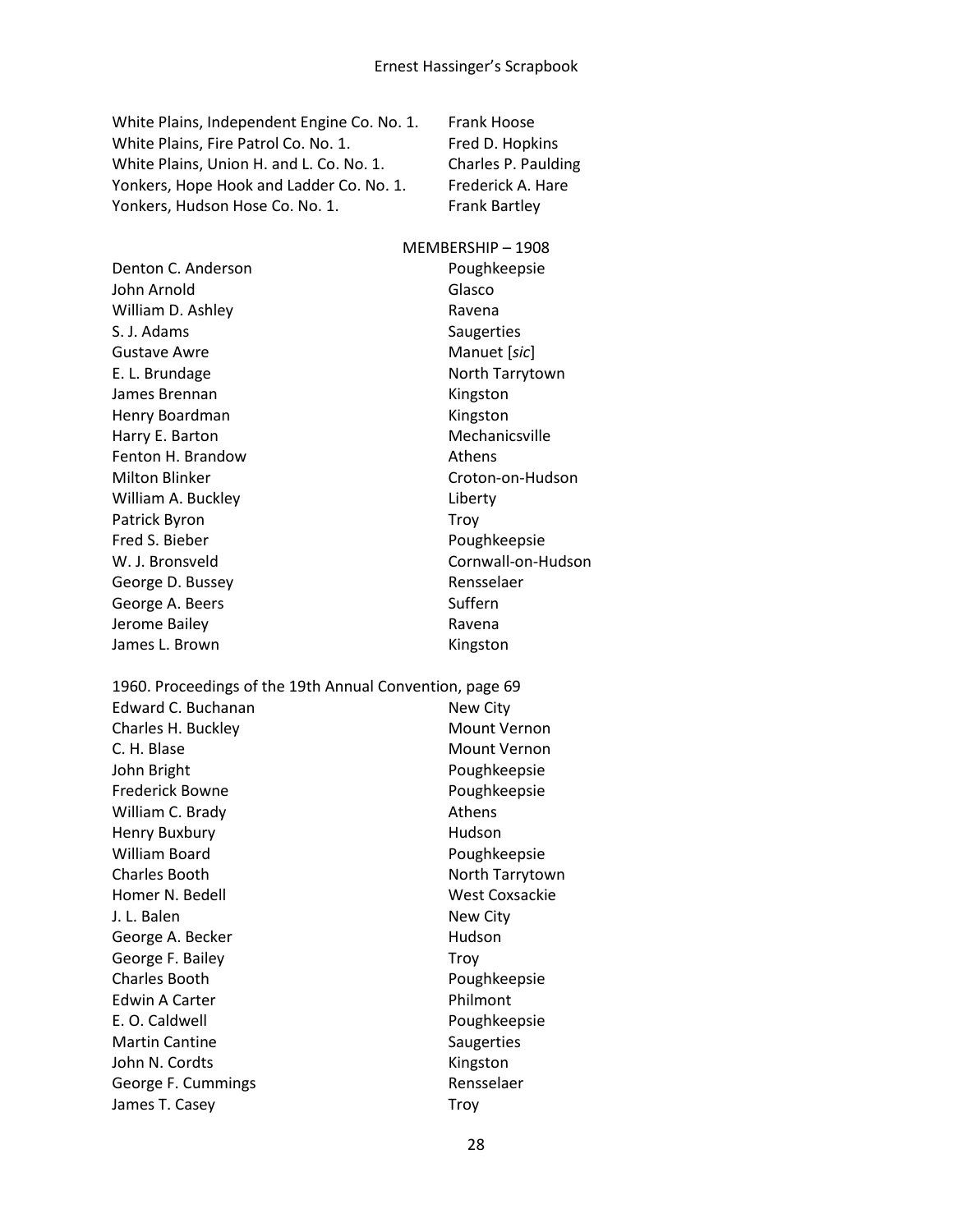\*Lawrence W. Clarke New York George W. Conley **Mechanicsville** Charles G. Coffin Charles G. Coffin Thomas Connelly **Mount Vernon** R. A. Chipp Kingston F. N. Chamberlain Poughkeepsie Seth T. Cole Catskill G. L. Christian Yonkers Girard Canfield **Kingston** William Curtin **Mount Vernon** Mount Vernon James Connuff **Kingston** George Canfield **Rondout** Rondout George Curry **Community** Croton Henry Clair **South Rondout** South Rondout George Cassidy **Poughkeepsie Poughkeepsie** George S. Carr Bridgeport Frank P. Coxe Harrison Homer A. Davis **Kingston** John Diehl Tivoli D. T. Denfield Peekskill Michael Donohue **Kingston** George E. Dean Poughkeepsie Frank Decker Croton-on-Hudson Isaac Demarest Valhalla William Dederick **Kingston** Joseph De Noyelles New City Michael Druhan White Plains Anson Dolan Tarrytown Harry Duff Suffern Suffern William J. Dalzell Mount Vernon Charles Eberling New City \* H. H. Esterbrook New York Nicholas Ehrbar Mount Vernon Eugene Eastwood Croton

1961. Proceedings of the 19th Annual Convention, page 70 David Ebel Glasco Walter H. Flandreau Mount Vernon Andrew Funk **Hudson** Samuel A. Fowler **Rensselaer** Rensselaer W. H. Frank **Poughkeepsie** E. K. Finch Croton-on-Hudson Daniel N. Fingar Saugerties Richard E. Fox Kingston W. P. S. Fancher Coxsackie Otto Faust **Poughkeepsie** William Fronefield **Poughkeepsie** A. E. Funk Philmont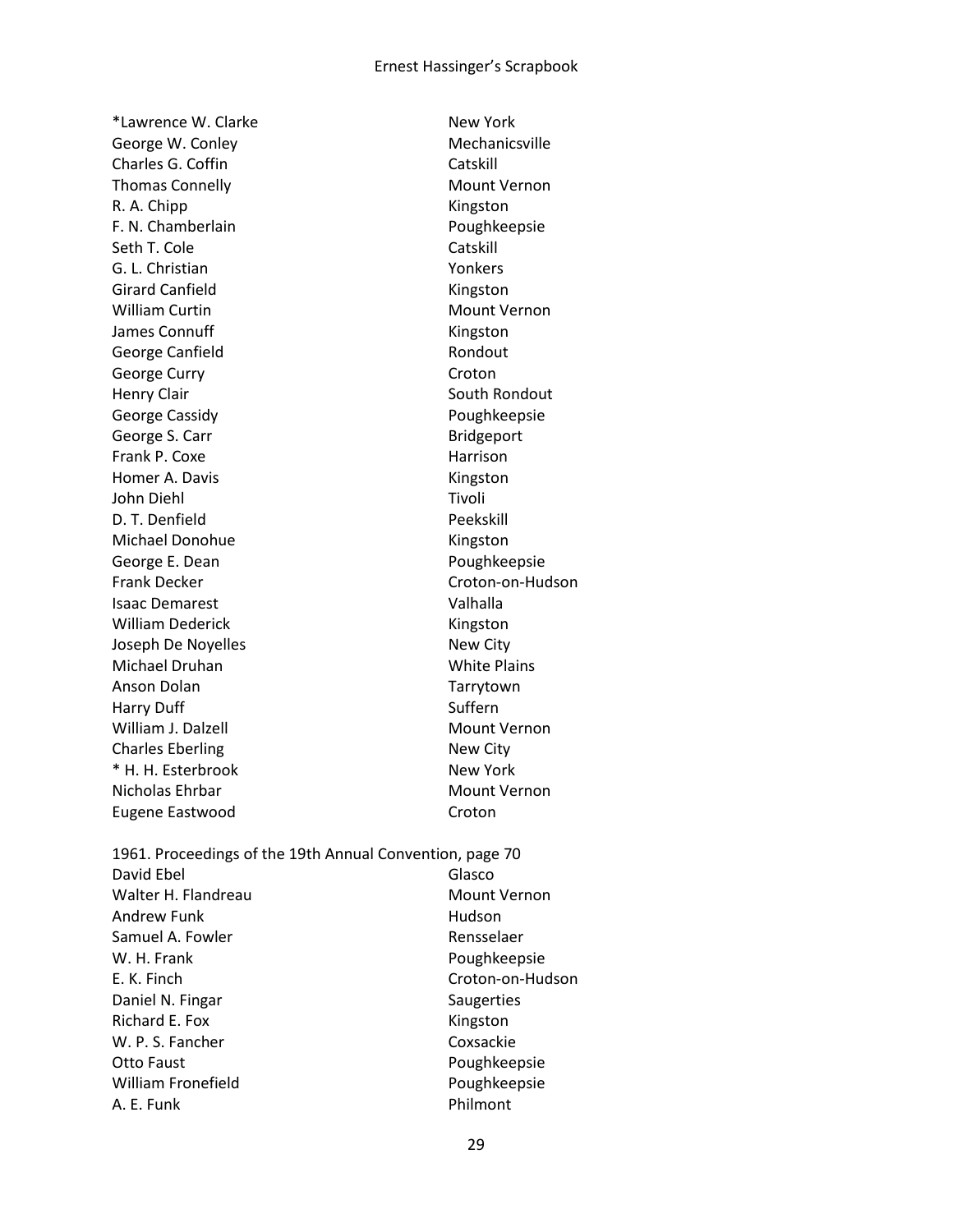John J. Fardy **Hudson** DuBois Freer Croton-on-Hudson Charles Frieze **Kingston** F. P. Fraleigh Tivoli H. C. Fiero Tivoli George B. Grossman **Hudson** Ernest J. Guylee **Poughkeepsie** T. P. Grasser Croton-on-Hudson W. M. Gildersleeve Central Valley James Goldsmith **Haverstraw** Alfred Garrison **Kingston** Simon Gilbert Croton H. Y. Grime Mount Vernon Philip Graner, Jr. **Philip Graner, Jr. 2018** George Horstman Mount Vernon Thomas E. Hughes **Poughkeepsie** James H. Haight **Peekskill** Charles W. Hitchcock **Athens** Jacob Hafele **Haverstraw** James P. Hillery **Poughkeepsie** William A. Hanson White Plains Richard Hallenbeck Hudson Fred Hoffman Tivoli Emil Herzig Croton-on-Hudson Albert A. Henkel **Kingston** Harry Hall Catskill Charles Higham Middletown Edward Hudson **Rensselaer** John Houerst **Kingston** Dudley C. Hasbrouck **Peekskill** E. M. Hogan Suffern James Holmes **Athens** Frank Hasselman, Jr. Catskill Ernest Hassinger Saugerties Peter Hoey **Kingston** James William Hart **Rensselaer** Rensselaer Frank Hartley Walden Christ Huberts Saugerties Henry R. Hinman Catskill P. DeWitt Hitchcock Catskill Edward T. Harvey **Mount Vernon** William Hausman **Poughkeepsie** 

1962. Eugenie, Empress of France, 1853 – 1870. Zira Cigarettes. Factory No. 7, 5<sup>th</sup> Dist. NJ [illustration]

1963. Brown. [College, leather] [illustration]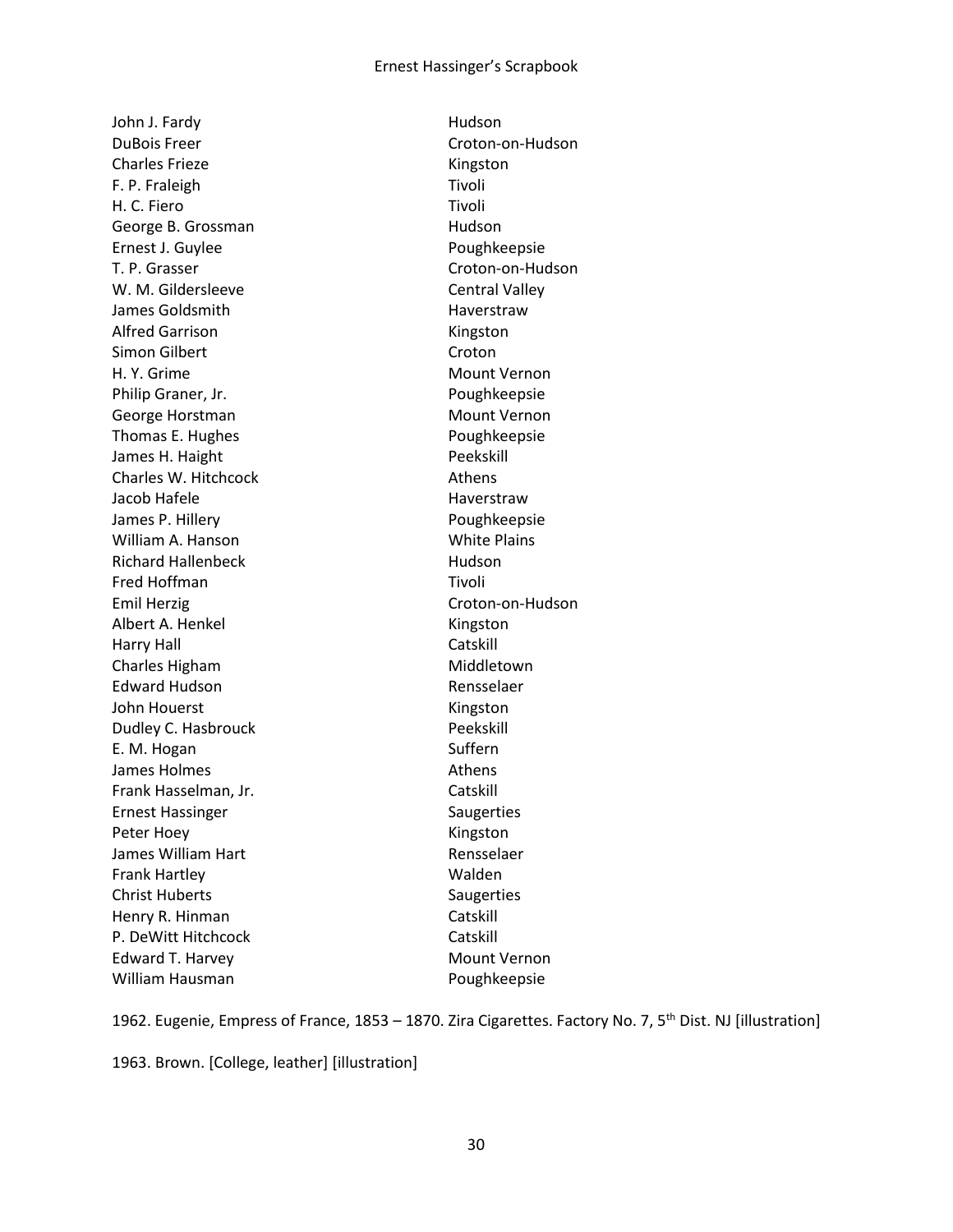1964. Saugerties Post, June 30, 1910. The Program of the Fireworks To Be Set off Here on the Evening of July Fourth. Closing the Celebration of the Festivities.

The following is the program of fireworks to be set off here on the evening of July Fourth, on the Maxwell & Butzel lot on Main street:

## SET PIECES.

No. 1. Welcome to all, with illumination of 150 feet long of colored fire.

No. 2. Set piece that lights, stops for few second, lights again and continues so several times.

No. 3. A wheel representing the sun.

No. 4. A set piece of small wheels that represent an electric storm with holding wind.

No. 5. Two pugilists fighting, lasting about ten minutes

No. 6. A set piece of 5 small wheels representing five roses of different colors.

No. 7. Two Ferris wheels revolving in opposite direction, with brilliant fountain effect.

No. 8. One set piece with seven electric wheels changing to various colors, loudly whistling while in action, representing a storm.

No. 9. 24 assorted rockets, a beautiful colored display.

No. 10. Two wheels representing the sun, with fierce and penetrating light.

No. 11. One set piece 24 feet long, representing a brilliant Chinese fountain.

No. 12. An American flag, 12x16.

No. 13. A set piece with 7 wheels, representing a rain storm, changing of all different colors.

No. 14. A big wheel with 5 garlands that rise in the air whistling, with six Chinese paper globes under, changing to all different colors; novelty.

No. 15 % dozen of garlands that rise in the air and come down, and to up again, changing all different colors.

No. 16. <sup>1</sup> dozen garlands that rise in the air whistling, and when in the air burst in 12 pieces of different colors.

No. 17. ½ dozen garlands going up and down four different times.

No. 18. 1 dozen garlands representing the Marconi telegraph.

No. 19. A great bombardment piece, battle surrounding all around on the ground and in the air.

No. 20. After the bombardment above, the entire surroundings for a great distance will be splendidly illuminated, turning the night into the brightness of day.

No. 21. A set piece, Good Night, with 25 pounds of colored fire and Roman candles.

BOMB SHELLS.

No. 22. 1 dozen 12 inch, 1 break in air.

No. 23. 1 dozen 18 inch, 1 break in air.

#### ELECTRIC.

No. 24. ½ dozen 18 inch, 2 breaks in air, different colors.

No. 25. ½ dozen 18 inch, 5 breaks in air, different colors.

No. 26. ½ dozen 18 inch, 3 breaks in air, brilliant colors.

No. 27. ½ dozen 24 inches, with China balloons, all different

No. 28. ½ dozen, 24 inches, 10 breaks in air, different colors.

No. 29. ½ dozen, 24 inches, with snakes in two breaks.

No. 30. 1 dozen, 36 inches, of special bomb shells, different colors, with gold and silver sparkling,

No. 31. A raise of 50 bomb shells, 3 inches, all at once, with cannon shots.

No. 32. 2 dozen salutes.

Page 261

1965. Proceedings of the 19th Annual Convention, page 71 A. M. Hitchcock Mount Vernon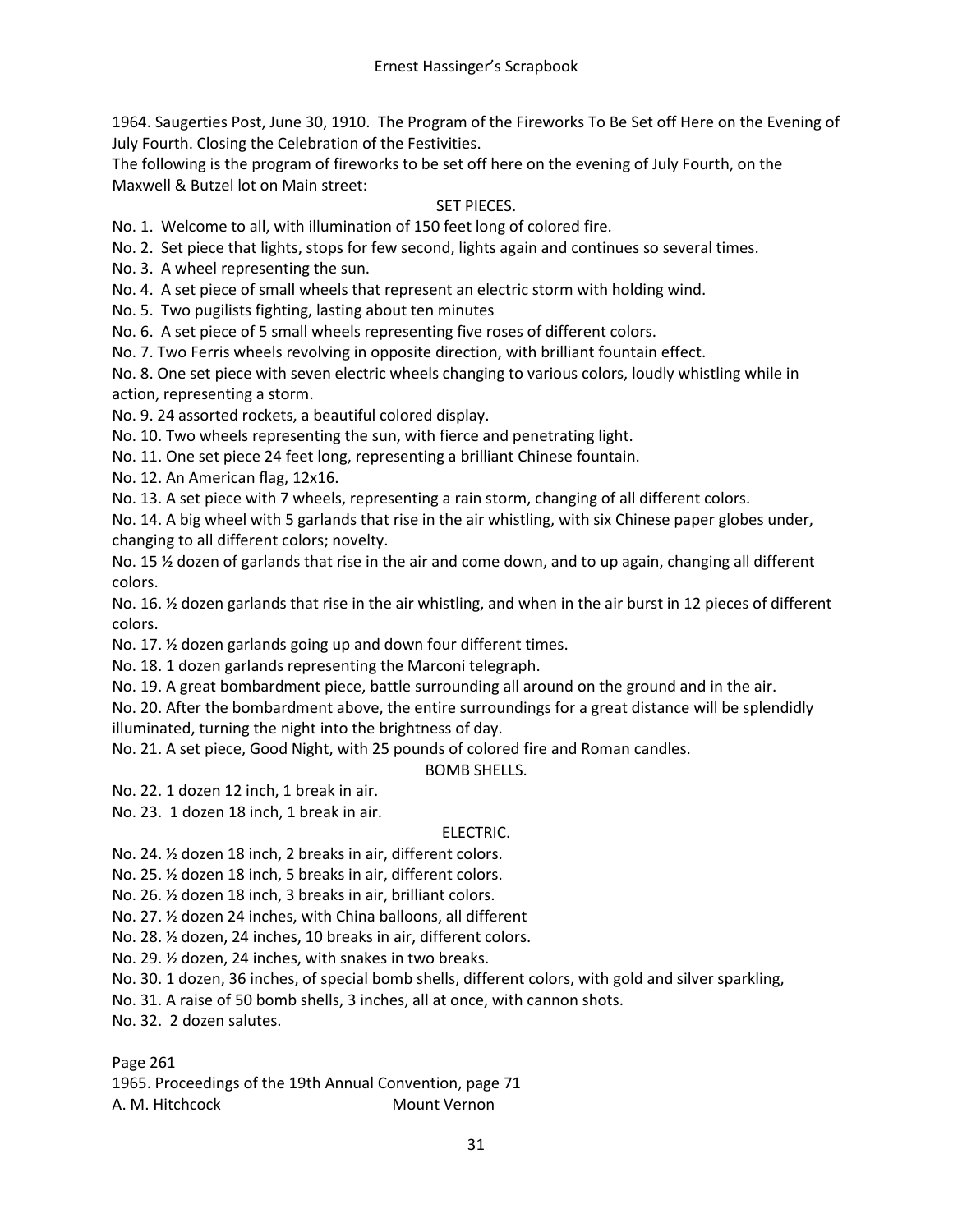James E. Hunter Suffern James Hart **Rensselaer** P. P. Hicks Kingston Daniel Hines Suffern Fred Housar **Kingston** Thomas Hudson **Human** Hudson William Heybrook Kingston Robert Haug New Rochelle Charles E. Hardy Hudson J. W. Horsfall Ossining William Henderson Catskill Daniel Hoesen Central Valley Leo Hirschfeld Haverstraw O. S. Ingraham Highland Gilbert Johnston Paterson, N. J. Garret Jones **North Tarrytown** Jacob Johnson Kingston William Jacoby **Philmont** C. Joralman Ravena John Jordan Kingston William E. Kyer South Rondout Louis Kaplan **Rondout Station** George C. Kirchner Kingston John F. Kapp **Rensselaer** A. M. Kenne Yonkers Henry Kreiger **Poughkeepsie** William Kolts **Kingston** Louis Kolts **Kingston** James Kelley **Troy** William Keenan Saugerties Morris Kennedy **Rensselaer** Joseph Keegan Kingston Orliff R. Kearney Valatie Otto C. Knoll Catskill Henry C. Kolpin Mount Vernon George A. Loeffler Coxsackie Isaac S. Laurence Vonkers Peter Lemmersdorf Kingston U. G. Lucas **Poughkeepsie** E. J. Lewis Saugerties Frank J. LeFevre New Paltz Cassidy W. Lake South Rondout William Lang Croton-on-Hudson Harry Lynk Tivoli William E. Ludwig Mount Vernon Lewis Levy **Harrison** Charles Lahl, Jr. **Rondout** Ira P. Lowe Kingston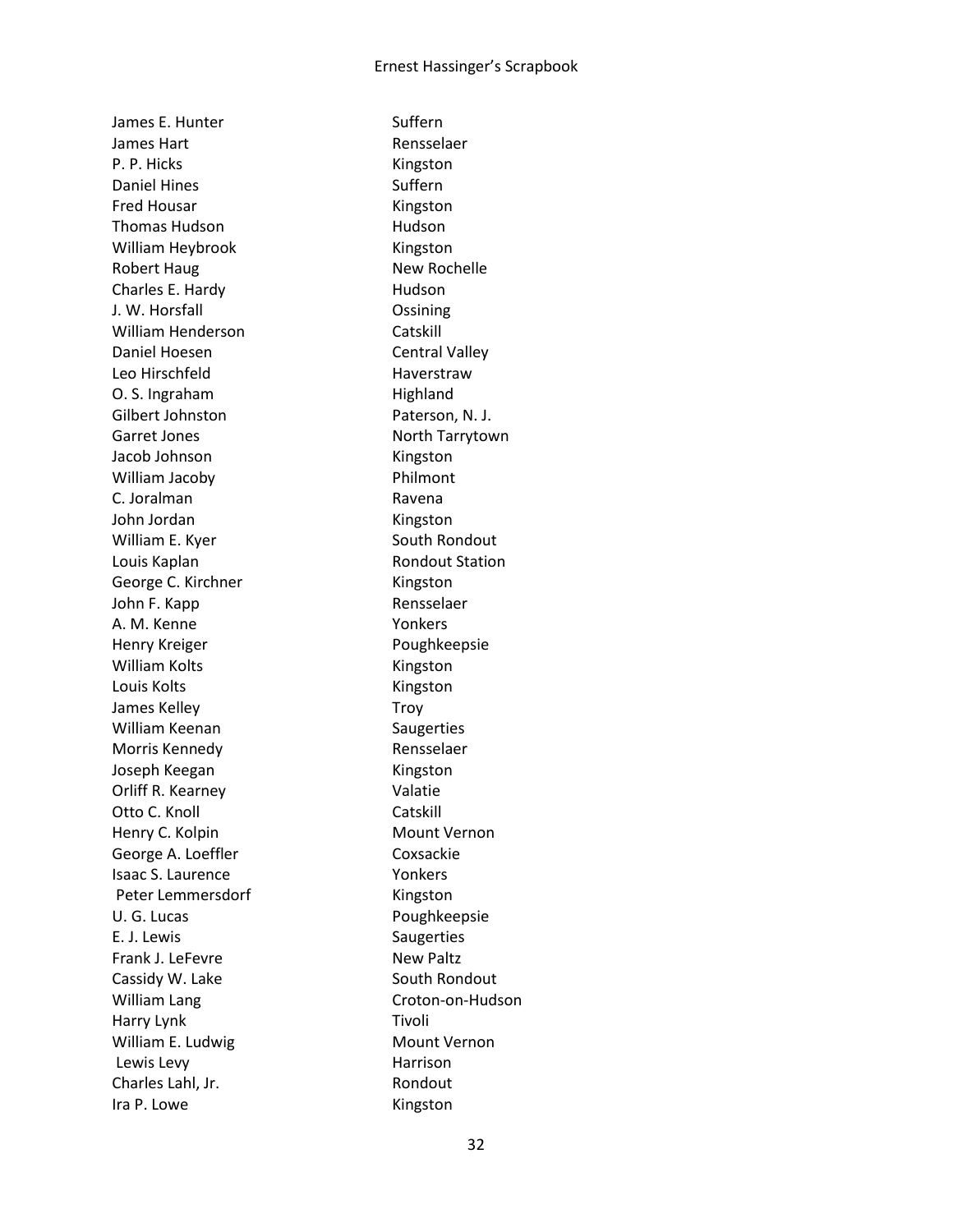| H. Dwight Laflin | Saugerties   |
|------------------|--------------|
| George Leippert  | Kingston     |
| Lewis E. Lansing | Poughkeepsie |
| Charles Lynk     | Tivoli       |
|                  |              |

Wilson Miller **Kinderhook** H. W. Myers **Poughkeepsie** Philip A. Martin Hudson Charles Mc Donald South Rondout Frank Murray Croton-on-Hudson Benj. L. Morand Croton-on-Hudson E. Charles Meyers **E. Charles Meyers** Croton-on-Hudson M. J. Mc Gibbon Liberty S. Allen Mead Peekskill Elmore Mackey **Athens** John Mc Vey **Rondout** Joseph Manning The Manning Wappingers Falls A. W. Moore **A. W. Moore** Poughkeepsie Casper Michels **Kingston** William Mc Mullen Saugerties Peter H. Mandeville Stony Point Charles A. Minnerly **North Tarry town** M. H. Murphy Liberty James Monoham **Haverstraw** F. A. Miller Tivoli M. J. Mc Gibbon Liberty Fred Mayer **Kingston** Dennis Mc Laughlin Saugerties Charles Mulford Glasco Martin Meyer **Kingston** George Mardoff **Haverstraw** John T. Meeder Kingston J. Mc Elroy **Mount Vernon** T. M. Millspaugh Liberty Hugh Murphey Poughkeepsie William Mc Elrath Kingston James Mc Cardle **Kingston** N. R. Myers **Central Valley** Harry B. Merritt Kingston William J. Mc Keene Troy George W. Newkirk **Kingston** Irving L. Nestell **Kingston** George Nagengast Poughkeepsie J. B. Osborne **Poughkeepsie** A. M. Osborne **Poughkeepsie** William O'Prey **Hudson** John L. O'Shea Kingston

1966. Proceedings of the 19th Annual Convention, page 72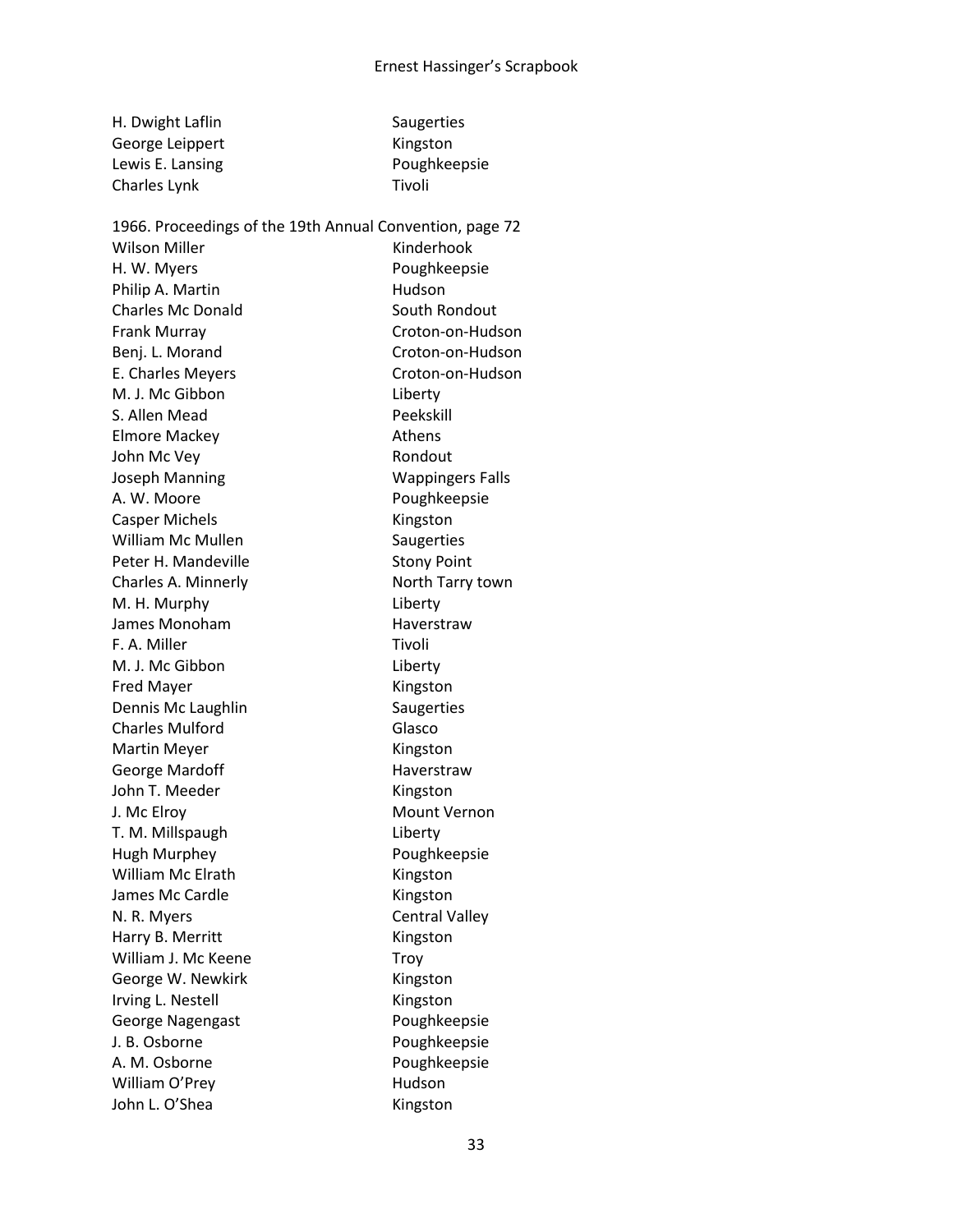# Ernest Hassinger's Scrapbook

| Joseph Obert                                             | Catskill                |
|----------------------------------------------------------|-------------------------|
| John O'Donnel                                            | Poughkeepsie            |
| Henry A. Ohley                                           | Saugerties              |
| William H. Penny                                         | Kingston                |
| <b>Abram Plass</b>                                       | Kingston                |
| Joseph L. Plough                                         | Kingston                |
| John P. Powers                                           | Ossining                |
| John A. Palm                                             | <b>Mount Vernon</b>     |
| <b>William Pointer</b>                                   | Croton                  |
| D. Eugene Pelham                                         | Kingston                |
| C. H. Pulis                                              | Suffern                 |
| A. W. Pierce                                             | <b>West Coxsackie</b>   |
| 1967. Proceedings of the 19th Annual Convention, page 73 |                         |
| W. N. Pratt                                              | Kingston                |
| Clarence E. Powell                                       | Croton                  |
| H. R. Porter                                             | Suffern                 |
| John F. Poland                                           | Troy                    |
| F. P. Quigley                                            | Kingston                |
| C. Herbert Rush                                          | Kingston                |
| <b>August Roe</b>                                        | Kingston                |
| C. W. Reynolds                                           | Kinderhook              |
| Frank Ray                                                | Croton-on-Hudson        |
| H. D. Reed                                               | Ossining                |
| J. T. Rollins                                            | Ossining                |
| <b>Valentine Rembe</b>                                   | Haverstraw              |
| Joseph A. Rowan                                          | Haverstraw              |
| J. F. Ryan                                               | Katonah                 |
| James W. Simpson                                         | Kingston                |
| Henry Snyder                                             | Saugerties              |
| Fred B. Smith                                            | Newburgh                |
| <b>Wendell Scherer</b>                                   | South Rondout           |
| W. E. Slater                                             | Poughkeepsie            |
| <b>Fred Sudheimer</b>                                    | Kingston                |
| George E. Scott                                          | Coxsackie               |
| <b>Frank Sutton</b>                                      | Catskill                |
| William P. Sherman                                       | <b>Wappingers Falls</b> |
| A. Ernest Steadman                                       | Athens                  |
| Michael J. Sullivan                                      | Catskill                |
| H. E. Sleight                                            | <b>Hyde Park</b>        |
| Edgar C. Schryver                                        | Kingston                |
| John L. Strubel                                          | Kingston                |
| Lewis E. Smith                                           | Poughkeepsie            |
| A. J. Schmidt                                            | <b>Spring Valley</b>    |
| Earl Scullen                                             | Mount Vernon            |
| <b>William Shubert</b>                                   | Catskill                |
| J. Charles Snyder                                        | Kingston                |
| Charles S. Sloat                                         | Haverstraw              |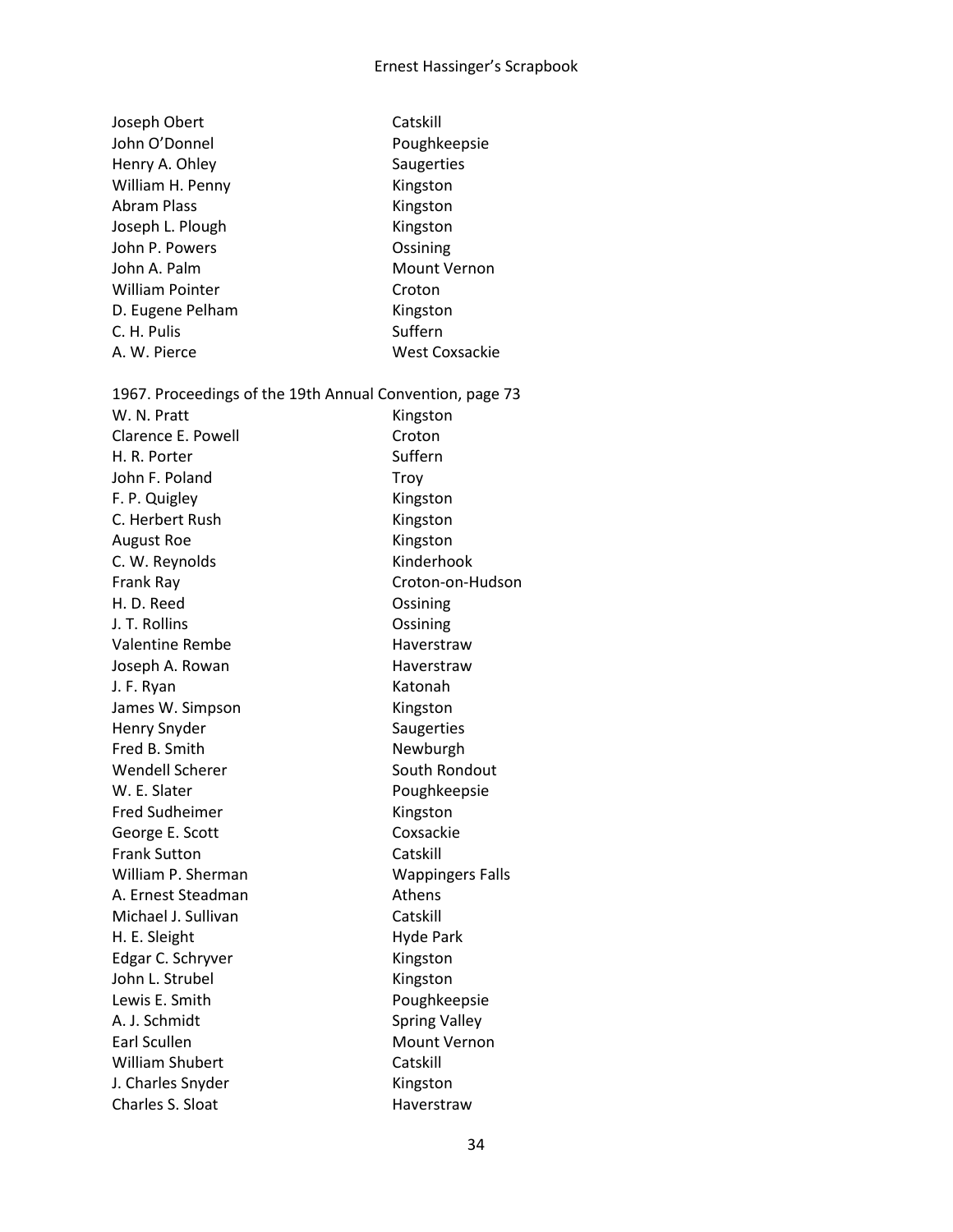| George Schick                                            | Kingston              |
|----------------------------------------------------------|-----------------------|
| Leo Schatzel                                             | Kingston              |
| <b>George Spaulding</b>                                  | Hudson                |
| <b>Frank Schuler</b>                                     | Kingston              |
| H. M. Sheive                                             | Hunter                |
| <b>Harry Sims</b>                                        | Rhinebeck             |
| E. Sheridan                                              | Suffern               |
| <b>Edward Simon</b>                                      | Poughkeepsie          |
| James H. Stone                                           | Valhalla              |
| Merritt H. Traver                                        | Rhinebeck             |
| <b>Edgar Thompson</b>                                    | Kingston              |
| L. D. Thomson                                            | Poughkeepsie          |
| Joseph Thomas                                            | Poughkeepsie          |
| <b>Isaac Tice</b>                                        | Poughkeepsie          |
| W. B. Townsend                                           | <b>West Coxsackie</b> |
| James Teller                                             | Saugerties            |
| Joseph Tubby                                             | Kingston              |
| William E. Tompkins                                      | <b>White Plains</b>   |
| <b>Frank Underhill</b>                                   | Saugerties            |
|                                                          |                       |
| 1968. Proceedings of the 19th Annual Convention, page 74 |                       |
| Herbert C. Van Buskirk                                   | Saugerties            |
| Albert F. Versen                                         | Kenisco               |
| William T. Van Loan                                      | Athens                |
| S. D. Van Ostrand                                        | Poughkeepsie          |
| William G. Vaughn                                        | Pelham                |
| John F. Wagner                                           | <b>Mount Vernon</b>   |
| Fred J. Walter                                           | Rondout               |
| Fred S. Weber                                            | South Rondout         |
| E. K. Wilcox                                             | New York City         |
| John Work                                                | Kingston              |
| William F. Walter                                        | Kingston              |
| Charles F. Walter                                        | Kingston              |
| George H. Welfings                                       | Rensselaer            |
| Charles Wilbur                                           | Saugerties            |
| A. E. Wolff                                              | <b>Mount Vernon</b>   |
| Frank E. Wiley                                           | Suffern               |
| A. W. Woodward                                           | <b>Mount Vernon</b>   |
| M. V. B. Wetmore                                         | Poughkeepsie          |
| Charles A. Weiant                                        | Haverstraw            |
| <b>Howard Weist</b>                                      | Kingston              |
| W. Weidel                                                | Suffern               |
| Stephen W. Wells                                         | Liberty               |
| George S. Worden                                         | Rensselaer            |
| F. W. William                                            | Poughkeepsie          |
| Joseph Wright                                            | Poughkeepsie          |
| <b>Thomas Wolfe</b>                                      | Harrison              |
| William E. Winters                                       | Mount Vernon          |
|                                                          |                       |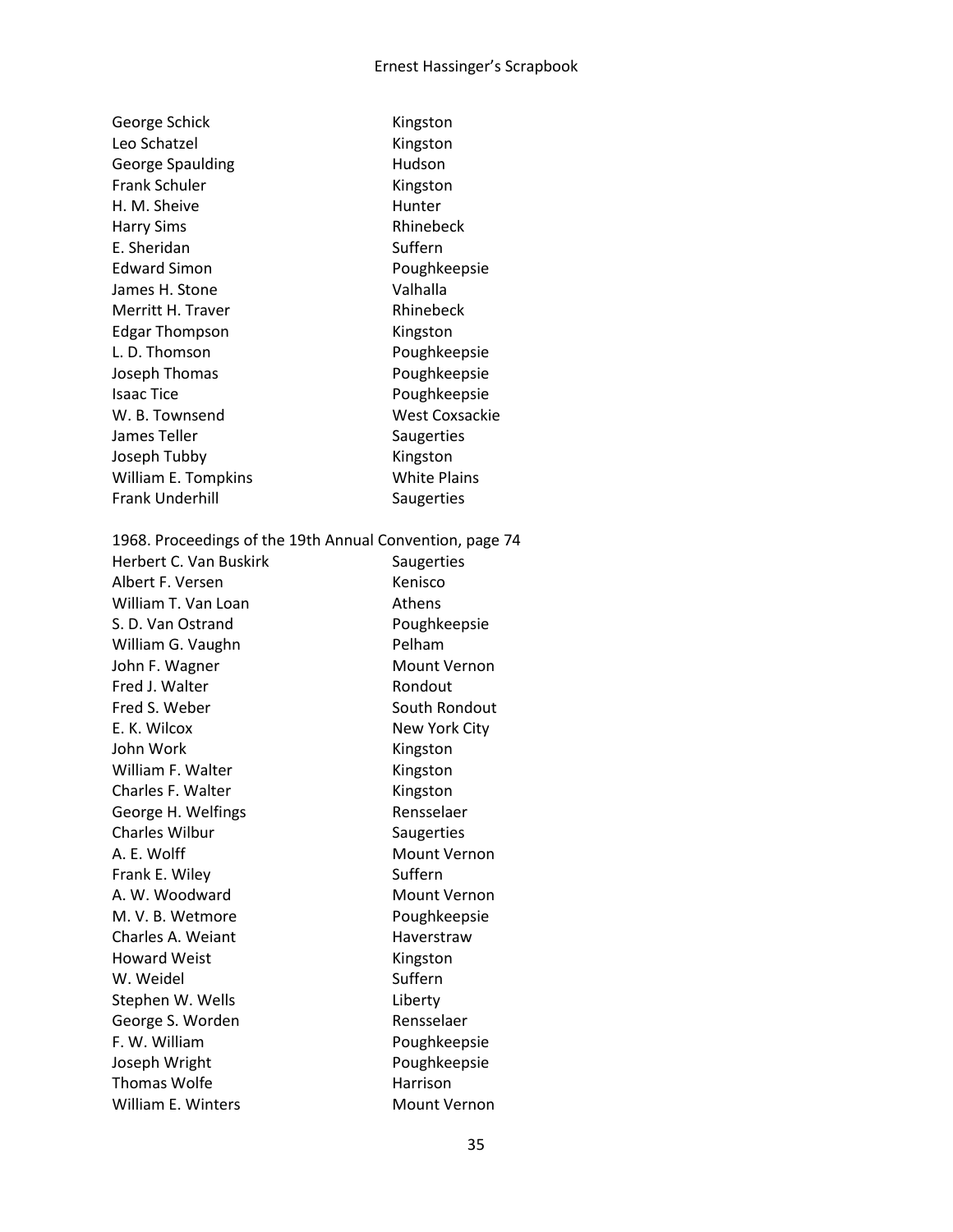S. P. W. Weaver **Poughkeepsie** George B. Wood **Poughkeepsie** William Ziegler Saugerties Herman Zipfel, Jr. North Management Contact Merman Zipfel, Jr. North Management Contact Merman American Mercur --- \* Honorary member.

1969. Washington Crossing the Delaware. [illustration]

1970. Otis Elevating R. R. Co. Catskill Mts. [illustration]

1971. Post, June 20, 1910 [hand dated] "Billy" Morgan to Leave the City.

Remarkable Dinner Given at the Nelson House In Honor of Retiring Superintendent.

William G. Morgan, formerly of Saugerties, a brother of Mrs. Robert S. Snyder, and a Past Master of Ulster Lodge, No. 193, F. & A. M., who for the past twenty-three years has been superintendent of the Phoenix Horse Shoe Works in Poughkeepsie, will leave that position, and on July first, will go with the Ulster Iron Company, of Dover, N. J. As a compliment to Mr. Morgan a dinner was given at the Nelson House Friday evening at which one of the most interesting and remarkable tributes to an industry on record hereabouts was presented, says the Poughkeepsie News-Press.

At this dinner were men whose terms of service with the company here tell of the situation better than words can picture it. At the table were the heads of the various departments of the Phoenix Horse Shoe Works. They were A. S. Roig, the machine department, who has been twenty-four years with the company; John Tweedy, chief engineer, who has been twenty six years with the industry, J. E. Spross, mason, twenty-five years; Enoch Boone, superintendent of the Horse Shoe Mill, twenty-four years; Henry L. Stibbs, chief blacksmith, sixteen years; William Briggs, yardman, eighteen years; Frank Muldowney, storekeeper and men of the office force. A. E. Gorton, who has been with the company eighteen years, and G. B. Means.

Present also was James D. Keith, who was at the head of the industry, and who had been with the business fifteen years.

Mr. Morgan has come to be known as one of the most interesting men in Poughkeepsie. He is the typical American of responsibility, and one who brings to every duty that confidence and cheerfulness which spell ability and capacity. He will be missed from Poughkeepsie, and will be remembered by a city full of friends who have known and liked him all these years.

His genial view of life make him one of the sunniest of companions and one of the most likeable of men. As a citizen, Mr. Morgan has stood in the front rank through all of his years here. Loving Poughkeepsie, he was always ready and able to speak well of it, and to give expression to his views on all city matters. To his new field Mr. Morgan will take the good wishes of Poughkeepsie without exception.

1972. The Wm. Mc Kinley Memorial Hospital League. [illustration]

Page 262

1973. Proceedings of the 19th Annual Convention, page 75

Constitution and By-Laws

# Adopted at Newburgh, N. Y., 1907

# **CONSTITUTION**

ARTICLE I.

Section 1. This organization shall be known as "The Hudson Valley Volunteer Firemen's Association."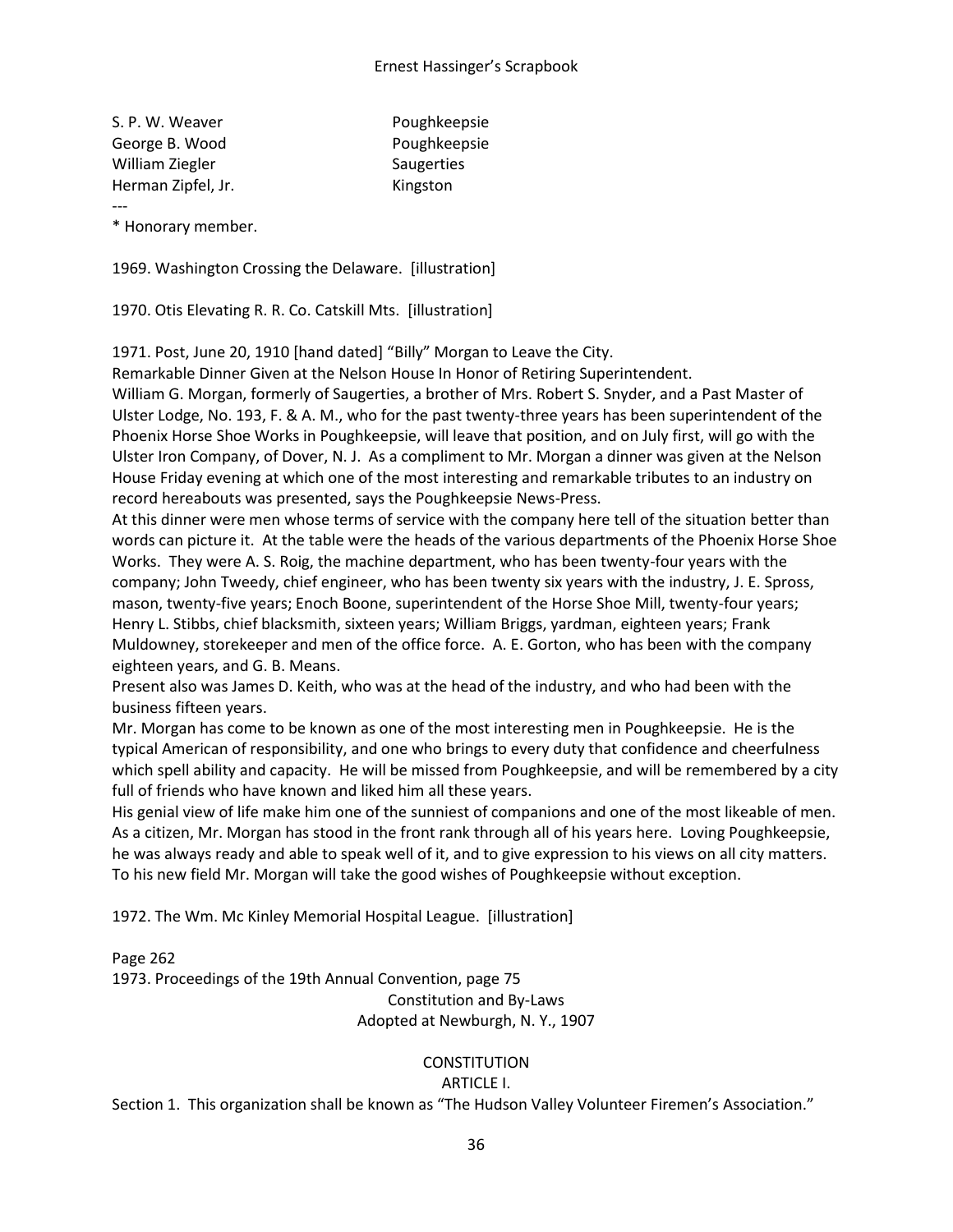### ARTICLE II

### Membership and Dues.

Section 1. This Association shall be composed of those organizations and persons who are, on the 15<sup>th</sup> day of June, 1897, members in good standing of the Tri-County Firemen's Association, and such other associates as may from time to time be duly elected to membership by the respective volunteer fire companies located in the territory of the Association, and in addition thereto the chief engineer of any Volunteer Fire Department in said territory, one delegate from each Board of Trustees of any such Volunteer Fire Department, and one delegate from each association of exempt firemen in said territory whose membership is entirely composed of those who have been active members of any Volunteer Fire department in said territory.

Sec. 2. Each organization shall be entitled to one delegate each year; and each organization shall furnish credentials, signed by the presiding officer and secretary, that the delegate has been duly selected to represent the organization; that he is and has been an active member in such organization for at least six months previous to such election.

Sec. 3. An initiation fee of \$2 shall be paid by each organization or chief engineer upon joining this Association, which amount shall cover the annual dues of that year.

Sec. 4. The annual dues shall be \$2 for each organization and \$1 for each member; and each organization and member, once admitted, may retain membership in this Association, as provided by this Constitution and By-Laws, so long as their annual dues are paid, provided that said member shall be in good standing from company from which he was formerly elected as delegate. The annual dues shall be paid by or before the Tuesday preceding the holding of the annual convention. All members failing to comply with this section shall be dropped from the roll of membership, and shall be reinstated only upon a new application, or the payment of all arrearages of dues to the time of such re-instatement.

1974. Proceedings of the 19th Annual Convention, page 76

#### ARTICLE III.

# Officers, Terms of Office, and How Elected.

Section 1. The officers of this Association shall consist of a President, First Vice President, Second Vice President, Secretary, a Treasurer, an Executive Committee of six members, an Auditing Committee of three members, an Honorary Vice President from each county represented in the Association. The President, First Vice President and Second Vice President, Secretary and Treasurer, shall be elected by ballot at the annual meeting by majority vote of the members present. The Honorary Vice Presidents shall be elected by the delegates represented from their respective counties. The Executive Committee and Auditing Committee shall be appointed by the newly elected President. Each of the said officers shall take office immediately upon adjournment of the Convention at which they are elected, and shall hold office for one year, or until their successors shall be elected or appointed.

# ARTICLE IV.

# Duties of Officers and Committees.

Section 1. It shall be the duty of the President to preside over all meetings, regular or special, of the Association or Executive Committee, sign all orders drawn on the Treasurer duly granted, and call special meetings at the request of a majority of the Executive Committee, or when he deems a call of the Association necessary, at such time and place as he or the Executive Committee shall select. In the absence of the President at any meeting the senior Vice President shall assume such duties as may be required of the President. In the event of a vacancy in the office of President, by death, resignation or otherwise, the senior Vice President shall become President and shall continue as such until a successor has been chosen by the Association.

Sec. 2. It shall be the duty of the Secretary to keep a complete record of all proceedings of the Association and of the Executive Committee, to receive, and answer all communications relating to the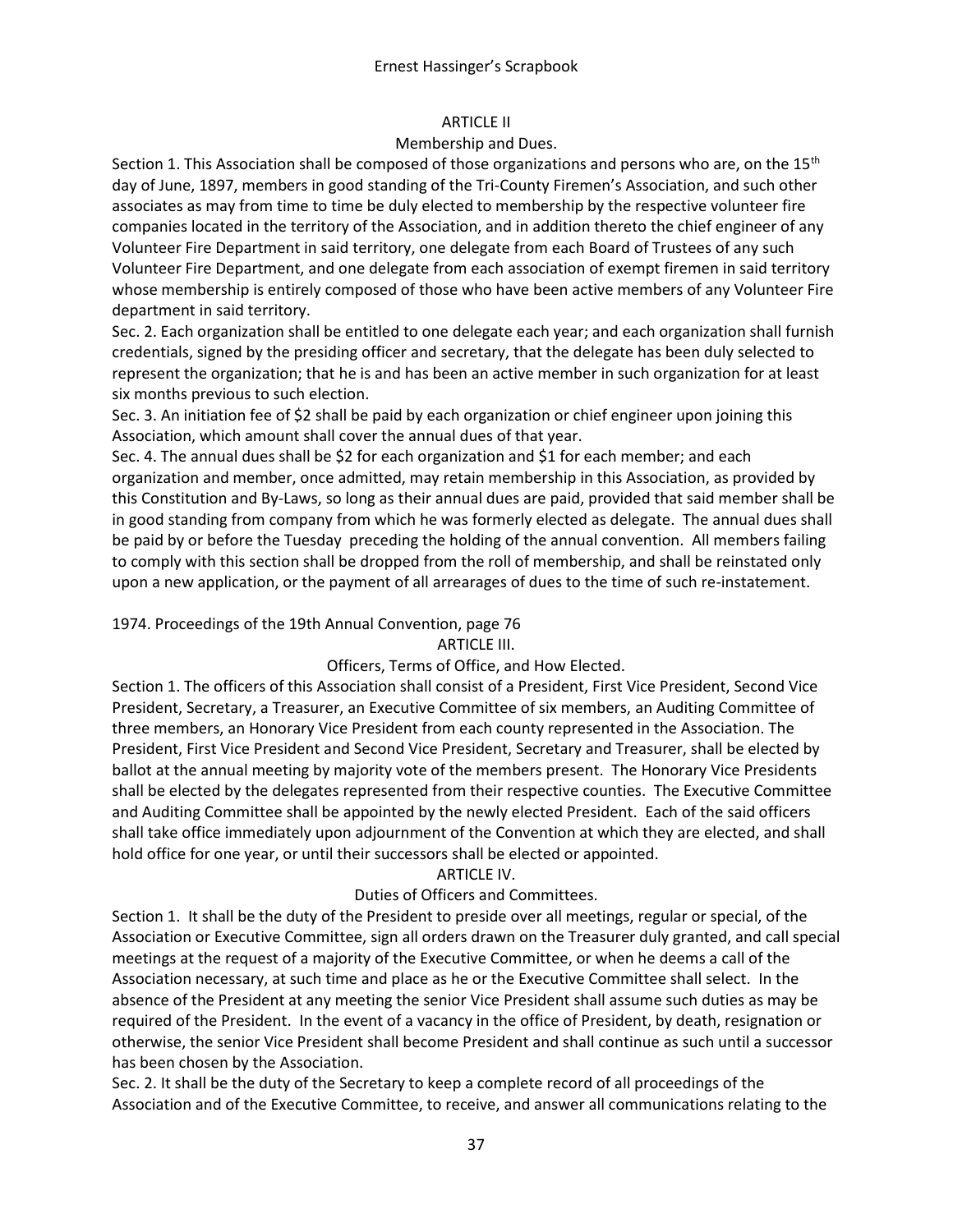Association, to collect all money due to the Association and render a monthly report of the same to the treasurer, paying over to the Treasurer the amount received during the month (for which payment he shall take a receipt from the Treasurer), keep correct accounts of his financial transactions, and countersign all orders upon the Treasurer, after approval by the Auditing Committee; make full reports at the annual meetings of the Association as to membership, and perform such other duties or make such reports as may be required of him by the President or Executive committee; to issue to each and every organization paying annual dies a printed card or certificate, showing that the possessor thereof is entitled to a badge and such other privileges as may be presented by the Citizens' Committee where conventions are held, and upon the surrender of said card or certificate to the local committee in some room apart from the Convention Hall the badge shall be delivered with-

### 1975. Proceedings of the 19th Annual Convention, page 77

out a roll-call. Not later than the Tuesday preceding the Convention the Secretary shall procure printed lists of all the delegates and members who are by the terms of this Constitution and By-Laws entitled to a seat in the Convention, and shall cause such lists to be placed in the delegates' seats prior to the opening of the Convention. He shall execute a bond to the Executive Committee in such sum as shall be required, which bond must be approved by the Executive Committee and filed with the President. He shall receive the sum of \$100 per year for the faithful performance of his duties.

Sec. 3. It shall be the duty of the Treasurer to receive all money belonging to the Association from the secretary, giving a receipt to the Secretary for the same; keep full and correct accounts, pay all bills upon the order of the President and Secretary, countersigned by the President and approved by a majority of the Auditing Committee; make full reports of all money received and disbursed, and, from time to time, make such reports as the President or Executive Committee shall require. He shall execute a bond to the Executive Committee in such sum as shall be required, which bond must be approved by the Executive Committee and filed with the President.

Sec. 4. It shall be the duty of the Executive Committee to transact all business of the Association during the interval between meetings, and to fill all vacancies in office, except that of President, whenever such occur. The Executive Committee shall have power to call special meetings of the association, to appoint a sub-committee on Transportation and Railroad Rates, to examine books and papers of all officers of the Association, and, after being heard, to suspend any officer of the Association for malfeasance or misfeasance in office; to make a draft upon the Treasurer for a sufficient amount for the running expenses of the Secretary; to change the time and place of the annual meeting, when this may be necessary, and shall have authority to decide the territory to be covered by the Association. Sec. 5. It shall be the duty of the Auditing Committee to audit bills before payment, and examine the books of the Secretary and Treasurer previous to the assembling of the annual convention and report the results of such examination to such Convention.

Sec. 6. Any officer referred to in this Article failing to comply with any of the sections herein contained, shall be replaced by the Executive Committee according to the provisions of Section 4.

Sec. 7. The Secretary of the Association shall have a credit with the Treasurer not exceeding fifty dollars in any one year, which may be drawn out of the treasury upon his own order, and is not subject to the restrictions of Section 3 of Article 4, this provision being made for the purpose of liquidating the urgent and necessary expenses of the Secretary incurred for this Association; and the Secretary shall account for the same as required under Section 2 of Article IV.

1976. Proceedings of the 19th Annual Convention, page 78 ARTICLE V. Meetings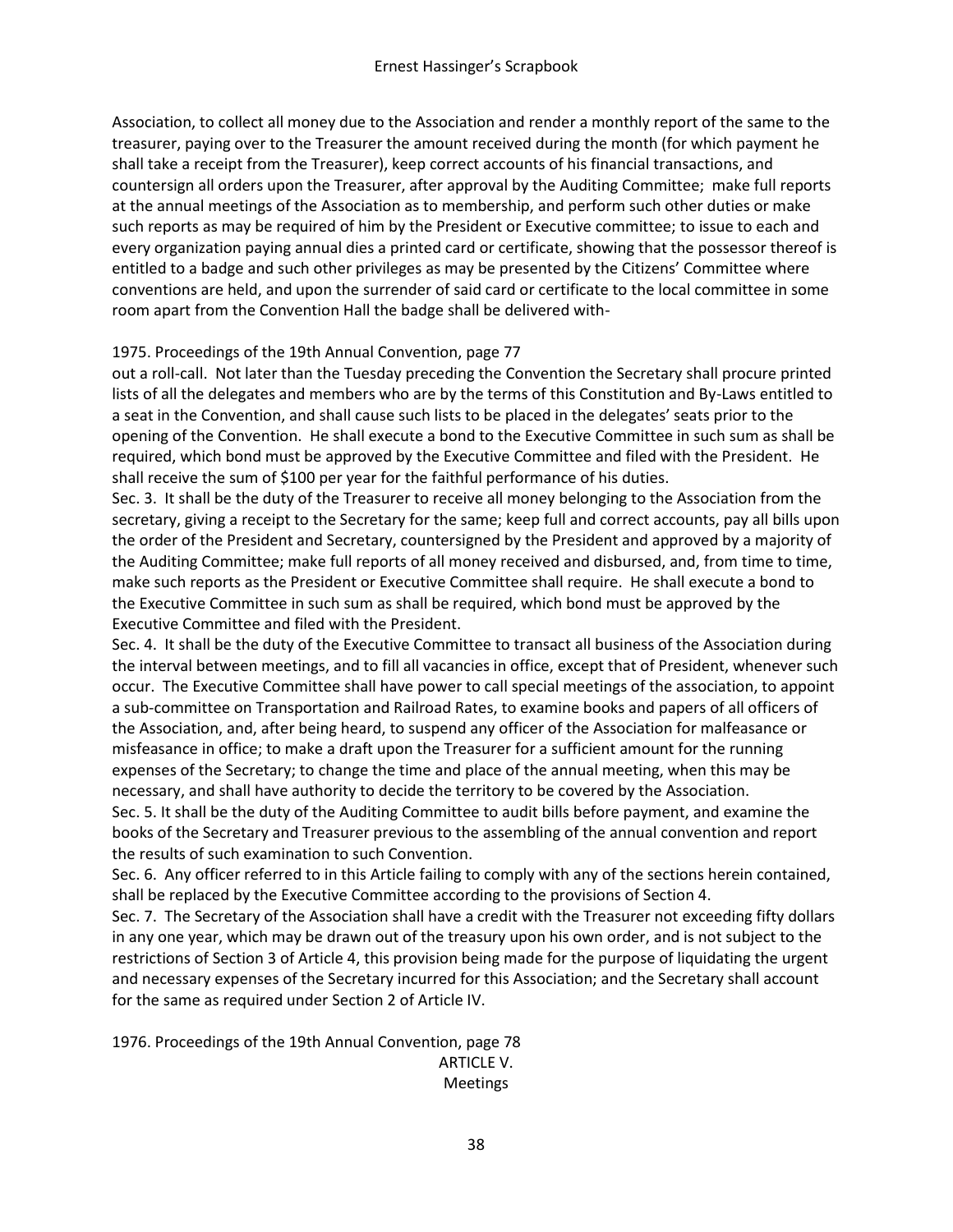Section 1. The annual meeting of this Association shall be held on the 3<sup>rd</sup> Tuesday in June, in each year, at 10 A. M. and continue at the option of the local Committee, at such place as the majority of the members present at the preceding annual convention shall have designated.

Sec. 2. Twenty members shall constitute a quorum for the transaction of business at the annual convention, and at all meetings of committees a majority of the members shall constitute a quorum. Sec. 3. The Executive Committee shall meet at such time and place as they may decide, on a call from a majority of the committee or from the President.

Sec. 4. A failure to hold any annual meeting at the time designated herein shall in no wise work a dissolution of this Association.

Sec. 5. All officers and members of committees attending committee or annual meetings shall be reimbursed for rail-road fares and other legitimate expenses to and from the place of such meeting, upon presentation of such account to the Auditing Committee; provided that the account for such expenses receive the approval of the Auditing Committee.

# ARTICLE VI.

Amendments, Alterations and Revisions.

Section 1. The Association shall have full power at any meeting to amend, alter or revise this constitution and By-Laws with the affirmative vote of two-thirds of the members present. Sec. 2. The Citizens' Committee of the places at which Conventions are to be held shall confer with and be under the suggestions of the Executive Committee of this Association.

1977. Proceedings of the 19th Annual Convention, page 79

By-Laws

Section 1. Honorary members may be elected by viva voce vote, their names being presented to the Association for acceptance. Such members may speak on any subject, before the Convention, but shall not be entitled to a vote, nor eligible to office.

Sec. 2. No Invitation for sight-seeing or other purposes will be accepted until after the regular business for which the Association is assembled has been completed.

Sec. 3. Any questions coming before the Convention for which no provision is made in this Constitution and By-Laws shall be decided in accordance with the rules laid down in Cushing's Manual.

# 1978. Order of Business

- 1. Opening prayer.
- 2. Address of Welcome.
- 3. Response by the President.
- 4. Appointment of Committee on Credentials.
- 5. Roll Call.
- 6. Report of Committee on Credentials.
- 7. Reading of the Minutes of Last Convention.
- 8. Annual Address of the President.
- 9. Designation of Place to Hold Next Convention.
- 10. Report of Executive Committee.
- 11. Reports of Special Committees.
- 12. Report of Secretary.
- 13. Report of Treasurer.
- 14. Reading of Communications.
- 15. Election of Officers.
- 16. Topics and Essays.
- 17. Report of Auditing Committee.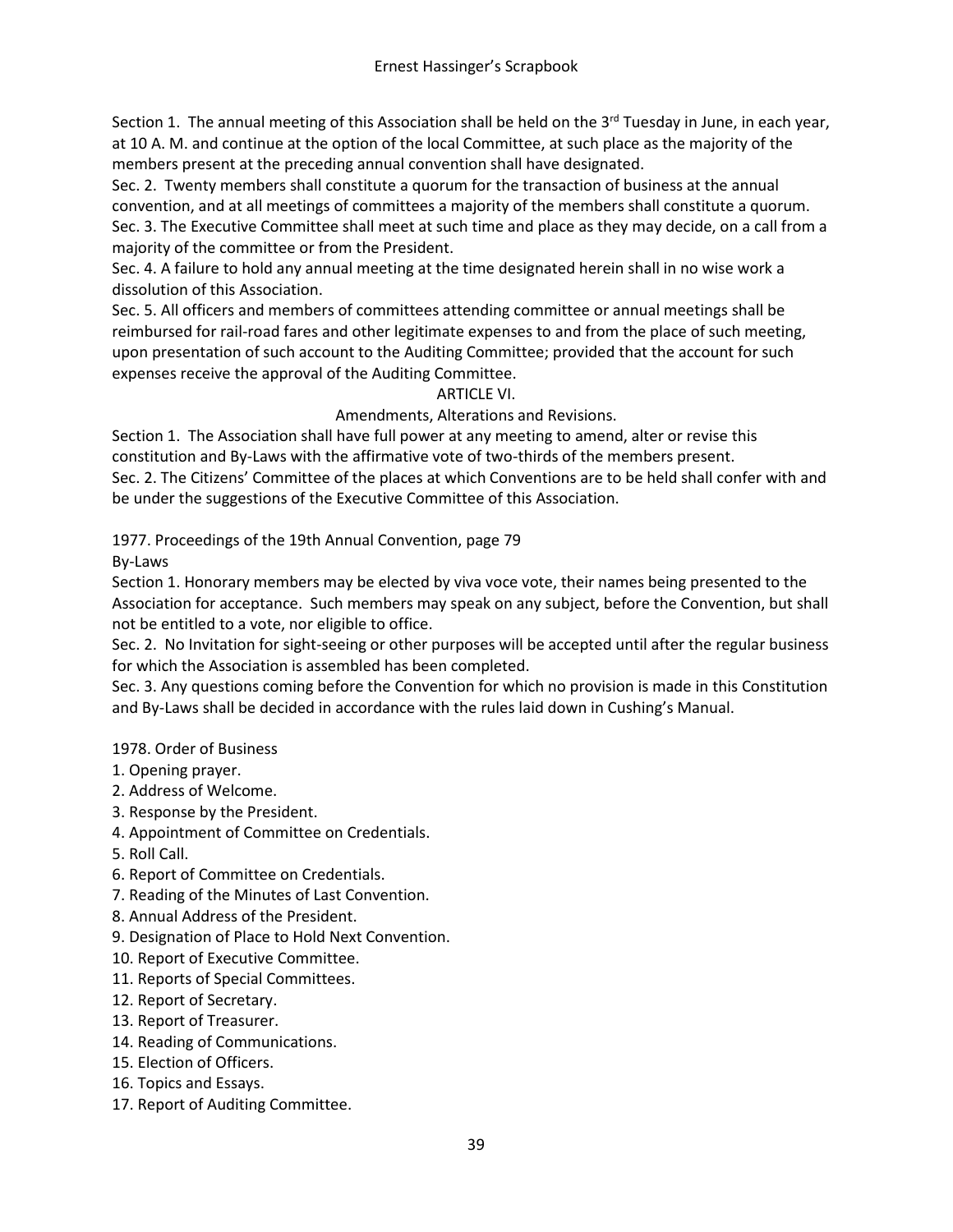18. New Business.

19. Unfinished Business.

20. Adjournment.

1979. Mr. Daniel Sully, Actor, Is Dead.

In His Characterization of a Priest He Won Renown in All Parts of America.

[SPECIAL DESPATCH TO THE HERALD.]

Woodstock, N. Y., Saturday, - Mr. Daniel Sully, the actor, who played the title role in "The Parish Priest: for years and ho was known America over as "Dan" Sully, [picture of Daniel Sully]

died here top-day. His real name was Sullivan.

Mr. Sully was born in Newport, R. I., in 1855, and at the age of twenty made his first appearance in public, turning hand springs with Lentz's circus. He soon forsook the sawdust ring and became a favorite in music halls, doing a song and dance act. He constructed a play out of "Peck's Bad Boy," but was forced to give up on account of a disagreement with that character's creator.

In 1884 he wrote "The Corner Grocery," in which he played the leading part for more than five years. Subsequently he wrote "Daddy Nolan," "A Capital Prize," "Con Conroy and Company" and "O'Brien, Contractor." in 1889 he produced "The Parish Priest." After that he always appeared in the role of a priest, and it is in this character that he gained a reputation throughout the United States. His other plays were "By the Old Mill Stream," "The Chief Justice," "Our Pastor," "The Matchmaker: and "The Golden Rule."

After his appearance in 1907 in "The Golden Rule," in which he played the part of Father O'Neill, Mr. Sully made his home at Kenneth Ridge, Watch Hill, R. I. He left a widow. [obit illustration]

# 1980. Saugerties Post, June 27, 1910.

Dan Sully, the popular actor, well known and esteemed from coast to coast, died at his late residence in Woodstock on Saturday afternoon at 2:30 o'clock, aged 55 years. Mr. Sully was a whole-souled, genial as well as companionable man, actor of ability with a keen appreciation of his part. His sense of humor always kept everyone who came in contact with him in good spirits, and he spread sunshine in his path wherever he went. When off the stage he spent his vacations at his farm in Woodstock, and frequently visited here, where he had a host of friends and admirers. his illness extended over a period of three months. While playing in vaudeville, he was compelled to give up work and return home. For awhile with Mrs. Sully he could be seen almost any pleasant day driving around Woodstock and vicinity. A man of less fortitude would have taken to his bed long ago, but Mr. Sully was of the kind who don't give up. The ravages of the disease, nevertheless, conquered, and he was compelled to take to his bed. The end came peacefully on Saturday afternoon while surrounded by his wife and brother-in-law. The funeral was held to-day at 10 a. m. at the Catholic church at Stony Hollow. The interment was in St. Mary's cemetery, Kingston. Fifty-five years ago in November, Mr. Sully was born in Providence R. I. He is survived by his wife, who was Louisa Fox. Before moving to Woodstock, Mr. Sully lived for a while at Mink Hollow. Besides the theatrical profession he was interested in the lumber business. Some of the plays in which Mr. Sully played the leading role and which are known throughout the country are: "The Corner Grocery," "Daddy Nolan," Con Conroy, the Tailor," "The Old Mill Stream," "The Matchmaker" and "Parish Priest." He was a member of the B. P. O. Elks and Knights of Columbus.

# Page 263

1981. Saugerties Post. Oct 23, 1909. M'Carren is Dead. Appendicitis Kills Brooklyn Democratic Leader. Conscious Until the Last. Doctor Says He Knew He Would Not Recover From Operation. Last Words were "I'm Glad It's All Over."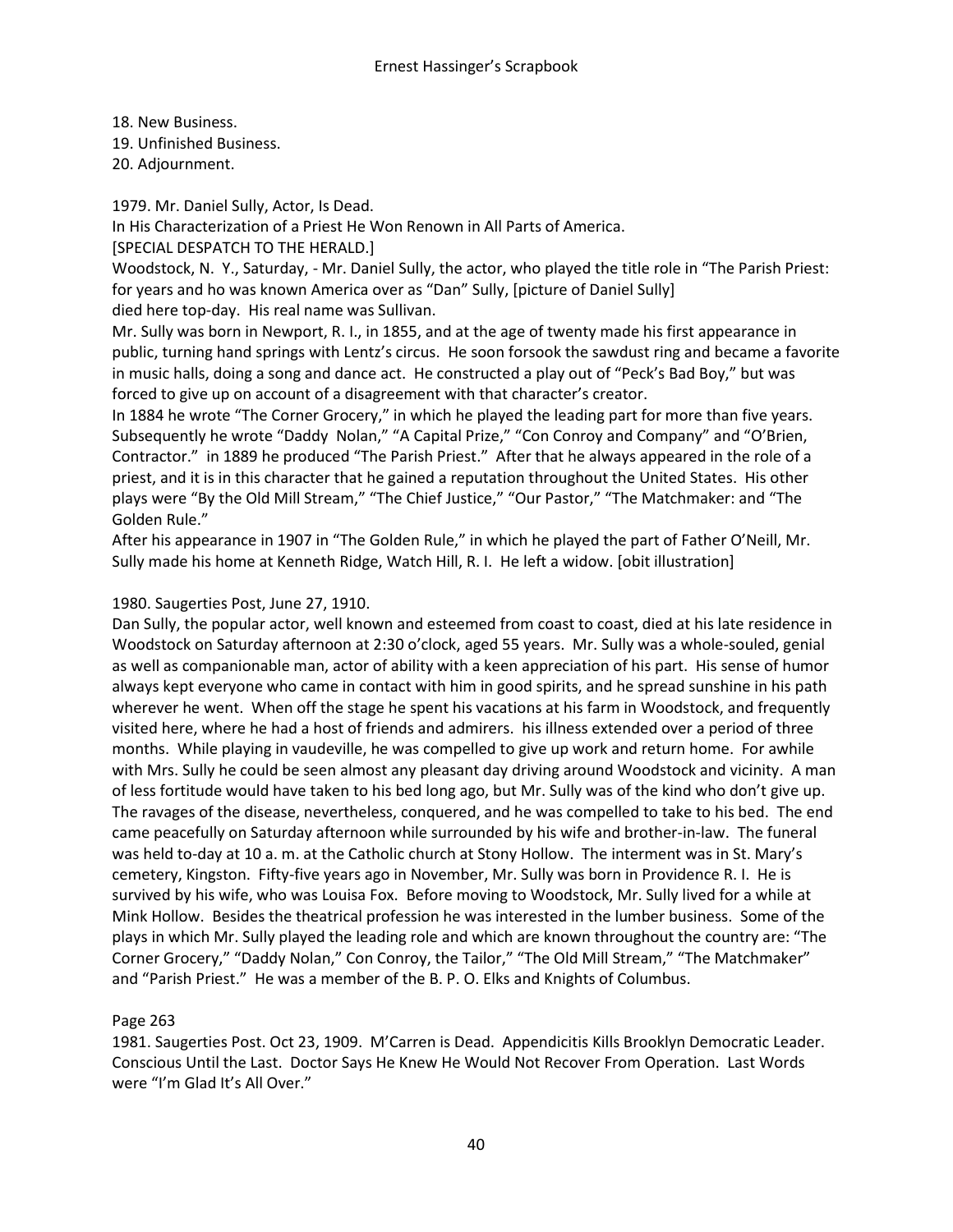New York, Oct. 23. – State Senator Patrick Henry Mc Carren, the Brooklyn Democratic leader, died at 1:05 a. m. today in St. Catherine's hospital, Brooklyn, ten days after he had submitted to an operation for appendicitis.

He was conscious to the last. The doctors had hopes of his recovery at times during his illness, but his heart and stomach proved too weak for the demands upon them. At the end he had wasted almost to a skeleton and suffered continuously from hiccoughs.

He seemed to realize his condition and to have lost all the spirit with which, after regaining consciousness [illustration of Senator P. H. M'Carren]

following the operation, he began the fight for recovery. He refused all nourishment. His last words were: "I'm glad it's all over. Goodby." Father Zimmer was with him at the end. McCarren's mother, who is eighty-seven years old, was too weak to go to see her son, but his nephews and nieces were at his bedside.

Dr. Peter Hughes, his physician, said: "The senator felt from the day he was taken to the hospital that he would never leave it alive."

Senator McCarren, who was sixty years old last June, had been the absolute master of the Brooklyn Democracy since 1903, when he overthrew the old leader, Hugh Mc Laughlin. He had been a power for years before that, but with the fall of Mc Laughlin Mc Carren became something more than a local figure. He grew suddenly to the full stature of a boss, became a national figure, a man to reckon with when presidents were nominated.

For six years he held the Democratic organization in Kings county gripped in his fingers. He held it against Tammany raids, the rebellion of district leaders, the furious assaults of pulpit and press, and gained the distinction of being the most astute politician developed in many years.

M'Carren was born June 18, 1849, in East Cambridge, Mass. His father was Owen McCarren, who was a natural born politician. In 1851 the elder McCarren moved from Massachusetts to Brooklyn, where he ran for alderman in the old Fourteenth ward and was defeated.

Young Pat was apprenticed to a cooper after picking up a common school education, and while making barrels he got to thinking about politics. In 1881 he was elected assemblyman from the Fourteenth and Fifteenth wards. After that his influence spread rapidly.

He was returned to the assembly in 1888 and in the following year attained his senatorial ambition. With the exception of the years 1894 and 1895 he was continuously in the senate. In 1893 he went down with the general overthrow of the Democracy.

His big opportunity for leadership came in 1903, when George B. McClellan was first nominated for mayor. Hugh Mc Laughlin, the veteran Brooklyn leader of the Democrats, and his lieutenants, James Shevlin and John L. Shea, rebelled, but McCarren stayed with the nomination and became the party leader.

For a short time after the McClellan victory in 1903 Leader Murphy of Tammany and Leader McCarren of the Kings county Democracy were friendly, but in 1904 the break came, when Murphy attempted to overthrow Mc Carren's leadership and make the Kings Democracy a Tammany adjunct. Mc Carren, without consultation with Murphy, declared himself in favor of Judge Parker for president.

The breach widened when Murphy forced Hearst's nomination at the state convention of 1906. Mc Carren was savagely against Hearst. In the campaign Mc Carren worked so subtly that many persons attributed Mr. Hearst's defeat by Charles E. Hughes to the remarkable Democratic defection in Brooklyn.

1982. N. Y. World, November 30, 1909. Here Are the Men Who Have Divided Aqueduct Plunder. Politicians Big and Little, Scattered All Over the State, Have Plucked \$50-a-Day Plums from the Tree. Bosses of Both Parties have Been Treated Alike.

Connors, Who is Shouting for McClellan for Governor, Has Been the Luckiest.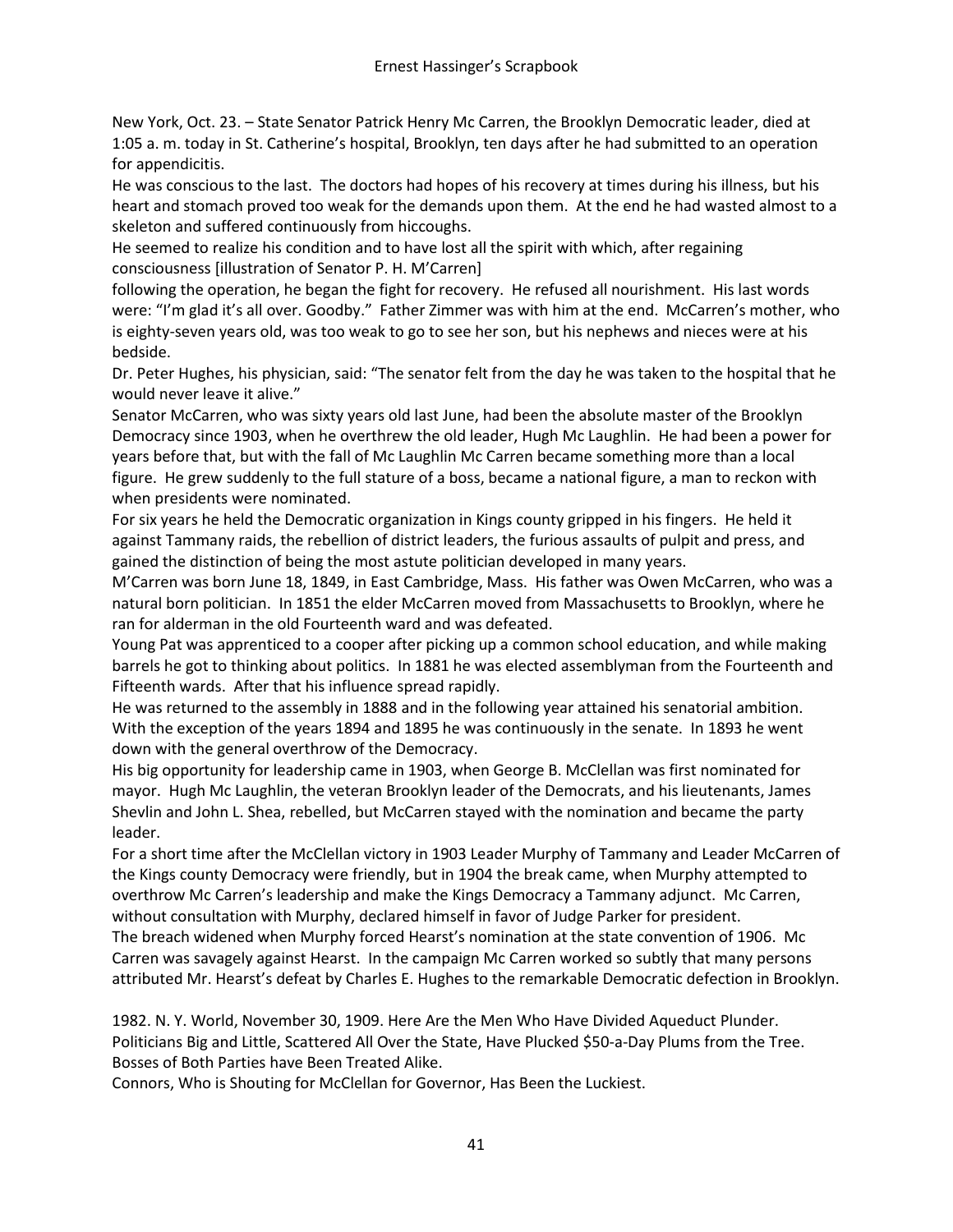At from \$25 to \$50 a day; twenty-five special counsel pocketing half a million a year and an army of other experts, appraisers and engineers. Republican Bosses Odell, Barnes, Ward and others have shared the patronage with "Fingy" Conners, Boss Murphy, Mayor McClellan and Arthur A. Mc Lean of Newburg. Of the commissioners nearly half of them are men whose names are well known in politics. Almost all of the others have influential political connections.

"Fingy" Conners has landed more men on the Commission than any other political boss, and "Fingy" is now enthusiastically supporting the Mayor for Governor. Democratic State Committeemen from all over the State have landed in fat commissionerships or as experts.

### **Democrats In the \$50 a Day class.**

Here are some of the more prominent up-State Democratic and Tammany men on the \$50 a day commissions: George M. Palmer of Schoharie Democratic leader of Assembly; Mc Donough Craven, former Street Cleaning Commissioner; P. A. McManus, brother of "The" McManus; Senator Thomas F. Grady, Tammany spokesman at Albany; Senator James J. Frawley, Tammany; Senator Samuel J. Foley, Tammany; Philip F. Donohue, Treasurer of Tammany; Michael J. Walsh, Democratic State Committeeman, Yonkers; George W. Batten, Democratic State Committeeman, Lockport; William R. Rafferty, Democratic State Committeeman, Rondout; William D. Brinnier, Democratic State Committeeman, Kingston; Arthur A. Mc Lean, Democratic State Committeeman, Kingston; Fred H. Parker, brother of Alton B. Parker. Richard H. Smith, newly elected City Court Judge; Edward H. Nicoll, brother of Delancy Nicoll; Peter D. Blake, Democratic leader, Ulster County; Edward Murphy, Jr., son of former United States Senator Murphy, Troy; D. C. Robinson, Democratic Assemblyman, Elmira; William Dalton, Tammany leader; "Barney" Martin, Tammany leader; George von Skal, former Commissioner of Accounts; W. B. Down, prominent in local politics; Vincent Nellany, brother-in-law of William F. Sheehan; Frank J. Lantry, Tammany leader; John I. Delany, recent Tammany candidate for Justice of the Supreme Court, who is on two commissions.

The commission include many other Democrats connected with the machine. An equal number of machine Republicans enjoy good berths on the commissions. Among these Republicans are: Ex-Judge Edgar L. Fursman of Troy; The complete list of the 129 commissioners follows:

#### **Ashokan Reservoir**

1. George M. Palmer, Cobleskill; McDonough Craven, New York; Frederick J. R. Clarke.

2. Alanson Page Smith, Albany; Reginald W. Rives, New York; Isaiah Fuller, Kingston.

3. George H. Smith, Fallslburg; Josiah J. Hasbrouck, New Paltz; James Renwick Sloane, Marbletown.

4. G. D. B. Hasbrouck, Kingston; Richard H. Smith, No. 2 Broadway; C. C. Harndeberg, Marbletown.

5. W. D. Brinnier, Kingston; John B. Harrison, New York; Eugene F. Patten, Marlborough.

6. Edgar l. Fursman, Troy; Edward H. Nicoll, New York; Charles B. Cox, Saugerties.

7. James Jenkins, Kingston; Joseph D. Baucus, New York; Peter D. Black, Ulster.

8. Charles F. Cantine, Kingston; Phoenix Ingraham, New York; George Burgefrine, Kingston.

9. Virgil B. Van Wagonen, Kingston; Gerald Hull Gray, New York; William F. Rafferty, Rondout.

10. Eldorus Dayton, Marlborough; Patrick J. Shea, Troy; C. J. Quinn, New York.

11. William J. Delamater, Hudson; John Joseph Dwyer, New York; Isaac N. Warner, Kingston.

12. Joseph M. Fowler, Kingston; John Scanlon, Cohoes; Edward H. Nicoll, New York.

13. Charles W. Mead, Albany; Henry Brady, New York; A. Winthrop Williams, Highland Falls.

14. Edward Murphy 2d, Troy; John C. Fitzgerald, New York; William E. E. Little, Rosendale.

15. Sydney Harris, C. Gordon Reel, Dr. James t. McKenna.

16. George W. Weller, New York; Fred H. Parker, Esopus;; George W. Batten, Lockport.

17. B. Sharpe, Kingston; James J. Frawley, New York; David C. Robinson, Elmira.

18. Frank Anderson, Callicoon; William Dalton, New York; Harvey F. Groves, Kingston.

19. J. Rider Cady, Hudson; Edmund N. Wilbur, Saugerties; Thomas J. Colton, New York.

#### **Southern Aqueduct.**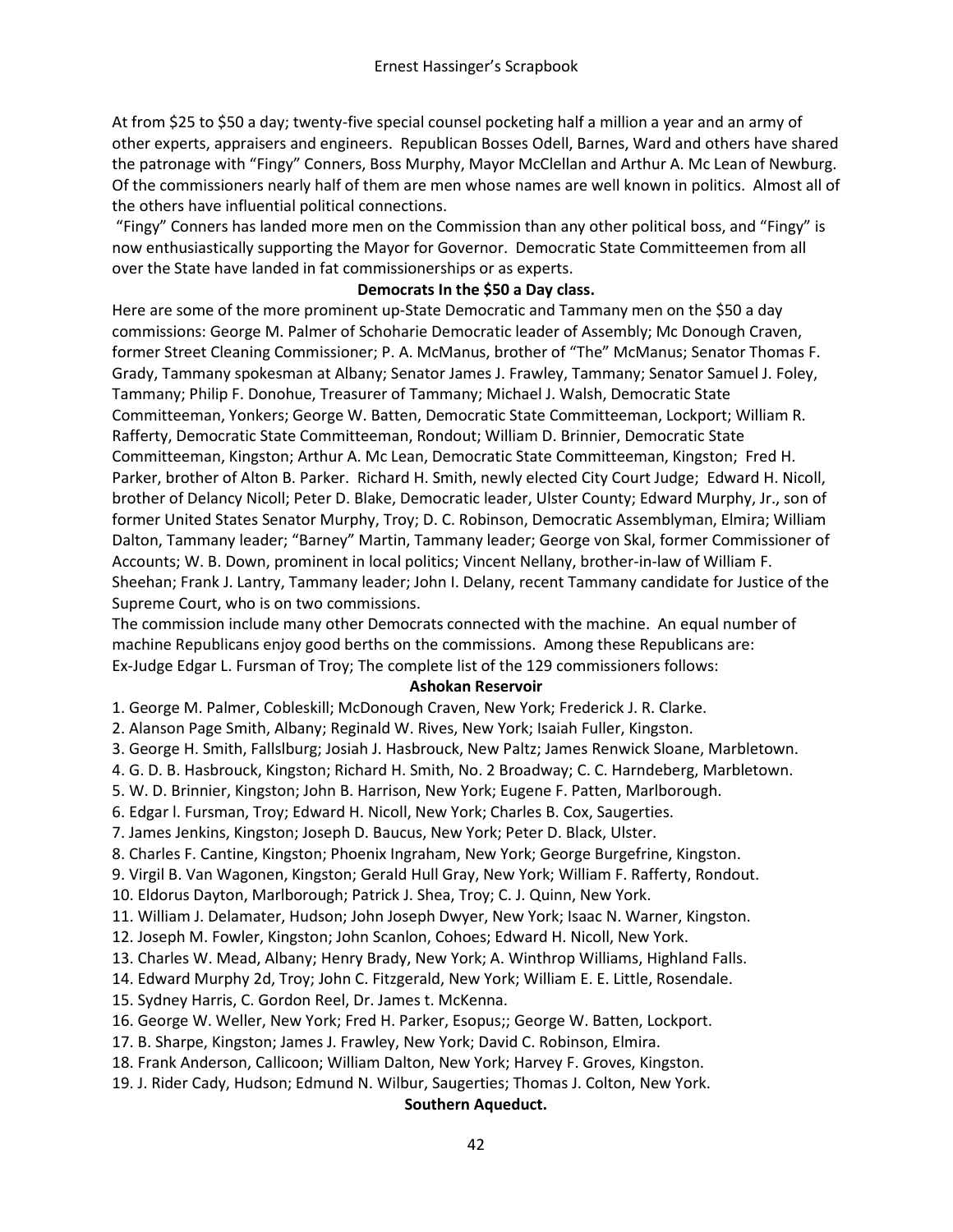1. Bernard F. Martin, New York; J. K. Agarp, Peekskill; George N. Rigby, Yonkers.

- 2. George von Skal, New York; Frank Russell, Tarrytown; Joseph B. Merriam, Mt. Kisco.
- 3. William B. Down, New York; Burton Meigham, Mamaroneck; Benjamin Howe, Mt. Vernon.
- 4. Henry G. Gray, New York; H. Hobart Keeler, N. Salem, William B. Greeley, New Rochelle.
- 5. Cornelius G. Pinckney, New York; George A. Slater, Rye; John J. Brown, White Plains.
- 6. Vincent S. Nellany, New York; Charles H. Lovett, Mt. Vernon; John I. Storm, Cortlandt.
- 7. Hubert D. Lent, Reginald W. Rives, Benoni Platt.
- 8. Thomas Ewing, Yonkers; James F. Martin, Peekskill; Frank J. Lantry, New York.
- 9. John M. Digney, White Plains; Stephen von Tassel, Mt. Vernon; Samuel J. Foley, New York.
- 10. James G. Graham, Newburg; John F. Healy, New Rochelle; Phillip F. Donohue, New York.
- 11. Phoenix Ingraham, New York; R. W. Van Cortlandt, Mt. Kisco; M. J. Walsh, Yonkers.
- 12. Joseph Barrett, Bedford; William H. Catlin, Rye; P. A. Mc Manus, New York.
- Henry . Haines [initial not printed] Yonkers; S. B. Irish, Poughkeepsie, Thomas F. Ferry, Yonkers. 14. Royal E. T. Riggs, New York; [as printed]
- 13. Robert S. Deyo, New York; Alexander McClelland, Dobb's Ferry.
- 15. John J. Delany, New York; J. D. Cannon, Mt. Vernon; James P. Kilby, Nyack.
- 16. Thos. H. Keogh, New York; Irving N. Tompkins, White Plains; S. S. Strasbouyer, New York.

#### **Northern Aqueduct**

- 1. Edward G. Whitaker, New York; William A. Kellogg, Yonkers; Arthur W. Lawrence, Eastchester.
- 2. John J. Delany, New York; William Wood, Cold Spring; George F. Secor, Ossining.
- 3. Amos Van Ette, Kingston; Lawrence F. Abbott, New York; Arthur V. Hornbeck, Wawarsing.
- 4. Frank H. Osborne, Catskill; Thomas S. L. Scott, New York; Andrew D. Hill, Shandaken.
- 5. Bryan L. Davis; Robert L. Cutting; John M. Schoonmaker.
- 6. Arthur A. McLean, Newburg; Frederick W. Wilson, Newburg; Joseph P. Morrissey, New York.
- 7. Thomas F. Grady, New York; George F. Gregg, Goshen; William G. Taggart, Newburg.
- 8. George Milton Hine, Poughkeepsie; Frank V. Leeds, Wakden [*sic*]; Rudolph Block, New York.

1983. N. Y. World, November 30, 1909. Aqueduct Battle Will Open To-Day. Strong Opposition to extension scheme to Be Made Before State Board.

The final battle over the scheme of the Board of Water Supply to add a \$47,000.000 Long Island extension to the great Catskill water system, bringing the total cost up to \$210,000,000, will begin before the State Water Supply Commission at 11 o'clock this morning at No. 299 Broadway.

A determined effort is to be made to rush the scheme through and get the condemnation work started before the incoming of the new administration on Jan. 1. It is feared that the new administration will force the board to confine itself to the \$163,000,000 Catskill scheme, revelations of extravagance in which have been such that drastic reform legislation is certain to be presented at the coming session of the Legislature.

Powerful opposition will be presented to the scheme at the hearing to-day. Among the organizations which will appear against the new plan will be the City Vigilance League, the Citizens' Union, the General Committee on Water Supply of No. 252 Fourth avenue, and other public bodies. Lindon Bates, a member of the Assembly, and Frank Moss, who has been selected as First Deputy to District-Attorneyelect Charles S. Whitman, will denounce the scheme.

1984. Post, June 20, 1910 [hand dated] Lightning Finds A Mark Here. Terrific Electrical Shower in Town on Saturday Evening.

A terrific electrical shower broke over Saugerties Saturday evening and for a half hour filled many of our residents with terror. Two storms met and spent their fury here, the long and loud rumblings of the celestial artillery and the vivid, blinding flashes of aerial electricity, creating almost a panic. The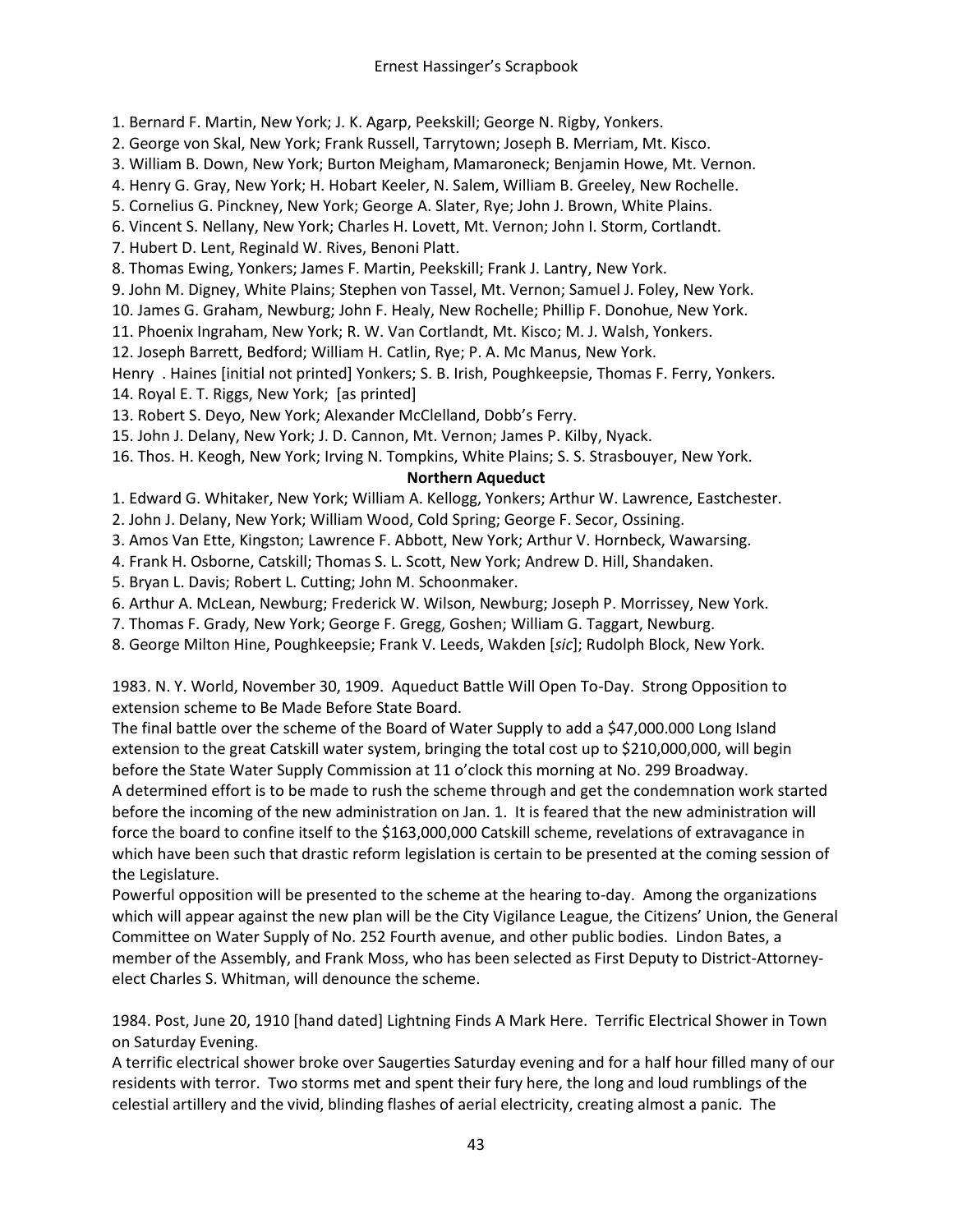downpour of rain was like a deluge and the lightning found a mark in a number of places. For a little while all the electric lights were extinguished, and several telephones were burned out. In the Standard Shoe Store the bolt hit the telephone and made the goods on the shelves rattle. A similar condition prevailed in the rooms of Dr. M. H. Wygant, above the shoe store.

At the residence of Dwight Van Buskirk on Jane street, a bolt entered the east side of the house, passed along the wall near the sink, zig-zagged across the room ripping off some of the plaster, then entered the parlor, also tearing loose the plaster, then veering about and returned to the kitchen, going out through the chimney and inflicting damage to the amount of \$25. Mrs. James Teller and grandson sat directly in line of the bolt as it entered the house and barely escaped being hit. The lightning also played a peculiar prank at the Reformed church and its prompt discovery by Benjamin M. Coon and A. A. Teetsel averted a serious conflagration. A bolt followed the electric light wire into the lobby of the church, and lighted two of the lights, the one on the east side not being lighted however. The light on the west side was entwined around a chandelier and the lightning followed this and burned a hole in the gas pipe, causing the gas to gush forth and become ignited. This caused a bright light in the church and attracted the attention of Mr. Coon and Mr. Teetsel and they notified Mr. Hunter and he at once went to investigate and had the gas turned off, preventing further damage. The electric light fuse socket was also burned out. All about us the storm was equally severe, especially across the river.

### 1985. 1910 [hand dated] Sprightly in Spite of Age.

John Bigelow, of New York, has just celebrated his ninety-third birthday in undiminished mental vigor. In fact Mr. Bigelow is hard at work on a book. His ninety-third birthday was celebrated at his home in Gramercy Park by his numerous descendants and hundreds of his friends. Pierpont Morgan took luncheon with him and other noted men called to pay their respects. A book which Mr. Bigelow has just completed is "Building Temples of Peace with Untempered Mortar." In it he discusses the high cost of living and the tariff. Mr. Bigelow is not alone active in literary work but he is president of the Board of Trustees of the New York Public Library, a trustee of the American Museum of Art, and president of the Century association. [illustration]

Page 264

1986. Vote for Henry T. Keeney, Democratic nominee. To vote a straight ticket put a cross (X) in the circle under the Star. For Member of Assembly, HENRY T. KEENEY. To vote for Henry T. Keeney, for Member of assembly, be sure and make a cross (X) in the square in front of his name. [illustration]

1987. Vote for John A. Snyder, Republican Nominee. To vote a straight ticket put a cross (X) in the circle under the Eagle. For Supervisor. John A. Snyder. To vote for John A. Snyder, for Supervisor, be sure and make a cross (X) in the square in front of his name. [illustration]

1988. Vote for Grove Webster, Jr., Democratic Nominee. To vote a straight ticket put a cross (X) in the circle under the Star. For County Clerk, GROVE WEBSTER, Jr. If you wish to vote for Grove Webster, Jr. for County Clerk, be sure and make a cross (X) in the square in front of his name. [illustration]

1989. Vote for - To vote a straight ticket put a cross (**X**) in the circle under the eagle. For County Clerk, JOHN D. FRATSHER. To vote for John D. Fratsher for County Clerk, make a cross (X) in front of his name. [illustration]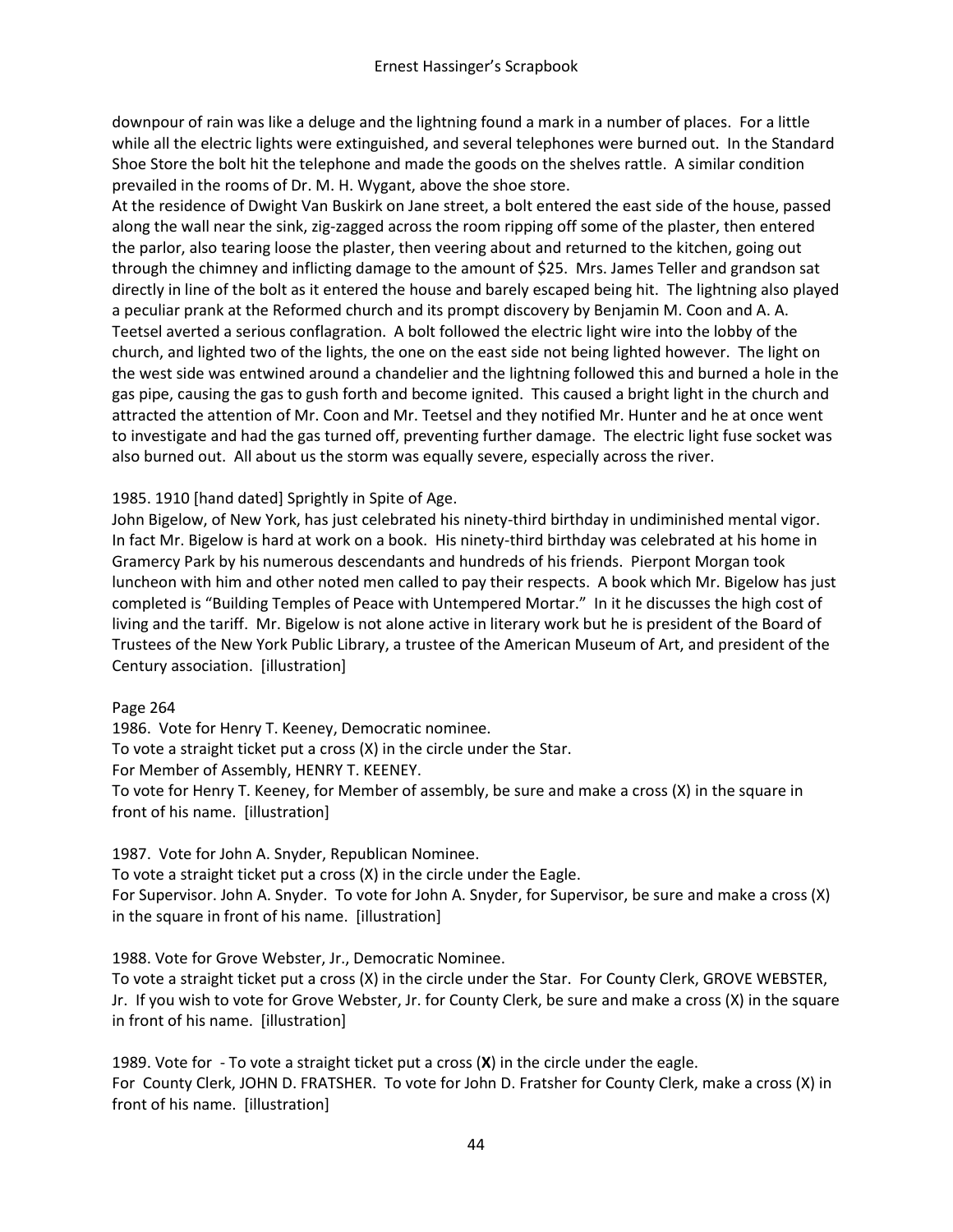1990. Vote for Sylvester R. Deyo, Democratic Nominee. To vote a straight ticket put a cross (X) in the circle under the Star. For Sheriff, SYLVESTER R. DEYO. To vote for Sylvester R. Deyo, for Sheriff, be sure and make a cross (X) in the square in front of his name. [illustration]

1991. Vote for Edward Moran, Democratic Nominee. To vote a straight ticket put a cross (**X**) in the circle under the Star. For Supervisor. EDWARD MORAN. To vote for Edward Moran, for Supervisor, be sure and make a cross (X) in the square in front of his name. [illustration]

1992. Saugerties Post, May 4, 1911. Luther Letter Sells Well.

J. P. Morgan Pays \$20,400 for Missive Written by Famous Reformer.

Leipsic: May 4. – At a sale of autograph manuscripts here a letter from Luther to Charles V, sold for \$20,400. The purchaser was Marini of Florence, who was bidding for J. Pierpont Morgan. The letter was the most important one Luther ever wrote. In it he described to the emperor the proceedings of the Diet of Worms in 1521, which decided the fate of the Reformation in Germany. The letter never reached Charles V., as Luther was arrested shortly afterward and no one ventured to present it to the emperor.

1993. [Calendar page] September 1910, "From Field to Factory" The Barlow-Corry Co. Fine Florida Tobacco. Quincy, Fla. [illustration]

1994. The Valencia Theater, San Francisco, Cal. [illustration]

#### Page 265

1995. Saugerties Post, April 22, 1910. Mourn For Twain. President Taft Leads in Admiring Tribute. Body is Taken to Elmira. Funeral of Celebrated Humorist and Author Will Take Place on Sunday – End Came at His Home at Redding, Conn.

New York, April 22 – Friends and admirers of Samuel L. Clemens (Mark Twain) poured out their sorrow today over the loss to the world through the death of the noted humorist, author and after dinner orator and expressed their love for him and his imperishable writings.

President Taft wrote this appreciation: "Mark Train gave pleasure – real intellectual enjoyment – to millions, and his works will continue to give such pleasure to millions yet to come. He never wrote a line that a father could not read to a daughter. His humor was American, but he was nearly as much appreciated by Englishmen and people of other countries as by his own countrymen. He has made an enduring part of American literature."

Mrs. Julia Ward Howe of Boston, who is now in her ninety-first year, said: "The news of Mark Train's death will be sad to many people. He was personally highly esteemed and much beloved; a man of letters with a genuine gift of humor and of serious thought as well."

William Lyon Phelps, professor of English literature at Yale university, said: "The death of Mark Twain is a very great loss to American letters. I regard him as our foremost representative in literature at the present day."

Colonel Thomas Wentworth Higginson telegraphed: "It is impossible to exaggerate the loss to the country, it is something unique in itself."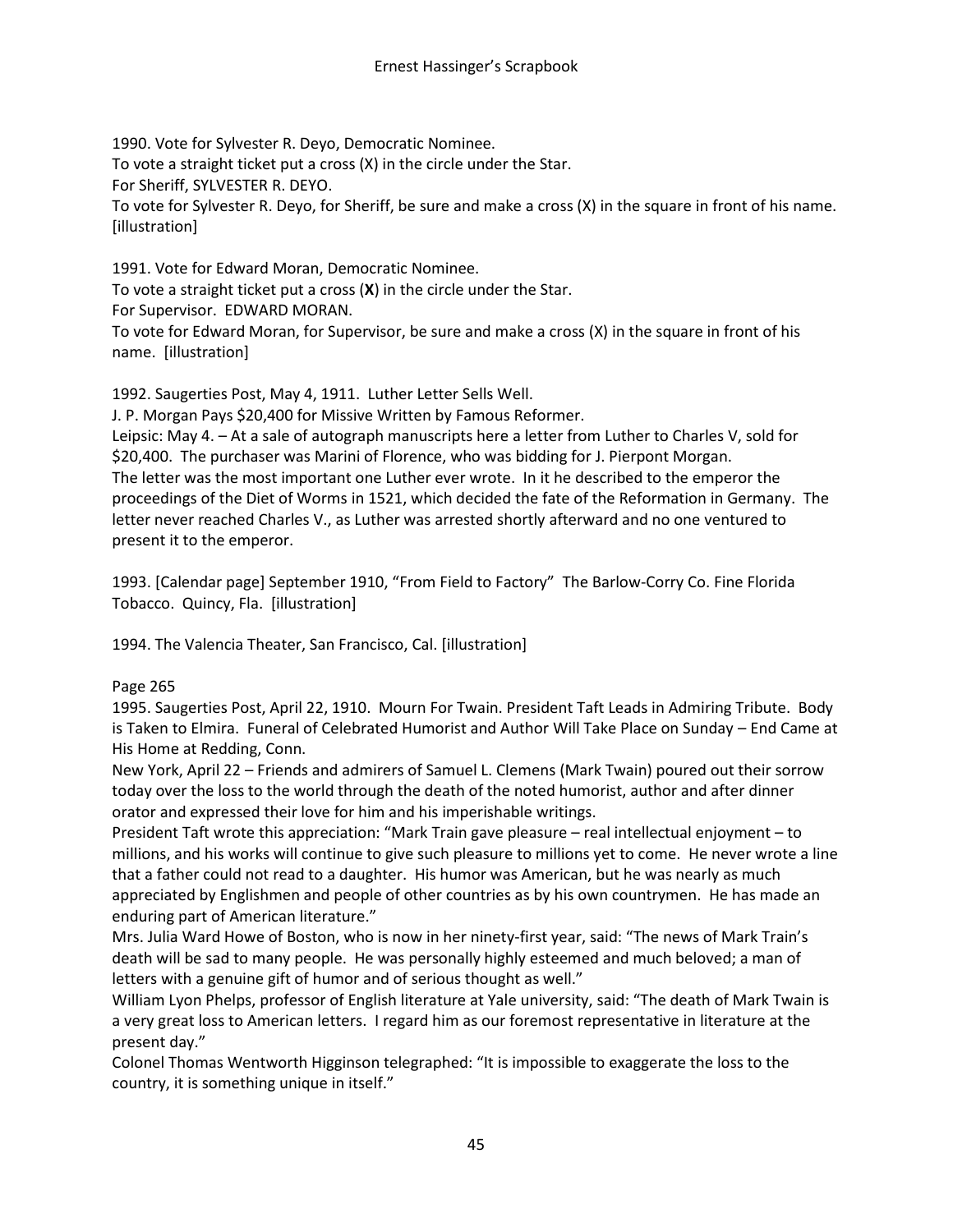Hamlin Garland said: "Mark Twain's death marks the exit of a literary man who was as distinctly American as was Walt Whitman. No one ever heard him speak without being inspired, and no one ever saw him without being proud of him."

Mr. Clemens died at his country home, Stormfield, near Redding, Conn., of angina pectoris, complicated with cardiac asthma.

He was unconscious for an hour before the end came, but previous to that time his mind was clear as a bell, and read for awhile in Carlyle's "French Revolution." When death came he still held the volume in his hand.

His daughter Clara and her husband, Osip Gabrilowitz, the Russian pianist, were with him at the end. The body was taken today to Elmira, N. Y., where Mr. Clemens' wife and daughters Susie and Jean are buried. The funeral will be held on Sunday.

Mr. Clemens was born Nov. 30, 1835, in Florida, Mo., and at the age of twelve he began to learn the printing trade in the office of a newspaper at Hannibal, Mo. Before he was sixteen he had worked in the composing rooms of newspapers in St. Louis, Cincinnati, Philadelphia and New York.

In 1851 he returned to Hannibal determined to become a pilot, or, as it was called, "to learn the river." He studied and got a license, and his first boat was called the Alonzo Child.

In 1861 he enlisted in the Confederate army of General Sterling Price, but after a few months he returned to St. Louis to join his brother Orrin, who had been appointed secretary of the territory of Nevada, and went with his brother as his clerk to Carson City.

After a year of rough mining camp life Clemens went to Virginia City, Nev., and took a place on the Enterprise. For this paper he wrote broadly humorous articles signed "Mark Twain."

The San Francisco Call made an offer to the writer of the Mark Twain stories, and Clemens in 1865 went on the Call staff, but he remained there only six months, for the mining camp called him again. In Calaveras county, Cal., he found material for the stories in the book, "The Jumping Frog of Calaveras County."

In 1866 Clemens went to the Sandwich Islands and wrote from there some sketches, which were the basis for his first lecture delivered in San Francisco.

In the following year the stories of the "Jumping Frog" book were published and Mark Twain became known in the eastern states as a writer of exaggerated humor. Then he went abroad and wrote the "Innocents Abroad," and became famous in most of the countries of Europe.

In 1870 he became editor of the Buffalo Express, but remained in Buffalo only two years, marrying there Miss Olivia Langdon, whose acquaintance he had made on his ocean voyage.

Mr. Clemens went to Hartford to live, and there he wrote, "Roughing It," "The Gilded Fool," and soon successfully dramatized, and "The Adventures of Tom Sawyer."

Mr. Clemens in 1864 invested largely in the publishing enterprise of the Charles L. Webster company, which had contracted to pay Mrs. Grant \$500,000 for the copyright of General Grant's autobiography. Ten years later the failure of this firm left Mr. Clemens in debt far beyond his resources. On the advice of his friends he made a round the world lecture tour, and the profits enabled him to pay every cent he owed and left him a considerable balance.

His literary activities became greater than ever before, and socially he was conspicuous – as much so in Paris, Vienna, Berlin and London as here.

Besides those named above, his important works are: "The Gilded Age," "Roughing It," A Tramp Abroad," "The Prince and the Pauper," "The Adventures of Huckleberry Finn," "A Yankee at the Court of King Arthur," "Pudd'nhead Wilson," "Joan of Arc" and "Christian Science."

Mrs. Clemens died of syncope in Florence, June 6, 1904. Miss Susie Clemens died in 1898. Miss Jean Clemons, [*sic*] who had been an invalid for some time before her death, was found drowned in her bathtub at Mr. Clemen's home here on Dec. 24 last.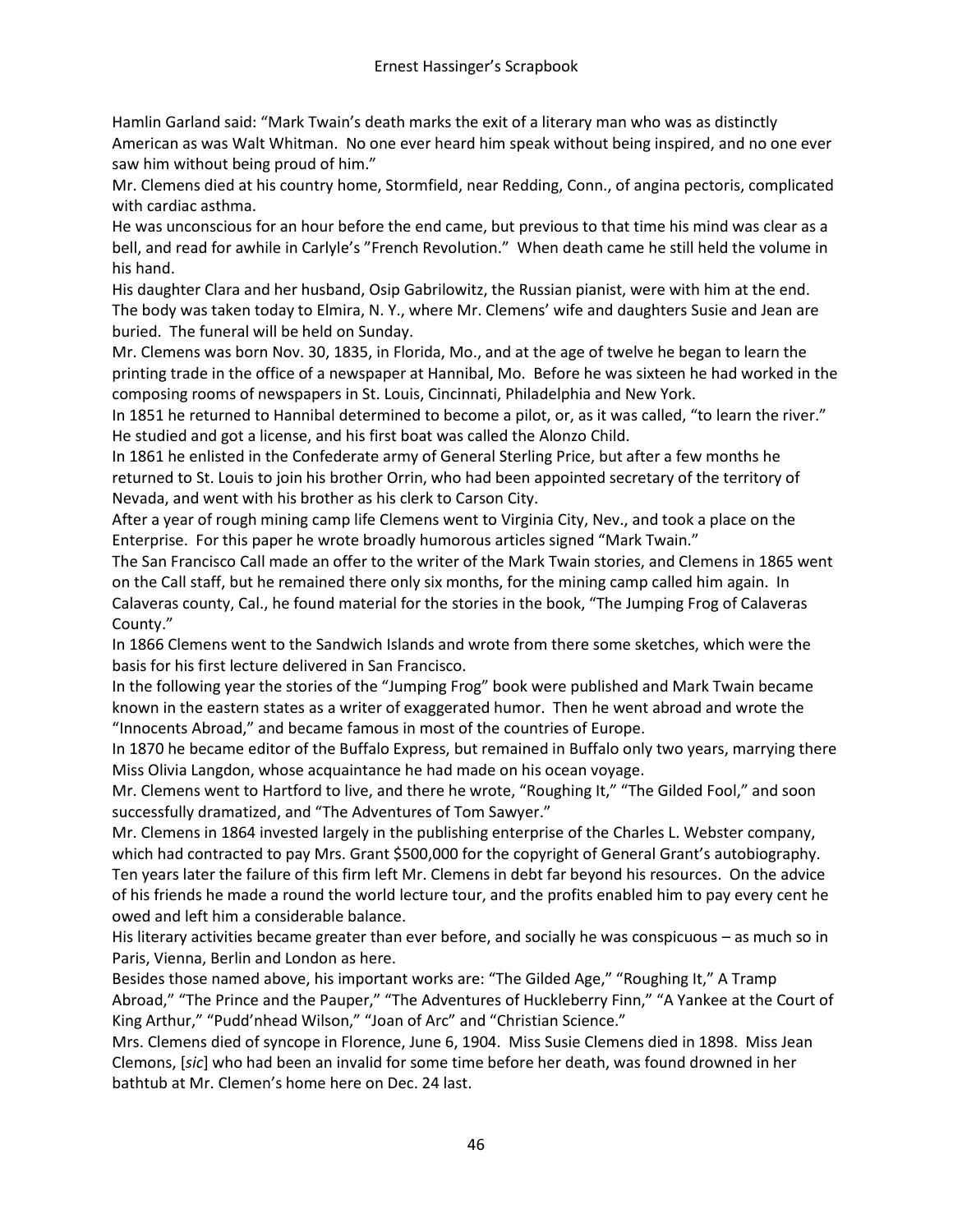1996. Saugerties Post, Mar 7, 1910. Hudson River 'Phone 167-L Annual Report of Water Com. Submitted to the Village Board of Directors at the Meeting Held Last Friday Night. The following is the annual report of the Saugerties Water Commissioners, submitted to the Village

Board of Directors last Friday night:

1909 – 1910.

Saugerties, N. Y., March 1st, 1910.

To the Honorable, the Board of Directors of the Village of Saugerties, N. Y. :

Gentlemen: - The following is the Annual Operating Report and Statement of the Water Commissioners of the Village of Saugerties, N. Y., for the year ending December 31, 1909.

Gross earnings, The Contract of the Superintensity of the Superintensity of the Superintensity of the Superintensity of the Superintensity of the Superintensity of the Superintensity of the Superintensity of the Superinten

Itemized by Assessments as per Table Below:

#### Assessment No. 27

Delinquent.

| Collected.               |       |
|--------------------------|-------|
| Rated services \$3440 16 |       |
| Meters,                  | 87239 |
| Meter excess,            |       |
| Meter Rent.              | 20 00 |
| Filling cisterns,        |       |
| Tapping,                 | 30 00 |
| St. Sprinkling,          |       |
| Boiler use,              | 1000  |
| Fines,                   | 22 58 |
| Motors.                  | 3750  |
| <b>Bldg Purposes,</b>    | 2749  |
| Fire Protection,         |       |
| Miscellaneous,           |       |

 $\overline{\phantom{a}}$ 

\$4460 12

|                           |          | Assessment No. 28 |  |
|---------------------------|----------|-------------------|--|
| Collected.                |          | Delinguent.       |  |
| Rated services \$3518 34  |          | \$194 50          |  |
| Meters,                   | 6 17     | 66879             |  |
| Meter excess,             |          | 42686             |  |
| Meter Rent,               |          | 20 00             |  |
| Filling cisterns,         |          |                   |  |
| Tapping,                  | 450 00   | 3 00              |  |
| St. Sprinkling,           | 7000     |                   |  |
| Boiler use,               | 43 70    |                   |  |
| Fines,                    | 21 13    |                   |  |
| Motors,                   | 92 00    |                   |  |
| Bldg Purposes,            | 767      | 3 3 7             |  |
| Fire Protection,          |          | 40 00             |  |
| Miscellaneous,            | 14 10    | 5 3 0             |  |
|                           | \$442894 | \$136182          |  |
|                           |          | DISBURSEMENTS.    |  |
| By paid 1908 account<br>S |          | 53 49             |  |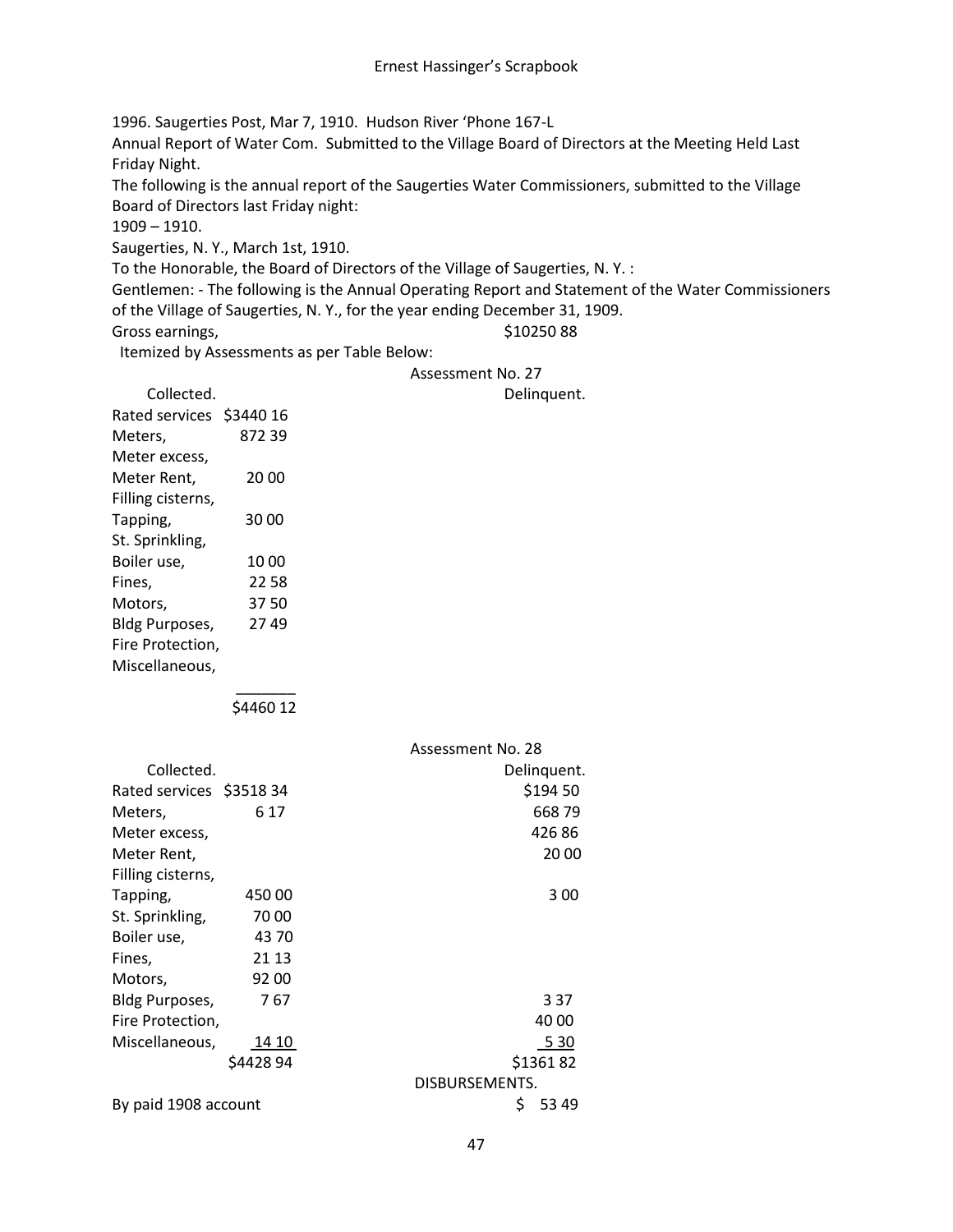| $\boldsymbol{u}$<br>$\boldsymbol{\eta}$<br>$\iota$<br>1909 |                           |
|------------------------------------------------------------|---------------------------|
| $\mathbf{u}$<br>" Salary account,                          | 90000                     |
| $\mathbf{u}$<br>" Expense account, office,                 | 43094                     |
| "<br>" meters,                                             | 40 49                     |
| $\mathbf u$<br>" hydrants and gates,                       | 89 64                     |
| $\boldsymbol{u}$<br>" operating,                           | 5171                      |
| $\mathbf{u}$<br>" reservoir,                               | 61038                     |
| $\mathbf{u}$<br>" water shed,                              | 165 75                    |
| Repair account,                                            | 93 52                     |
| Supply                                                     | 13176                     |
| Printing and Stationery account,                           | 6679                      |
| Tool account,                                              | 23 10                     |
| Rebate account, cash,                                      | 24 55                     |
| Maintenance account,                                       | 220 52                    |
| Furniture and Fixtures acct.,                              | 1090                      |
| Construction account, Washing-                             |                           |
| ton Ave. extension,                                        | 22875                     |
| Construction account, Washburn                             |                           |
| Terrace extension,                                         | 155 96                    |
| George W. Washburn, funds ad-                              |                           |
| vanced to be replaced,                                     | 202 35                    |
| Taxes account,                                             | 269 22                    |
|                                                            | \$378982                  |
|                                                            | BY PAID INTEREST ACCOUNT. |
| June 30, Int. on 56 \$1000 Bonds                           |                           |
| for 6 months at 4 per cent. per                            |                           |
| annum,                                                     | \$1120 00                 |
| Dec. 30 Int. on 56 \$1000                                  |                           |
| Bonds for 6 months at                                      |                           |
| 4 per cent per annum                                       | 112000                    |
| March 3, Int. on 21 \$1000                                 |                           |
| Bonds for 6 months at                                      |                           |
| .0345 per cent. per an-                                    |                           |
| num,                                                       | 362 25                    |
| Sept. 3, Int. on 21 \$1000                                 |                           |
| Bonds for 6 months at                                      |                           |
| .0345 per cent. per annum,                                 | 862 25                    |
| April 28, Int. on 1 \$1000 Bond for 6 months at            |                           |
| .035 per cent. per annum,                                  | 1750                      |
|                                                            | 298200                    |
|                                                            | BY PAID BOND ACCOUNT      |
| Bond account, series No.                                   |                           |
| 3, Section No. 2,                                          | \$1000                    |
| Bond account Series No. 3,                                 | 1000                      |
| 3 Bonds, Series No. 1,                                     |                           |
| Nos. 23, 24 and 25,                                        | 3000                      |
|                                                            | 5000.00                   |
|                                                            | \$11771.82                |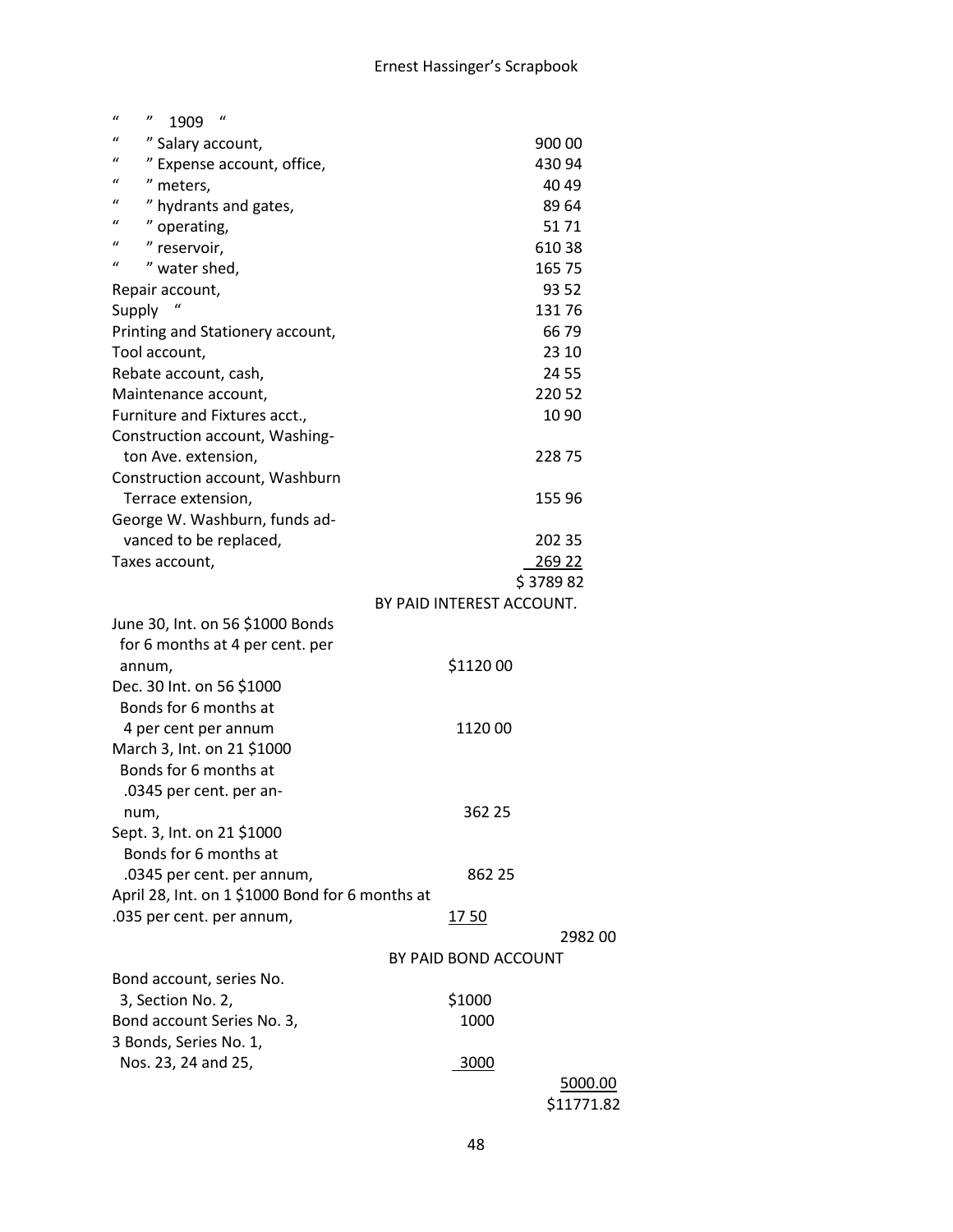| By cash in hands of<br>Treasurer,                  |         | \$12287                  |                            |
|----------------------------------------------------|---------|--------------------------|----------------------------|
| By cash in hands of                                |         |                          |                            |
| Supt.                                              |         | 34 09                    |                            |
| To Bal.                                            |         |                          | <u>15646</u><br>\$11928 28 |
|                                                    |         | ANNUAL STATEMENT.        |                            |
| Cr. by cash on hand January<br>1st 1909,           |         |                          | \$211187                   |
| By received on account As-<br>sessment No 21,      |         |                          | 2.28                       |
| By received on account As-<br>sessment No. 22,     |         |                          | 1674                       |
| By received on account As-<br>sessment No. 23,     |         |                          | 16 57                      |
| By received on account As-<br>sessment No. 24,     |         |                          | 41 65                      |
| By received on account As-<br>sessment No. 25,     |         |                          | 29 27                      |
| By received on account As-<br>sessment No. 26,     |         |                          | 82084                      |
| By received on account As-<br>sessment No. 27,     |         |                          | 4460 12                    |
| By received on account As-<br>sessment No. 28,     |         |                          | 4428 94                    |
|                                                    |         |                          | \$11928.28                 |
|                                                    |         | DISBURSEMENTS.           |                            |
| By paid 1908 account<br><b>Annual Operating Ex</b> | \$53 49 |                          |                            |
| penses                                             | 288005  |                          |                            |
| Construction Account,<br>Washington Ave.           |         |                          |                            |
| extension,                                         | 22876   |                          |                            |
| Construction Account,                              |         |                          |                            |
| <b>Washburn Terrace</b>                            |         |                          |                            |
| extension,                                         | 155 96  |                          |                            |
| <b>Construction Account</b>                        |         |                          |                            |
| <b>Washburn Terrace</b>                            |         |                          |                            |
| extension                                          | 155 96  |                          |                            |
| Construction, George                               |         |                          |                            |
| W. Washburn, ad-                                   |         |                          |                            |
| vanced to be replaced, 202 35                      |         |                          |                            |
| Taxes account,                                     | 269 22  |                          |                            |
|                                                    |         | \$3789.82                |                            |
|                                                    |         | <b>INTEREST ACCOUNT.</b> |                            |
| By paid on years' in-<br>terest on 56 \$1000       |         |                          |                            |
| Bonds at .04 per                                   |         |                          |                            |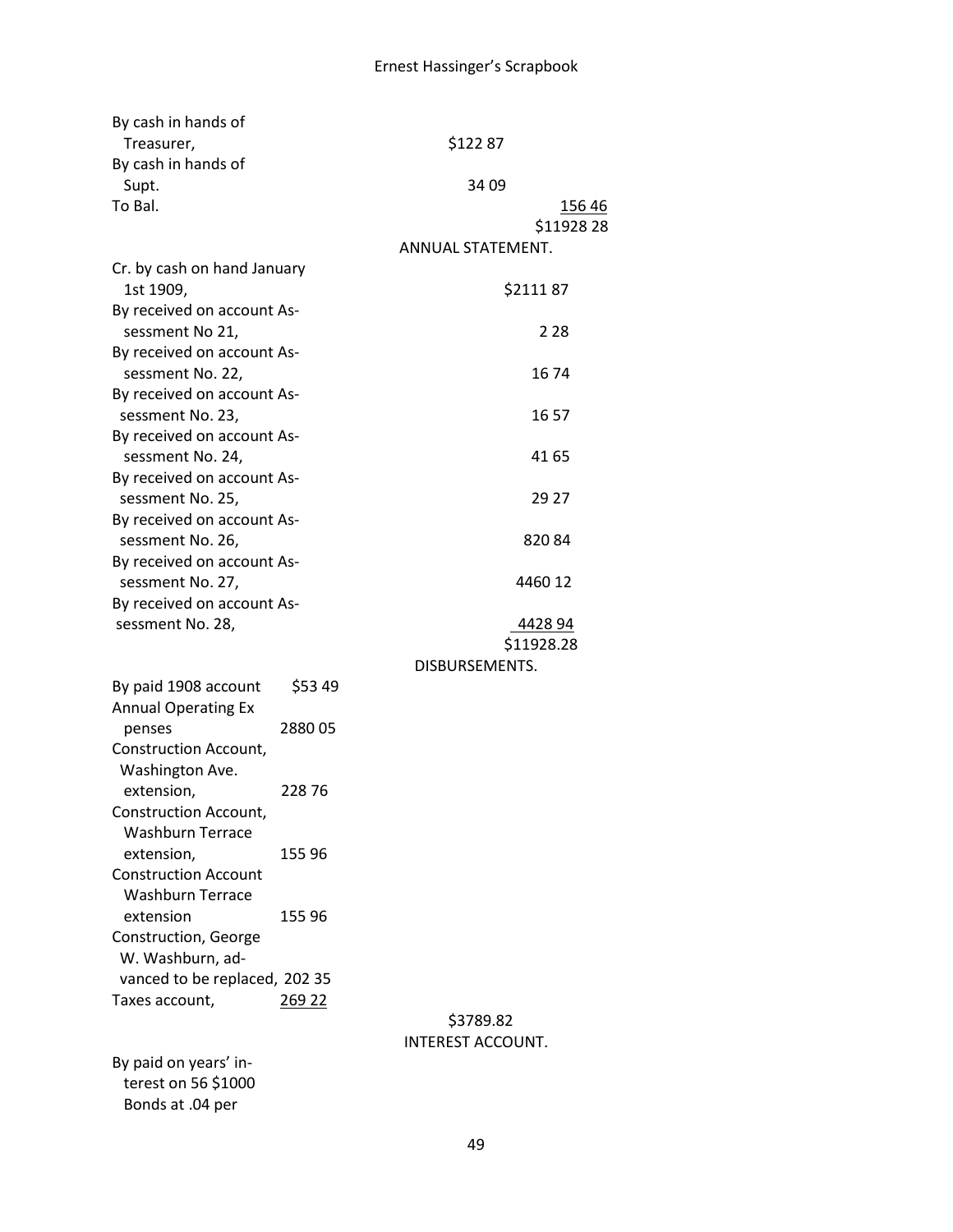# Ernest Hassinger's Scrapbook

| cent. per annum,<br>Series No. 1,<br>By paid on years' in-<br>terest on 21 \$1000 | 2240 00      |                           |
|-----------------------------------------------------------------------------------|--------------|---------------------------|
| Bonds at .0345 per<br>cent. per annum,<br>By paid on years' in-                   | 724 50       |                           |
| terest on one \$1000<br>Bond, Series No. 3,<br>Section No. 2,                     | 1750         |                           |
|                                                                                   |              | 2082.00                   |
|                                                                                   |              | <b>BOND ACCOUNT.</b>      |
| By paid Bonds Nos 23,<br>24-25, Series No. 1,<br>\$1000 each, due and             |              |                           |
| payable Jan. 1, 1910                                                              | 3000         |                           |
| By paid Bond No. 8,<br>Series No. 3, due and<br>payable Sept. 3rd,                |              |                           |
| 1909,                                                                             | 1000         |                           |
| By paid Bond No. 2,                                                               |              |                           |
| Series No. 3, Section<br>No. 2, due and pay-                                      |              |                           |
| able May 9, 1909,                                                                 | <u> 1000</u> |                           |
|                                                                                   |              | 500000                    |
|                                                                                   |              | \$1177182                 |
| Credit by cash in hands<br>of Treasurer                                           | \$122 37     |                           |
| Credit by cash in hands                                                           |              |                           |
| of Superintendent,                                                                | 34 09        |                           |
|                                                                                   |              | 153 46                    |
|                                                                                   |              | \$11928.28                |
|                                                                                   |              | ACCOUNTS RECEIVABLE.      |
| Due Assessment No. 6,                                                             |              | 3 0 0                     |
| $\iota$<br>"<br>7,                                                                |              | 2 00                      |
| $\mathbf{u}$<br>$^{\prime\prime}$<br>$^{\prime\prime}$<br>24,                     |              | 175 01                    |
| "<br>$\iota$<br>25,                                                               |              | 68 38                     |
| "<br>$\iota$<br>26,                                                               |              | 493 99                    |
|                                                                                   |              | 742 28                    |
| $\mathbf{u}$<br>$\iota$<br>Nos. 27 and 28,                                        |              | 136182                    |
| Due from George W. Washburn,                                                      |              | 31770<br>\$232180         |
|                                                                                   |              | <b>INVENTORY ACCOUNT.</b> |
| Tools, safes, pipe, hydrants, fur-                                                |              |                           |
| nature and fixtures, as per                                                       |              |                           |
| schedule,                                                                         |              | 318873                    |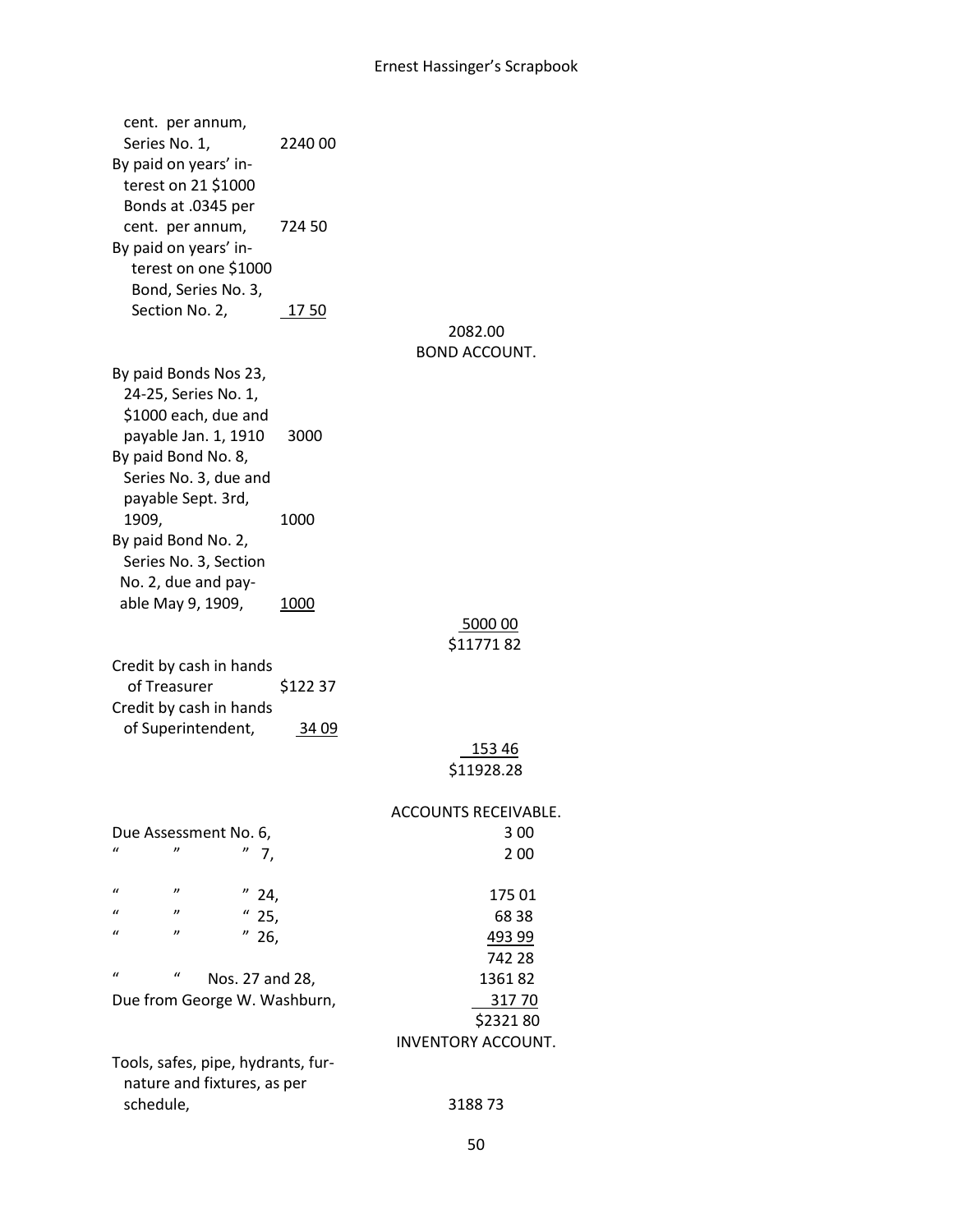### Ernest Hassinger's Scrapbook

| The bonded indebtedness of the<br>village of Saugerties, N.Y.,<br>for its Water Works is as |       |         |
|---------------------------------------------------------------------------------------------|-------|---------|
| follows, viz:                                                                               |       |         |
| 53 Bonds, \$1000 each,                                                                      |       |         |
| Series No. 1,                                                                               |       | \$53000 |
| 20 Bonds \$1000 each,                                                                       |       |         |
| Series No. 3,                                                                               |       | 20000   |
|                                                                                             |       | \$73000 |
| Accounts payable                                                                            | 13.22 |         |
|                                                                                             | 2 10  |         |
|                                                                                             |       | \$1532  |
|                                                                                             |       | 318873  |
| Inventory,                                                                                  |       |         |

H. C. Bogardus, Secty.

1997. Saugerties Post, Dec. 14, 1910 [hand dated] Dr. Diedling Gets an Appointment. He is Named on Ashokan Commission No. 6.

Dr. Rudolph F. Diedling, of this village, as we predicted a few weeks ago, has been appointed a member of Ashokan Commission No. 6 to succeed the late Charles B. Cox, of this village. The appointment was made by Judge Betts in Kingston, Tuesday, and Dr. Diedling was officially sworn in this morning. [picture of Dr. Diedling]

Dr. Diedling is a Democrat and also one of our well known physicians, and the appointment was made in recognition of his assiduous work during the recent campaign in this town. Last fall "Doc" allied himself with the new wing of the Democracy of Ulster county, and as they were victorious in their efforts, County Leader Roscoe Irwin, determined that "Doc's" good work should be rewarded, hence the appointment. As Commission No. 6 has a large number of claims to try the compensation for "Doc" will be quite a sum. The many friends of "Doc" will be pleased to learn of his appointment. [illustration]

Page 266

1998. Vote for John A. Snyder. For Supervisor, Integrity, Experience Shall be my Guide, Economy My Watch Word, Protection to the Tax Payer. No High Taxes to Rob Labor of It's Home. [cartoon like] [illustration]

1999. View, unlabeled. [illustration]

2000. Ev. Lutheran Church, unlabeled. [illustration]

Page 267

2001. Picturesque Ulster, page 255.

Illustrations: Church Street, The Harbor Light, Air Line.

The Township of Saugerties

The Artist's Ramble in Ulster County. By R. Lionel De Lisser

Saugerties makes the northeast corner of Ulster County, north of it lies the Greene County, east runs the Hudson River. It has an area of some 29,807 acres, about half of which is improved, and a population of 10,000. The title to the soil is derived through the Kingston and Hardenburgh patents. We will add the legal description of the town taken from statues of the State: "The Town of Saugerties shall contain all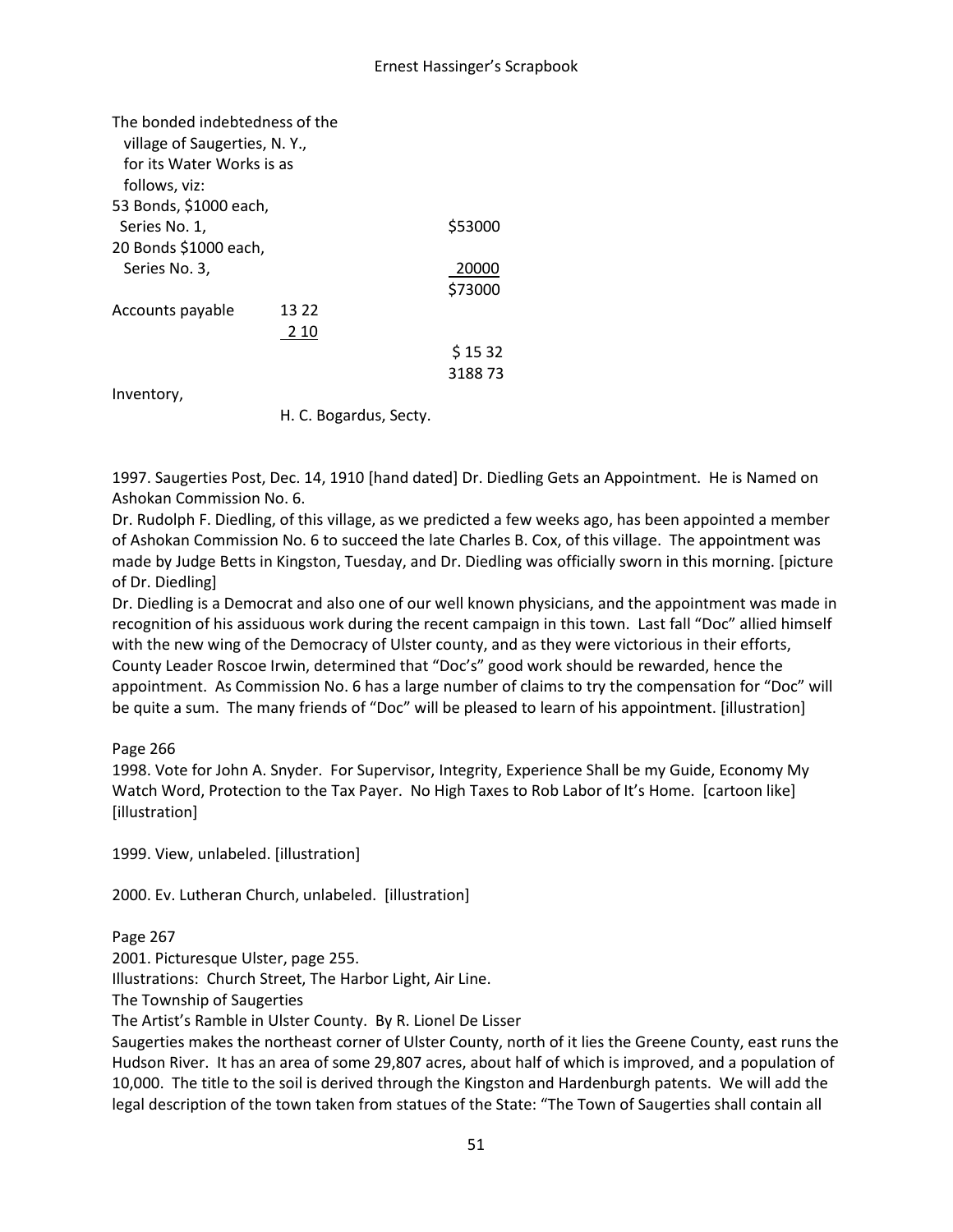that part of said county bounded as follows: Beginning at the northeast corner of said county and running thence westerly and southerly along the bounds of the county to the line run by Jacob Trumpbour in the year one thousand eight hundred and eleven; thence along the same south eighty degrees, east eighty chains to the west line of the corporation of the commons of Kingston; thence along the same south twenty-four degrees, west one hundred and eighty-seven chains to the corner between lots sixteen and seventeen in the southwest class of the division of the corporation of Kingston; then along a line marked trees, being a continuation of the line between the second and third class, south sixty degrees east two hundred and eighty-two chains to the middle of the Plattekill; then down the middle of the same to where it empties into the Esopus Creek; then down the middle of said creek to opposite the line between the Flatbush and seventh class of said commons; thence along said line south sixty-six degrees, east to the bounds of the county, and then northerly to the place of beginning." Revised Statutes, Vol. 1, page 220.

The township is level, or nearly so; in the eastern portion the surface is undulating and in the northern and western portions we find a sudden rise, but only for a short distance. The town is well watered and contains a large amount of quick-lime. The Hudson flows along its east border. The Esopus, entering through the Town of Ulster, flows nearly parallel with the Hudson until it reaches the vicinity of

2002. Shinglekill Falls, Catskill Mtns. [illustration]

2003. Union Public Schools – Dubuque. [illustration]

### Page 268

2004. Picturesque Ulster, page 256.

Illustrations: Trinity Episcopal Church, Hill Street, Looking West from Mrs. Seaton's. Saugerties village, where it turns sharply to the east and empties into the Hudson. The Plattekill rises just out of the town limits in the northwest and flows south, entering the Esopus, and the Esopus enters the township at its southern boundary and empties into the Hudson at the Village of Saugerties. The Saw Creek in the northeastern part flows southeasterly and enters the Hudson near Saugerties village. The Beaverkill rises near the village and flows northerly, and a number of small streams rise and face the boundaries of the township. It is difficult to fix a date for the first occupation of the land now known as Saugerties. West Camp was settled by a band of Palatinates in the winter of 1710. A portion of them settled East Camp on the east side of the river and on the west side there were three villages, or encampments, known as Georgetown, Elizabethtown and New Village, all supposed to be located close to West Camp landing. These little settlements contained about 450 people on 18th of May, 1711, but they made a short stay (some ten years), when most of them moved away, some to Schoharie and others to the Mohawk Valley. There are earlier names than the Palatines connected with the settlement of Saugerties, however. On the very ground at West Camp, the Lutheran Church, it is claimed, was formed in 1708 two years before the arrival of Queen Ann's colonists. A number of names appear as settlers in the year 1700 and in May, 1687, we find that George Meals and Richard Hays obtained letters patent from the Colonial government for a tract of land on both sides of the Esopus Creek containing 441 ¾ acres. This, of course, includes a part of the present site of Saugerties Village, and passed through many hands and finally became to property of John Persen, who leaves it in a will under date of July 5, 1748, "to his dear beloved wife Anna Catryn, together with all negroes or slaves, horses or cattle, for her sole use and behoof, as long as she remains a widow and no longer." Subject to this he bequeathed to his son Jacobus Persen, his dwelling house with barn, his grist mill with all the appurtenances thereunto belonging and that piece of land where said building stands. He bequeathed to his daughter Myndert Mynderse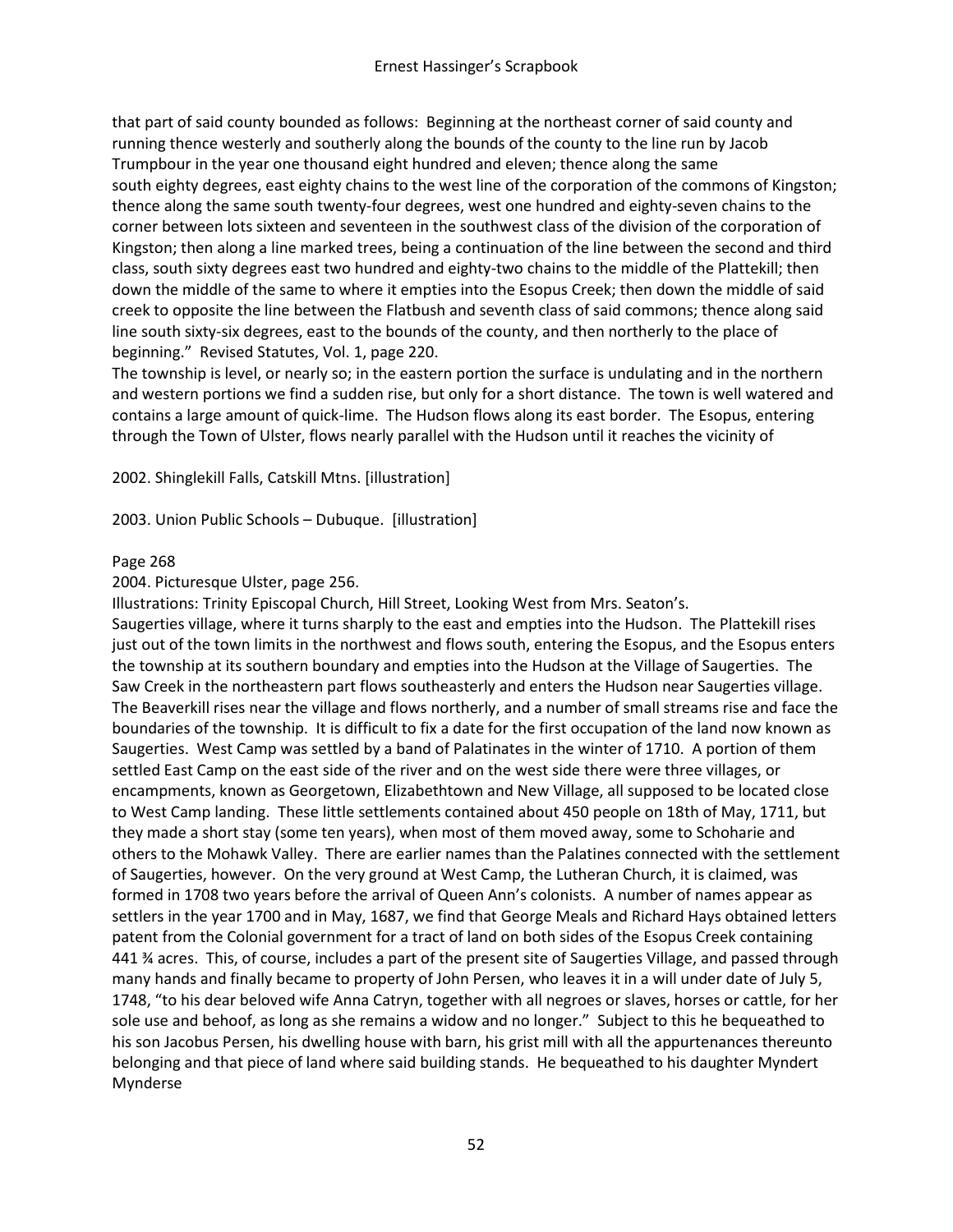2005. Mr. Platt in 1888 when first acknowledged 'boss' of the Republican Party in New York State. [illustration]

2006. Mountain Laurel. [illustration]

## Page 269

2007. Picturesque Ulster, page 257.

Illustrations: Residence of Mrs. Agnes W. Seaton, Looking north from Robert Main's. his old farm where he formerly lived and all the land, orchard, meadows and pastures remaining not granted to his son Jacobus, and he bequeathed further to her all the remainder of that piece of land which lies northerly and north west adjoining to the land of his son Jacobus. Here we have mentioned the pioneer grist mill of the place, but without date, but as John Person bought the property in 1712, it can be taken for granted that the mill was erected a few years after that date. Before leaving the subject, we would like to state that the Palatines were a colony of people who were subject to laws and had a close supervision over them. It was a project of Queen Ann's large stores of tar, rosin and other supplies for British naval use to be made from the pine forests. The colony was subject to as close an oversight as if they had been slaves. They were obliged to be taken care of, and papers relating to Mr. Livingstone's connection with the matter appear in the documentary history of the State. In the year 1728 Dedrick Marterstock was settled at Katsbaan, and as the Reformed Church was organized soon thereafter, there must have been others that were located there. We find a number of names given at that time without place of residence, but presume they must have lived either there or at one of other smaller settlements in the neighborhood. Among them we find the names of Peter Winne, Edward Woods, Myndert Mynderse, Jacobus Person and Myndert Scutt. Some of them we have mentioned before but where there are so few people and

2008. Camp Heart's Content. [illustration]

2009. Sen. Marcus A. Hanna, Leader of the administration forces in 1900, who at first opposed Roosevelt for the vice-presidency. [illustration]

2010. James G. Blaine. The support of whom by Senator Platt in the campaign of 1884 caused the break with Conkling. [illustration]

2011. Saugerties Post, Sept. 19, 1914. The Colonel's Minstrel Show.

A Large Audience Enjoys It At the Orpheum.

The Colonel's Fife, Drum & Bugle Corps presented their minstrel performance in the Orpheum, Friday evening, and a large audience assembled there to listen to what our local crack drum corps had to offer in "black face," and they were well repaid as the Corps did themselves proud, the chorus work being especially good, and the end men songs, the latest and up-to-date, the witticisms and repartee of the interlocutor and end men, also being of the newest brand.

When the curtain ascended, the Corps in full dress uniform and interlocutor were standing, and at the rear was stationed Prof. Frank Martin's orchestra. Overhead was suspended a frame of colored electric incandescents inscribed "Col's." and about were clusters of other variegated electrics, producing a highly colored and pleasing effect. The opening chorus by the entire company, a medley of southern songs was well rendered and then came the "talkfest" of the interlocutor, Victor L. Reynolds and end men Hale Shultis, J. M. De Nyse, Bradley Shultis, Joseph Sweeney, Walter Hallenbeck and W. Hoyt Overbagh, the "local hits" being ticklers and making the audience smile, while the songs by Messrs. Hale Shultis, Joseph Sweeney, Walter Hallenbeck and W. Hoyt Overbagh, were enthusiastically encored. A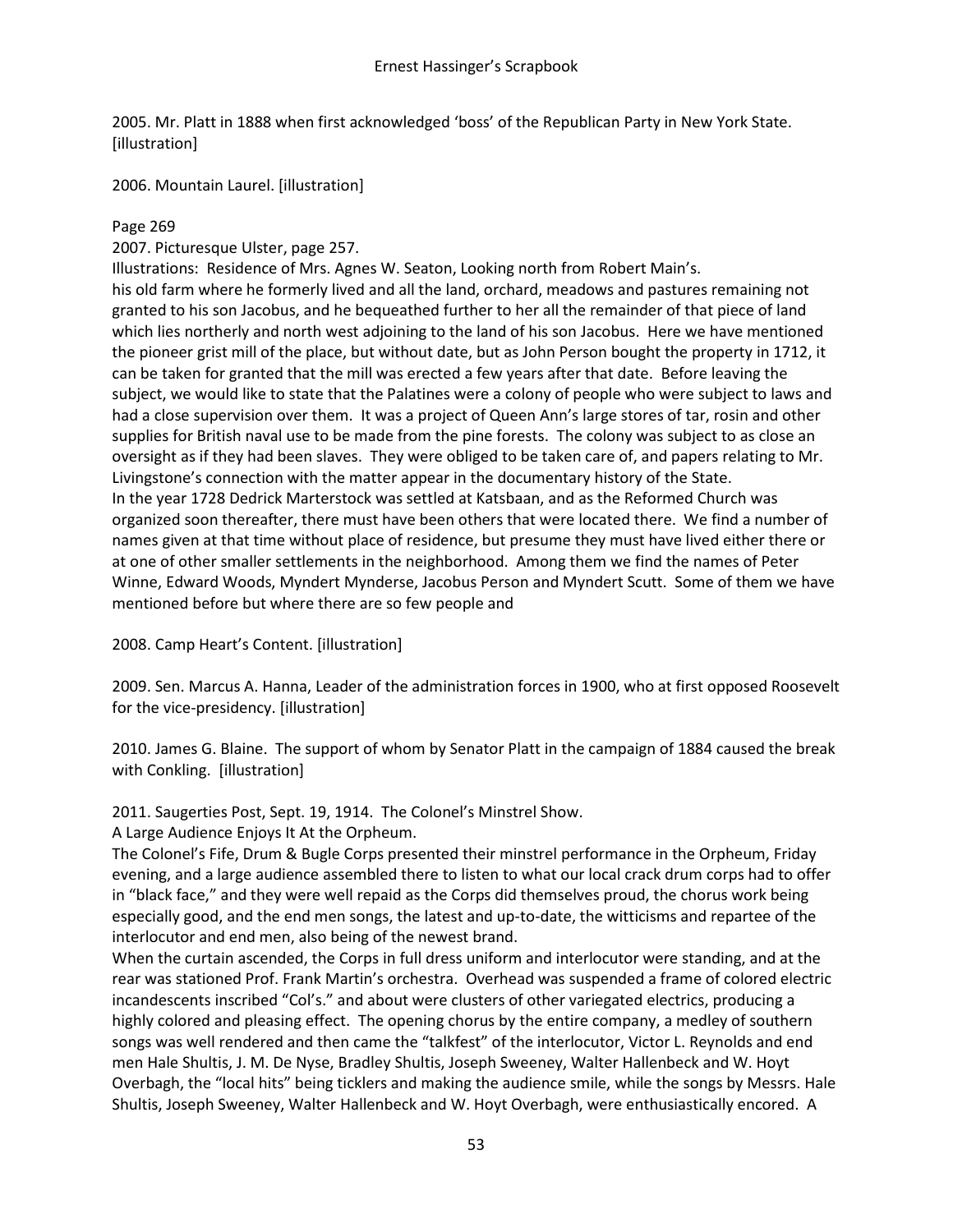solo by Percy Buckman, was also a feature. The whole performance moved with a precision characteristic of professionals and the audience greatly enjoyed it.

A big feature of the show was the appearance of Harry Carle, in Jig dancing, and he "brought down the house." Mr. Carle can step some and his jigging was as good as any high class performer. The applause he received was vociferous, the audience wanting him to continue, but Mr. Carle would respond to only one encore. He also appeared in a coon song with Joseph Sweeney that made a hit.

The minstrels were produced under the direction of W. Hoyt Overbagh, and he was capably assisted by Prof. Martin and his orchestra.

### Page 270

2012. Picturesque Ulster, page 258.

Illustrations: Residence of Robert Main, Barns on the place.

so much time has elapsed, the lesser important ones are lost. Kingston was incorporated by patent in 1667, including the present territory of Saugerties, which was ceded April 5<sup>th</sup>, 1811. But for a long time preceding its separation it had been a factor of no small moment in what constituted the Town of Kingston, both West Camp and Katsbaan were known throughout the colonies long before the Revolution. It will be recalled that the West Camp settlers in 1710 were German and the county store located there was so widely known that Burgoyne had selected Katsbaan as the site of one of his three camps between Albany and Kingston. The motion of Burgoyne in 1777 called into service the entire population of these villages, even those who had been Tories at the beginning of the war were compelled to assist or leave the country. This will explain why so many Tories' names became patriots and served in the army. When Governor Dugar gave his patent to the people of Kingston in May, 1687, it was in trust and was to be known as "Kingston Commons." It comprised all of the Town of Saugerties, south and west of Sawyer's neck with the exception of the Meals and Hayes patents, and far west as the Hardenburgh patents. Thus is will be seen that Saugerties derived title to their property through the "Kingston Commons." There is no record of a permanent settler in the township of Saugerties prior to 1688, when Cornelius L. Brink obtained property at the junction of the Plattekill and Esopus. He had been taken prisoner at the massacre of Kingston in 1663, but got away after three months, and "the old sawyer" who was located near the present site of Saugerties; he had a saw mill on one of the little creeks which derived its name from the mill. In 1677 a treaty was signed with a body of Indians, giving the creek and a large amount of land to "the old sawyer." Some 15,000 to 18,000

2013. Edwin Booth and his father Junius Brutus Booth. [illustration]

2014. Sunset Rock, Catskill Mts. [illustration]

# Page 271

2015. Picturesque Ulster, page 259.

Illustrations: Looking northeast from Robert Main's, Interior of St. Mary's.

acres must have gone with this deal, and he was thus made the largest land owner in the town. On the 15<sup>th</sup> of April, 1685, Richard Hayes of Kingston and George Meals of Saugerties obtained from the authorities four large parcels of land in the Town of Saugerties. One of these parcels was known as "The Big Vly." This was located in what is known as Greene County and another was situated on "The Old King's Road" along the Beaver Creek. A third was just opposite the present Village of Saugerties and was on both sides of the Sawyer's Creek. The fourth was located on both sides of the Esopus Creek, near its mouth. This last place was known as "The Sagiers." George Meals and his wife on November 22, 1687, sold all of their interest in the patent to Richard Hayes and on the same day Hayes sold his interest together with that of Big Vly to John Wood. October 1, 1694 the wife of George Meals conveyed her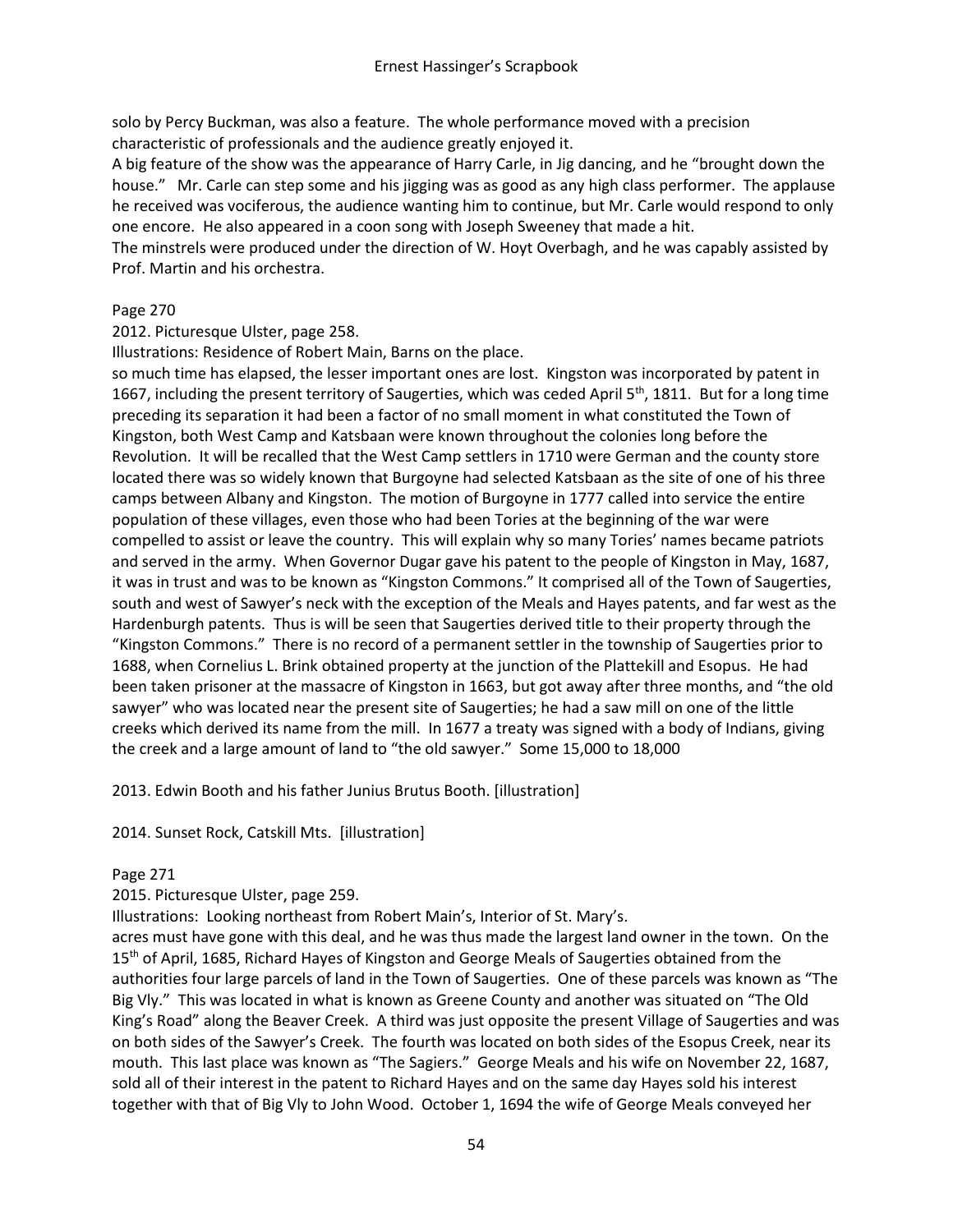interest, together with her husband's, to Wood. Then Richard Hayes and his wife sold the remainder of the village patent to John Hayes, and on the 16<sup>th</sup> of August 1712, the same was conveyed to John Persen, who became a settler. He started a ferry across the Esopus, built a mill and in 1748 left all to his wife. John Persen was born and baptized in Kingston, September 2, 1683. His parents were Sergeant Jan Hendricks Persen and Annetje Mattys was his wife. John Persen married Anna Catryna Post. But two settlers were found in the year 1700 to be settled within the limits of the town, Cornelius Lambertson Brink and Petrus Winne. Ten years thereafter the immigration increased and for a term of years continued to grow. October 10<sup>th</sup> brought the Palatines, the largest immigration the county had had, a steady lot of Germans, to become settlers with the French and Hollanders. There were two Palentines in Europe, the upper and the lower, or the Palentines of the Rhine with Heidelberg as the capital and Mayena, Worms and Etz among its other cities. It is with these Palentines we are concerned. They had a hard time of it, being sent over by Queen Ann under agreement to pay in work for their passage from the old country. There were some 3,000 of them, Sept. 13, 1712, the scheme was given up and the Palentines scattered to maintain themselves. But before this took place there was much hardship gone through with. September, 1712, saw the people released from their duty of preparing the bark for grinding. It was also the date of the breaking up of the little band. A year later and the pastor's wife was called away leaving him with five of his children, the oldest of which was but fifteen years of age. He lived for some six years in West Camp with his brother's family until preparing to.

2016. Devasego Falls, near Prattsville, N. Y. Catskill Mtns. [illustration]

2017. Viola Allen, Who Played Dearest in "Little Lord Fauntleroy" [illustration]

2018. J. W. Tompkins. [illustration]

#### Page 272

2019. Picturesque Ulster, page 260.

Illustration: View From Barclay Heights Looking West. [illustration]

return to England he was taken sick and died. He was buried near the West Camp church and his body remained there until 1896 when the remains were disinterred and placed under the West Camp church, the stone that had marked his resting place so long being removed to the vestibule of the church. We would like to speak more of the pastor who was counselor and friend of these people, one who devoted his life to their help, but space forbids. There is but little to record in the next sixty five or sixty-eight years. Some 600 or 700 people resided within its borders, with but three centers of population – West Camp, Katsbaan and Saugerties. In 1754 Gen. Edward Braddock was sent to the Colonies from England as commander-in-chief of all forces. This was just at the beginning of the French and Indian war, and to Sir. William Johnson was given the command of an expedition against Crown Point. In 1757 and expedition to Canada was projected. One part of it, that was to proceed by Lake Champlain, was placed under Gen. Webb. He reached Fort Edward with about 4,000 men. Col. Monroe, another British officer, was at the time at Fort William Henry, some sixteen miles distant, and had with him some 3,000 men. Montcalm, who was in command of the French and Indians, called for the surrender of Col. Monroe,

2020. Compliments Antikamnia Chemical Co. St. Louis, Mo. U S. A. Antikamnia Tablets Give Relief for CORYZA, LA GRIPPE, INFLUENZA and COLD-IN-THE-HEAD. Dose: Two Tablets. 1911 Calendar. [illustration]

2021. Union Chapel, Twilight Park, Catskill Mts. [illustration]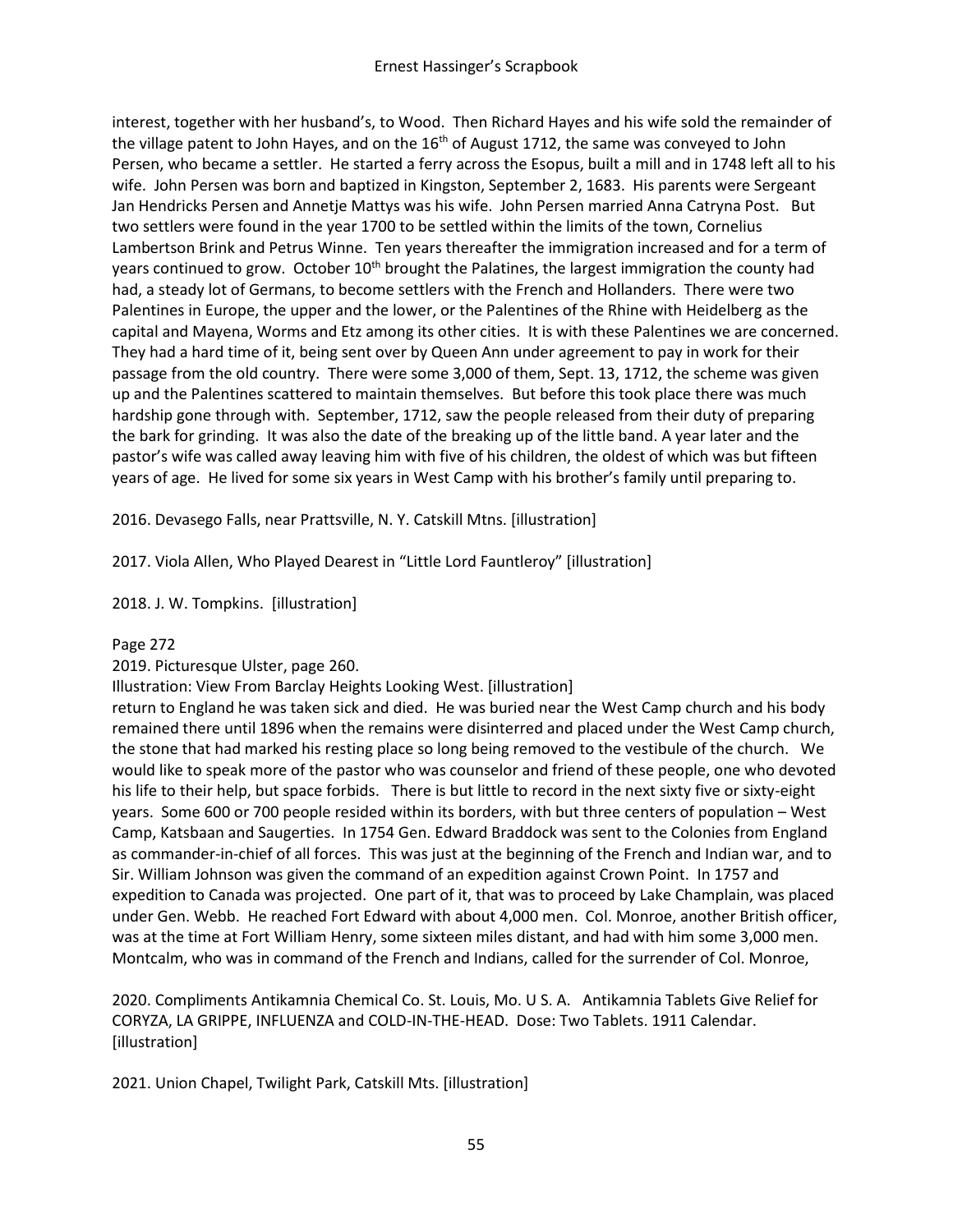# Page 273

2022. Picturesque Ulster, page 261.

illustration: View From Barclay Heights Looking West. [right side of picture]

who defended his place for some six days, when he was compelled to surrender. The French permitted the terms of surrender to be violated so that a number of the prisoners were tortured and killed, with Webb only some sixteen miles away. Among a number were many of the Ulster County militia and among the number was a company from Saugerties under the command of Capt Tobias Wynkoop. When this company learned that there were not to go to the assistance of their comrades, there was trouble. They got under arms and waded over the Hudson River, calling to be led against the enemy, for they remembered how the Indians had made them suffer in their own country, and they had enlisted to make and end of such warfare. There is but little to write about in the years that lay between 1776 and the present date. Christian Myers was one of the Palentines who came up the Hudson River in a sloop during the winter of 1710 1711 and landed at West Camp. The old homestead was in the rear of the present residence of Josiah Myers. The lovely Snyder homestead was in "Churchland." The Snyder family have in their possession an old Dutch Bible printed in 1710. The Dederick family have a similar Bible published in 1620. Martinus Post came to Saugerties from New Jersey. He was of Huguenot ancestry

2023. Public Square Haines Falls. [illustration]

2024. Theodore Thomas "The father of the orchestra in America." [illustration]

### Page 274

2025. Picturesque Ulster, page 262.

illustrations: Meadowside Residence of Mrs. Elizabeth B. Vanderpoel, Meadowside Entrance, Meadowside Gardens.

and came to this country in connection with the Dutch immigration. The homestead of Martinus Post was on the farm of John W. Davis. He had two sons – Martinus, Jr. and Abram, who had five sons, Jacobus, John, Peter, Abram and Cornelius. Peter had two sons, Abram and Peter P. The latter remained at Saugerties. Peter P. was the father of Peter P., Jr., who was born May 8th, 1800. Among the names taken from the old Reformed Church, there is doubtless.

2026. Blanche Bates, for whom Belasco dramatized "Madame Butterfly," her best known play. [illustration]

2027. Summer Scene on the Hudson River. [illustration]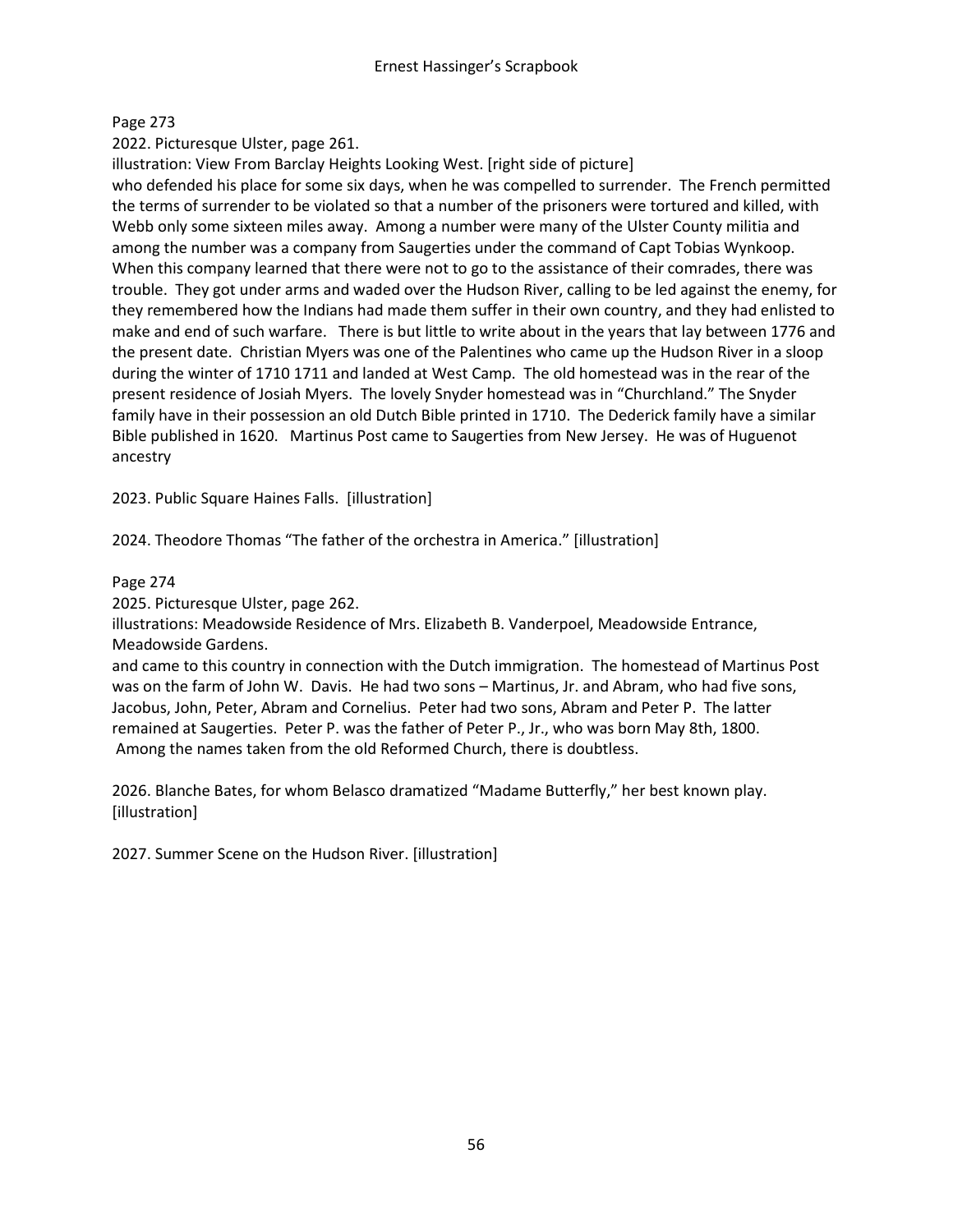# Page 275

2028. Picturesque Ulster, page 263.

illustrations: Residence of Charles Davis, Looking Over the Hudson from Meadowside. many who have settled elsewhere, the Van Odens, Oberagh, De Mon, Sack, Salsberg, Schermhorn, Van Veghten, Van Bergen, Britt, with others.

Jacob Ploeff's house was located some place near Glasco. Jacob Ten Broeck and Wessel Ten Broeck came from the south part of the county. The homesteads of Valk and Fiero were located at Katsbaan the Beckers were in the "Churchland" neighborhood. The Hummel homestead was the place of Horatio Snyder. The old Wolven place was on the brink of the river at the Frank Pidgeon homestead. North of the Wolven estate was the old Van Steenbergh farm. The Frelighs had their home at Katsbaan. The Souzers had their home within the Town of Ulster. The Every Wynkoop homestead has been within the family from the first settlement. The Van Valkenbergh place was at Katsbaan. Johannes Burhans was located at Saxon. He was the great grandfather of Peter P. Post. The Newkirk homestead has descended through the family for several generations. The Osterhoudts have held their place for a number of years. The Longendyke place is near the Plattekill, not far from Mount Marion. The Marterstock family were at Katsbaan. The Egnor family were located at West Camp. A very old house belonging to this family was located there until quite recently. The Van Etten place was in Churchland, and so on. I might continue for some time, but we will turn to the taverns. The building occupied by the Barretts as a bank, newspaper and jewelry store is one of the oldest buildings in the village. It was for many years used as a public house, and as such was kept by Myndert Mynderse during the war of 1812. The room over the store was used as a ball and court room. It passed into the hands of Mr. Eastman in 1816 and from him to Tjerck Schoonmaker, who bought it for his son-in-law, James Woodruff.

2029. The Rhine of America. [illustration]

2030. Roscoe Conkling, for many years the close ally of Senator Platt. [illustration]

2031. Saugerties Post, May 25, 1915 [hand dated] Maniac Murders Two Little Girls. Henry Lang Shoots Two Catskill Girls on Sunday Afternoon and Then Makes an End of Himself.

A horrible tragedy occurred at Catskill on Sunday afternoon, when Henry Lang, thirty-six years old, a gardener in Albany until two years ago, and known for his fondness for children, shot and instantly killed Ida Beach, fourteen years old, and Ruth Hammer, thirteen years old, and then ran to his lodgings in Spring street, Catskill, where he committed suicide by shooting himself through the heart with the same revolver he used to slay the girls. Lang's relatives in Albany say they always regarded him as eccentric. The girls had gone to pick flowers in a strip of woods near the reservoir at Catskill. Lang, who had taken a fancy to the little Hammer girl, to whom he had several times sent bouquets which she rejected and whose photograph was later found in his room, followed them. A short distance from the strip of woods, Lang is supposed to have said or done something which caused them to run.

He drew a revolver and fired at the Hammer child, the bullet piercing her heart, through the back. He then shot the Beach girl three times, once in the back, once in the groin, and the third time through the base of the brain. They fell dead in the field.

Lang had worked at the Hansen conservatories in Catskill for a year and a half as a florist's helper. His employer and his acquaintances spoke highly of him, but they, too, spoke of him as being odd. Lang's advances to the little Hammer girl had been repeatedly repulsed. Last Easter he sent her a bouquet which was sent back to him. Om another occasion the same thing happened. The Catskill authorities believe Lang became suddenly mentally unbalanced Sunday and this his fondness for the child turned to hate.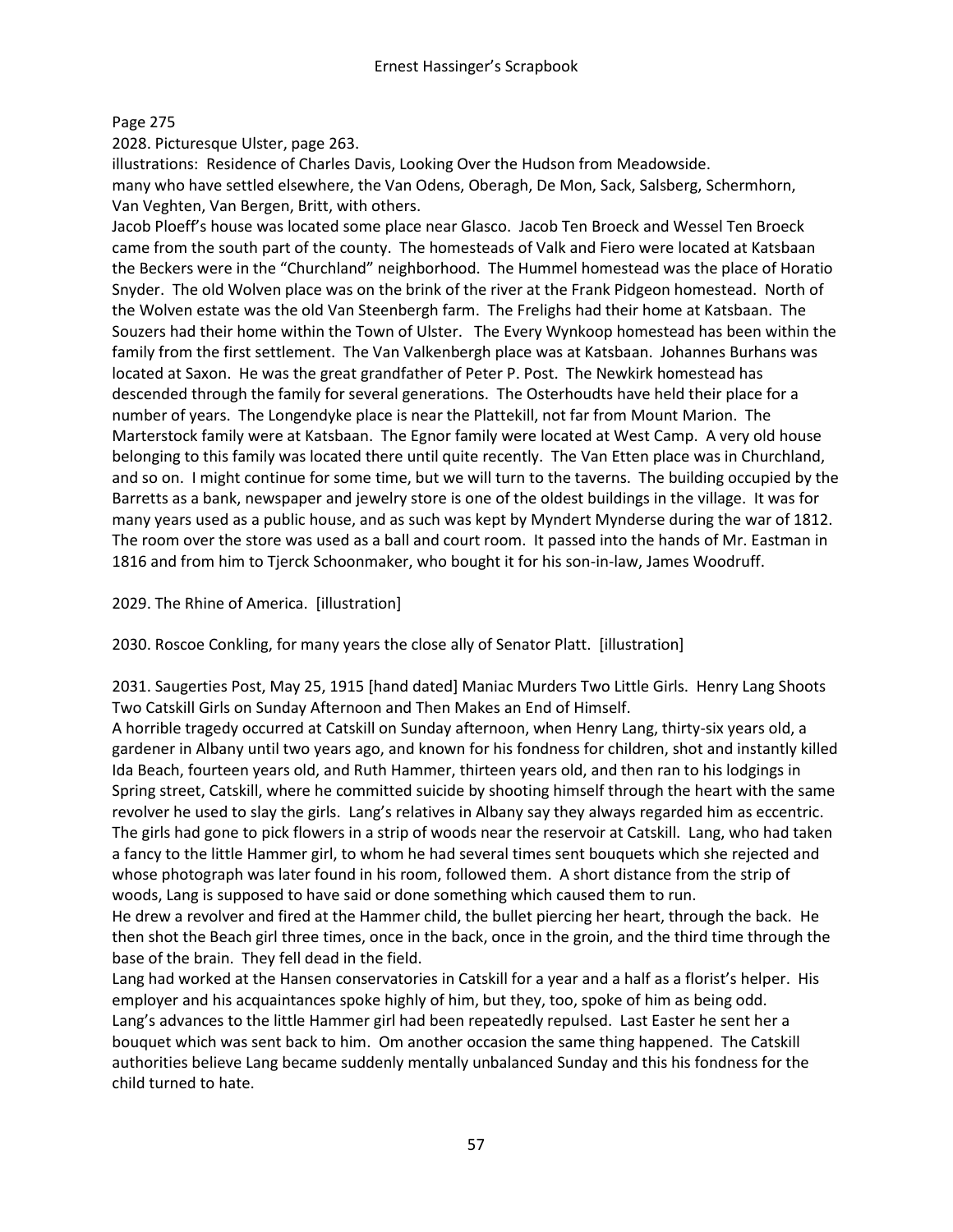Ida Beach is the daughter of Mr. and Mrs. Erastus Beach of New street, Catskill, and Ruth Hammer is the daughter of Conrad J. Hammer of Thompson street, Catskill. The mothers of both girls were in New York Sunday and they planned to go in search of flowers in the afternoon.

Lang followed them with a camera. The authorities believe his first intention was to take their pictures, but that he was suddenly seized with mania, when they ran away, perhaps at his suggestion that they pose for a picture. During the last few days Lang had been ill, his friends say.

When the little girls were found by several persons who were attracted by the sounds of revolver shots, they lay only a few feet apart. Ida Beach, who had run farther than the Hammer girl lay in a ploughed field, while Ruth Hammer lay on a strip of sward. The murder of the two girls has stirred Catskill as never before. [illustration]

# Page 276

2032. Picturesque Ulster, page 264.

illustrations: The Old Schoonmaker House, Foot of McCarthy Street, On Partition Street.

In 1845, Woodruff gave up the business of keeping a hotel. Three years later Ostrander Myer bought the building and transferred it to Mr. Barrett in 1854. The building is one of the oldest in the town. One of equal date was the old Post tavern that formerly stood on the site of the old hardware store of Searing and Post. It was erected by Abram Post about the time of the Revolution. It was a public house for a long series of years. At the time of the Revolution Hendrick Schoonmaker kept a tavern on the spot where William Schoonmaker resided.

The Phoenix Hotel was built in 1826 by Mr. Erastus Marshall, who lived there for some time. One of the earliest stores was Peter Hasbrouck's, established in 1800.

The Town of Saugerties was incorporated April 5th, 1811. In 1832 part of Kingston was annexed. We have given sufficient of the early history of Saugerties to enable the reader to follow along as we describe what is there to-day in the year 1905. Continued.

THE REFORMED DUTCH CHURCHES IN THE TOWN OF SAUGERTIES

By the Rev. Denis Wortman, D. D., of Saugerties, N. Y. Author of Reliques of the Christ, Etc.

The further we advance from Antiquity, the more we know about it. With our opening of the western mounds and our researches in Mexico, Nicaragua and Peru, we can tell more about the early history of the continent than all the Indian tribes together might make out. By our study of the languages of the tribes and their folklore we can instruct them in many an ancient novelty. As we write we just learn of a scientific investigation being made in the languages and origins of the Indians of the extreme northwest, by having them tell into the phonograph the traditions of their races in their own language, for future

2033. Frances Starr, Belasco's leading lady, whose prominence is the result of his inspiration. [illustration]

2034. The Flyers of the Hudson. [illustration]

[A page has been torn out of the scrapbook; see Appendix 1 for transcription and pictures from of the two pages from Picturesque Ulster.]

# Page 277

2035. Picturesque Ulster, page 267.

Illustrations: Chestnut and Elm Tree, "The Anchorage" The Driveway, Winter – Lower Esopus. language tolerably well; and quite civilizedly exclaimed: "Welcome, Englishmen!" it was Samoset, the chief of Pemaquid, who had already "spent a summer" or more in England, visiting the royal family and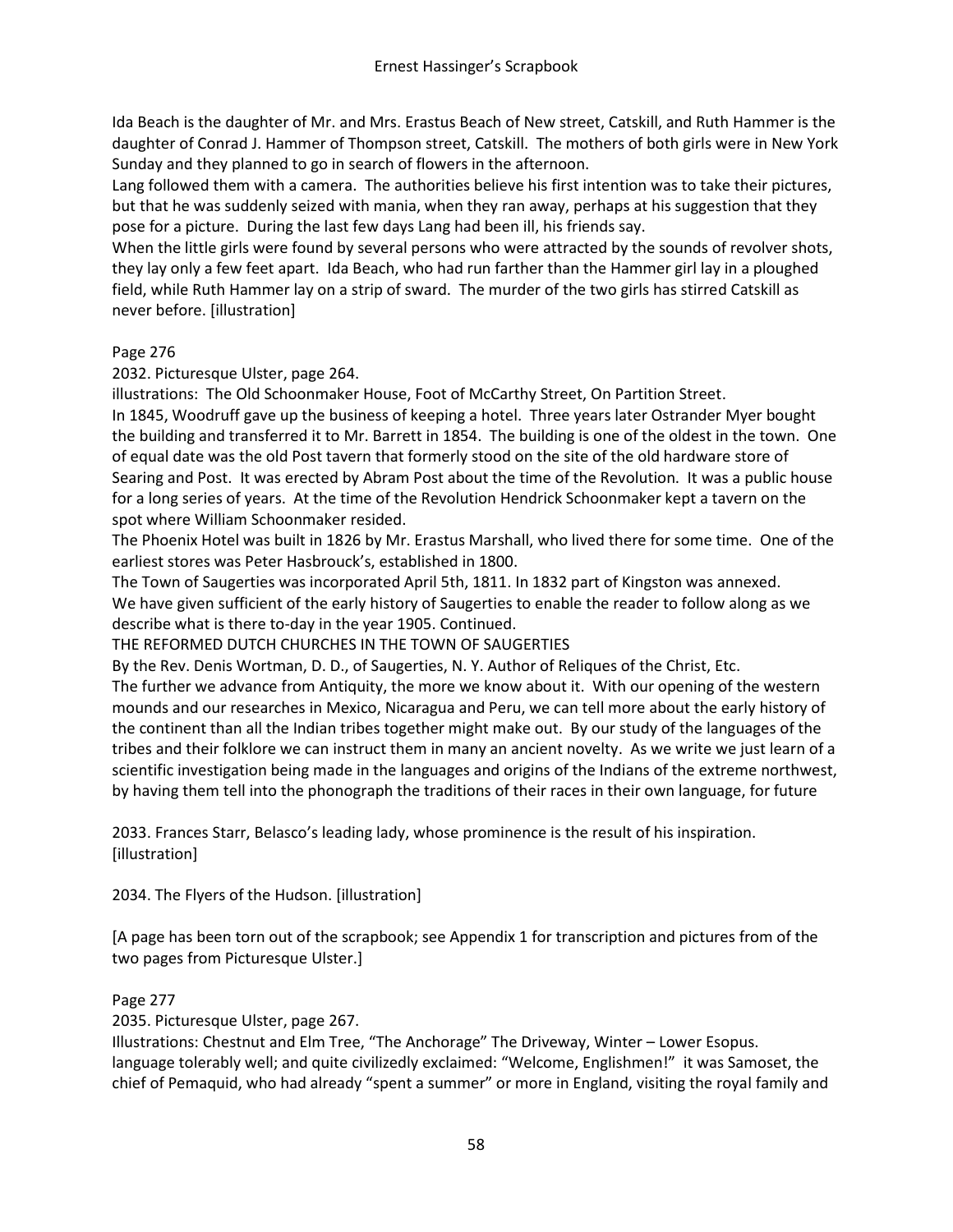the universities, and on his return was taking a December stroll down the Massachusetts coast, probably to see how his ocean cottages were standing the weather!

This is a long way to get to the early Dutch settlements on the Hudson, but it is direct brevity compared with Irving's arriving at New Netherlands by way of the Garden of Eden and the Ark. If one, having read it, chooses now to skip it and begin modern history, he may do so. But the history of the early American settlements of the Dutch, their relation to the mother country, their churches and schools, is far fuller and clearer to us than to our immediate parents.

Bancroft, Brodhead, Motley, Thomas Dewitt, Bayard, Douglass Campbell, W. Elliott Griffis, E. T. Corwin, Chaplain Hoes, Sanford H. Cobb, G. W. Van Sicklen and others of the Holland Society, have brought to light and have published quantities of long unknown and unsuspected letters, synodical and classical minutes, and public documents, that throw much light upon our early Holland American history, and especially our ecclesiastical life. An earnest effort is now making for the translation and publication of hundreds of these under the general direction of Corwin and Hoes, which we hope will be successful, and to prove so should have the pecuniary assistance of the lovers of antiquity. Meanwhile the Rev. Sanford H. Cobb, D. D., who was pastor of the Reformed Church at Saugerties, 1871-1883, has improved his recent sojourn in Albany in study of the Palatine (German) Immigration to New York and Pennsylvania, and has embodied the results of his researches in a volume just issuing, entitled "The Story of the Palatines, An Episode in Colonial History." This will undoubtedly throw much light upon the character and experience of the Palatines that settled at "The Camp" on Livingston Manor on the Eastern side of the Hudson, and at

2036. Mary Boland as Ethel Jennings and scene with John Drew in W. S. Maugham's Comedy, "Jack Straw". [illustration]

2037. Congratulations, Jan 27, 1852 Jan 27, 1912. [illustration]

2038. Saugerties Post, Nov. 9, 1914. Those Who Have Passed On.

Names of Local and Other Residents Who Have Died.

William M. Patterson, retired, a pioneer wholesale grocer, died on Friday at his home, No. 207 West One Hundred and Thirtieth street. He had been a resident of Manhattan for half a century and was one of the old members of the Bedford Street Methodist Church. Mr. Patterson was born in Willisborough, Essex county, New York, a son of Captain James Patterson, who fought in the war of 1812. His ancestors played an active part in the early history making of the country. Coming to New York early in life he engaged in and built up an extensive business. He is survived by two daughters, Miss Caroline and Mrs. A. J. Roberts, and two grandchildren. A grandson is William M. Patterson, a lawyer with offices at No. 45 Cedar street. Services at 3 p. m. to-day. Burial at Saugerties.

- Sunday's New York Journal. Mr. Patterson married a sister of the late Mrs. C. F. Suderley of this village, and he was well known here. The body was buried in Main street cemetery, this afternoon. [illustration]

# Page 278

2039. Picturesque Ulster, page 268.

illustrations: Saw Creek, "The Anchorage", Old Raceway to Terwilliger's Mill, Over the Hudson from "The Anchorage", Mason's Ravine.

"West Camp" on the other. I may add that the unpublished investigations of Mr. Benjamin M. Brink may contribute some interesting additions thereto.

The first church in the Town of Saugerties was at West Camp, established in 1710 by some of the Palatines, who, escaping into England from the lower Rhenish provinces between Bavaria and Alsace, on account of the terrible wars and massacres by Louis XIV and others, more or less from 1687 to 1707,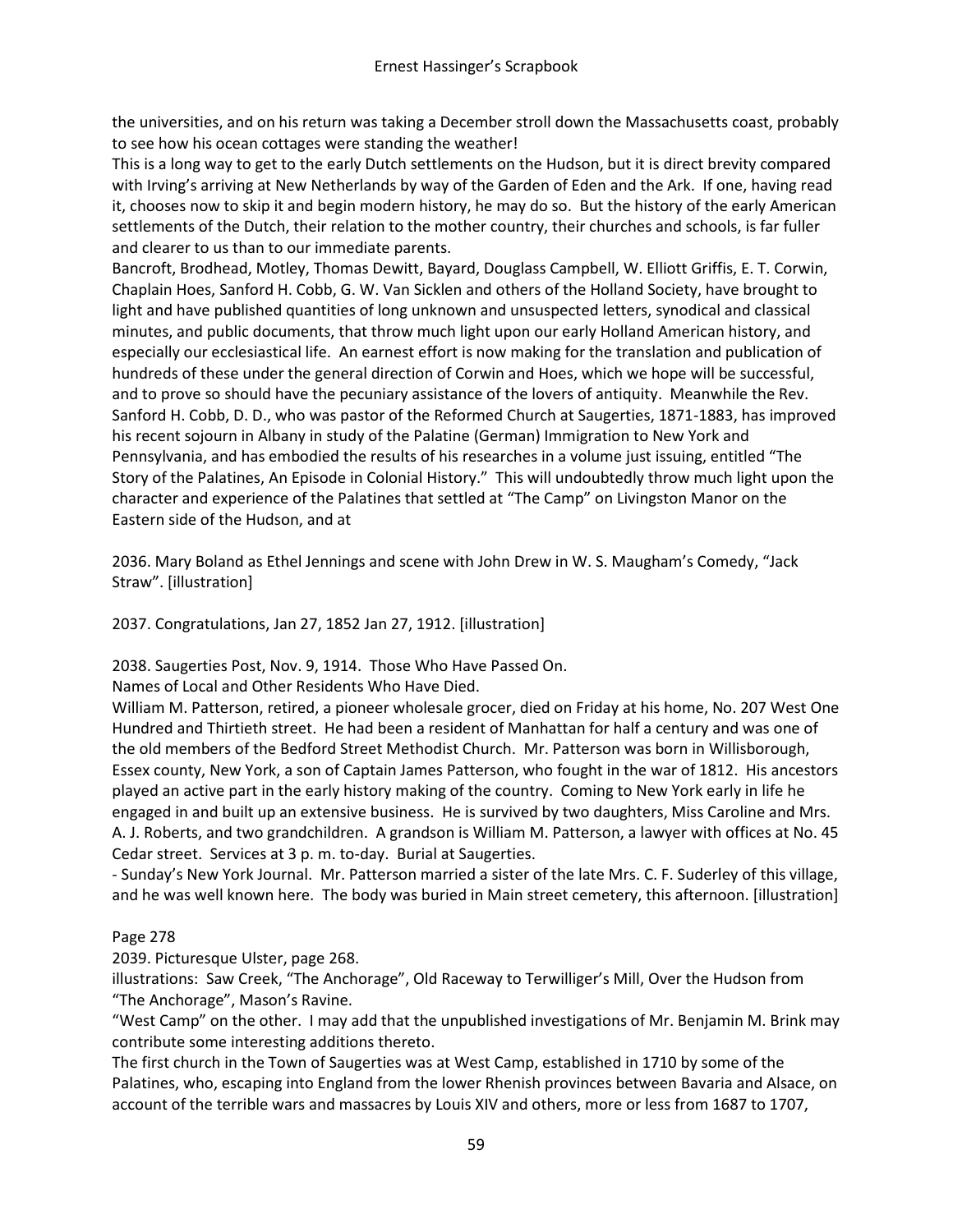began the year after this latter date, their migration to this country. Like their brethren on the eastern side of the river, they were under the affectionate leadership of Pastor Peter Von Kocherthal, who returned to Europe for fresh recruits, of whom there were so many as to embarrass their English friends who would gladly assist them. For several years this church was attended not only by the Germans of both the Lutheran and Reformed persuasion, but by the Hollanders who dwelt further south and West. But when the numbers of the latter were increased, the inconvenience of catching the exact theological idea expressed by a different language justified the latter in wishing it in good Dutch vernacular. In their turn also they tried hard to have their German brethren take theology in Dutch, and failing in this, then sought, owing to the long distance and the embarrassing absence of bicycles and good roads, to locate a Dutch Reformed Church near their own home; to which particularly the Lutheran portion of West Camp naturally objected, preferring even then to have their "Die Wacht am Rhein;" whence we may presume our famous river gained its "sobriquet" of "The American Rhine." They were joined, however, by many of the Reformed Palatines. Meanwhile the Rev. John Frederic Hagar, who, in May, 1809, arrived in New York with 2,138 Palatines, and on December 20, 1709

2040. Ruins of Castle, Kruger's Island, Glasco, Catskill Mts. N. Y. [illustration]

2041. Theodore Roosevelt. Who in spite of himself was nominated for the vice-presidency by Senator Platt. [illustration]

#### Page 279

#### 2042. Picturesque Ulster, page 269.

illustrations: Looking South Along Partition Street, First National Bank, Residence of H. T. Keney. was ordained by representatives of the Society for the Propagation of the Gospel in Foreign Parts (the oldest missionary society of Britain), began in 1710 to preach to these Reformed Germans at East and West Camp and established preaching stations at Kingsbury (Germantown) and Rhinebeck, alternating at the Camps with Pastor Kocherthal. His regular preaching at Katsbaan was from 1713 to 1720. Of Kocherthal's character and work we best learn from the unique inscription on his tombstone at West Camp, translated from very crude German by Rev. John B. Thompson, D. D., "Know, traveler, beneath this stone rests beside his Sybilla Charlotte, a real traveler, the Joshua of High Dutch in North America, and a pure Lutheran preacher of the same on the East and West sides of the Hudson. His first arrival was with Lord Lovelace, Jan. 1, 1707-8; his second with Col. Hunter, June 14th, 1710. His soul's heavenward journey on St. John's day, 1719, interrupted his journey to England. Desirest thou to know more? Then inquire in Melanthon's land, who Harschaz, who Winnschenback? XDCCXLII. Of Hager we know little more than that sketched above and that he died in 1732, probably, and may be worthily remembered as "The founder of the oldest Reformed (German) Churches in the Valleys of the Hudson and Mohawk."

The Church at Katsbaan was erected in 1730, and reconstructed as we shall afterward see in 1816. Its site is one of the most remarkable for its beauty and picturesqueness in the entire country; on a wide rocky prominence, with Mount Airy beyond a pretty valley, and the majestic Catskills beyond and aloft in magnificent array.

The Rev. John Jacob Ehle (sometimes spelled Eal and Oehl), was the immediate successor of Domine Hagar, in 1720. He also supplied at various time Rhinebeck, Schoharie and in the Mohawk Valley, and after 1750 was missionary to the Mohawk Indians, dying probably in 1780. An extant letter of his to Sir. William Johnson, of February 8, 1762, shows his zeal in his work among the natives, and an aggravating hindrance from the "Bostoniere, who were designed to erect schools in every Castle by choosing uigt two jung boijs for to be send in nieu englelland, to be instructed there, and them should instruct others in proper learning to introduce their own Presbyterian Church, then can it not be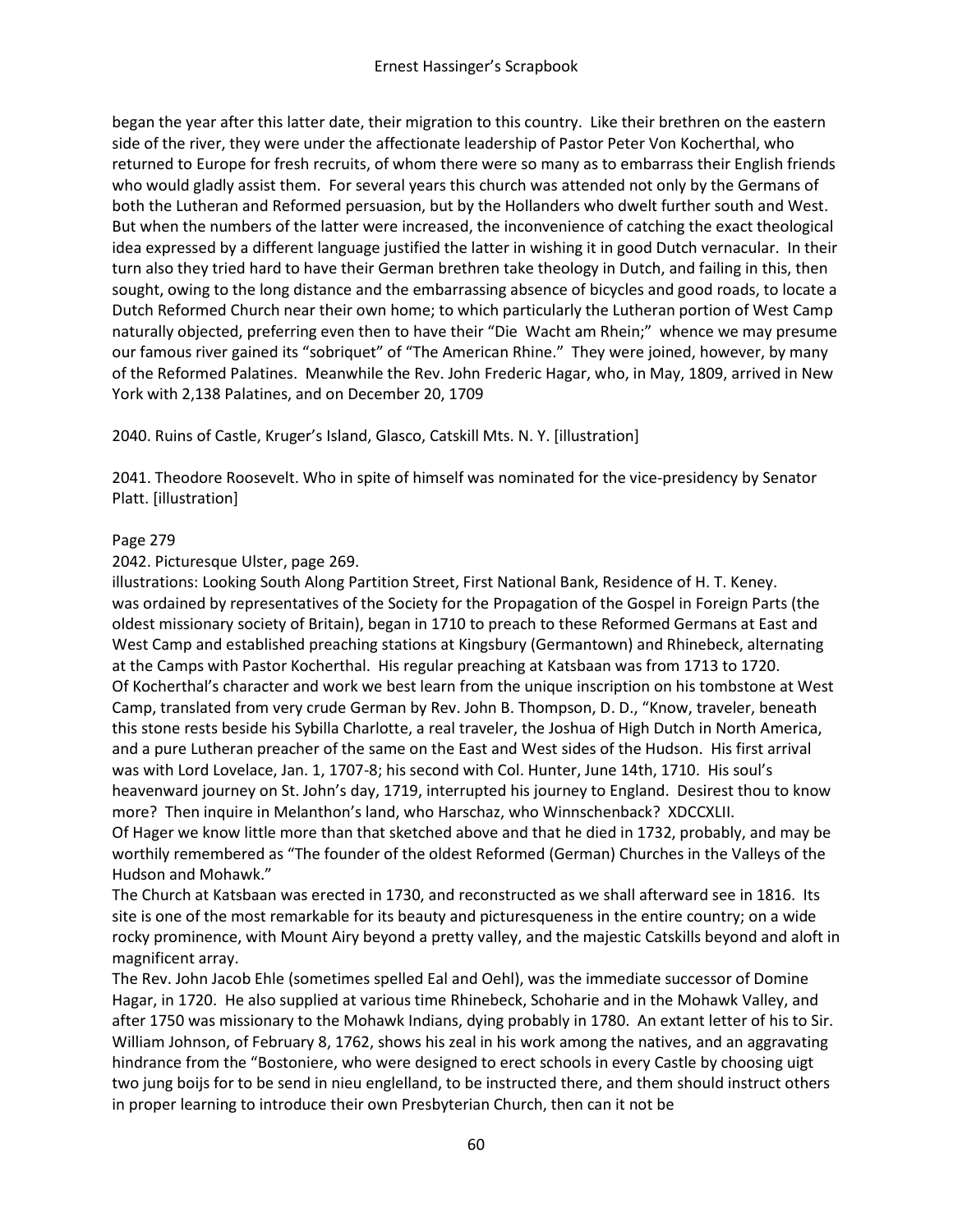2043. Charles Martel, "The Hammer," who overthrew the Saracens at Tours in 732, saving France and northern Europe to Christianity. [illustration]

2044. View from Boat House, Bronx Park, New York, N. Y. [illustration]

2045. Saugerties Post, Jan. 12, 1915. First National Bank Meeting.

The First National bank held their annual meeting to-day, and elected the following directors: Robert A. Snyder, James T. Maxwell, Jacob Van Gelder, Samuel M. Gray, Orville L. Carn, George Seamon, Stephen Cordes, John A. Snyder, Charles H. Lamb, George W. Washburn, Harry Wells and Byron L. Davis. The officers elected are, Robert A. Snyder, president; James T. Maxwell, vice-president; John A. Snyder, cashier; John Hallenbeck, teller; Stuart B. Maxwell, bookkeeper. The inspectors of election are B. M. Coon, John Seamon and Oliver Holden. A dividend of 3 per cent. on the earnings of the past six months was declared.

2046. Saugerties Post, Jan. 12, 1915. Saugerties Bank Officers.

Albert Carnright, E. C. Reed, Charles Lusk, John W. Shults, Clinton Van Buskirk, James E. Dederick, John McKeefrey, R. B. Overbagh and J. Charles Suderley were elected directors at the annual meeting of the Saugerties bank held to-day Albert Carnright was chosen president; E. C. Reed, vice-president; Henry T Keeney, cashier; John F. Carnright, teller. John F. Carnright and John C. Shults were the inspectors of election. A dividend of 2 ½ per cent. was declared on the banks earnings of the six months past.

Page 280 2047. Picturesque Ulster, page 270. illustration: Main Street.

2048. Elihu Root, Ex-Secretary of War and State and Present Senator, to Whom the Sugar Trust Appealed to Save Its Officers from the Government's Prosecution. [illustration]

2049. Louise Rutter in "The Sins of Society". [illustration]

2050. Brunehaut, Queen of Austrasia, Sister of the Queen Murdered by Fredegunde. The enmity of Brunehaut and Fredegunde filled a half century with bloody deeds and undermined the power of the Merovingians. [illustration]

Page 281

2051. Picturesque Ulster, page 271.

illustrations: South Approach to Terwilliger's Mill, Mason's Ravine, Jewelry Store of David Elliott. allowed and prejudices our church ceremonies." (Doc His. N. Y., Vol. 4, 208)

THE ARTIST'S RAMBLES in Ulster County, By R. Lionel De Lisser – Township of Saugerties. Among the many attractions that make Saugerties one of the most desirable places along the Hudson to locate is the manner of its laying out. In the center is the store of business part, all of the stores are located on the main streets, Partition and Main streets, then come the dwelling or homes of the Saugerties people, such as make the town their home the year through, then comes a collection of residences located on the banks of the Hudson or near to it, of easy access to the village where a number of people have built homes, most of them remaining there the year through, but some of them leaving when the fall arrives for warmer quarters. "The Anchorage," the home of Mrs. Theo. B. M.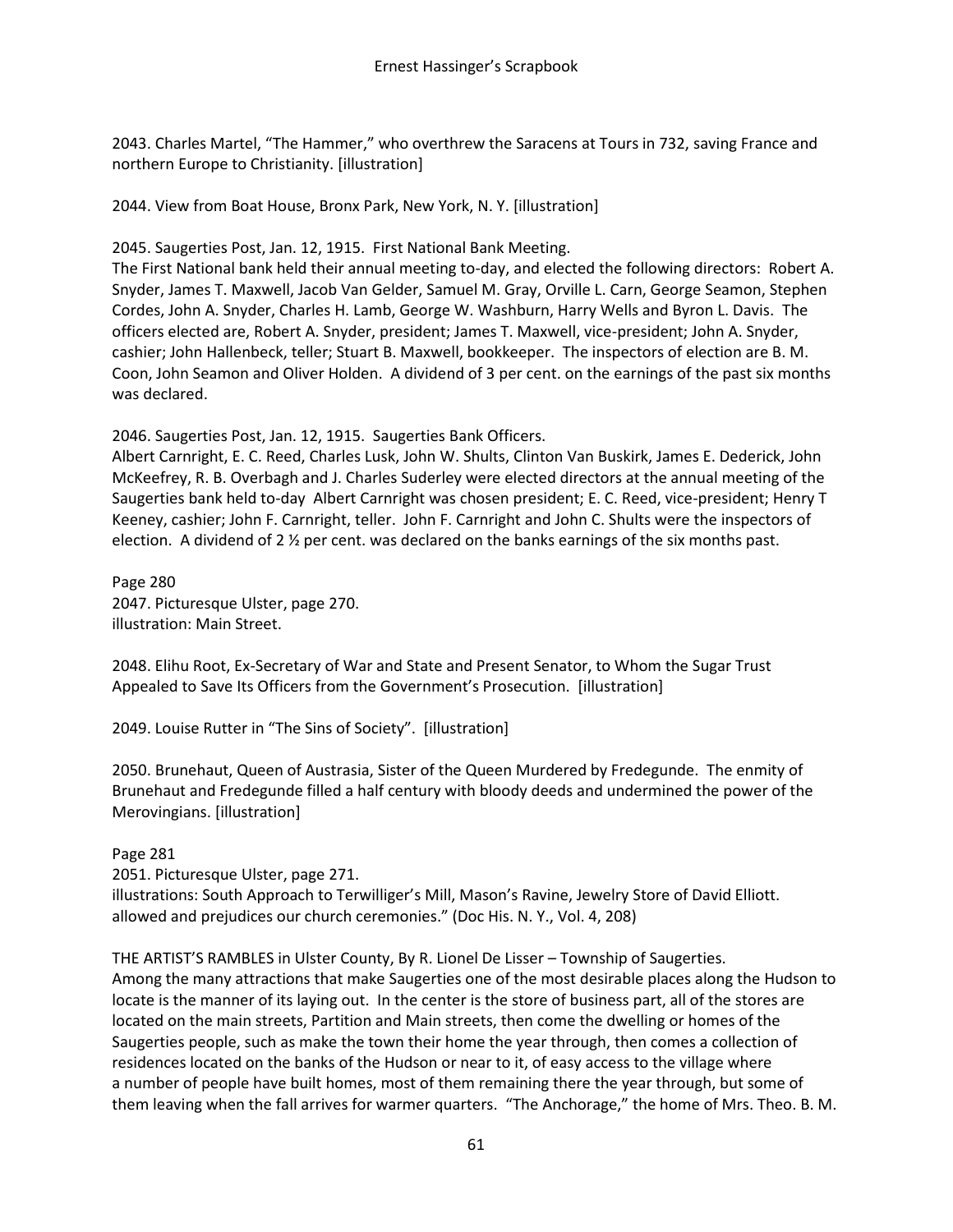Mason, is one of these; it is located on the bank of the river close to where the Saw Creek enters the Hudson, in fact the creek is part of the property. It was just in front of this property that Fulton's boat stopped over night on her first trip up the river. It a charming, picturesque place for Mrs. Mason to spend her spring, summer and fall.

"Meadow Side" is located further down the river; it is an old-fashioned square and solidly built house in the center of a piece of property that extends to

2052. Saugerties Post, Nov. 28, 1914. Be Careful What You Say. In speaking of a person's faults, Pray don't forget your own. Remember, those with homes of glass Should seldom throw a stone; If we have nothing else to do But talk of those that sin, 'Tis better we commence at home, And from that point begin. We have no right to judge a man Until he's fairly tried; Should we not like his company, We know the world is wide; Some may have faults – and who has not The old as well as the young  $-$ Perhaps we may, for aught we know, Have fifty to their one, I'll tell you of a better plan, And find it works full well; To try my own defects to cure Before of others tell; And though I sometimes hope to be No more than some I know. My own short-coming bid me let The faults of others go. Then let us all when we commence To slander friend or foe, Think what harm one word would do To those we little know; Remember, curses sometimes, like Our chickens, "roost at home;" Don't speak of others' faults until We have none of our own.

2053. Saugerties Post, Feb 29, 1912. [hand written] Said to Have Confessed.

A story was in circulation about town, this morning, that the man who was employed as deck hand on Captain Mulligan's stone barge, at the time of Mulligans's murder, had committed suicide by drowning in the East river, New York city, the past week, and that previous to his rash act had confessed to being the murderer of Captain Mulligan. Our representative interviewed those professing to be authority for the original story, but it could not be verified. Our residents will recall the brutal murder of Capt. Mulligan on the night of Nov. 20, 1896, as he was homeward bound along the dock road on the north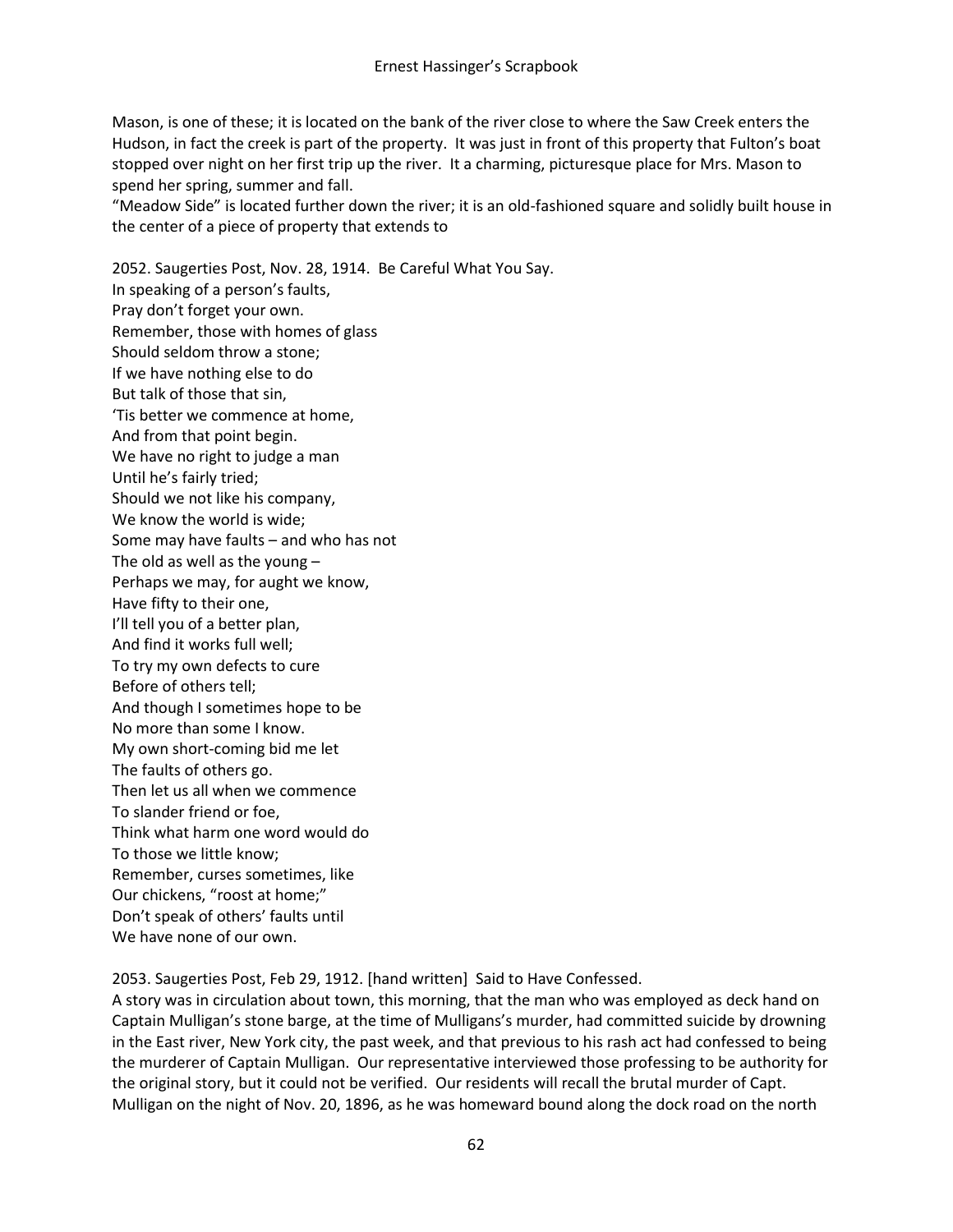side of the creek. At the time robbery was believed to be the motive, as Mulligan was known to have much money on his person, and is also thought that he recognized his assailants, and was murdered to conceal the crime. The murder was committed with a stone hammer. Whether the deckhand killed Mulligan or not, is a matter of surmise, although several Saugertiesians always suspected him of having some knowledge of the crime.

2054. The Majestic Servself, Basement Majestic Building, Detroit. [illustration]

2055. Elihu Yale, the founder of Yale. The first Yale building, 1752. [illustration]

### Page 282

2056. Picturesque Ulster, page 272.

Illustrations: "Stroomzeit", Bathers, Side Entrance to House.

the Hudson. The trees about the place are in keeping with this idea – large and full, with walks and drives between them. The lawn extends from the house to the river bank, and is a beautiful piece of work. The entrance is along a winding road shaded with trees. It is one of the most charming pieces of property on the river at this place. Mrs. Elizabeth Batelle Vanderpool owns the property and resides there most of the year with her sister and mother.

On the road to the West Shore depot of Ulster avenue we find a cozy little house, the home of Mr. R. Thurnherr, who has charge of the lace works. It is quaint and unique in its way, and just back of it on a high hill that overlooks the entire town stands the lace mill, where all kinds of lace are manufactured. It is a new industry for Saugerties and it is pleasant to note that it is doing well.

2057. Frisky at 111.

Charleston, W. Va., May 25. – John Drysdale, of Fayette County, aged one hundred and eleven years, came to Charleston and will visit here a week. He lives in Fayette County, with his youngest son, who is twenty-eight years of age, while in Scotland lives another son, who is ninety. Drysdale is vigorous for a man of his age, and came to Charleston to attend a circus.

2058. 1907 [hand dated] Woman Who Cut a Third Set of Teeth Died at the Age of 108. (Special to The World.)

Asheville, N. C., April 3. – Miss Kate Brannock died to-day at her home near Flat Top church in the haystack section of Surry county, at the age of 108 years. She had been remarkable healthy all her life until she finally succumbed to old age. She could see without glasses, having second sight, and two years ago she cut her third set of teeth.

2059. NY World, March 3, 1907 [hand dated] Nearly 113 Years Old.

At that "Uncle Samie" Salyers Can Throw His 90-Year-Old Son.

Sergeant, Ky., March 2. – "Uncle Samie" Salyers, 118 years old next October and, according to the most authentic of all records – the family Bible – the oldest man in Kentucky, is still leading an active life and defying the infirmities that usually accompany old age. He says that last year he "cut" a new set of teeth and that he is now possessed of splendid "grinders" and masticates his food well.

"Why," he said, when queried about his eyesight. "I can see just as well as I could twenty or even thirty years ago.

"I am still able to do a reasonable amount of farm labor, took and every summer I work a good deal. "Last summer I went bee hunting some three or four times in the Cumberland Mountains, back of my home, and I could see about as far and do as much walking as I ever could."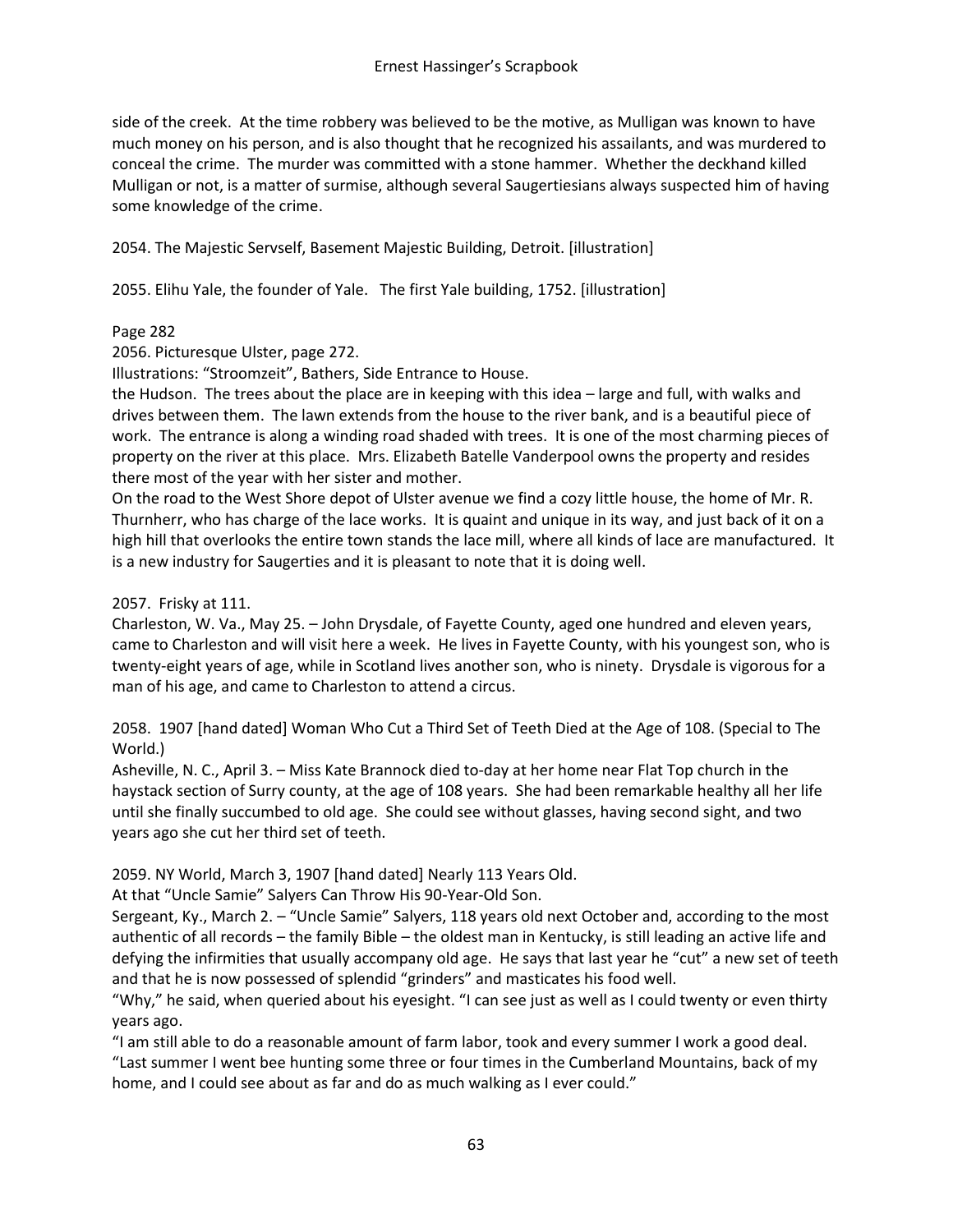A few weeks ago, Col. Logan Salyers, his son, aged ninety, visited him and they engaged in many athletic contests, "Uncle Samie" winning every time.

"Uncle Samie" can be seen strolling out over his little farm viewing his livestock, an industry in which he has always been greatly interested.

Col. Logan Salyers, the remarkable son of a remarkable sire, is an active, alert and vigorous old man, a survivor of two wars – the Mexican and the civil. He has a lucrative law practice in Whitesburg, his home town, and is doubtless the oldest active attorney in the State. Besides his law practice he is proprietor of the Kentucky Hotel, the leading hostelry in his town. Both these men, father and son, have hundreds of descendants in Eastern Kentucky.

2060. Two gentlemen. No identification. [illustration]

### Page 283

2061. Picturesque Ulster, page 273.

Illustrations: Entrance to "Stroomzeit." View of the Hudson at "Stroomzeit", On the Hudson at "Stroomzeit." Watching.

A little further down the river is located the home of Mr. Charles A. Spalding, "Falling Waters." We have heard and read so much about the old Dutch houses along the Hudson, that it gives me a deal of pleasure to write of one that was built two hundred years ago and find it just as our old ancestors left it. This is the case with Mr. Spalding's home, built of stone with walls four feet thick, with the heavy artistic beams just as they were built, large rooms, hospitable piazza, a place where one wants to lounge and enjoy the magnificent view of twelve miles of the Hudson River spread out before you, with the Catskills, equally beautiful, back of them. The original ferry from the east side, which in 1640 was propelled by horses, came through Mr. Spaulding's place. Opposite this old place Robert Fulton built his first steamboat, the Clermont, and it is said the old ways are still in existence in the cove directly opposite. Through the woods and rushing down to the river runs a lovely book – very appropriately names, for the falling of its waters is always heard from the old Dutch stoop, where one is inclined to linger on a hot summer day listening to its sweet soothing tales and wondering after all if in newer places of fashion the descendents of our Dutch forefathers could have found anything that could be more beautiful or satisfactory than the place they selected for us and built so enduringly with their own hands two hundred years ago. Mr. Spalding remains here the year through.

On a little promontory overlooking the Esopus Creek, the home of Mr. Robert Main. It is a large and handsome building with all the outbuildings belonging to such a place in under the hill on which the house stands. The entrance is from the end of Barclay street and a short drive over a nicely graveled road brings us to the front of the building. The view from this spot is superb, on a clear day one can see almost to Albany, while nearer and from the west and north runs the Esopus, with its clustering of houses and mills, and empties into the Hudson River. We have taken two pictures that are shown with the picture of the house, that give some idea of these views (page 258).

"Clifton," the summer residence of Mrs. and Mrs. Edmund Abdy Hurry, Saugerties-on-the-Hudson. This place, which comprises over six acres, is situated on the south side of Saugerties Creek, where it joins the Hudson. The residence stands back a considerable distance from Barclay

2062. Vermont A Paradise For All Who Wish Long Life. (Special to The World.)

Montpelier, Vt., Feb. 22 – That Vermont is a paradise for folk who wish to attain a ripe old age is proved in part, so Montpelier people say, by the fact that within a radius of two and a half miles of each other live six men and women whose ages in the aggregate total 535 years. The average age is eighty-nine years.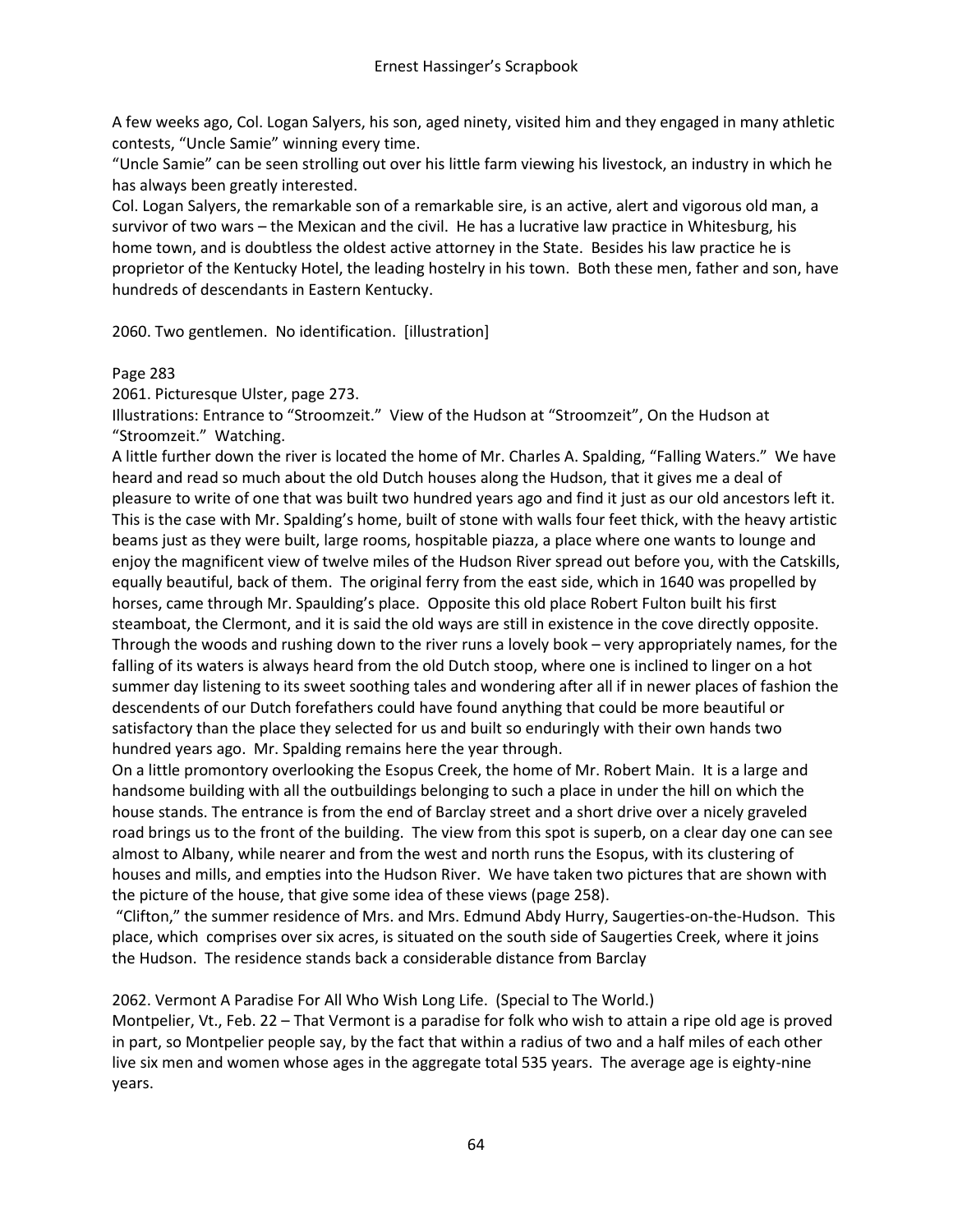The oldest of the lot is "Aunt" Mercy Clough, who celebrated her ninety-fourth birthday last November. Four years ago she injured one hip and has since been confined to her bed. Her mind is as clear as crystal, however, and she fully expects to round out the century.

The next oldest is Mrs. Ziporah Gould, who will be ninety-four next September. She has an excellent memory and can distinctly recall public events and private occurrences of the early part of last century. Her only affliction is rheumatism and because of this she is forced to go about on crutches.

Mrs. Roselle Templeton was ninety-one late December. She is spry, though within the past few weeks she has been forced to "favor herself a mite." Until this winter she has been able to take charge of all the cooking in the house, much to the delight of those who dine at her table.

Two of the members of this old-folks colony are eight-eight. They are Mrs. M. R. Dodge and Mrs. A. D. Arms. The former is slightly deaf and has poor sight, but she has command of all her other faculties. The latter is blind, but she is cheerful and takes a keen interest in public and affairs.

The youngest of the five is Hiram Templeton, who will be eighty in June. He is looked upon as a middleaged man and is regarded as the "baby" of the colony. He is exceedingly active.

2063. 1907. [hand dated] Lived in Administration of all the Presidents. "Aunt Betty" Freeman, who is 113, has Smoked Tobacco Ninety Years – Credits Long Life to It. (Special to The World.)

Pittsburgh, March 8. – Mrs. Elizabeth Freeman celebrated her one hundred and thirteenth birthday at her home in Clarion County to-day, having lived in the administration of every one of the Presidents of the United States.

"Aunt Betty," as she is lovingly called by her seven children, fifty-five grandchildren, twenty greatgrandchildren and three great-great grandchildren, has been addicted to the tobacco smoking habit for the last ninety years. On her birthday she called attention to her habit of smoking the pipe, saying it was partly responsible for her long life.

Mrs. Freeman was born near Connellsville in 1793. She is a member of the Presbyterian Church and has memorized nearly the entire Bible.

2064. Second Sight on Eve of 100. David Detrick, Nearly a Century Old, Reads Without Glasses. (Special to The World.)

New Albany, Ind., March 8. - David Detrick, if he lives until May 9, will be one hundred years old, and the event will be celebrated at his home in Elizabeth, eighteen miles southwest of this city. He is a native of Kentucky, but was brought to Indiana in infancy by his parents. A few years ago he received his second sight and he reads the finest print without the aid of glasses. With the exception of increasing deafness he is a remarkably well preserved man. He is one of the few men in this vicinity who voted for John C. Fremont in 1856, at the birth of the Republican party, and he has voted for every Republican Presidential nominee since that time.

Henry Frank and John Goeswain, who are near neighbors of Mr. Detrick, are approaching their ninetyninth birthdays.

# Page 284

2065. Picturesque Ulster, page 274.

Illustrations: Residence of H. King Sturdee, Front View of "Topside."

street, which it faces on Barclay Heights, and commands on its river or north side, one of the finest views of the Hudson as far as Catskill, with that mountain view beyond. Prospect Park and Kaaterskill and Mountain House hotels, being in full sight. The house is dignified by four solid Doric columns, which support the roof which projects over the piazza. The main hall is through the center of the building, the side hall containing the stairs to the stories above and the story below. The hall contains a sword of Admiral Lord Howe and that of another British officer, with portraits of the late Marquis of Salisbury, a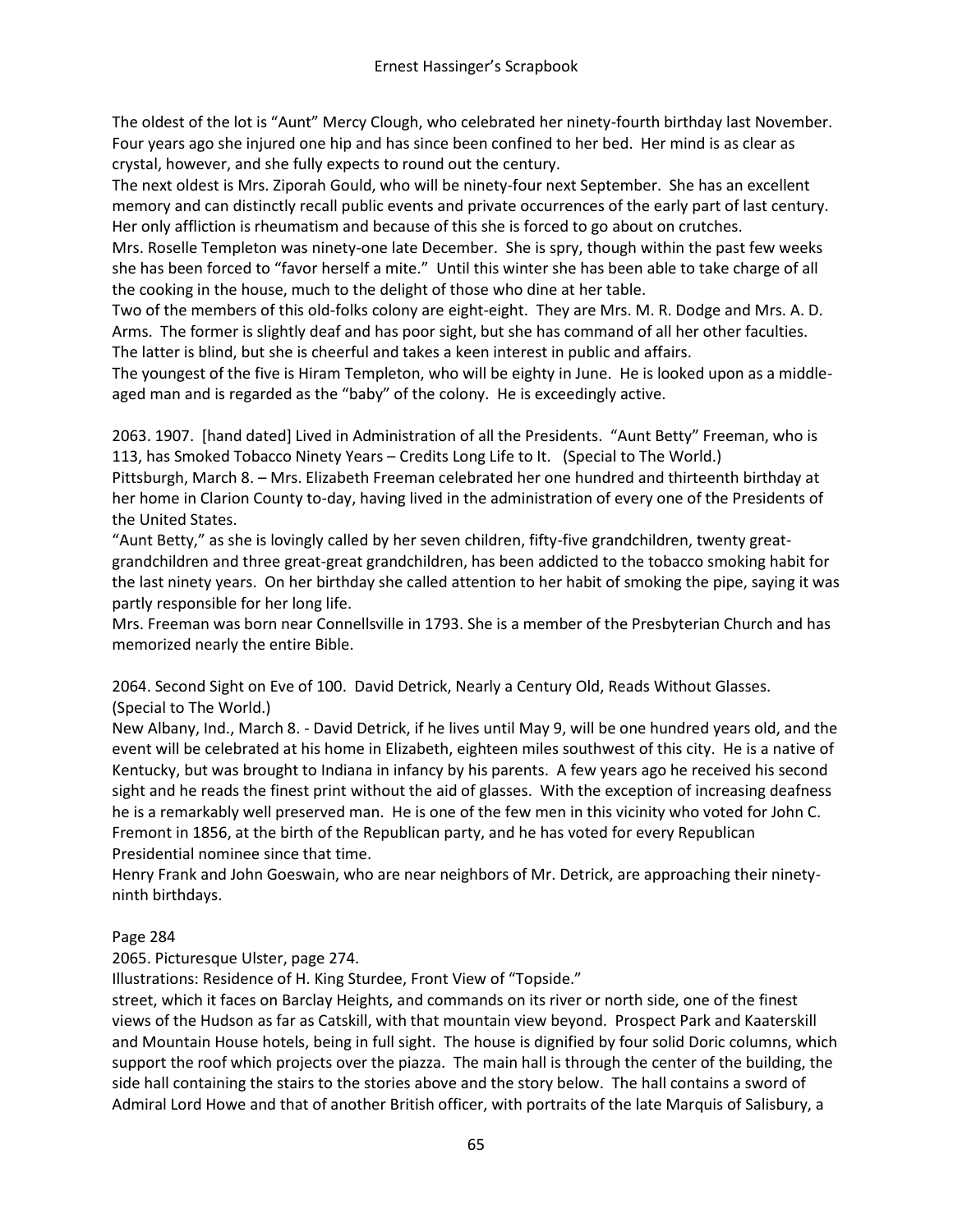blood relative of Mrs. Hurry; also of the celebrated Dr. John Bamber, Fellow of Cambridge, one of Queen Anne's physicians, taken by Mr. Hurry's orders from his bust surmounting his family tomb at Barking Abbey Church of St. Margarett's, and from whom Mr. Hurry is in direct descent. Also of Mr. Hurry's father, the late Edmund Hurry of New York, and of the latter's grandfather John Hurry, Esq., and a rare portrait in oil of Savonarola. In the dining-room are portraits of Mrs. Hurry's father, the late William Rhinelander Renwick who for some years to the time of his death, was the sole owner of Glenerie, lying between Kingston and Saugerties, also that of her uncle Chancellor Howard Crosby, and of John Adams with whose family the Crosby's are doubly related. Also a rare portrait of Washington, called the "Washington Lafayette," presented to Mr. Hurry in Rome, and which is especially prized on account of the close friendship that existed between Washington and Mr. Hurry's family, as it did also in Mrs. Hurry's, her great grandfather being surgeon to General Washington's guard during the entire war of the revolution. It is worthy too of special note in referring to this portrait

### 2066. His 104<sup>th</sup> Birthday His Last, He Thinks.

Stephen Emerson Boynton, the Oldest Man in the State of Massachusetts. (Special to The World) South Deerfield, Mass., March 14. – Sitting in a high-backed chair presented to him on his hundredth birthday, Stephen Emerson Boynton, the oldest resident of Massachusetts and one of the oldest authenticated centenarians in the country, received congratulations to-day on his 104th birthday. The past winter, one of the coldest on record in New England, has sapped the vitality of Mr. Boynton, and to-day he was able to move about the house only with the assistance of two heavy canes. His pleasure at the notice taken of his birthday was child-like in its simplicity. "I will not see another birthday." he said pathetically.

Mr. Boynton rises at noon, dresses himself with the assistance of his two sons, and partakes of the noonday meal with relish. He eats sparingly in the early evening and retires about 9 P. M. He spends the greater part of the day in cold weather sitting before the kitchen stove. He takes frequent naps. Mr. Boynton's sight has failed rapidly of late and his mental faculties are dimmer.

Mr. Boynton was born in Hubbardstown March 14, 1803. He was bound out to a Leverett farmer at the age of six, and thereafter was dependent upon his own efforts for a living. He was married in 1831, Mrs. Boynton dying fifty-five years later. Mr. Boynton has been a life-long Democrat. [illustration]

# 2067. Post, Octo 2/ 13. [hand written] The Death Record.

John G. Steenken, who recently left his summer home, "Chestnut Lodge" on Barclay Heights, for his city home, 209 Washington Park, Brooklyn, died in the latter place Wednesday, in his 75th year. He had been in ill health all summer. Mr. Steenken's death will occasion much regret, and especially here, where he was so well and favorably known. He was a man of unostentatious manner, kindly disposition and philanthropic in deeds. He was very charitably disposed and some of our village churches will miss his benefactions, so generously bestowed. Mr. Steenken was possessed of domestic tastes and gave much of his time to his family, and they are sorely bereaved in his death. Two daughters and three sons survive him, Mrs. Steenken having died several years ago.

#### 2068. Saugerties Post, Oct. 3, 1913. Obituary.

John G. Steenken died at his residence 209 Washington Park, Brooklyn. N. Y., October 1st, 1913, after an illness of several months. Born in Bremen, Germany, February 14th, 1839, he came to this country when a boy of 15. Connected for over 50 years with the firm of Battelle & Renwick, manufacturers of chemicals, and has been president of same since its incorporation in 1902. He was also a director in the New York Tanning Extract Co. Member of the Down Town Association. Mr. Steenken was a charter member of St. Luke's Lutheran church on Washington avenue, and for many years has taken an active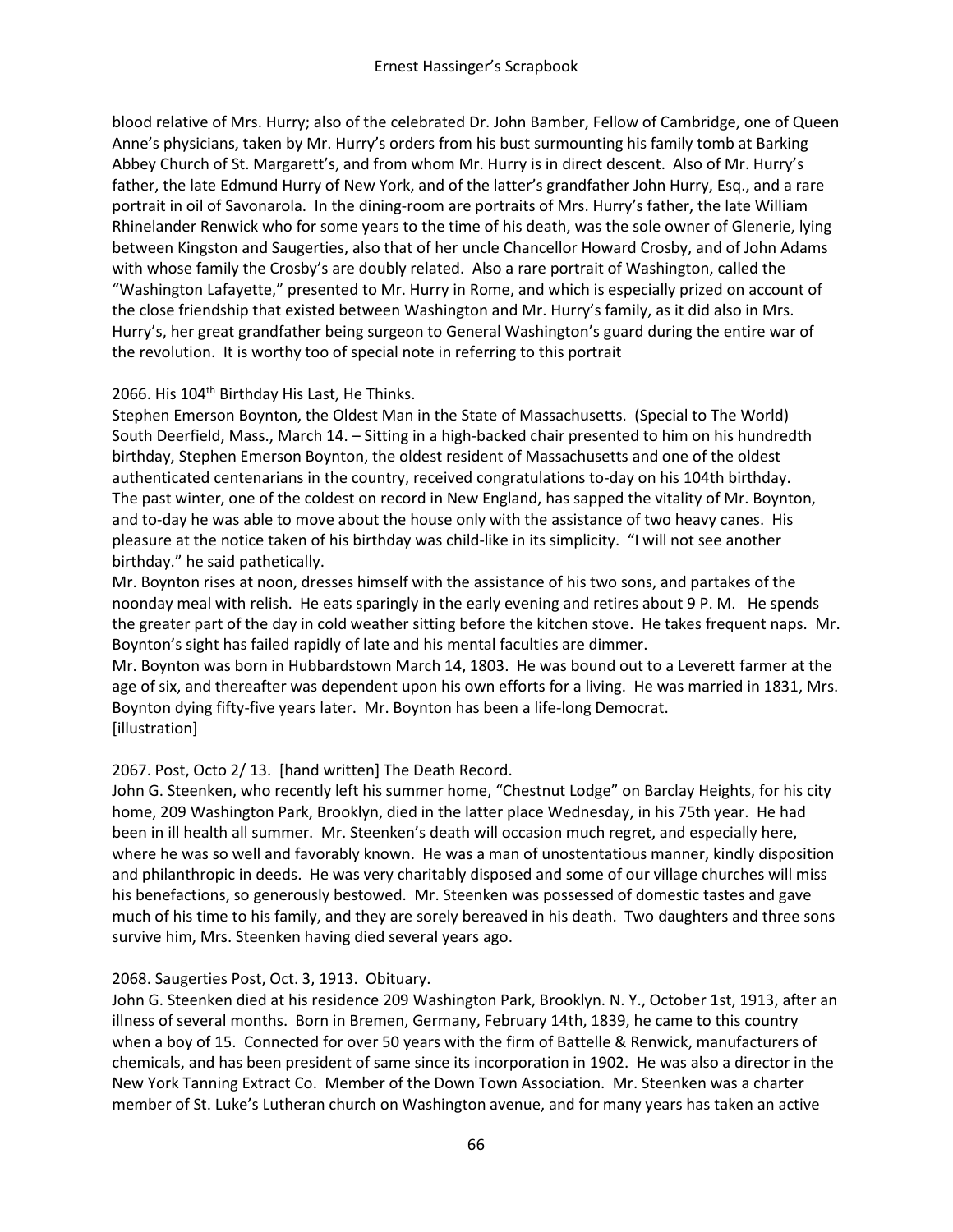interest in it. His wife Albertina Bischoff died in 1891. He is survived by six children, Albert D. Steenken, Edgar H. Steenken, G. William Steenken, Mrs. Christian E. Grandeman, Anna M. Steenken, Francis L. Steenken. [illustration]

Page 285

2069. Picturesque Ulster, page 275.

Illustrations: Driveway to "Topside" and "Stroomzeit" Elizabeth Street, Barn, "Topside." Barn of Washington, that Mr. and Mrs. Hurry's grand son through his mother Lucy Washington Hurry, wife of the eldest son Renwick Clifton Hurry, is in direct descent from Samuel Washington, the brother of George Washington. In a side room is to be found a three quarter length, life sized portrait of a young girl pressing a dove to her breast and known as "The Dove," by A. Fretoni of Italy, and which is greatly admired by connoisseurs. The place is named "Clifton" partly because it lies 176 feet above the Esopus Creek and the waters of the Hudson, and also because Mr. Hurry is in direct descent from Gabriel Clifton of Great Yarmouth, Norfolk, England. Of the Clifton's of Norfolk for whom it is well known, is claimed descent from the Plantagenet Kings. (See memorials of the family of Hurry, Great Yarmouth, Norfolk, England, and New York, U. S. A., and addenda. Also Commemorative Record of Ulster County, New York.) Mrs. Edmund Abdy Hurry is fourth in descent from General William Floyd, a signer of the Declaration of Independence for the State of New York.

Mr. Alfred P. Lasher has one of the finest residences in the village; it is located on Main street. Mr. James T. Maxwell's home on Market street is another one of the exceptionally comfortable and pleasant homes of Saugerties. Mr. Charles Davis, the present Surrogate of the county, occupies a unique home on Partition street.

Mrs. G. W. Seaton's residence is one of the charming spots of Saugerties. It is located on Church street and covers half the block. It is large and roomy with pretty flower beds and walks about it, and covers one of the finest views of the town.

George W. Washburn's place, called "Oakledge," is located at the upper or western end of Main street. It is entered from the street by a long driveway, and is beautifully located on the Esopus creek.

2070. Miss Margaret Reed, in "The Old Town" Photography by Moffett Studio, Chicago. [illustration]

2071. Saugerties Post, Dec. 24, 1914. The "Woman in White." Falls by the Wayside in Rip Van Winkle Town.

Declaring that she was in Catskill on business yesterday, and that getting a little under the weather was incidental – and accidental – Mrs. Jennie R. Crawford, the "Woman in White," threw herself upon the mercy of the court this morning and after being advised to attend strictly to business and cut out the booze, was permitted to depart.

When Mrs. Crawford appeared before Judge Miller this morning she still wore her gladsome attire, but her face looked rather the worse for wear and tear. Upon the occasion of her several falls before winning a place at the county jail, Mrs. Crawford sustained a number of bruises about her face, and these had turned to a deep, rich purple this morning. And as they do not keep face powder and manicuring articles on tap at the jail for erring females, she was compelled to face the world in a more or less unprepossessing make-up.

Questioned by Judge Miller she said that she lived in Kingston, and that she had come to Catskill to attend to certain matters which involved sums of money due her. – Catskill Mail, Wednesday. Mrs. Crawford is known here, being a former resident, and also a frequent boarder here.

2072. Saugerties Post, Jan. 5, 1914 [hand dated] Woman Found Dead in Shults's Corners. Mrs. Simeon Williams, a Resident of That Section of the Town, Discovered in a Field Sunday Morning.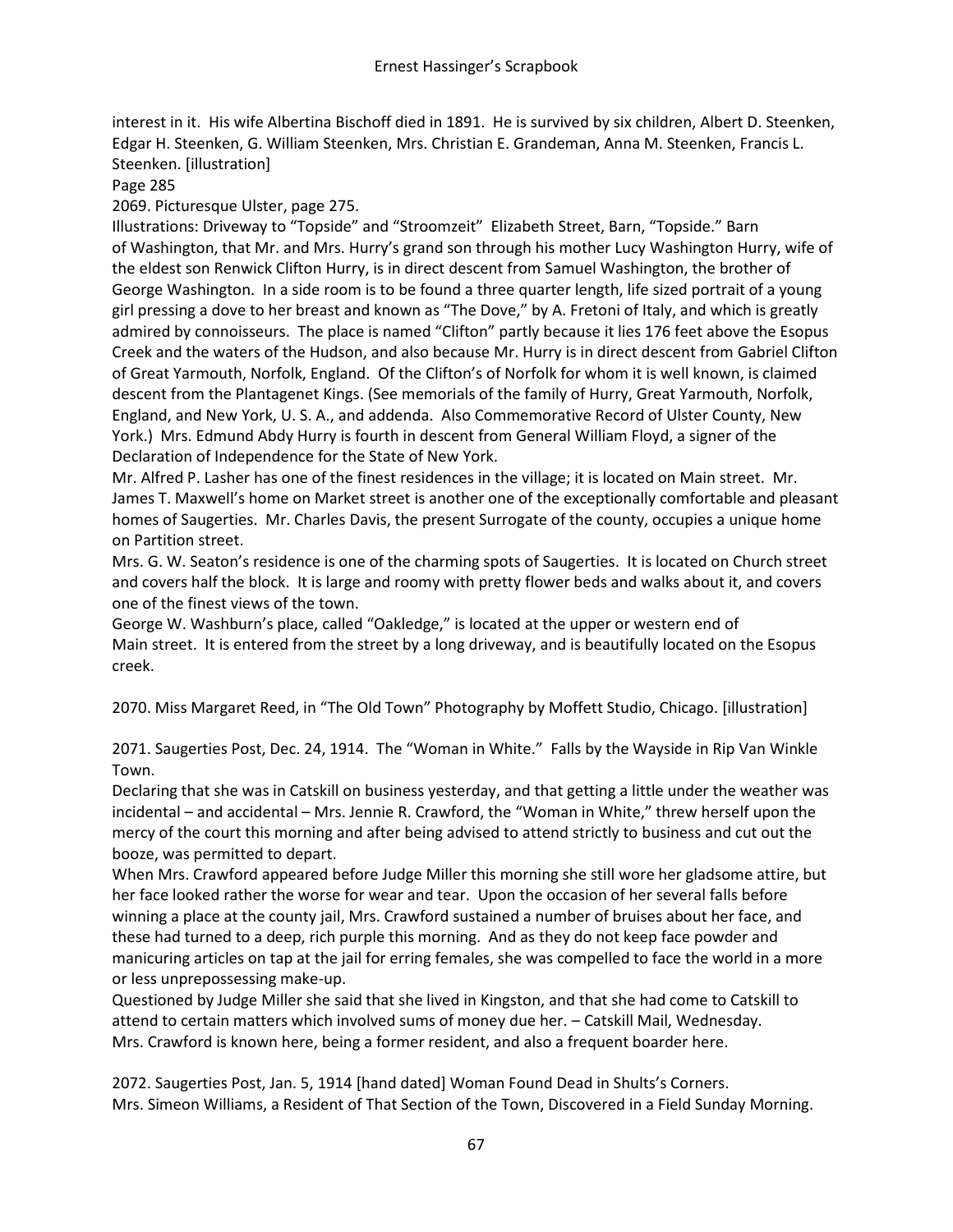Mrs. Simeon Williams, aged about 45 years, a resident of Shults's Corners, this town, was found dead about 10:30 o'clock Sunday morning, on the lands of the Cowan farm, about a half mile from Croswell's store, at the Corners. Cyrus Longendyke made the discovery and Coroner Kelly, of Kingston, was notified. The woman was lying face downward, and how she got over into the lot is unknown, and the residents of the neighborhood while extremely reticent as to the exact cause, believe there are suspicious circumstances surrounding her death.

Dr. Downer, of Woodstock accompanied Coroner Kelly to the scene and after a partial examination, turned the body over to Undertaker Norman Lasher who removed it to his undertaking rooms in Woodstock, where the inquest will be held. A husband and two children survive the woman. The cause of the woman's death was not stated, thought she is believed to have perished from exposure during her wanderings all night. She was last seen alive last near a certain questionable place about 11 o'clock on Saturday night. The finding of the body created great excitement in Shults's Corners. [illustration]

### Page 286

2073. Picturesque Ulster, page 276.

Illustrations: Looking East From Finger Hill, German Lutheran Church, "Ulster" Saugerties and New York Steamboat Co.

The First National Bank is located on Main street. The officers of the bank are Robert A. Snyder, president; James T. Maxwell, vice-president; William H. Eckert, cashier; John A. Snyder, teller; and John Hallenbeck, bookkeeper. The bank is a bank of discount, established fifty-three years. Robert A. Snyder, succeeded the late John Kiersted in 1885 as president and has occupied that position ever since. Along the road that runs north out of Saugerties is located the house of George P. Hilton and H. S. [*sic*] Sturdee. The two homes or houses are located in the old Myers property. Mr. Hilton occupies the Myers residence, and Mr. Sturdee has built himself a charming summer home but a short distance from it close enough for the both to use the same barn, which is unique, being built in the form of a triangle. The property is laid out in common, I believe, the homes for the help being in cottages under the hill. Mr. Hilton calls his home "Stroomzeit."

The Martin Cantine Company of Saugerties, N. Y., was organized in 1888 and started in a small factory, one story, 178x50 for the purpose of manufacturing card board and coated papers. Their business grew to such proportions that they were obliged to enlarge their plant in 1895, 1901, 1903, and 1904. to its present size, 500 feet long, 50 feet wide, two stories and basement. Since 1896 they have manufactured nothing but coated papers, and now rank among the largest producers of this material in the country. In 1903 they acquired the first rights to the use of

2074. Saugerties Post, Oct. 16, 1913. Cemetery Gates Are Presented by D. A. R.

Hon. Charles Davis Delivers the Address and Frederick T. Russell Makes the Response on Wednesday Afternoon.

Under sunny skies, and most propitious circumstances, the new gates, recently erected under the direction of the Saugerties Chapter, D. A. R. in Main street cemetery, were dedicated and formally presented to the Saugerties Cemetery Association on Wednesday afternoon.

The occasion drew together a large number, including about 30 members of Wiltwyck Chapter of Kingston, who were guests of Saugerties Chapter. The exercises were opened by the reading of scripture and prayer by Rev. Thomas Cole. The address at the dedication was delivered by Hon. Charles Davis, who in florid and eloquent speech referred to the valorous deeds of the men who in order to establish American independence, had wrought so intrepidly and patriotically, several of whom now sleep in the local cemetery. Mr. Davis also paid a glowing tribute to the D. A. R. for their unceasing and unremitting work in perpetuating the spirit of patriotism, and their laudable work in enhancing the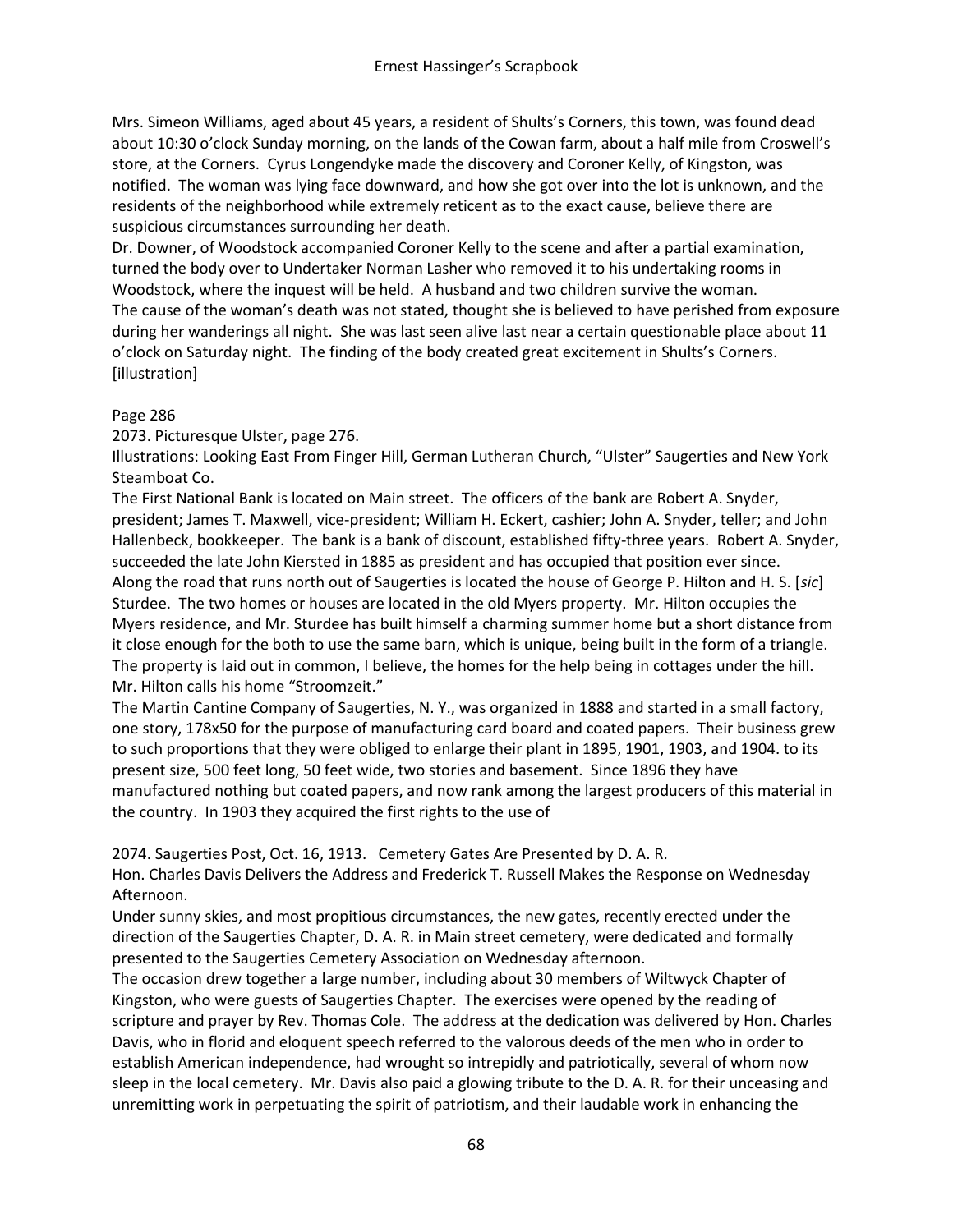beauty of the local silent city. At the close of his address in the name of Saugerties Chapter, he presented the gates to the Cemetery Association.

The gates were received by Frederick T. Russell, president of the Cemetery Association, who made an excellent speech, giving a historical sketch of the Association, its labors and thanking the D. A. R. for their interest and effort to improve the cemetery.

Mrs. Williard Augsbury, of Antwerp, state Regent of the D. A. R., who honored the occasion with her presence, brought a message of greeting, and complimented Saugerties chapter on its work. Owing to her suffering from a heavy cold, she was obliged to omit an extended address.

The exercises were concluded with the singing of "America", after which Saugerties Chapter and guests inspected the Mortuary Chapel, then repairing to the Reformed church chapel, where a reception was held for the State Regent, Mrs. Augsbury, who was presented to the members and guests by Mrs. C. C. James, Regent, and Miss Lamb, Vice Regent of Saugerties Chapter. Refreshments were served during the reception, Mrs. C. A. Spalding presiding at the table, and the members of the Christian Myer Chapter, C. A. R. doing the serving.

Saugerties chapter are planning to complete the good work already begun, by having a cobble wall built in front of the cemetery from the gates to the chapel. Their activity in this good causes merits high praise.

### Page 287

2075. Picturesque Ulster, page 277.

Illustrations: Oakledge, Residence of George W. Washburn, "Ida" Saugerties and New York Steamboat Co., Washburn's Point.

the waters of the Esopus Creek by purchasing the Ulster Iron Works' property, and have developed this electrically from which power their plant is operated. This company employs upwards of 150 hands and is continually increasing its output to keep up with the demands for its goods.

Mr. Ziegler's Cafe is located on Partition street. It was established in 1865 and is an orderly, well conducted place where lunches are served.

# THE REFORMED DUTCH CHURCHES IN THE TOWN OF SAUGERTIES.

By the Rev. Denis Wortman, D. D., of Saugerties, N. Y. continued from 271.

THE Rev. George Wilhelmus Mancius, ancestor of the Rev. Dr. Mancius S. and Mancius H. Hutton, pastor at Kingston from 1732 to 1756, appears to have supplied Katsbaan from 1730 to the time of his death in 1762; a man of strong convictions, early advocating the independence of the American Church from the mother Church in Holland.

In the Revolution, while throughout all the country every minister of the Episcopal Church was a tory, the Dutch pastors were patriots almost to a man. Dr. Laidie of the New York Collegiate Dutch Church on account of his patriotic American views, though himself a Scotchman, went to Red Hook, and died there. Tubel, the only loyalist, was, on that account as well as for immorality, deposed. Dr. John H. Livingston, the "Father" of the Reformed Dutch Church in this country, never ceased preaching and praying for the patriot cause. De Ronde for the same cause had to leave this city, which was in possession of the British, but

2076. Saugerties Post, Nov. 8, 1913. Noted Preacher Firmly Opposed to Prohibition.

Rev. J. F. Milband, rector of St. Paul's Episcopal church at Wellington, Kan., writes as follows:

"You ask my opinion as a priest in regard to this great issue.

"First let me say, I dislike prohibition intensely. To my mind it is all wrong, or at least it goes about that which it desires to accomplish altogether in the wrong way.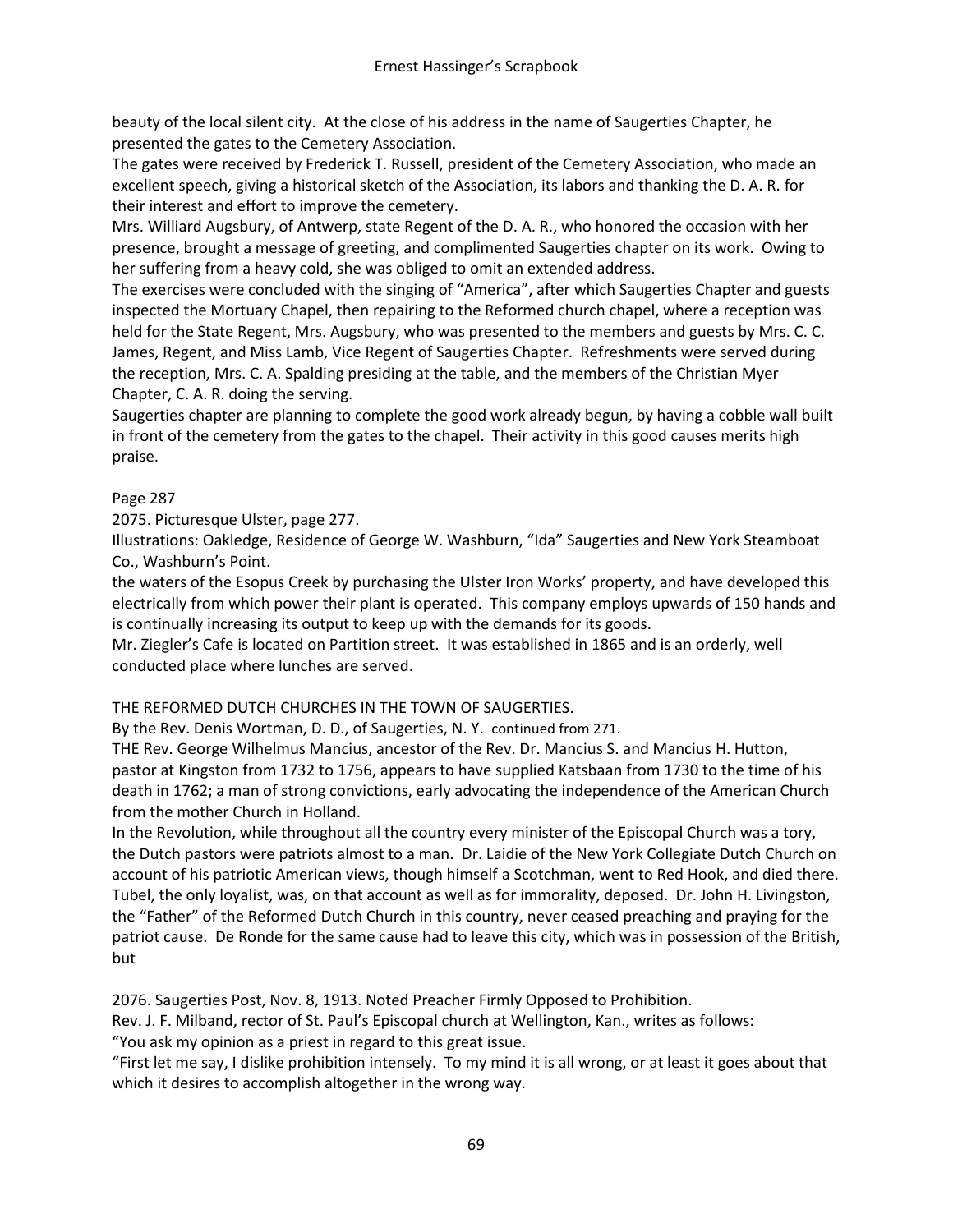"To my mind prohibition is tantamount to moral weakness. I have seen a great deal of it – have watched its comings and goings, and have even done my best, as a just-minded man, to see reason in it. "To me it stands in the balance, and as a working factor, even in that which it desires to accomplish or promote, found sadly wanting.

"I believe a nation of prohibitionists would be a nation of hypocrites. Prohibition breeds and fosters suspicion among neighbors. It means "behind doors." It means all that is not open and above board. It not only breeds a sort of secretiveness of one's actions, but worse still, it introduces a condition of espionage which is something repulsive to any free English-speaking citizen.

"I hate drunkenness; it is beastly, inexcusable; but I fear and loathe prohibition still more. I would rather see a son of mine come home drunk (beastly as that would be) than to think my boy was a sneak and a liar. You can cure and sober a drunkard. Many have been redeemed. But never yet have I known a sneak or a liar changed into a decent man.

"No, I hate prohibition, intensely, because, as I have said, it breeds dishonesty and lack of candor, and were my church – the Episcopal – to commit itself to such an unscriptural platform (as many churches have) I would resign to-morrow, send in my vestments and go to work at something else.

"But there is one thing which two churches in America, and throughout the world, will never do - I refer to the Roman Catholic and Episcopal churches – and that it to take up this prohibition question as it now stands and is now managed. Indeed one cannot be a prohibitionist and still believe in the inspiration of the Holy Writ.

"Temperance is one thing (and it applies to all our appetites and desires); prohibition is quite another. The one is strength – the other weakness.

"After living some years in an anti-saloon State I have come to the conclusion that absence of the (license) saloon proper by no means abrogates or does away with drinking or drunkenness. It only seems to me to help the druggists grow rich on that pernicious 'signing a lie' as I call it when a man sneaks into a drug store and whispers what he wants – holds up his hands and swears. But to what? I myself have been asked in a Kansas town of fifteen thousand, when I went into a drug store for a bottle of wine for Holy Communion, to sign a lie. So I refused to celebrate the Holy Sacrament until I could openly procure the wine without subterfuge.

"What more could I say? I might quote great men – Gladstone, Bismarck, Lincoln, back to Washington, and further yet, back to Cana's marriage feast. I feel that I am in excellent companionship of the men who have made, or helped to make, the world what it is."

2077. Saugerties Post, Aug. 9, 1913. Malden Man Dies During Storm.

Charles Lewis Stunned by Lightning Falls From Load of Hay and Expires at Noon

While the lightning shower was in progress at noon, to-day, Charles Lewis of Malden, was stunned by a bolt of the electrical fluid and fell from the top of the load of hay on which he was riding and a few minutes after expired.

Mr. Lewis, who was 68 years old, was coming up the West Camp river road, when the storm overtook him. Just as a terrific report was heard accompanied by a blazing flash, he was seen to topple over and fall off the load to the road below. Residents who saw Mr. Lewis fall, hastened to his aid and then summoned Dr. Krom. Mr. Lewis was just alive when picked up and taken to the W. S. R. R. station. He passed away soon after, however. The cause of his death was not due to the lightning bolt, but from the effects of the fall, Dr. Krom said. No mark of lightning was found upon Mr. Lewis.

Two daughters, Mrs. Frank Delanoy and Mrs. Carrie Magee and two sons John and James Lewis survive him. [illustration]

2078. Undated. Man Strangles Wife and Kills Himself. Double Tragedy at Kohl's Irvington Hotel in Woodstock at an Early Hour This Morning.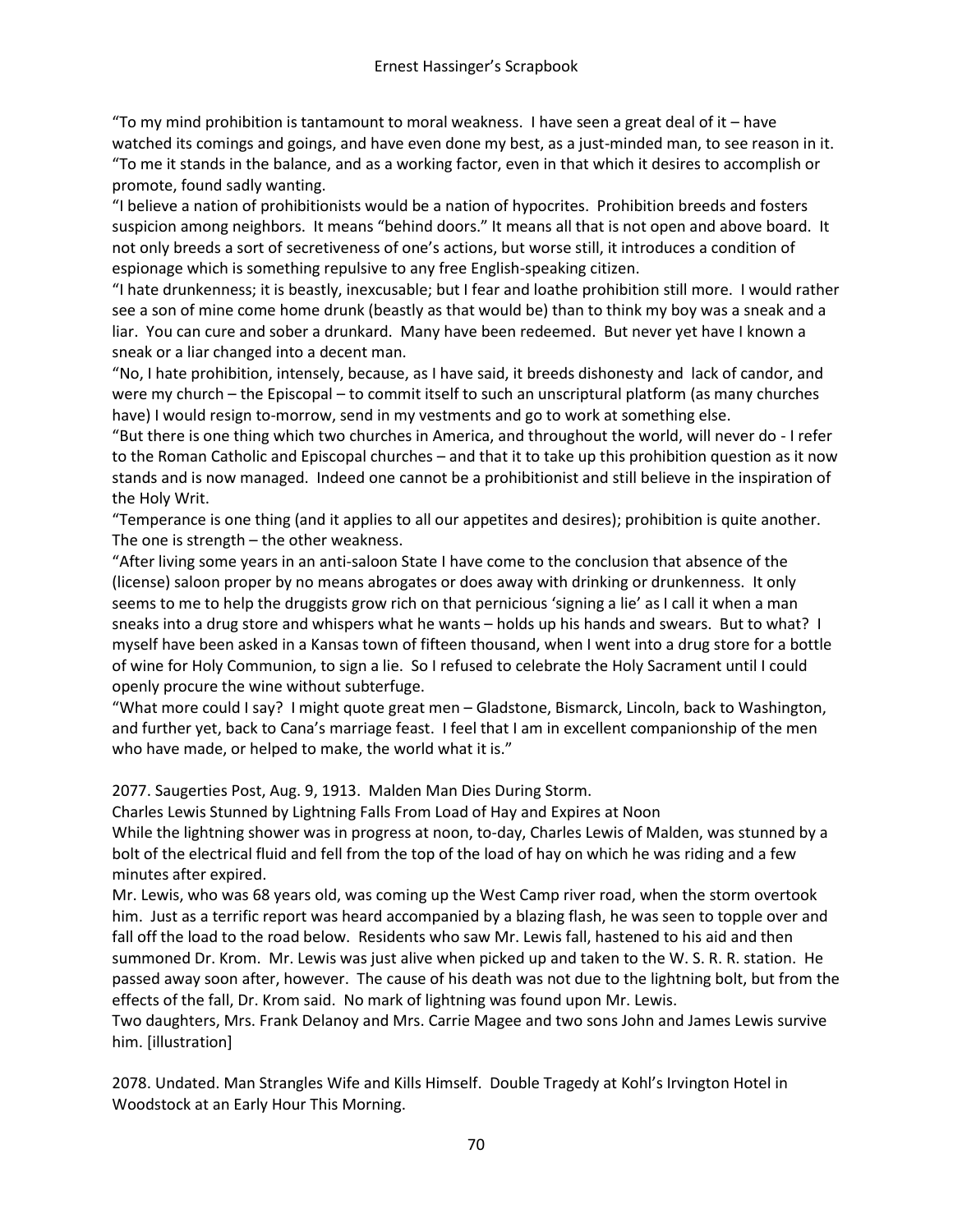After killing his wife by strangulation and a blow on the head, as she lay in bed, James Lounsberry went into a hay mow of a barn and killed himself, his head being blown off from the charge of the gun he used.

The double tragedy occurred at Kohl's Irvington hotel, Woodstock, this morning, Lounsberry and his wife being employed there, the man as a helper the woman as the cook. Jealousy was the cause of the crime, it is suspected, he being older than the woman.

The finding of the woman's body was made by some of the hotel help, and as Lounsberry was missing a search for him was instituted, and among the hay in the hotel barn his dead body was located. The dead woman was 43 years old and her husband 56 years of age,

No sound of a gun or firearm was heard, but occupants of a room adjoining that occupied by the Lounsberrys heard early in the morning a faint cry of the woman and then a noise resembling a heavy thud. Immediately upon making the discovery, Dr. Downer was summoned and Coroner Breithaupt of Phoenicia and Sheriff Shultis of Kingston, notified.

As soon as the officials arrived an examination was made by the doctor, the marks on the woman's throat and mark on the head indicating the cause of her death, and a certificate of death was accordingly issued. It is presumed a blow of Lounsberry's fist inflicted the mark on his wife's head, as no instrument was found in the room. As Lounsberry was not seen around the place, and the Sheriff , thinking he had come this way, Deputy Sheriff Whitaker of this village, was called up and advised to be on the lookout for the man. A later message, however, stated that Lounsberry had been found dead. The Lounsberrys resided in Kingston and had two sons, both surviving them. The murder and suicide caused great excitement among the residents and city guests in Woodstock. [illustration]

# Page 288

2079. Picturesque Ulster, page 278.

Illustrations: Residence of Charles A. Spalding "Falling Waters", The Bridge at Falling Waters, Entrance to Falling Waters. `

Katsbaan profited by it, and Red Hook; and the marble tablet in the old church in the former place records the pastoral presence of Dr. Lambertus DeRonde from 1780 to 1786.

The next pastor was Domine Petrus Van Vlierdon, 1792 – 1804. It is remarked that after him no minister came from Holland to this country until 1848, when, with Van Raalte and others, began the migration which, extending until now, has led to the establishment of near two hundred Holland churches (not including the numerous Dissenters) with nearly 15,000 families and 20,000 members. His parsonage was the old Saxe house, a quarter of a mile south of the church. The small kitchen portion, now rebuilt, stands for the original structure, but the Domine came with so much furniture that the parsonage had to be increased to its present large dimensions. He was a man of learning and piety, a graduate of Leyden University. Some of his descendants dwell in this vicinity. The unfortunate circumstances connected with his resignation in 1804 prevented the early settlement of a successor. The Rev. James David Demarest, a student under Drs. Froeligh and Livingston, author of several printed sermons was called in 1808, while yet a young man, but left the next year for a long and honored pastorate at Ramapo, N. J., in 1824 joining the Seceders of the true Dutch Church.

The most distinctive, picturesque, and distinguished pastorate in this historic church commenced with the settlement of Henry Ostrander, D. D., in 1812. He was born near by, in Platttekill, in 1781, was graduated from Union College under Dr. Nott in 1799, studied under Froeligh, was in Coxsackie in 1801- 10 and Leeds (Catskill) 1810-1812. His ministry at Katsbaan

2080. Dear Sir: You are earnestly requested to meet at the Directors Rooms, on Wednesday, January 21st, 1914 at 8 p. m. for the purpose of forming a Business Mens Association. Committee. [1914 added] [illustration]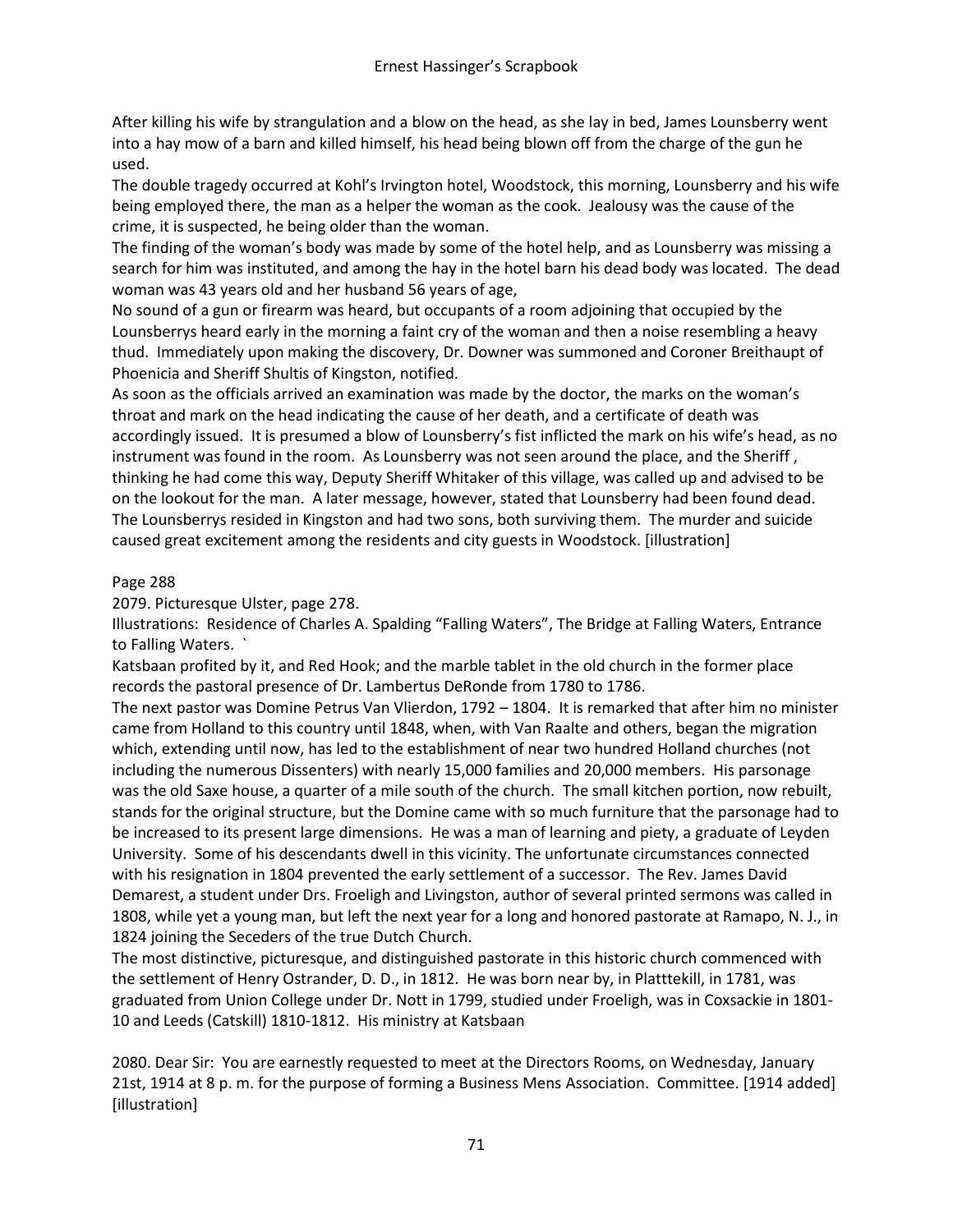2081. Cartoon, The Lion Tamer; Kruger with a whip, England as the Lion. [illustration]

[page of scrapbook missing, see appendix 2 for text and pictures from Picturesque Ulster pages 279 and 280.

# Page 289

2082. Picturesque Ulster, page 281

Illustrations: Market Street, Van Buskirk's Pharmacy Partition Street corner of Main, Ulster Avenue near Depot.

inspirers of progress. All along from 1816 there were attempts to build a church edifice there, and in 1827 it was accomplished in the "Brick Church," now the carriage and blacksmith shop of George Burhans. In 1834 a parsonage was secured on Livingston street, occupied now by Mr. J. Austin Freligh, until very recently and for a long time leader of the choir.

At first it was suggested that when the new Brick Church should be completed ministers of other denominations should quite frequently hold services there; but afterwards arrangements were satisfactorily made for alternate services between the two churches by Dr. Ostrander, in connection with the occasional services at Plattekill and Blue Mountain. Still the trend was toward separation; the pastor was living in the village and soon some other independent church might be organized which in the end would gather in itself the members of the Reformed Church.

In the records of the yet united church July 11th, 1826, we find the following: "Resolved, that this Consistory assume to themselves the style of minister, elders and deacons of the Reformed Dutch Church in the Town of Saugerties by which they are hereafter to be known and distinguished as a body corporate in law." In Dr. Ostrander's handwriting (he being clerk of the consistory) we find written: "new name and style of consistory." In the records for the same Feb. 9th 1839, we find the following, passed at Katsbaan: "New church at Katsbaan." A petition for a new congregation was presented by church members in the vicinity of Katsbaan. Consistory resolved that the prayer of the petitioners be granted, and that the proper means be taken forthwith to organize the new church.

The petitioners asked that the new congregation should be called "The Reformed Dutch Church of Katsbaan, and the stone house of worship and parsonage at Katsbaan and other property be conveyed to it as the committee may determine."

The committee of Classis met February, 20, 1839, at the Stone Church and approved the plan; the petitioners were dismissed from the old church of Saugerties (with a view of their acting in the "new congregation" at Katsbaan) and elders and deacons ordained thereto. In their organization of this church the classical committee used the same terms

2083. Washington's Headquarters, Newburgh, N. Y. [illustration]

2084. Saugerties Post, Jan. 18, 1915. [hand dated] Marriage Bells Ring Forth.

Niece of Mrs. Ernest Hassinger is United in Marriage.

Miss Lola E., daughter of Supervisor and Mrs. Joseph Wolven, of Mellenville, was united in marriage to Charles Kerner, of Ghent, Wednesday evening, Jan. 13. The ceremony took place at the manse of the Dutch Reformed church, the Rev. Leonard Appledorn officiating.

Attired in a traveling suit of brown trimmed with black fur, and wearing a black picture hat, the bride presented a charming appearance. She was attended by Miss Jennie Miller, of Mellenville, who wore a suit of blue. William Wood, of Ghent, was best man. Subsequent to the wedding, a reception took place at the home of the bride's parents.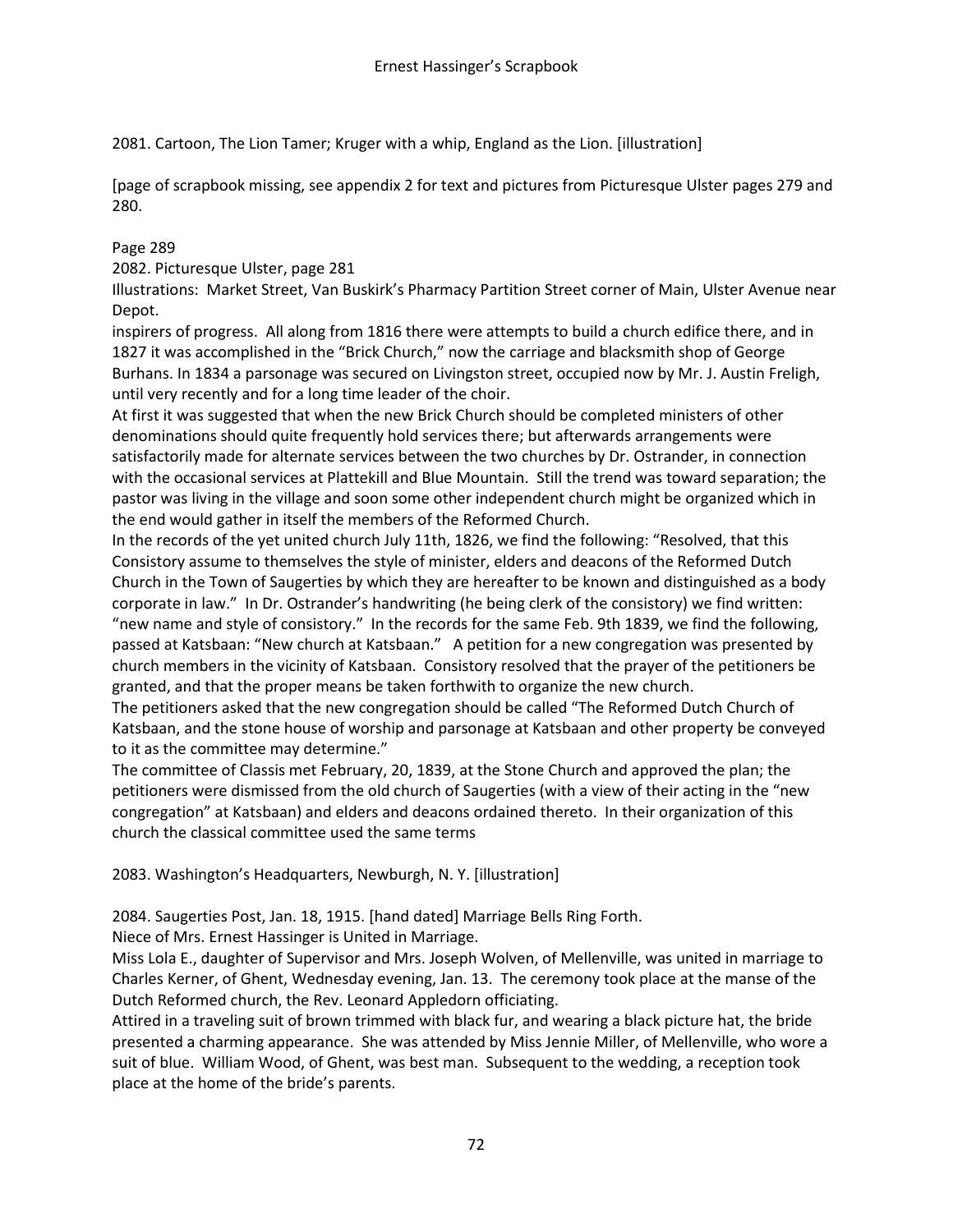Both are widely known and popular young people, and the heartiest wishes of a host of friends for a long and happy wedded life is extended them. The bride was the recipient of many handsome gifts, including cut glass, linen, furniture, etc. Mr. and Mrs. Kerner expect to make their future home in Mellenville.

The bride is a granddaughter of Egbert Wolven and a niece of Mrs. Ernest Hassinger, of this village.

2085. Lend Your Money to Your Government. A Patriotic Investment for a Noble Purpose. U. S. Government 4% Bonds – Second Library Loan of 1917. [illustration]

### Page 290

2086. Picturesque Ulster, page 282

illustrations: "Clifton" Residence of Edmund Abdy Hurry, Residence of James T. Maxwell. "A New Church and Congregation" "New Organization," "First Elders and Deacons of said Church," "Ordained over the Old Church."

One would, indeed, naturally suppose that the congregation worshipping in the new church was the original one; but the whole transaction as noted above seems to demonstrate positively it was the mother church that had packed her goods and things, including the Domine and church records, and had gone to live in the new house, whilst her child, Saugerties chose to go back and dwell and raise her family in the old house of sacred recollections. The old organization on July 11, 1826 has adopted a new name and title, consonant with its large membership and increasing strength in Saugerties; and from this old organization with its name of Saugerties was formed a new organization with the old name of Katsbaan, in fact and in law. The latter worshipped at Katsbaan with Dr. Ostrander as co-pastor until the following October.

2087. Col. Theodore Roosevelt in Paris. With Every Appearance of Having Recovered His Accustomed Health and Vigor. (Photo by Underwood & Underwood) [illustration]

#### Page 291

2088. Picturesque Ulster, page 283

illustrations: Maxwell House, T. F. Brinn, Prop., Residence of Ira Lewis, Interior of the Congregational Church, Partition Street.

when in accordance with the consistorial action of August, 1827, his connection with the old organization worshipping at Saugerties was terminated, and he having been regularly dismissed from it, accepted a call from the new organization at Katsbaan, and was installed its pastor, and made his home in the parsonage at that place. The parting was with evident pain in the loss of the noble and venerable pastor, with affectionate memory of his past services, and with the blessings on the years of loving labor yet to be.

Dr. Ostrander's successor at Saugerties was the Rev. Cornelius S. Van Santvoord, D. D., who remained from 1840 to 1855. Under his pastorate were erected on land contributed by Mr. Kiersted the present large and beautiful church edifice, and in 1858 the commodious parsonage; concerning which removal, however, there was unfortunately deep and bitter discussion, which resulted in the withdrawal of several influential families, to found the Congregational Church. Everyone knows Dr. Van Santvoord, not only as an able minister, but as a man of marked literary ability, a frequent and welcome contributor to the press, the author of "Discourses," "Life of President Nott," and recently the "History of the 120th Regiment, New York State Volunteers," of which he was the patriotic chaplain during a portion of the civil war.

The Rev. Dr. Joachim Elmendorf succeeded him in 1855, a pastor and preacher of rare accomplishment and tact, of a commanding influence in the denomination, and after a long settlement in Poughkeepsie,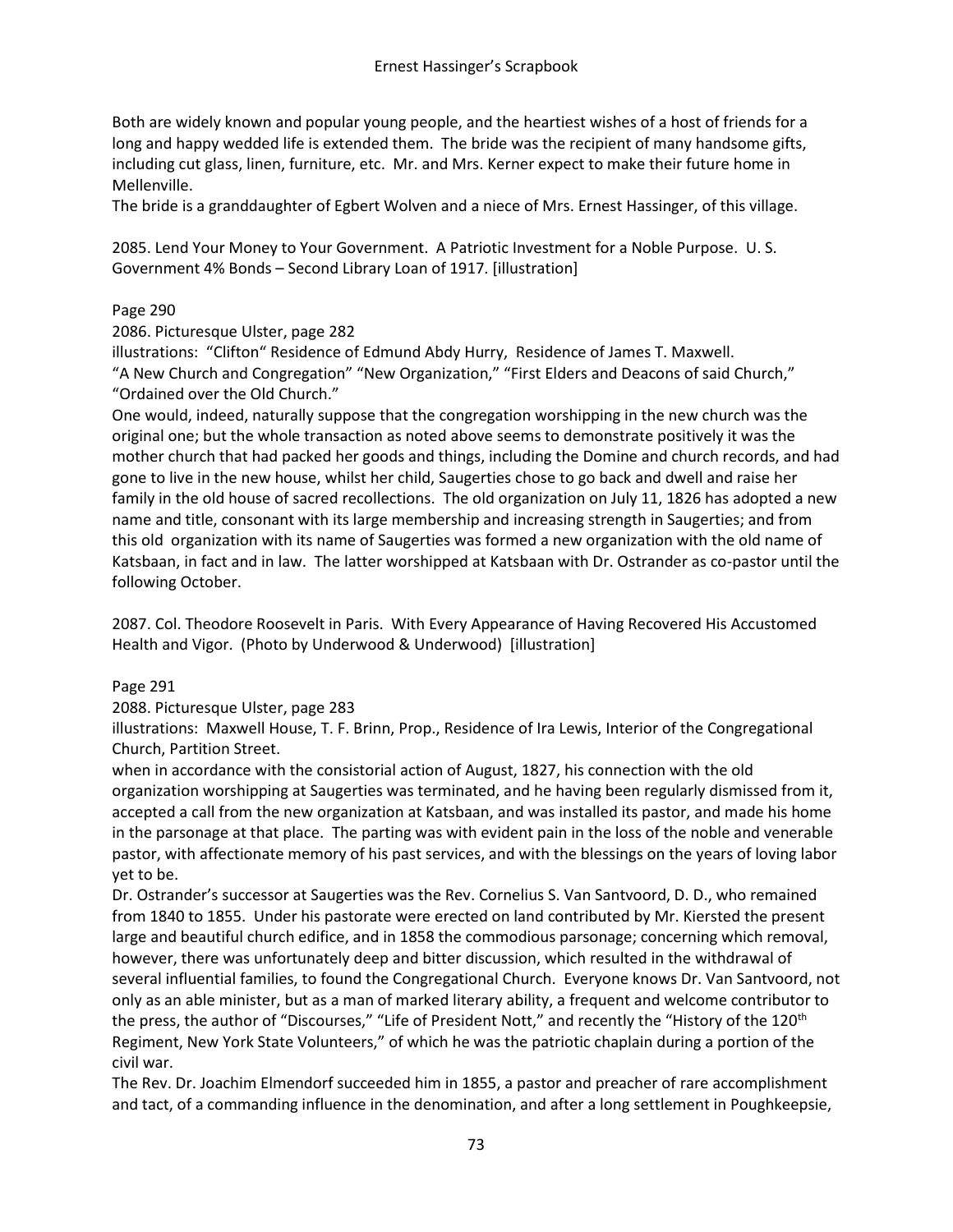now the honored pastor of the Harlem Collegiate Church of New York. In 1862 came Dr. John Gaston, warm

2089. Ex-Ambassador Joseph H. Choate, From a New Photograph Taken in the Library of His Home. (Photo © by Bradley Studios.) [illustration]

## Page 292

2090. Picturesque Ulster, page 284

illustrations: Saugerties Falls, M. Cantine Co. Paper Mills, Dining Room Exchange Hotel, Interior of William Ziegler's.

hearted, enthusiastic, outspoken, the right man in the dark days of the Rebellion, when loyalty to country must be preached as a part of loyalty to Christ. They love him still.

The long line of gifted ministers was continued in the short pastorate of Rev. John Bodine Thompson, D. D. (1869-71), who carrying with him the high regard of his people for his varied and profound learning and preaching, entered after a few years of enthusiastic service in Italy along with the eloquent Gavazzi, upon a long ministry of unusual success at Catskill. The Rev. Sanford H. Cobb, D. D. came from Schoharie in 1872, a cultivated scholar and writer as well as fruitful pastor. During his ministry the artistic and beautiful chapel on John street was erected at a cost of ten thousand dollars and the church edifice was redecorated. Resigning in 1883, he made a tour around the world and then settled with the First Presbyterian church of Grand Rapids, Mich. His present leisure he is improving as already indicated in historical studies and various contributions to the press. The Rev. Denis Wortman, D. D., previously pastor in Brooklyn, Philadelphia, Schenectady and Fort Plain, came on the conclusion of Dr. Cobb's ministry and largely upon his persuasion, and remains the pastor of this interesting congregation still. We may here only gratefully record their loving co-operation, and remark the reduction of a considerable debt, the enlargement and redecoration of

2091. Vivian Rushmore, Who Is to Appear in Charles Klein's New Play "The Money Makers." Miss Rushmore was Called by Paul Helleu "The Perfect Blonde Type." (Photo by Ira L. Hill.) [illustration]

2092. In Giving an Order for Fire Hose always say wax and para gum treated. Three men. [illustration]

#### Page 293

#### 2093. Picturesque Ulster, page 285

illustrations: Lower Esopus Creek and Saugerties Falls, from Dock Street. Exchange Hotel. the church edifice in 1890, after a powerful revival, when Elder John E. Lasher presented it with an elegant Roosevelt organ, at which time also the Hon. William F. Russell gave a thousand dollars, not only to it, but also to another club in the village and his ancestral club at West Camp, and all the congregation contributed generously to the renewal of the church. During this pastorate about two-thirds of the present number of members have been added to it. May it ever stand Christ's et Ecclestae. To return now to the church at Katsbaan. Dr. Ostrander resigned in 1862 and was followed by the Rev. Isaac Henry Collier, just from the seminary, who resigned after zealous labor for a couple of years, and was followed in 1864 by the Rev. Nathan F. Chapman, who found it indeed a hardship to leave his beloved flock at Plattekill, but found a most precious home and work at Katsbaan. Resigning in 1873, he removed to Saugerties in 1885, where in 1892 he followed his wife into the better world – a pure, sweet, holy man of God. His successor at Katbaan was the Rev. Stephen H. Searle, who belonged to a ministerial family, his father and several brothers being in that profession, and his nephew, Rev. J. Preston Searle, D. D., being now the Professor of Systematic Theology at New Brunswick, N. J. Like others of his family, Mr. Searle was a man of warm piety, unselfish devotion, absorbed in his Master's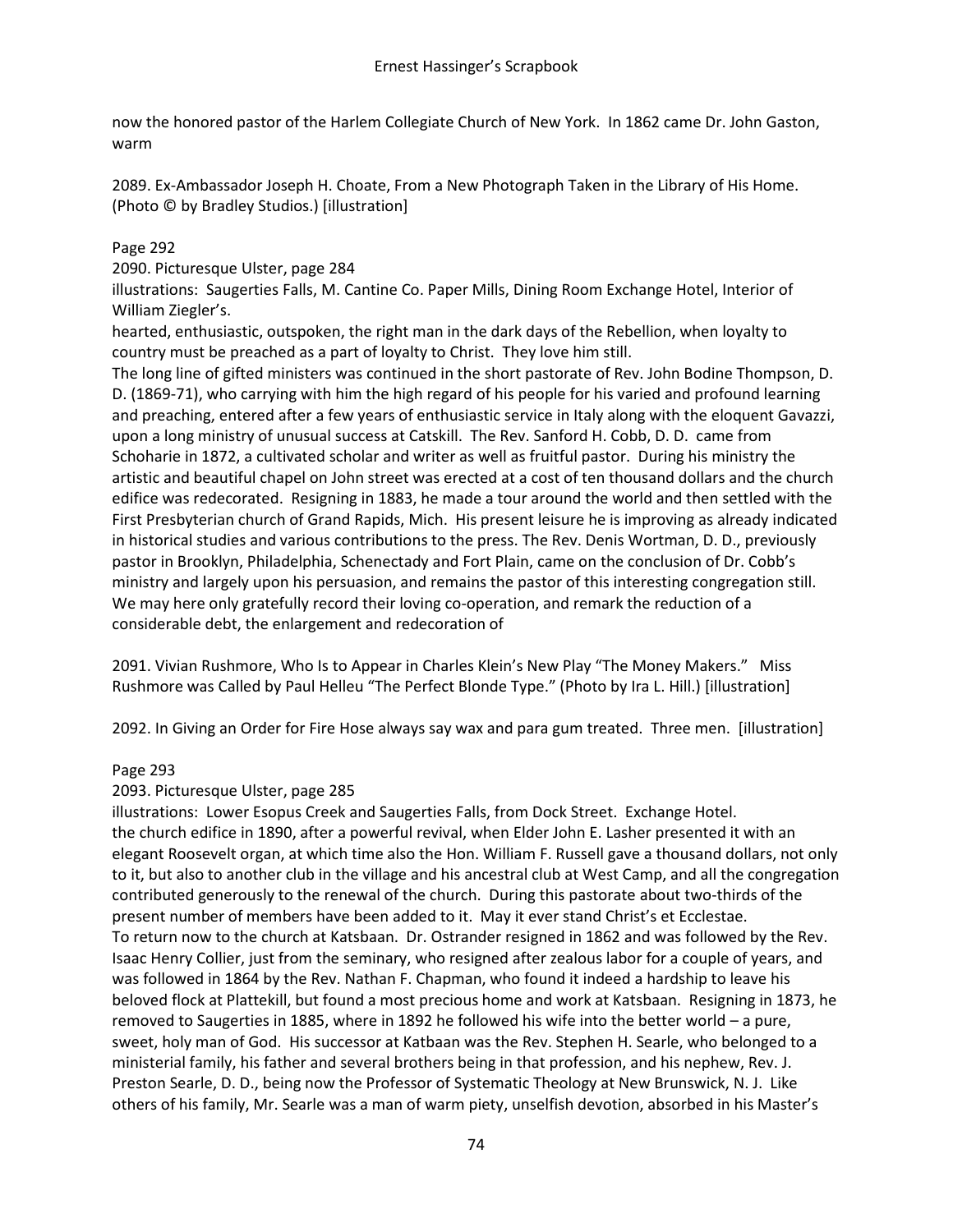work. Alongside his beloved predecessors Ostrander and Chapman his body was laid to rest in 1873 in the church cemetery surrounded by the pious and honored generations of the dead. The church

2094. Miss Ruby Fitzhugh. "Lower Berth 13" Photo by Moffett Studio Chicago. [illustration]

2095. Saugerties Post, Jan 5, 1915 [hand dated] Gen. Jones's Army Arrives in Town. They Reach Saugerties and Dine at the Maxwell House, Having Come Here From the County Seat. Nearly frozen, footsore and weary, Gen. Rosalie Jones's suffragette hikers, enroute from New York to Albany with a petition to Gov. Glynn and the legislature, arrived in Saugerties about 1:30 this afternoon, having left Kingston about 9 o'clock. Reaching here, they stopped at the Maxwell House for dinner. Gen. Jones headed her fatigued warriors, and they were escorted into town by Chief of Police Abeel. There warriors bore an American flag with a yellow streamer inscribed "Votes for Women," and also wore yellow bands similarly inscribed around their caps. In the party with Gen. Jones, were Col. Ida Craft, Miss Martha Clatchen, Mrs. Sophia Kremer, Mrs. A. M. Wilkinson and Miss Rose Livingston. Miss Eva Ward, an English suffragette, a newspaper woman, and two male reporters, representing New York papers, arrived here on the 10:59 train and met the "Army" at the Maxwell House. Mrs. George Wend, of Albany, an ardent "believer in the cause," who tramped to Washington, D. C., with Gen. Jones's army came down on the 11:28 train from the Capital City, and will make the hike from here to Albany, with them. Mrs. Wend assured Gen. Jones that there is a great reception awaiting the "Army" in Albany, a band having been hired to escort them and "Rome Will Howl" on their arrival. The "Army" after resting for awhile left of Catskill, where they will spend the night. They expect to reach Albany on Wednesday.

### Page 294

### 2096. Picturesque Ulster, page 286

illustrations: Partition Street center, Street of Saugerties, A Quiet Street.

was fortunate in securing, very shortly from Mellenville, where twenty-two years had tested his activities, the Rev. Aead [actually Arad, ed.] J. Sebring. The author's pleasant relations with the modest pastor are such that he dare not speak of him too enthusiastically, while they are such with his people that he dare not praise him to slightly; in order then to express the truth in a way humblest to himself, he may be allowed to say that in earnest devotion, intelligent leadership and eloquent preaching he is all that Katsbaan deserves.

The Reformed Church at Flatbush was organized in 1807 with a membership of nineteen, their present house of worship being erected in the ensuing year, enlarged in 1844, and repaired in 1866. Like the Katsbaan church, it is admirably located, affording a commanding view of the easterly and southeasterly range of the Catskills and the Mohawk range in the distance, while on the summits of the former may easily be discerned the old Mountain House and the Kaaterskill and Overlook hotels. Within its bounds is one of the most picturesque portions of the entire State, the falls and the deep gorge of the Esopus at Glenerie. Here in three successive cataracts, the waters descend some sixty feet. They are all in full and enchanting view from the road that, at the old lead works, runs beside but far above this enchanting stream. While the sportsman will enjoy the fishing for bass and the artist delight in the wild scenery, the naturalist will stop to gather the interesting fossils that abound in the south-east side along the road, and think how vast ages intervened when these upper Silrian deposits were made in the bottom of the sea and the time when after a probable upheaval and depression, under another sea the shales of the Devonian system were deposited, forming the overlying strata found in the high cliff on the opposite side. These are the lower strata of the great Devonion system composing the blue stone, shale and sandstone of the lovely Catskills.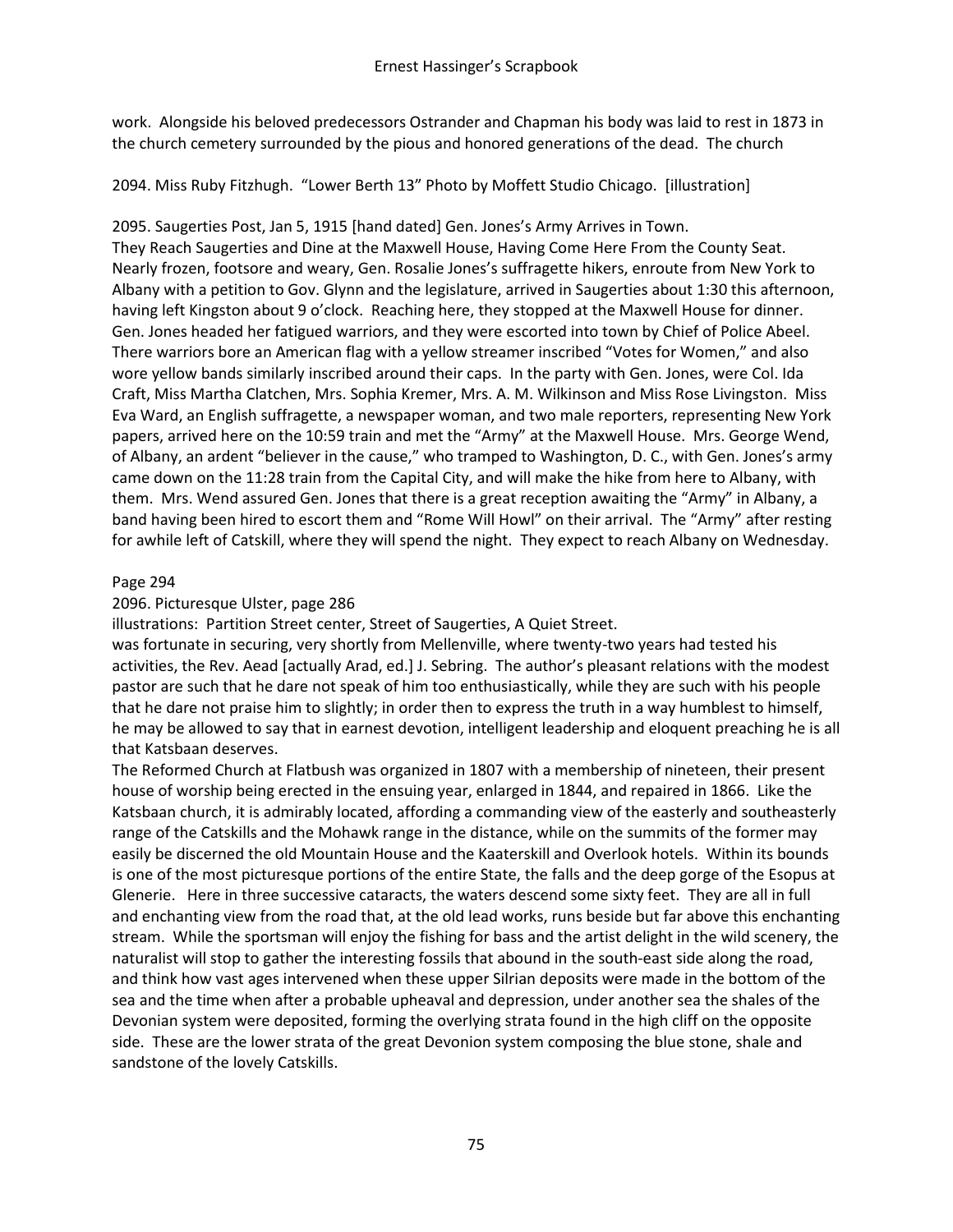2097. Chanler Fife, Drum and Bugle Corps, Martial Music for all occasions. Full Dress Uniforms for parades. Address all Communications to Harry Phillips, Secretary, Matteawan, New York. Member of N. Y. State Fifers' and Drummers' Assoc. 241 – 243 Main St., Fishkill Landing N. Y. [address is crossed out] [illustration]

### Page 295

2098. Saugerties Post May 19, 1910. The Weather Forecast. Fair to-day and to-morrow; light variable winds.

#### DEATHS.

MAXWELL – In this village, May 18, 1910, David Webster Maxwell, aged 46 years, 10 months and 10 days. Funeral at late residence Saturday, May 21, 2:30 p. m.

#### 2099. Ex-Supervisor Maxwell Dead.

Like a thunderbolt out of a clear sky came the announcement Wednesday evening of the death of Ex-Supervisor David W. Maxwell, and at one the whole community was filled with sorrow and grief. Although it has been known for some time that Mr. Maxwell had been in ill health, and his condition precarious, yet his death was unexpected, and its suddenness appalls all.

Always a man apparently in good health, symptoms of Bright's disease were detected a few months ago and this malady was the cause of Mr. Maxwell's end – even though the most skilled physicians were called to attend him.

To say that a sturdy oak in our community life has fallen is true beyond question, for Mr. Maxwell was one of the most public spirited and influential of our men. He was a man among men everywhere and was highly esteemed by young and old, rich and poor and friend and foe. He was progressive in every way and always carried to successful completion any work undertaken by him.

As a fellow citizen and neighbor Mr. Maxwell was loyal and true. He was large in heart, and though not a man of great means, gave liberally to help many good causes. He enjoyed the confidence and love of a host of friends and acquaintances and in official life served with ability and zeal. As village clerk and supervisor he filled the duties of these exacting offices with great credit to himself and his constituency and he was repeatedly honored by election.

Familiarly known as "Dave," he knew everybody, practically, and everybody knew him. He was unostentatious, with no desire to display, and his death removes from our village a man whom we could hardly spare, and right in the midst of the prime of his life.

Mr. Maxwell was a son of the late Thomas Maxwell, and for years had been manager of the John Maxwell Sons stone dock, on the north side of the creek, consequently every teamster and quarryman in the town came to know and respect him, and they will regret to learn of his demise.

Mr. Maxwell was a member of Ulster Lodge, No. 193 A. & A. M., of Mt. Horeb Chapter R. A. M., Saugerties Council, Royal Arcanum, and also president of the Saugerties Co-operative Savings & Loan Association. He was also an Exempt fireman, having served in R. A. Snyder Hose Co.

A wife and three sons, a mother, two sisters and brother survive him, and to these grief stricken and sorely bereaved ones the profoundest sympathy of the whole village is extended.

The funeral will be held at the late residence Saturday afternoon at 2:30 o'clock and will be under the auspices of Ulster Lodge, No. 193, F. & A. M. Picture of Mr. Maxwell. [illustration]

2100. Saugerties Post, May 20, 1910. Ashokan System to be Ready 1913. Great Dam Will Be as Large as Manhattan Island, and 190 Feet in Depth – Vast Problems Overcome.

According to members of the New York Board of Water Supply, who inspected the work the past week, the water system up to the Hillview dam, which is a distributing reservoir south of Yonkers, will be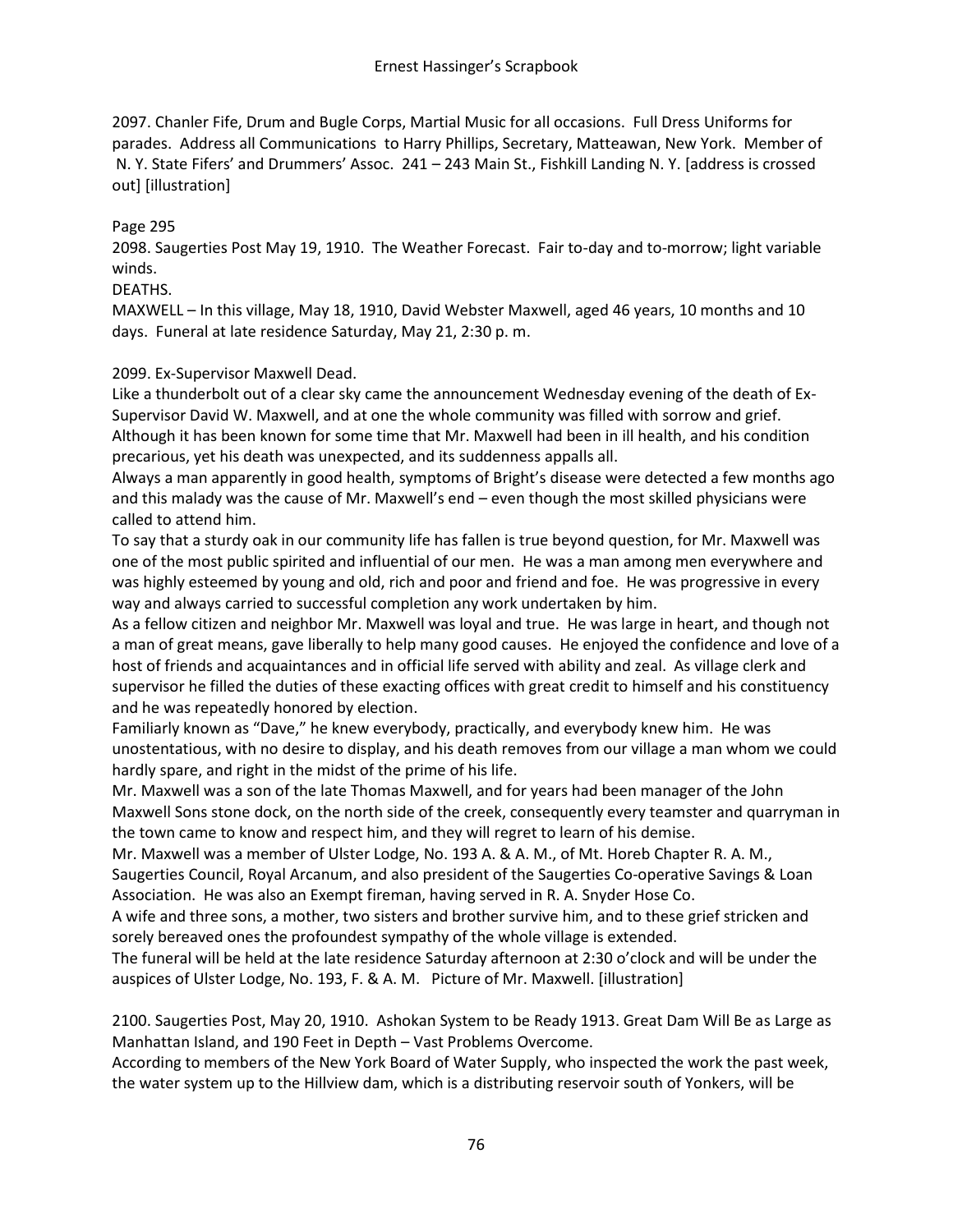completed early in 1913 and water will be started to New York from the Ashokan reservoir in the Catskills. Nearly all the contractors are ahead of their schedules.

The Ashokan reservoir west of Kingston is nearly as large as Manhattan island. The average width is more than a mile and the depth in some places 190 feet. It will contain 127,000,000,000 gallons of water. The sites of seven villages will be submerged. They had a population of 1,900 regular and 2,900 in summer.

It was not in this great basin, of which two mountain sides will form the side walls, however, that the great problems in engineering were met, but in the serpent-like aqueduct down the west shore of the Hudson, where, north of West Point, it will be carried several hundred feet under the bed of the river to Storm King, and thence to the HIllview reservoir. This great pipe averages 17 feet in height, and 17 feet 6 inches in width, and is of concrete. It was found necessary to run the line through what are known as pressure tunnels, constructed on the plan of an inverted siphon, made necessary to avoid running over hills. There are great air compressors and power houses.

There are five of these pressure tunnels through the valleys of Rondout, Wallkill and Mooma, under the Hudson and under Croton Lake.

As the pipe line runs along, just under the surface from the Ashokan reservoir it is suddenly dropped straight down through steel pipes 700 feet whence it begins its route through four and a half of tunnel. This contract was the most difficult of all. The contractor had to erect a large power house to generate compressed air and electricity for lighting the tunnel and working the drills. In one place workmen encountered a large quantity of hydrogen sulphite gas which made their eyes sore. More shifts and shorter hours overcame this difficulty.

The Wallkill pressure tunnel is next. This goes down 400 feet and is four and a half miles long. The Woodner Tunnel drops 600 feet and is four and a half miles long. The next tunnel will be under the Hudson. Already shafts have been sunk 70 feet but the right place across which to carry the tunnel has not been located. It is possible the shafts may be sunk 1,200 feet. The tunnel under Croton Lake is short and no difficult problems were met.

The ashokan [*sic*] reservoir and pipe line will cause the removal of 2,800 bodies in thirty-five cemeteries. The city pays relatives \$15 for each body removed. Despite the seriousness of the subject, comedy has been injected several times. Last week, when one of the cemeteries was being torn up and the dead removed a man claimed that the body of a two months old infant, buried since 1794, was his great uncle, and he made a demand for \$15. The claim was rejected.

Eight churches also have given way to the pipe line. Sixty eight highways have been discontinued and 38 new highways built.

Eleven thousand men are employed all the time on the work. The aqueduct will be 92 miles long; there will be 21 miles of tunnel, six miles of steel pipes, 54 miles of concrete. There are 1,100 city employes and a police force of 750 men, one third being cavalry. Douglas McKay has charge of this department, and he has the same rank as inspector of city police.

Besides the Ashokan reservoir, will be a large reservoir just north of White Plains, known as the Kensico reservoir. Then comes the Hill View distributing reservoir, which will cover 100 acres. It will be forty feet deep and will hold 900,000,000 gallons of water. South of this will be a plant for aerating the water in order to remove tastes and oders. [*sic*] The work on the Hill View reservoir has just been started. The contractors established settlements in the heart of the mountains. Brown Station, where the Ashokan dam is being constructed has a population of more than 4,000 of whom 3,000 are employed regularly on the work. An up-to-date sewerage system, and electric lighting plant, a hospital, and a commissary department were established. it was necessary also to construct 15 miles of railroad and erect a huge cement factory. The contractors do the baking for the camp. Twenty-five hundred loaves of bread are baked every day.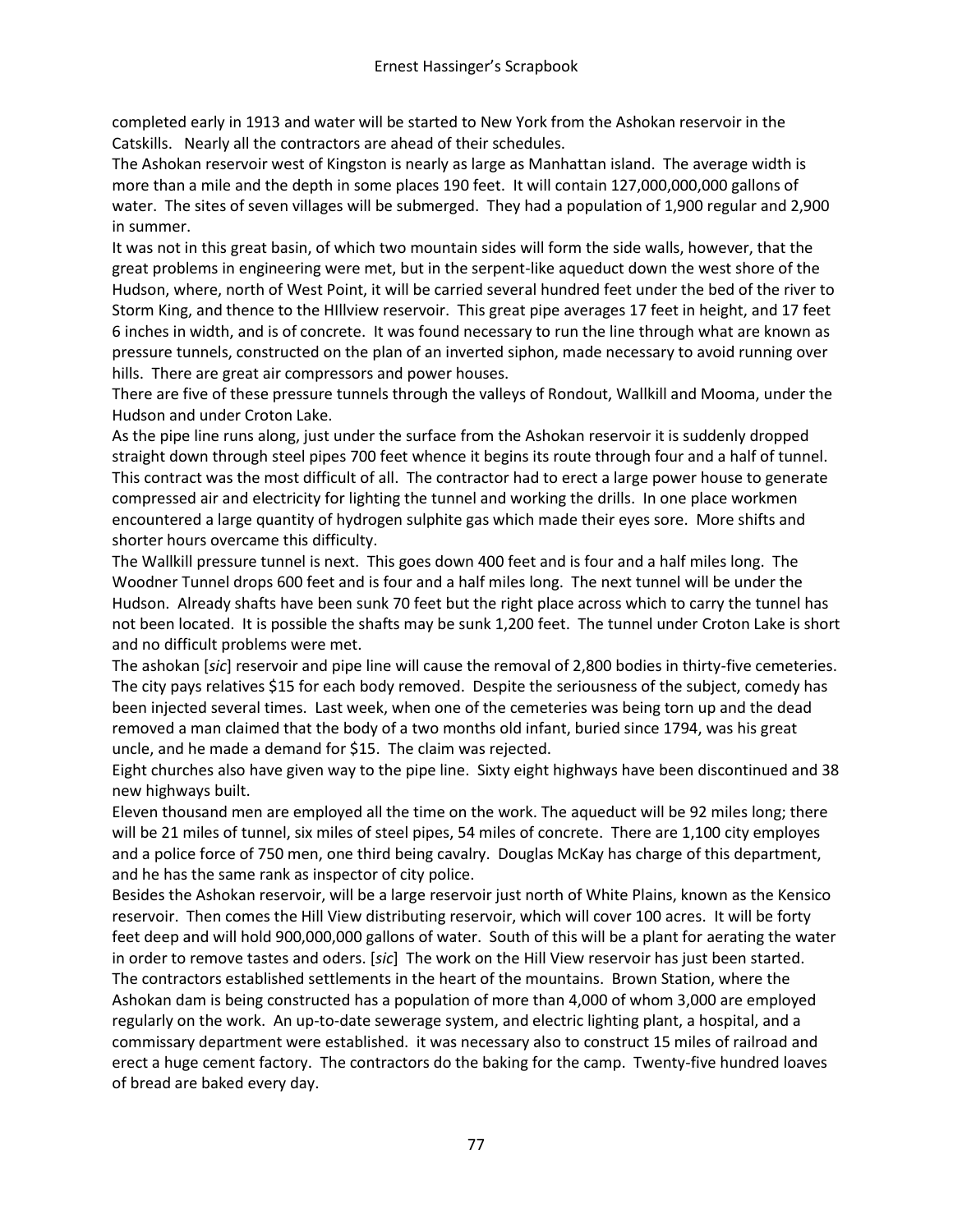At the Olive Bridge dam 163 buildings, including houses for men of families, hospital, school, teachers' dwelling, homes for the engineers, doctor's home, dormitories for the laborers and lodging houses were erected.

| 2101. Saugerties Post, Nov. 14, 1910                            |                                                                     |
|-----------------------------------------------------------------|---------------------------------------------------------------------|
|                                                                 | Entered as Second Class matter at the Post Office, Saugerties, N.Y. |
| The Saugerties Telegraph Printing and Publishing Company. Owner |                                                                     |
| James T. Maxwell President                                      |                                                                     |
| Address, Saugerties, N.Y.                                       |                                                                     |
| Robert A. Snyder Vice-President                                 |                                                                     |
| Address, Saugerties, N.Y.                                       |                                                                     |
| Joseph W. Frankel Secretary                                     |                                                                     |
| Address, Saugerties, N.Y.                                       |                                                                     |
| Edward Jernegan Treasurer                                       |                                                                     |
| Address, Saugerties, N.Y.                                       |                                                                     |
| <b>Subscription Rates</b>                                       |                                                                     |
| One year, in advance,                                           | \$5.00                                                              |
| Six Months                                                      | 2.50                                                                |
| <b>Three Months</b>                                             | 1 2 5                                                               |
| Card of Thanks,                                                 | 50 cents                                                            |
| Resolutions and Poetry,                                         | 5 cents a line                                                      |

2102. Saugerties Post, Nov. 14, 1910. Father McCabe Bids Farewell. To the Congregation at St. Mary's Church Sunday.

In St. Mary's church, Sunday, Rev. John J. Mc Cabe bade farewell to his parishioners, whom he has ministered to since April 16, 1905, a period over five years. During his remarks Father Mc Cabe congratulated the people on their splendid achievements loyalty and generosity during his pastorate. He thanked them for their uniform kindness and courtesy, and said that in leaving Saugerties one of the happiest and pleasant memories would be the courtesy and kindness of the people of the parish and also the citizens of Saugerties.

Father Mc Cabe also reviewed the work of the pastorate and spoke in commendation of what the people had been able to bring to pass. During the year the indebtedness on the property had been reduced \$1740, besides paying for all current expenses and improvements. When Father Mc Cabe came to Saugerties the indebtedness of St. Mary's church totaled \$20,540, and since that time the debt has been decreased until now it is \$16,800. Besides paying this sum on the debt, Columbus hall has been built, the interior of the church decorated, St. Joseph's church (Glasco) and the rectory here painted, the cemetery improved and new chairs purchased for the hall.

In concluding his sermon Father McCabe asked that the congregation remember him in their devotions and said he would likewise remember them, and pray especially that God would continue to bless and prosper them and their new pastor, Rev. Arthur J. Kenney.

Father Kenney arrived today and is now in charge of the work. Father McCabe leaves Tuesday for his new pastorate St. Ursula's, Mount Vernon.

Page 296 2103. Poetry – The Saugerties Spirit If you like the old Town best Tell em so, If you'd have her lead the rest Help her grow.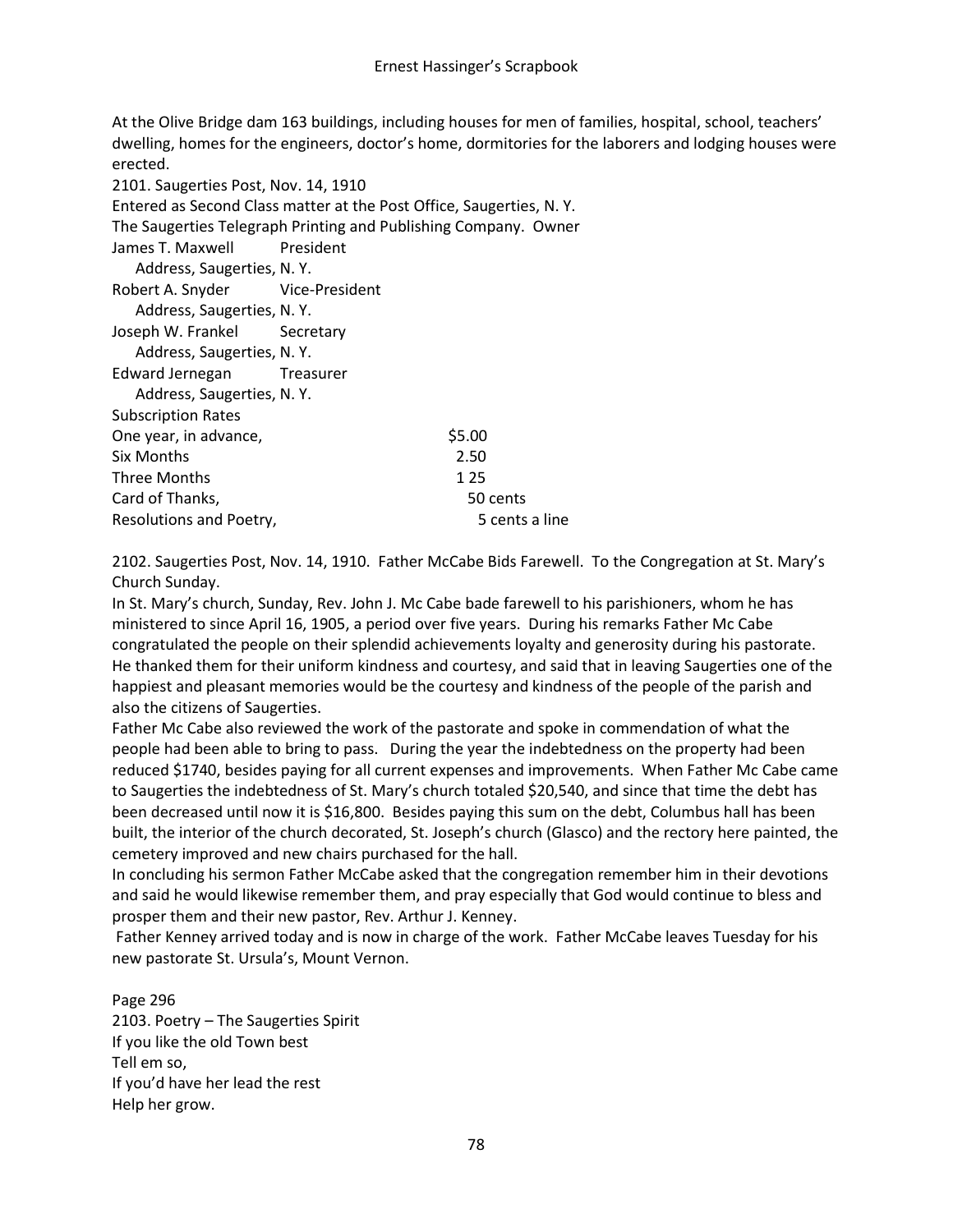When there's anything to do Let the fellows count on you. You'll feel bully when it's through Don't you know? If you want to make a hit Get a name. If the other fellow's it, Who's to blame? Spend your money in the town Where you pull the shekels down Give the man who kicks a frown – That's the game. If you're used to giving knocks Change your style Throw bouquets instead of rocks For a while. Let the other fellow roast, Shun him as you would a Ghost, Meet his hammer with a boast, And a smile. When a stranger from afar Comes along, Tell him who and what your are – Make it strong Needn't flatter, never bluff Tell the truth, for that's enough; Join the boosters –they're the stuff — We belong. Dedicated to the BUSINESS MEN'S ASSOCATION. And distributed by THE TISSUE COMPANY, Makers of Crepe Paper Products in "Little Old" SAUGERTIES, N. Y.

2104. Saugerties' Exempt Fireman's Association and Fire Patrol. [Cover of Booklet]

2105. Till Family Rock Band Concert Co. 715 Avenue C, Bayonne, N. J. [illustration}

2106. The late Peter P. Post of Saugerties, NY. [illustration]

2107. Saugerties Post, Feb 26, 1912, Business Man's Death.

After an illness of only a few days, suffering from pneumonia, Patrick H. Coleman, the Ulster avenue monument dealer, passed away at his boarding place, the Hennegan House about 8 o'clock this morning. Mr. Coleman was taken ill last Tuesday and Dr. Krom was called. His condition at the outset was serious and gradually became alarming, a trained nurse being secured on Saturday. Mr. Coleman, however, did not yield to the medical treatment and on Sunday was very low and this morning death ensued. The deceased came to Saugerties from Fish Creek, several years ago and established himself in the monument business, near Phelp's warehouse on Ulster avenue, where he built up a large business.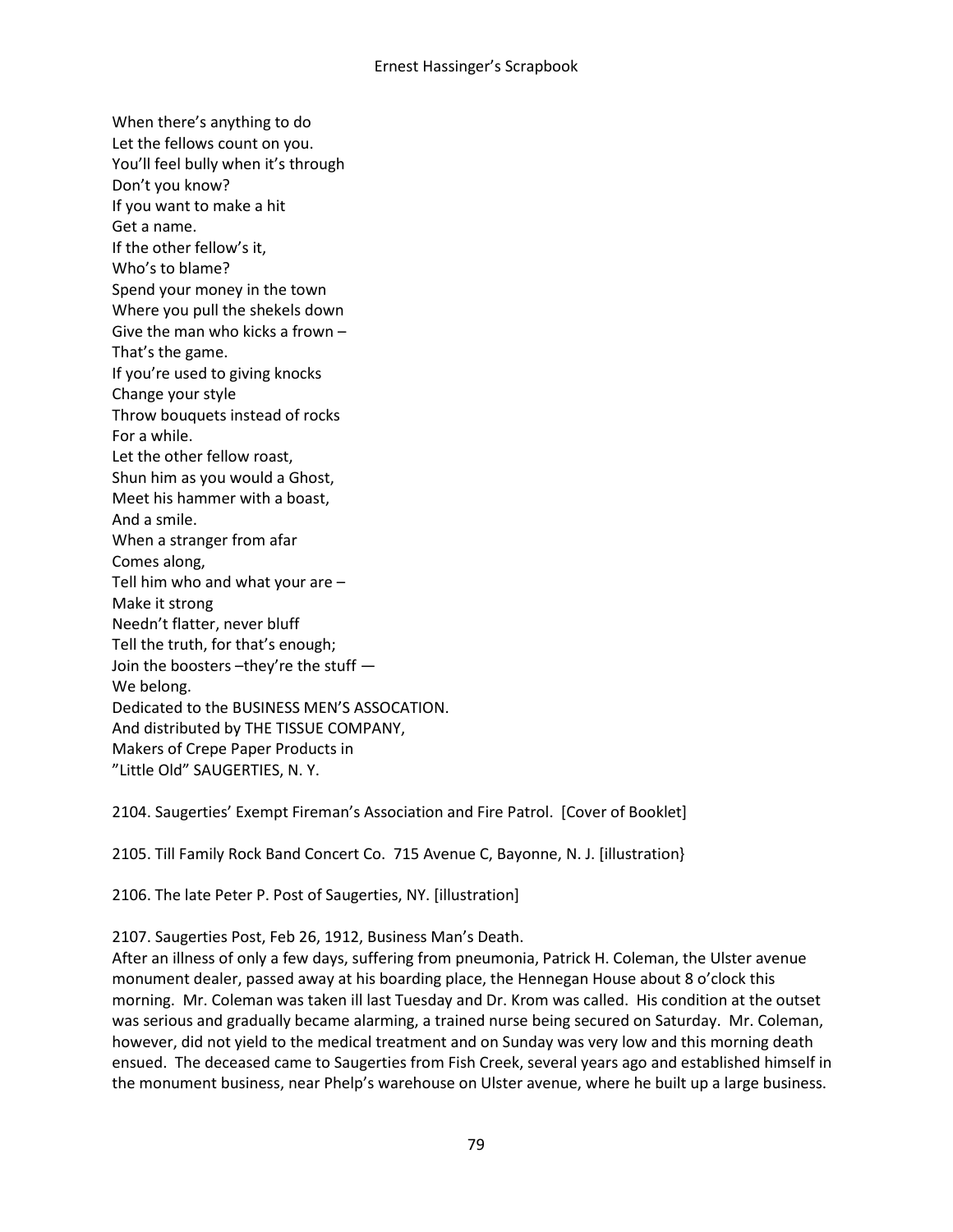Later he purchased the property occupied by him at the time of his death, Mr. Coleman is survived by one sister, Mrs. Michael Hackett of High Woods. He was in his 53<sup>rd</sup> year. [illustration]

2108. DEATHS.

COLEMAN – In this village, Feb 26, 1912, Patrick H. Coleman, aged 52 years, 11 months and 20 days. Funeral from Hennegan house at 10 o'clock and St. Mary's church, at 10:30 o'clock Wednesday morning. [illustration]

# Page 297

2109. First page of program for the Exempt Fireman's Old Fashioned Ball, Columbus Hall, April 13<sup>th</sup> 1910. [illustration]

2110. Moran The Real Estate Man See him or call him on the 'Phone.

2111. Keenan & Burhans When in Need of Furniture A call at our store will convince you that we have just what you want and our prices are right. Keenan & Burhans.

2112. Van Buskirk's Prescription Pharmacy Established 1865 Cor. Main & Partition Streets, Saugerties, N. Y.

2113. (Notice) To the public and patrons of The Irvington Hotel, Woodstock, Ulster Co., N. Y. We beg to announce that we have purchased this popular resort and intend to personally manage it. We trust to be able to conduct it on efficient lines adopted by our predecessor, Wm. A. Hildebrandt. The management of this Hotel will endeavor to give general satisfaction and the comfort of our guests will be studied in every respect. A. F. Graff & Sons, Proprietors. P. S. Private dinners arranged for driving and automobile parties on short notice. Telephone Connections.

2114. The Hennegan House, First-Class Wines, Liquors and Cigars. Menus Served at All Hours. Peter Hennegan Proprietor.

2115. Insure with H. T. Keeney.

2116. See our line of Hand Painted China. Come in and hear all the famous singers on the Victor Machine. Saugerties Jewelry Co.

2117. Hommel's Corner Drug Store. Kodaks, Photo Supplies, Huyler's and Apollo Candies. Saugerties. N. Y.

2118. Ziegler's Cafe and Bowling Alleys.

2119. Drawing of a Fireman running from a growing indoor fire.

2120. Iron Workers No. 1. James A. James; No. 2. Charles E. Cornwell; No. 3. Dennis O'Sullivan; No. 4. John Lowther. [illustration]

2121. Johnny Frayne. [illustration]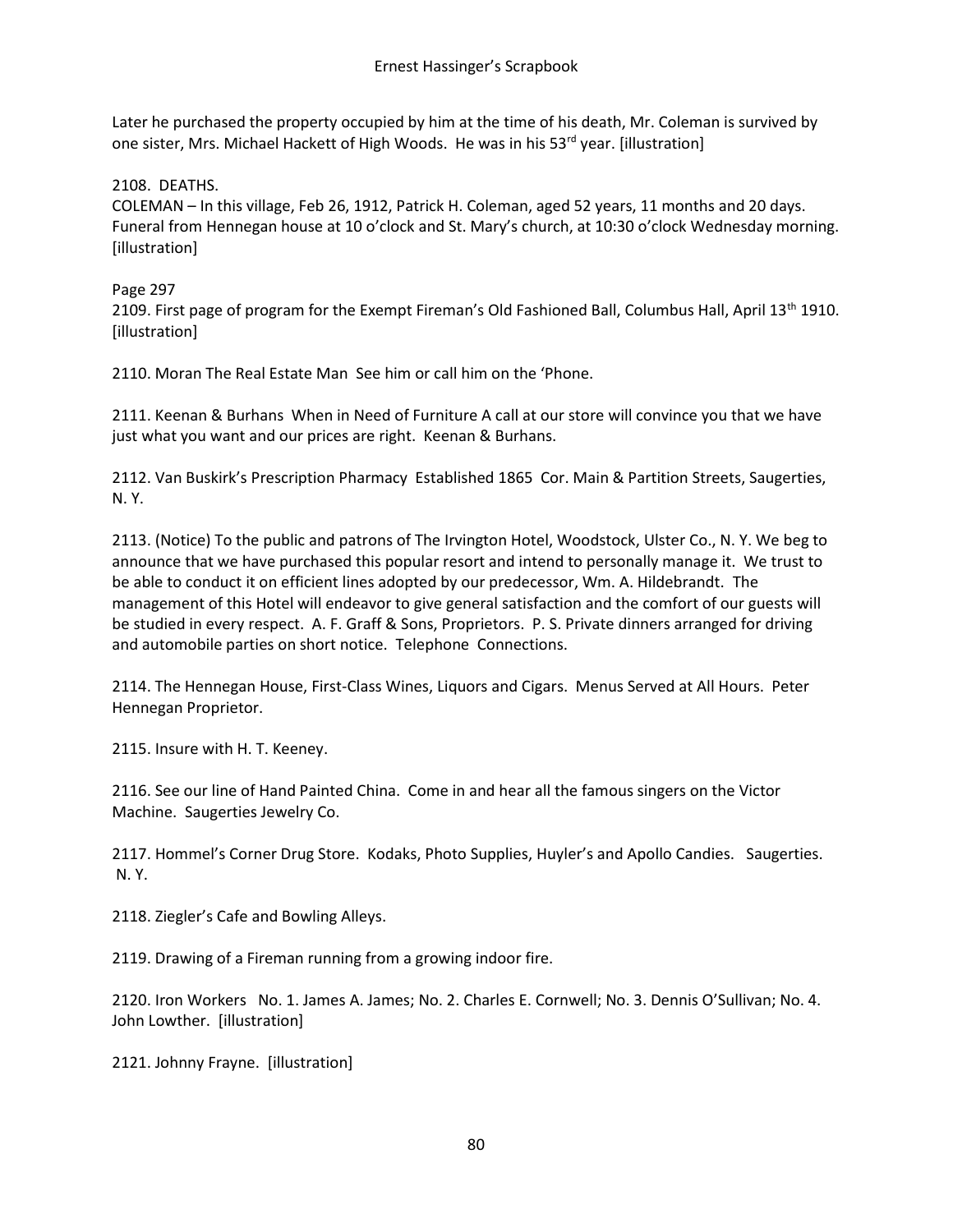Page 298

2122. Second page of program for the Exempt Fireman's Old Fashioned Ball, Columbus Hall, April 13<sup>th</sup> 1910. [illustration]

2123. Harry Mower, Dealer in Soda Water, Cigars, Tobacco, Post Cards, Barclay Heights.

2124. Reed & Reed are showing the new spring goods. Dress goods, Silks, Millinery, Suits, Skirts and Coats, Carpets, Curtains, Shades. Leaders in Dry Goods at Low Prices.

2125. Wholesale and Retail. The Saugerties Coal & Lumber Co. Dealers in Coal, Lumber, Lime, Lath, Cement, Paints and all Building Materials. R. B. Overbagh, Owner Office and Lumber Yard 37 Partition St., Saugerties, N. Y.

2126. Hyman Bros. Clothiers and outfitters, Partition St. Saugerties, N. Y.

2127. F. A. Hildebrandt, General Contractor in Sanitary Plumbing, Water, Steam, Hot Air Heating. All kinds metal and slate roofing, metal ceilings. Telephone 139-W. 75 Partition St.

2128. The American Novelty Paper Co., manufacturers of Crepe and Fancy Papers of Every Description. Crepe Paper Napkins. Saugerties, N. Y.

2129. Exchange Hotel, C. H. Bennett. Main & Partition Streets.

2130. Have You Ordered Your Home Piped For Gas Lights. Saugerties Gas Light Co.

2131. F. W. Loerzel, Wholesale and Retail in and Bottler of Ales, Beer, Wines, Whiskies, Etc. By Case or Dozen, Partition Street.

2132. Albert Rowe, Village President.

2133. Bishop Lee Seminary for Young Ladies, Dubuque. [illustration]

Page 299

2134. Third page of program for the Exempt Fireman's Old Fashioned Ball, Columbus Hall, April 13<sup>th</sup> 1910. [illustration]

2135. Get the habit and go to the Bijou. Best show in town every night. 2 Shows 8 and 9:30 P. M.

2136. E. M. Wilbur, Choice Groceries and Provisions Partition St.

2137. W. F. Winchell, Contractor and Builder.

2138. Butzel's The Largest Stock of Dress Goods, Suits, Carpets, Linoleums, Wall Papers and Millinery, at the lowest prices.

2139. There is only one way that we know of to hold your trade and that is to give our customers a dollar's worth for every dollar they pay us. Also Dealer in Wall Paper and Painters' Supplies. Geo. W. Rider.